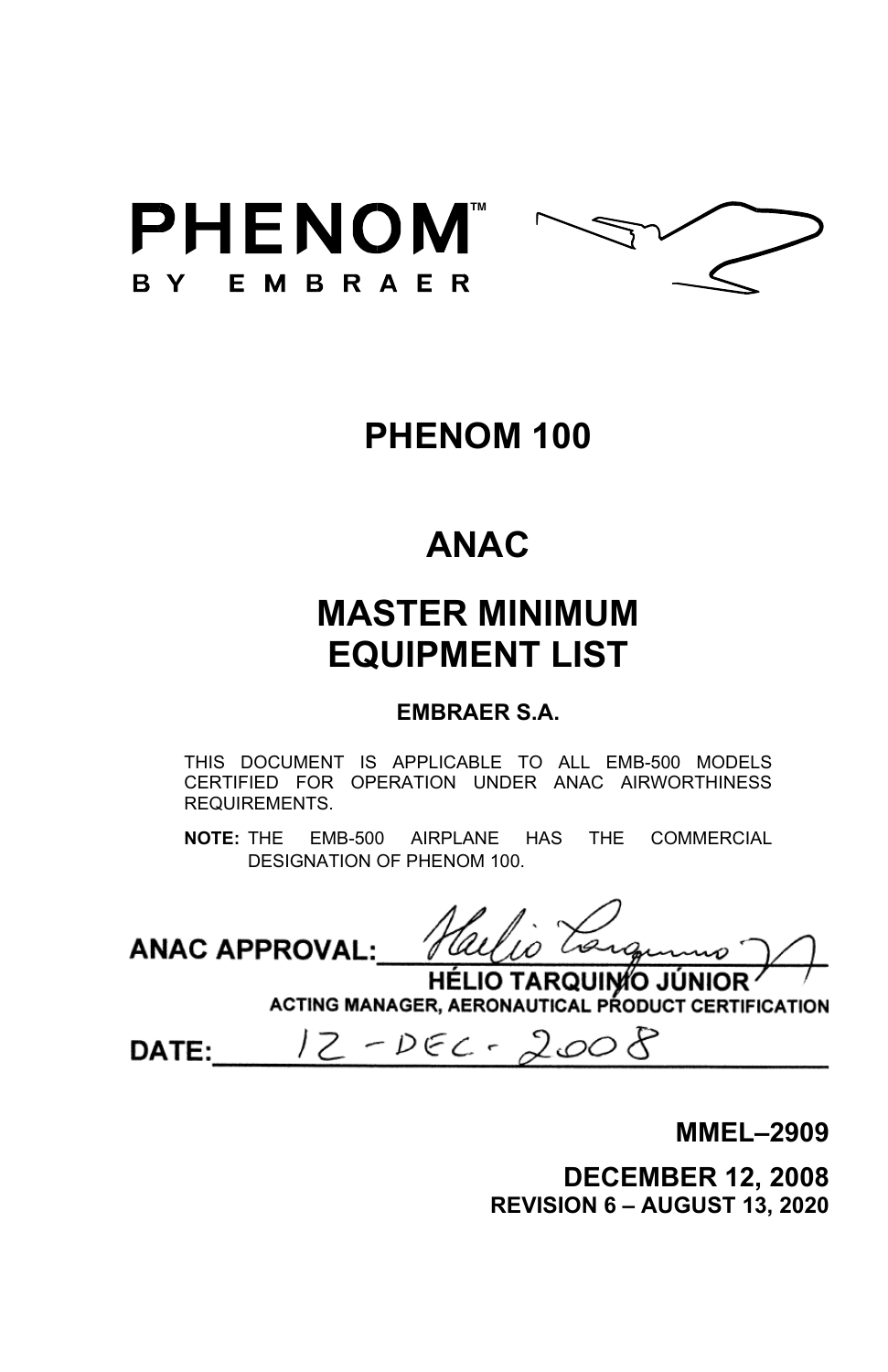

**MINIMUM EQUIPMENT LIST**

## **ANAC APPROVED MASTER MINIMUM EQUIPMENT LIST (MMEL–2909)**

## **LOG OF REVISIONS**

| <b>REVISION</b><br><b>NUMBER</b><br><b>AND DATE</b> | <b>REVISED</b><br><b>PAGES</b>                   | <b>DESCRIPTION</b><br>OF REVISION                                           | <b>ANAC APPROVAL</b>                                                              |
|-----------------------------------------------------|--------------------------------------------------|-----------------------------------------------------------------------------|-----------------------------------------------------------------------------------|
|                                                     | Cover page                                       | <b>Deletes</b><br>Copyright<br>Statement.                                   | <b>MMEL-2909</b><br><b>Revision 1</b>                                             |
| APR 30, 09                                          | $21 - 1$                                         | Deletes items<br>21-21-01 and<br>$21 - 23 - 05$ .                           | approved by ANAC on<br>April 30, 2009                                             |
|                                                     | $36-1$                                           | Deletes item<br>$36-11-00$ .                                                |                                                                                   |
| DEC 10, 09                                          | $31-2$ and<br>$31 - 3$<br>34-2, 34-3<br>and 34-4 | Update remarks<br>for item<br>$31-61-01$ .<br>Include new item<br>34-43-00. | <b>MMEL-2909</b><br><b>Revision 2</b><br>approved by ANAC on<br>December 10 2009. |
| APR 30, 10                                          | $31 - 1$                                         | Includes new<br>item 31-60-00.                                              | <b>MMEL-290</b><br>Revisi<br>approyed by<br><b>Con</b>                            |

MMEL-2909 MMEL-2909

REVISION 3 Page 1

ANAC APPROVED **0-LOR**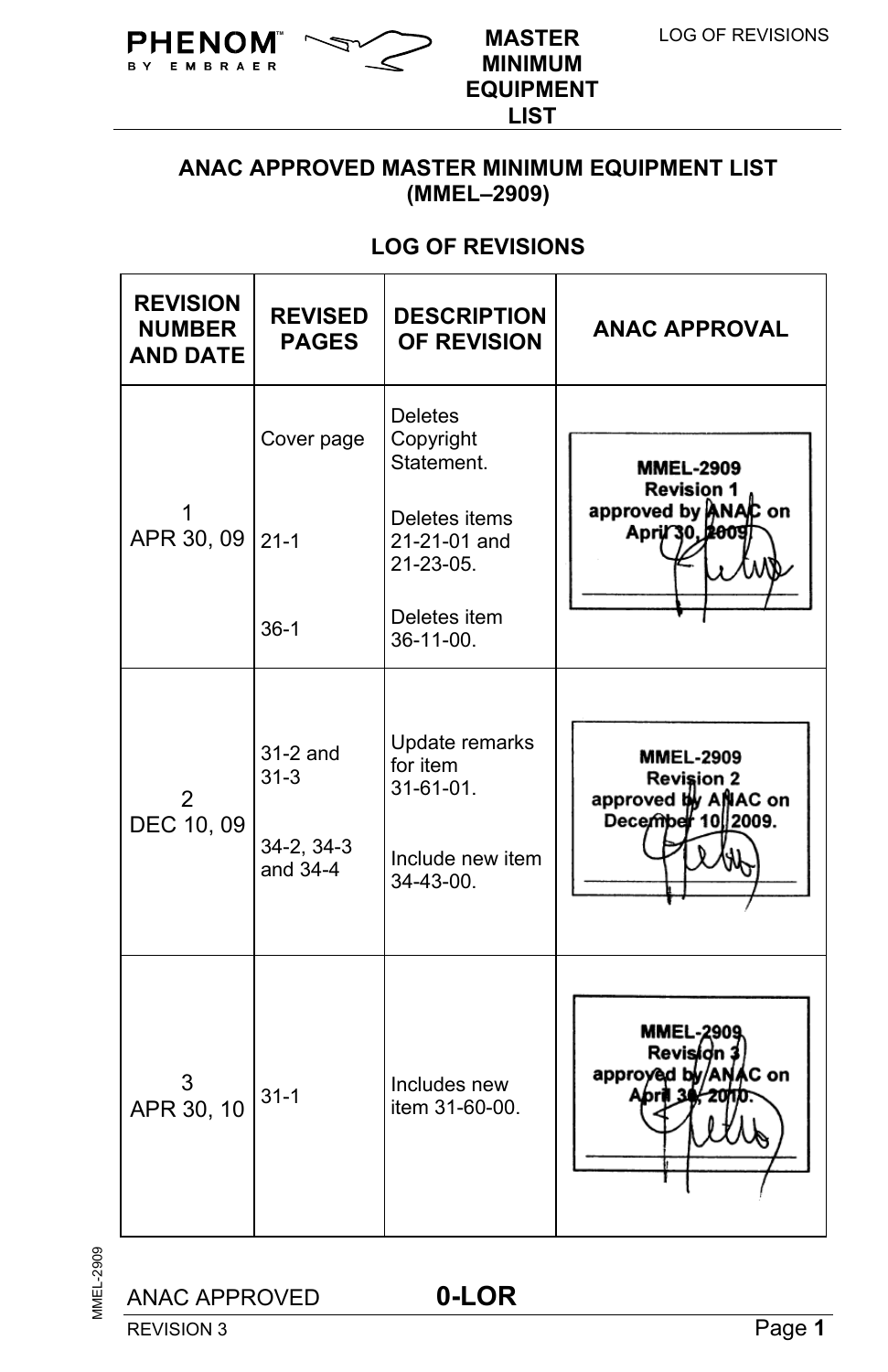

**MINIMUM EQUIPMENT LIST**

## **ANAC APPROVED MASTER MINIMUM EQUIPMENT LIST (MMEL–2909)**

## **LOG OF REVISIONS**

| <b>REVISION</b><br><b>NUMBER</b><br><b>AND DATE</b> | <b>REVISED</b><br><b>PAGES</b> | <b>DESCRIPTION</b><br><b>OF REVISION</b>                                           | <b>ANAC APPROVAL</b>                                                                |
|-----------------------------------------------------|--------------------------------|------------------------------------------------------------------------------------|-------------------------------------------------------------------------------------|
|                                                     | $21-1, 21-2,$<br>$21-3, 21-4$  | Include new item<br>21-23-05 and<br>update remarks<br>for item<br>$21 - 31 - 00$ . |                                                                                     |
|                                                     | 23-1, 23-2,<br>$23-3$          | Include new<br>items 23-11-00,<br>23-15-00,<br>23-21-00 and<br>23-23-00.           |                                                                                     |
|                                                     | $30-2, 30-3$                   | Update of item<br>$30-31-01$ .                                                     |                                                                                     |
| 4<br>SEP 28, 11                                     | $31-1, 31-3$                   | Update remarks<br>and include new<br>sub-item for item<br>$31 - 61 - 01$ .         | <b>MMEL-2909</b><br><b>Revision 4</b><br>approved by ANAC on<br>September 28, 2011. |
|                                                     | 34-2, 34-3,<br>$34-4$          | Include new<br>items 34-43-00<br>and 34-53-00.                                     |                                                                                     |
|                                                     | 73-1, 73-2                     | Update remarks<br>for item<br>73-33-00 and<br>include new item<br>$73-34-01$ .     |                                                                                     |
|                                                     | $74-1$                         | Include new<br>item 74-00-00.                                                      |                                                                                     |
|                                                     | $77-1$                         | Include new<br>item 77-00-00.                                                      |                                                                                     |
|                                                     | $79-1$                         | Include new<br>item 79-35-01.                                                      |                                                                                     |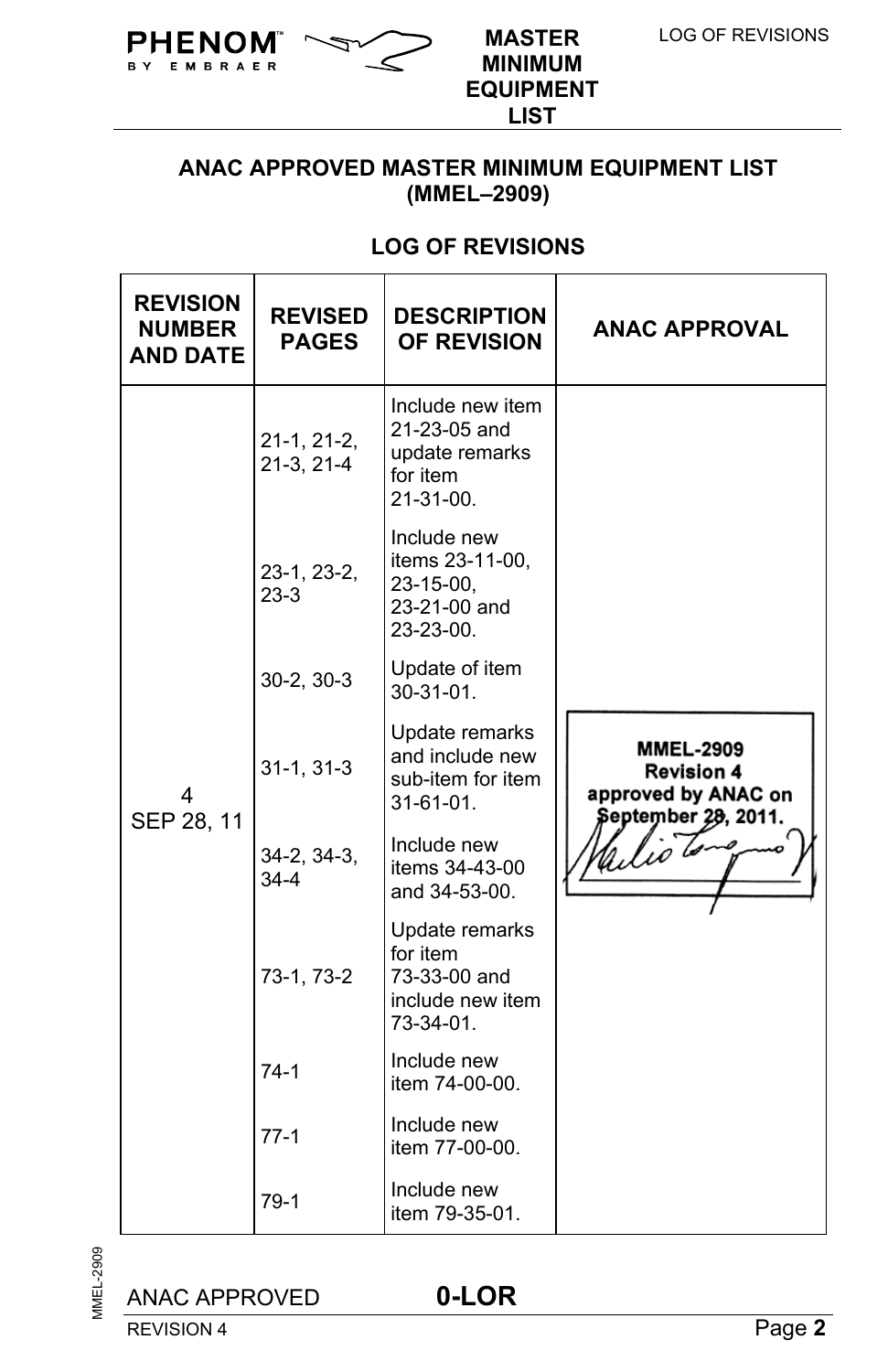

**MINIMUM EQUIPMENT LIST**

## **ANAC APPROVED MASTER MINIMUM EQUIPMENT LIST (MMEL–2909)**

## **LOG OF REVISIONS**

| <b>REVISION</b><br><b>NUMBER</b><br><b>AND DATE</b> | <b>REVISED</b><br><b>PAGES</b> | <b>DESCRIPTION</b><br><b>OF REVISION</b>                                                                      | <b>ANAC APPROVAL</b>                                         |
|-----------------------------------------------------|--------------------------------|---------------------------------------------------------------------------------------------------------------|--------------------------------------------------------------|
|                                                     | $21-3, 21-4$                   | Update remarks<br>for item 21-52-00<br>and 21-52-04.                                                          |                                                              |
|                                                     | $22 - 1$                       | Update remarks<br>for item<br>22-10-01.                                                                       |                                                              |
|                                                     | 23-2, 23-3                     | Include new item<br>23-24-00 and<br>update remarks<br>for item<br>$23 - 51 - 01$ .                            |                                                              |
| 5<br>JAN 26, 17                                     | $26-1$                         | Include new item<br>$26 - 24 - 01$ .                                                                          | <b>MMEL-2909</b><br><b>Revision 5</b><br>approved by ANAC on |
|                                                     | $30-3$                         | Include new item<br>$30 - 81 - 02$ .                                                                          | January 26, 2017                                             |
|                                                     | $31-1, 31-2,$<br>$31-3, 31-4$  | Update remarks<br>for item<br>31-61-01 and<br>include new item<br>$31-62-00$ .                                |                                                              |
|                                                     | 34-3, 34-4,<br>$34 - 5$        | Include new<br>sub-item for item<br>34-52-00 and<br>updated remarks<br>for items<br>34-61-00 and<br>34-61-01. |                                                              |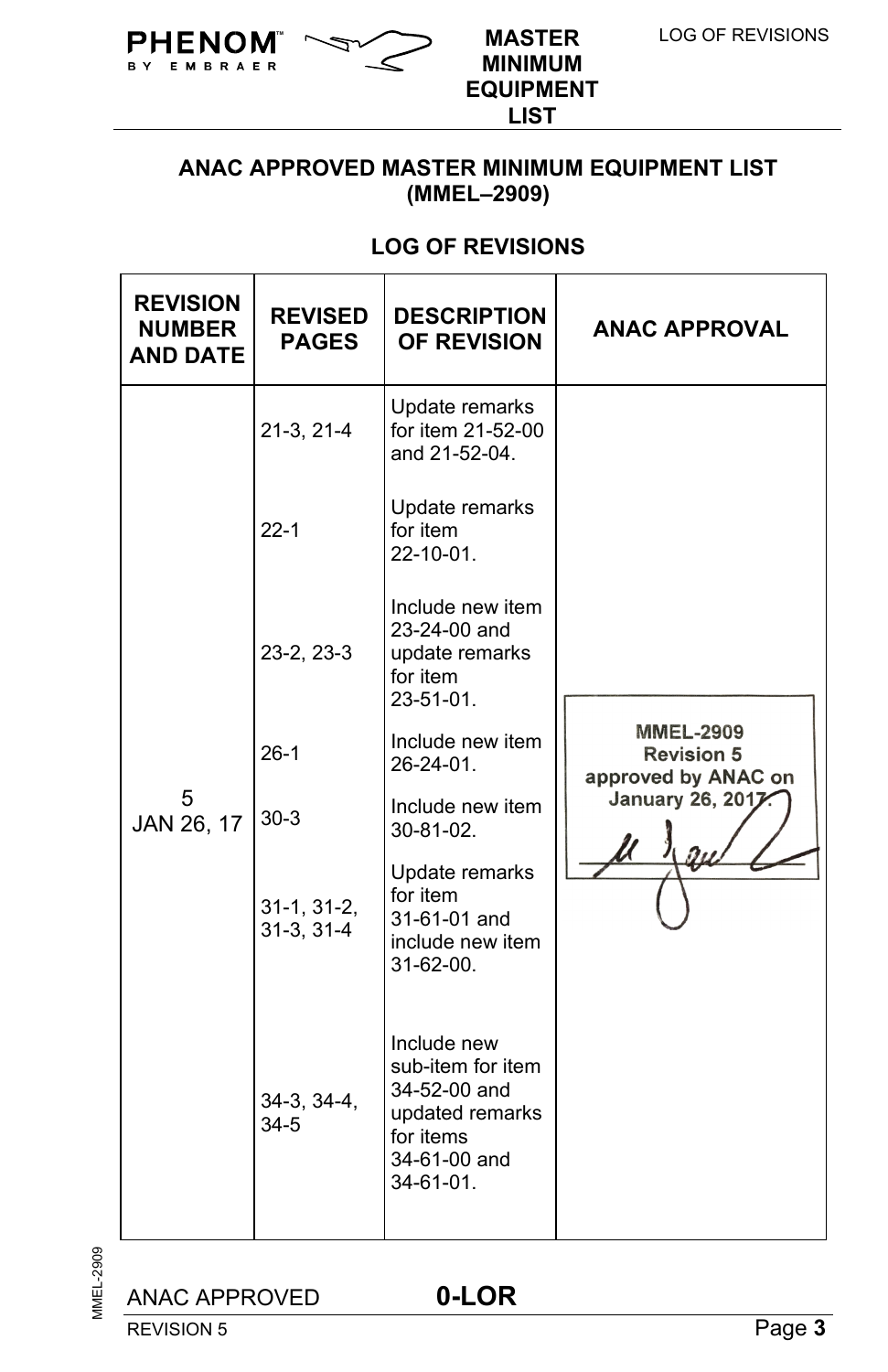

**MINIMUM EQUIPMENT LIST**

## **ANAC APPROVED MASTER MINIMUM EQUIPMENT LIST (MMEL–2909)**

## **LOG OF REVISIONS**

| <b>REVISION</b><br><b>NUMBER</b><br><b>AND DATE</b> | <b>REVISED</b><br><b>PAGES</b>                                                        | <b>DESCRIPTION</b><br><b>OF REVISION</b>                                                                           | <b>ANAC</b><br><b>APPROVAL</b>  |
|-----------------------------------------------------|---------------------------------------------------------------------------------------|--------------------------------------------------------------------------------------------------------------------|---------------------------------|
|                                                     | 0-INTRO<br>1 to 11                                                                    | Update Definitions.                                                                                                |                                 |
|                                                     | 23-1, 23-2<br>$23-3$ and<br>$23-4$                                                    | Update items 23-12-00<br>and 23-24-00.                                                                             |                                 |
|                                                     | $24-1$                                                                                | Update item 24-41-00.                                                                                              |                                 |
|                                                     | 25-2, 25-3,<br>25-4 and<br>$25 - 5$<br>$31-2, 31-3,$<br>$31-4, 31-5$<br>and 31-6      | Update items 25-21-01<br>and 25-62-05.                                                                             |                                 |
| 6<br>AUG 13, 20                                     |                                                                                       | Update item 31-61-01<br>and include new item<br>31-61-04.                                                          | 705/2020/GCPR/<br>GGCP/SAR-ANAC |
|                                                     | 33-1 and<br>$33 - 2$                                                                  | Include new item<br>33-26-02 and update<br>items 33-41-00 and<br>33-43-00.                                         |                                 |
|                                                     | 34-2, 34-3,<br>34-4, 34-5,<br>34-6, 34-7,<br>34-8, 34-9,<br>34-10, 34-11<br>and 34-12 | Include new items<br>34-31-00, 34-46-00,<br>34-47-00 and 34-52-02<br>and update items<br>34-41-00 and<br>34-61-00. |                                 |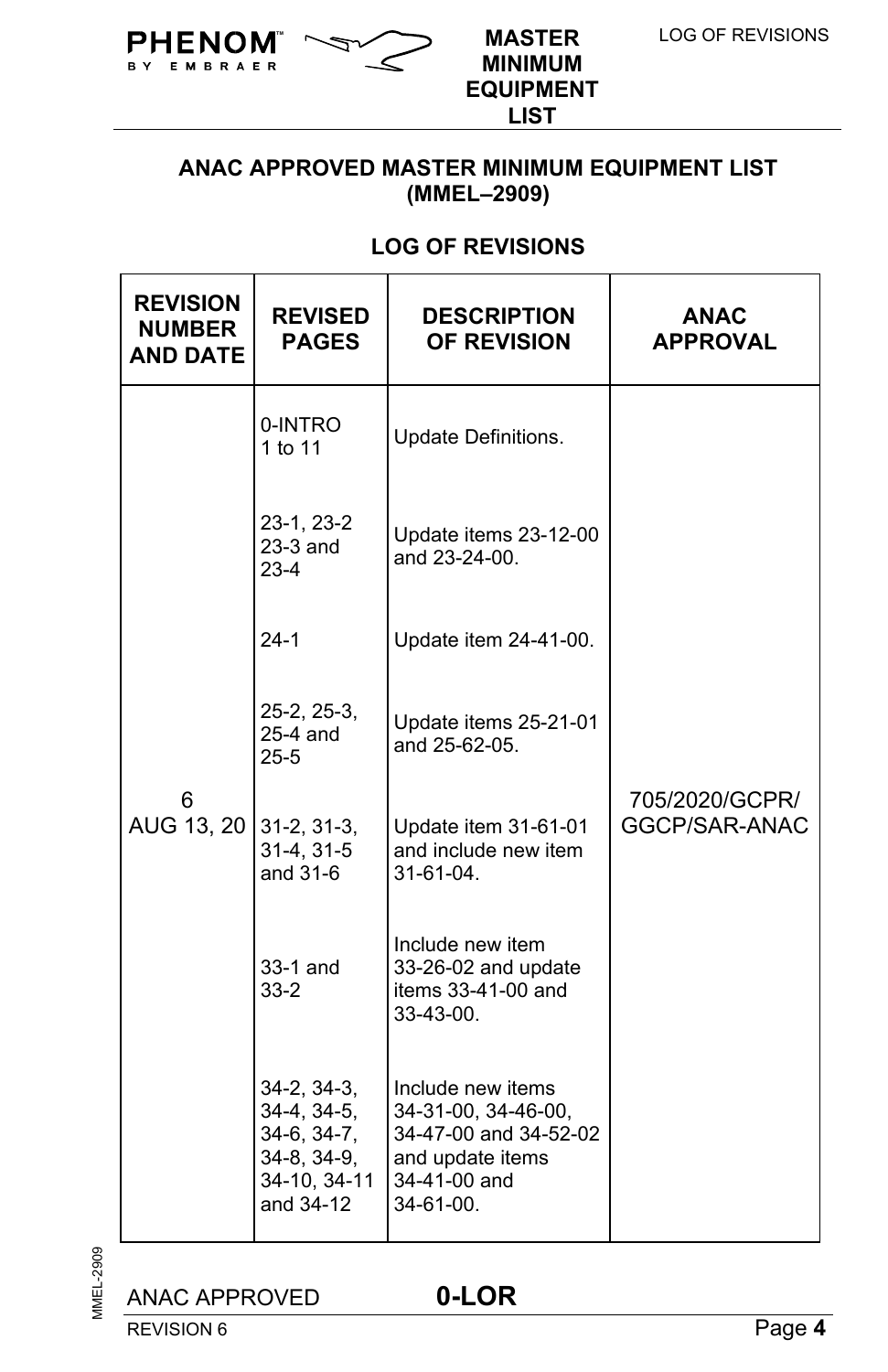

**MINIMUM EQUIPMENT LIST**

## **ANAC APPROVED MASTER MINIMUM EQUIPMENT LIST (MMEL–2909)**

## **LOG OF REVISIONS**

| <b>REVISION</b><br><b>NUMBER</b><br><b>AND DATE</b> | <b>REVISED</b><br><b>PAGES</b> | <b>DESCRIPTION</b><br><b>OF REVISION</b>                              | <b>ANAC</b><br><b>APPROVAL</b> |
|-----------------------------------------------------|--------------------------------|-----------------------------------------------------------------------|--------------------------------|
| 6                                                   | $35-1, 35-2$<br>and 35-3       | Include new items<br>35-01-03 and<br>35-31-01.                        | 705/2020/GCPR/                 |
| AUG 13, 20                                          | 52-1, 52-2<br>and 52-3         | Include new items<br>52-10-00, 52-11-00,<br>52-31-00 and<br>52-32-00. | GGCP/SAR-ANAC                  |
|                                                     |                                |                                                                       |                                |
|                                                     |                                |                                                                       |                                |
|                                                     |                                |                                                                       |                                |
|                                                     |                                |                                                                       |                                |
|                                                     |                                |                                                                       |                                |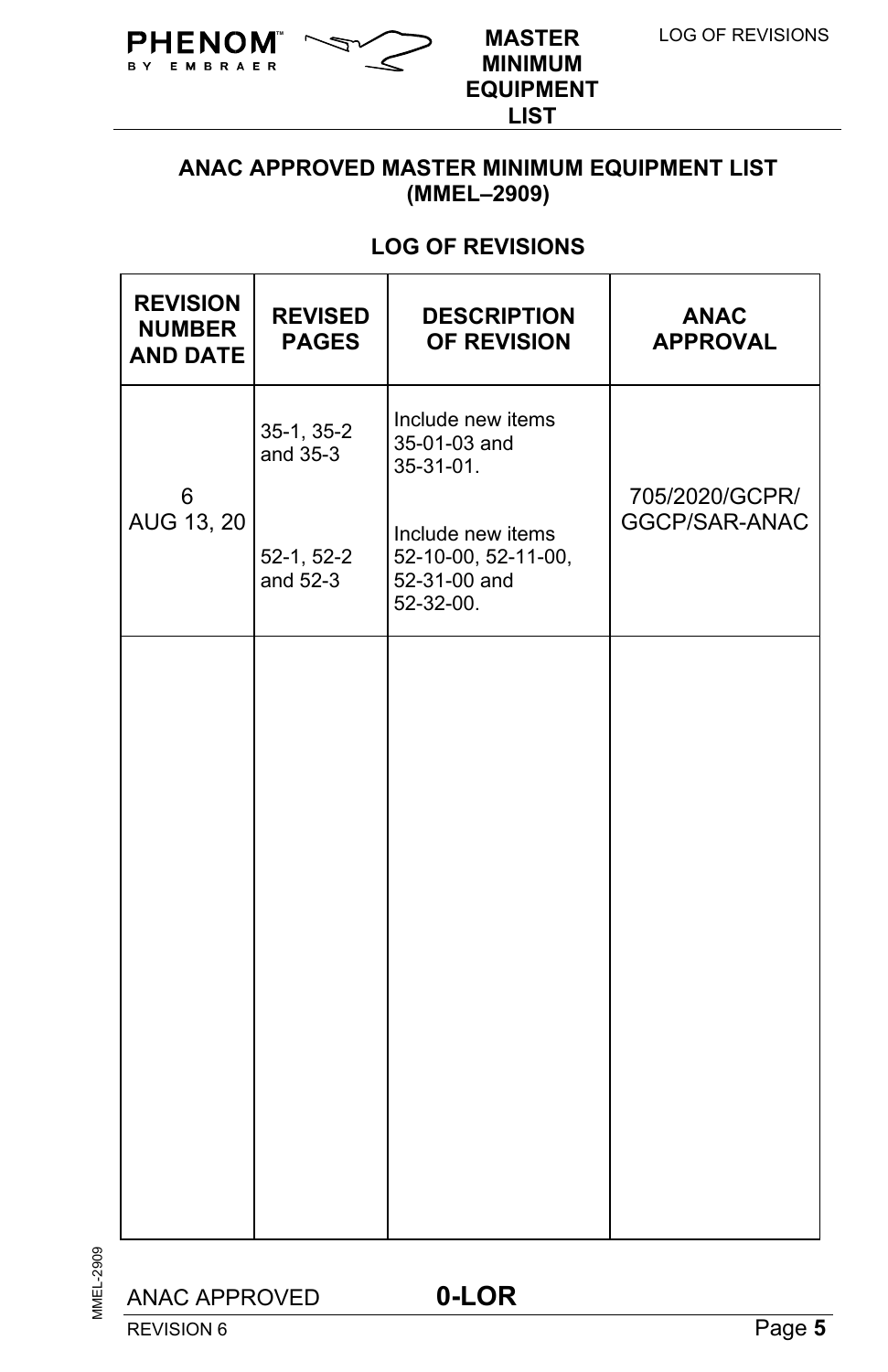

**MINIMUM EQUIPMENT LIST**

#### **HIGHLIGHTS OF CHANGE**

#### **REVISION 6 – AUGUST 13, 2020**

0-INTR - Updated Definitions.

**PHENOM**  $\sim$  MASTER

- 23-12-00 Updated item.
- 23-24-00 Updated to distinguish between ATN CPDLC and FANS 1/A – CPDLC.
- 24-41-00 Added relief DC External Power System.
- 25-21-01 Updated to cover all configurations and locations, and added reliefs according to seat functions.
- 25-62-05 Added relief for flashlight holders.
- 31-61-01 Updated relief to add new Avionics version for G3000 equipped airplanes and databases reliefs.
- 31-61-04 New GTC Cooling Fans item.
- 33-23-01 Editorial change.
- 33-26-02 New Courtesy Airstairs Step Lights item.
- 33-41-00 Editorial change.
- 33-43-00 Editorial change.
- 34-31-00 New Radar Altimeter System item.
- 34-41-00 Updated Terrain Awareness and Warning System (TAWS) reliefs.
- 34-46-00 New SurfaceWatch item.
- 34-47-00 New Reactive Windshear Detection System item.
- 34-50-02 New ADS-B In Transmissions item.
- 34-61-00 Updated FMS functions and databases reliefs.

MMEL-2909 **INEL-2909**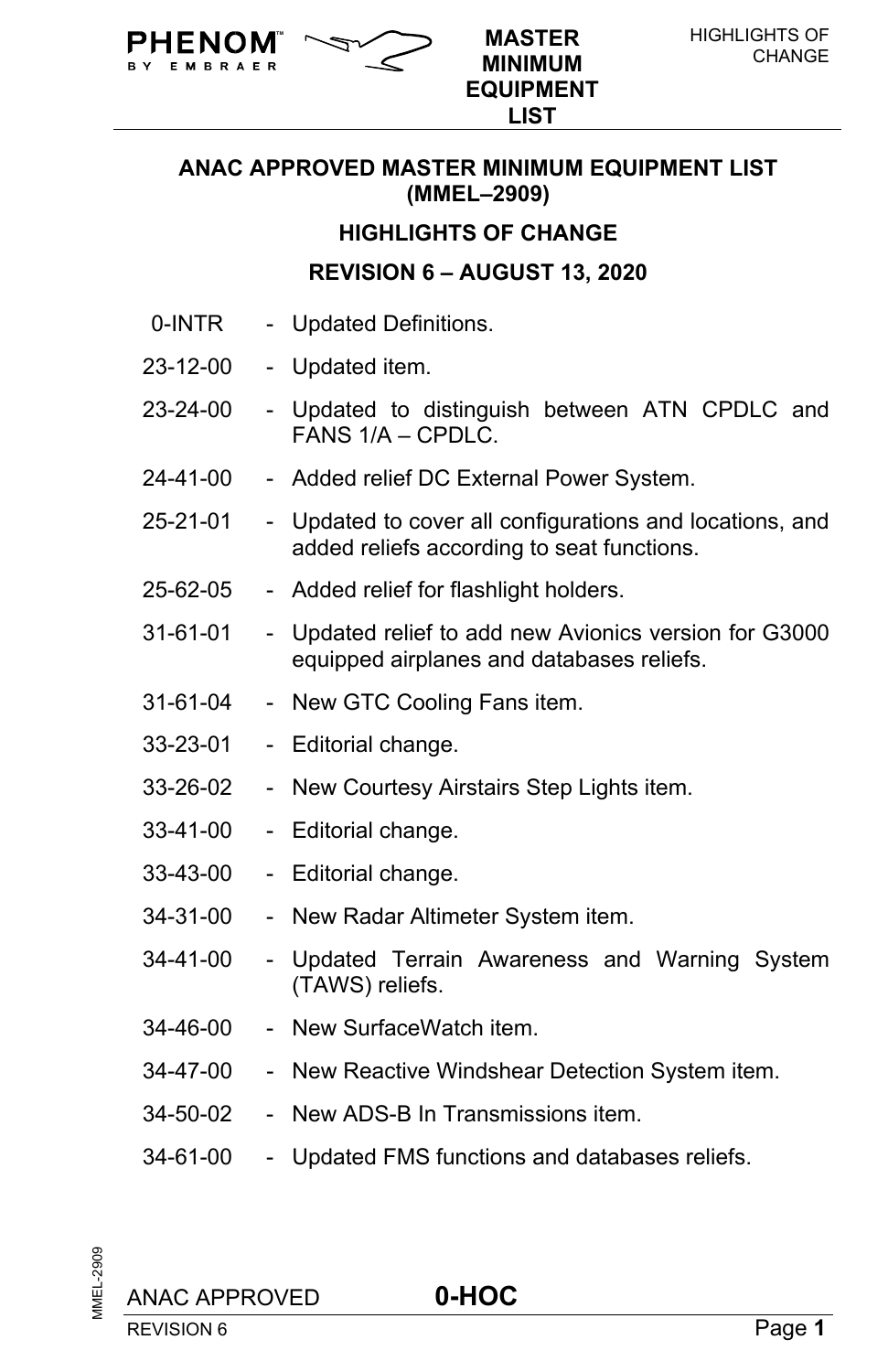

**TM MASTER MINIMUM EQUIPMENT LIST**

#### **HIGHLIGHTS OF CHANGE**

#### **REVISION 6 – AUGUST 13, 2020**

- 35-01-03 New Overboard Discharge Indicator (Green Disc) item.
- 35-21-00 Editorial change.

PHENOM EMBRAER

- 35-31-01 New Protective Breathing Equipment (PBE) item.
- 52-10-00 New Main Door item.
- 52-11-00 New Main Door Locking and Actuating Mechanism item.
- 52-31-00 New Forward Baggage Door item.
- 52-32-00 New Aft Baggage Door item.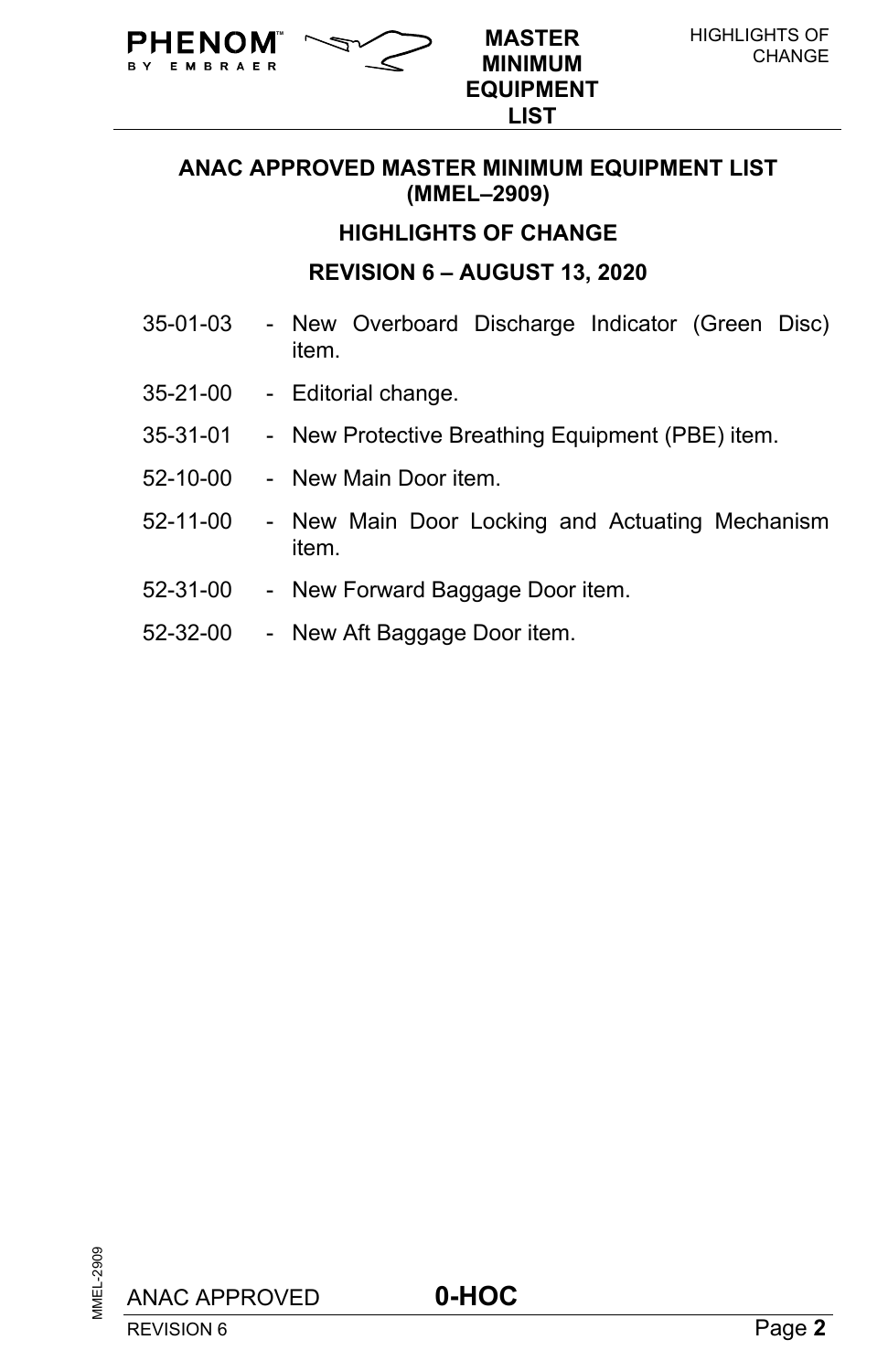



**LIST**

## **LIST OF EFFECTIVE PAGES**

| ORIGINAL  0 DEC 12, 2008  |  |
|---------------------------|--|
| REVISION  1  APR 30, 2009 |  |
| REVISION 2 DEC 10, 2009   |  |
| REVISION 3  APR 30, 2010  |  |
| REVISION 4  SEP 28, 2011  |  |
| REVISION 5 JAN 26, 2017   |  |
| REVISION 6 AUG 13, 2020   |  |
|                           |  |

| INTR-9 REVISION 6                                  |  |                                                                                                                                                                                                                                                                                                                                                                                |
|----------------------------------------------------|--|--------------------------------------------------------------------------------------------------------------------------------------------------------------------------------------------------------------------------------------------------------------------------------------------------------------------------------------------------------------------------------|
| INTR-10 (new)REVISION 6<br>INTR-11 (new)REVISION 6 |  |                                                                                                                                                                                                                                                                                                                                                                                |
|                                                    |  | * Title REVISION 6<br>LOR-1 REVISION 3<br>LOR-2 REVISION 4<br>LOR-3 REVISION 5<br>* LOR-4 (new)REVISION 6<br>* LOR-5 (new)REVISION 6<br>* LEP-1REVISION 6<br>* LEP-2 REVISION 6<br>TOC-1  REVISION 5<br>INTR-1 REVISION 6<br>INTR-2 REVISION 6<br>INTR-3 REVISION 6<br>INTR-4 REVISION 6<br>INTR-5  REVISION 6<br>INTR-6 REVISION 6<br>INTR-7 REVISION 6<br>INTR-8  REVISION 6 |

|   |                          | 21-1  REVISION 4 |
|---|--------------------------|------------------|
|   |                          | 21-2  REVISION 4 |
|   |                          | 21-3  REVISION 5 |
|   |                          | 21-4  REVISION 5 |
|   |                          | 22-1  REVISION 5 |
|   |                          | 22-2  REVISION 5 |
|   |                          | 22-3  REVISION 5 |
|   |                          | 22-4  REVISION 5 |
|   |                          | 23-1  REVISION 6 |
|   |                          | 23-2  REVISION 6 |
| * |                          | 23-3  REVISION 6 |
|   |                          | 23-4  REVISION 6 |
|   |                          | 24-1  REVISION 6 |
|   |                          | 25-1  ORIGINAL   |
|   |                          | 25-2  REVISION 6 |
|   |                          | 25-3  REVISION 6 |
|   |                          | 25-4  REVISION 6 |
|   | * 25-5 (new)  REVISION 6 |                  |
|   |                          | 26-1  REVISION 5 |
|   |                          | 27-1  ORIGINAL   |
|   |                          | 28-1  ORIGINAL   |
|   |                          | 28-2  ORIGINAL   |
|   |                          | 30-1  ORIGINAL   |
|   |                          | 30-2  REVISION 4 |
|   |                          | 30-3  REVISION 5 |

\* Asterisk indicates pages revised, added or deleted by the current revision.

## ANAC APPROVED **0-LEP**

MMEL-2909

**MMEL-2909**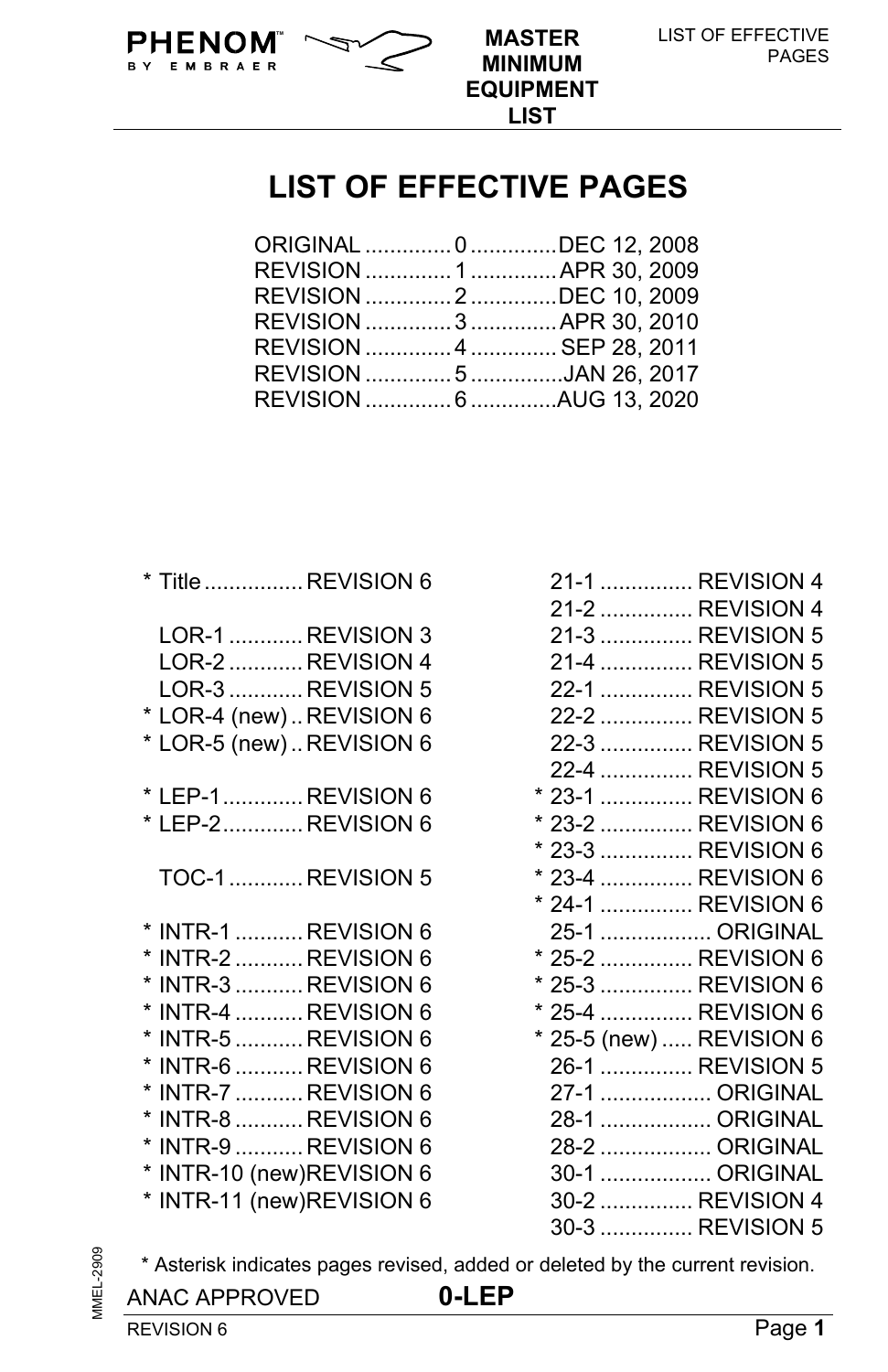| LIST OF EFFECTIVE |  |
|-------------------|--|
| <b>PAGES</b>      |  |

|                           | <b>EQUIPMENT</b><br><b>LIST</b> |
|---------------------------|---------------------------------|
|                           |                                 |
| 31-1REVISION 5            |                                 |
| * 31-2REVISION 6          |                                 |
| * 31-3REVISION 6          |                                 |
| * 31-4REVISION 6          |                                 |
| * 31-5 (new)  REVISION 6  |                                 |
| * 31-6 (new)  REVISION 6  |                                 |
| * 33-1REVISION 6          |                                 |
| * 33-2REVISION 6          |                                 |
| 34-1ORIGINAL              |                                 |
| * 34-2REVISION 6          |                                 |
| * 34-3REVISION 6          |                                 |
| * 34-4REVISION 6          |                                 |
| * 34-5REVISION 6          |                                 |
| * 34-6 (new)  REVISION 6  |                                 |
| * 34-7 (new)  REVISION 6  |                                 |
| * 34-8 (new)  REVISION 6  |                                 |
| * 34-9 (new)  REVISION 6  |                                 |
| * 34-10 (new)  REVISION 6 |                                 |
| * 34-11 (new)  REVISION 6 |                                 |
| * 34-12 (new)  REVISION 6 |                                 |
| * 35-1REVISION 6          |                                 |
| * 35-2REVISION 6          |                                 |
| * 35-3 (new)  REVISION 6  |                                 |
| 36-1REVISION 1            |                                 |
| 38-1 ORIGINAL             |                                 |
| * 52-1REVISION 6          |                                 |
| * 52-2 (new)  REVISION 6  |                                 |
| * 52-3 (new)  REVISION 6  |                                 |
| 73-1 REVISION 4           |                                 |
| 73-2REVISION 4            |                                 |
| 74-1 REVISION 4           |                                 |
| 77-1REVISION 4            |                                 |
| 79-1REVISION 4            |                                 |

**MINIMUM** 

**PHENOM**  $\sim$  **MASTER** 

**B** Y

Ē,

EMBRAER

\* Asterisk indicates pages revised, added or deleted by the current revision.

ANAC APPROVED **0-LEP**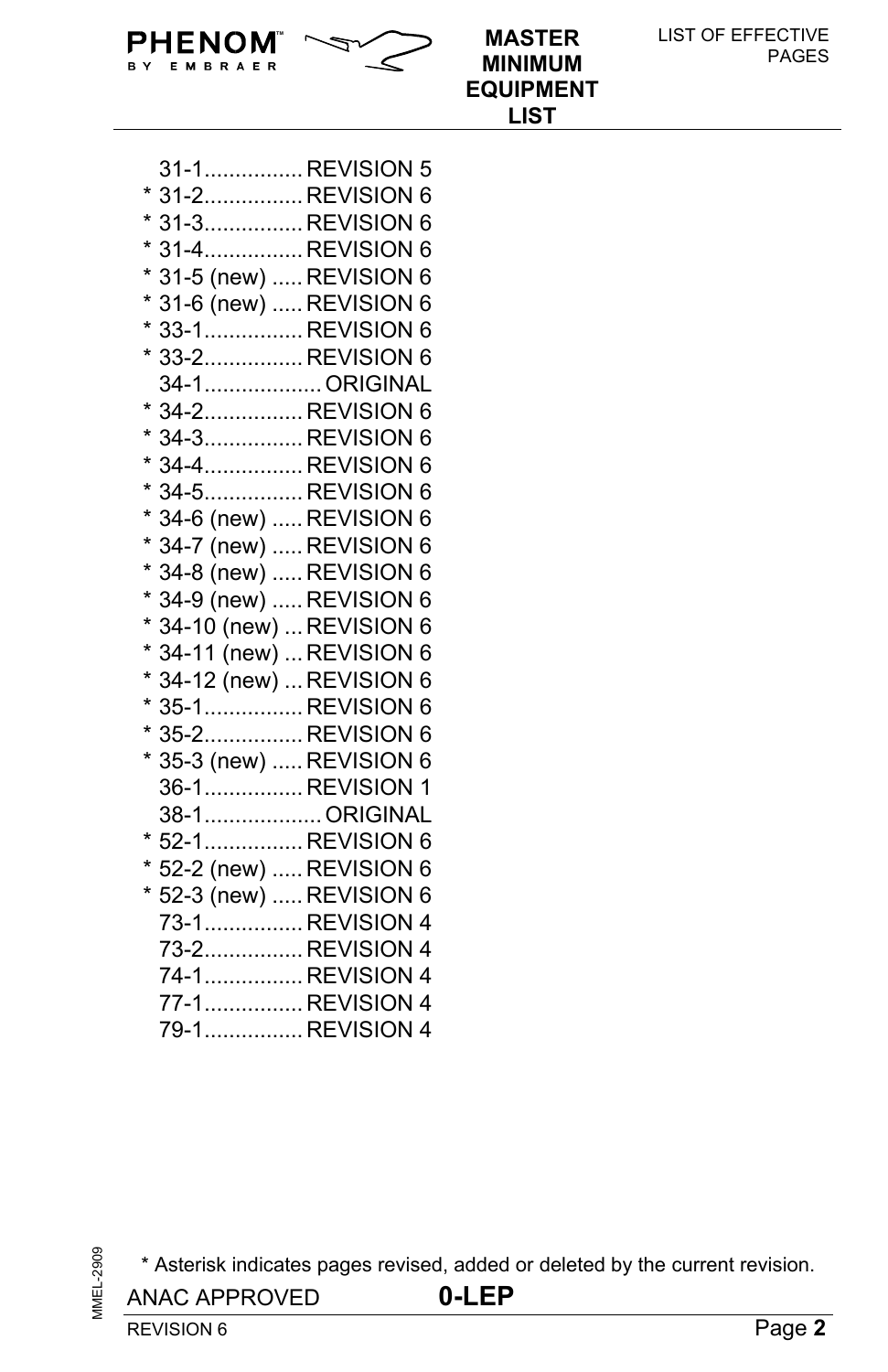## **MASTER MINIMUM EQUIPMENT LIST**

**MINIMUM EQUIPMENT LIST**

## **TABLE OF CONTENTS**

**SYSTEM NR. SYSTEM PAGE** 

B Y

EMBRAER

**PHENOM**  $\sim$  **MASTER** 

| 21 |                                  |  |
|----|----------------------------------|--|
| 22 | Auto Flight Control System22-1   |  |
| 23 | Communications23-1               |  |
| 24 | Electrical Power24-1             |  |
| 25 | Equipment/Furnishings25-1        |  |
| 26 |                                  |  |
| 27 |                                  |  |
| 28 |                                  |  |
| 30 | Ice and Rain Protection 30-1     |  |
| 31 | Indicating/Recording Systems31-1 |  |
| 33 |                                  |  |
| 34 |                                  |  |
| 35 |                                  |  |
| 36 |                                  |  |
| 38 | Water and Waste38-1              |  |
| 52 |                                  |  |
| 73 | Engine Fuel and Control73-1      |  |
| 74 | Engine Ignition74-1              |  |
| 77 | Engine Indicating 77-1           |  |
| 79 |                                  |  |
|    |                                  |  |

ANAC APPROVED **0-TOC**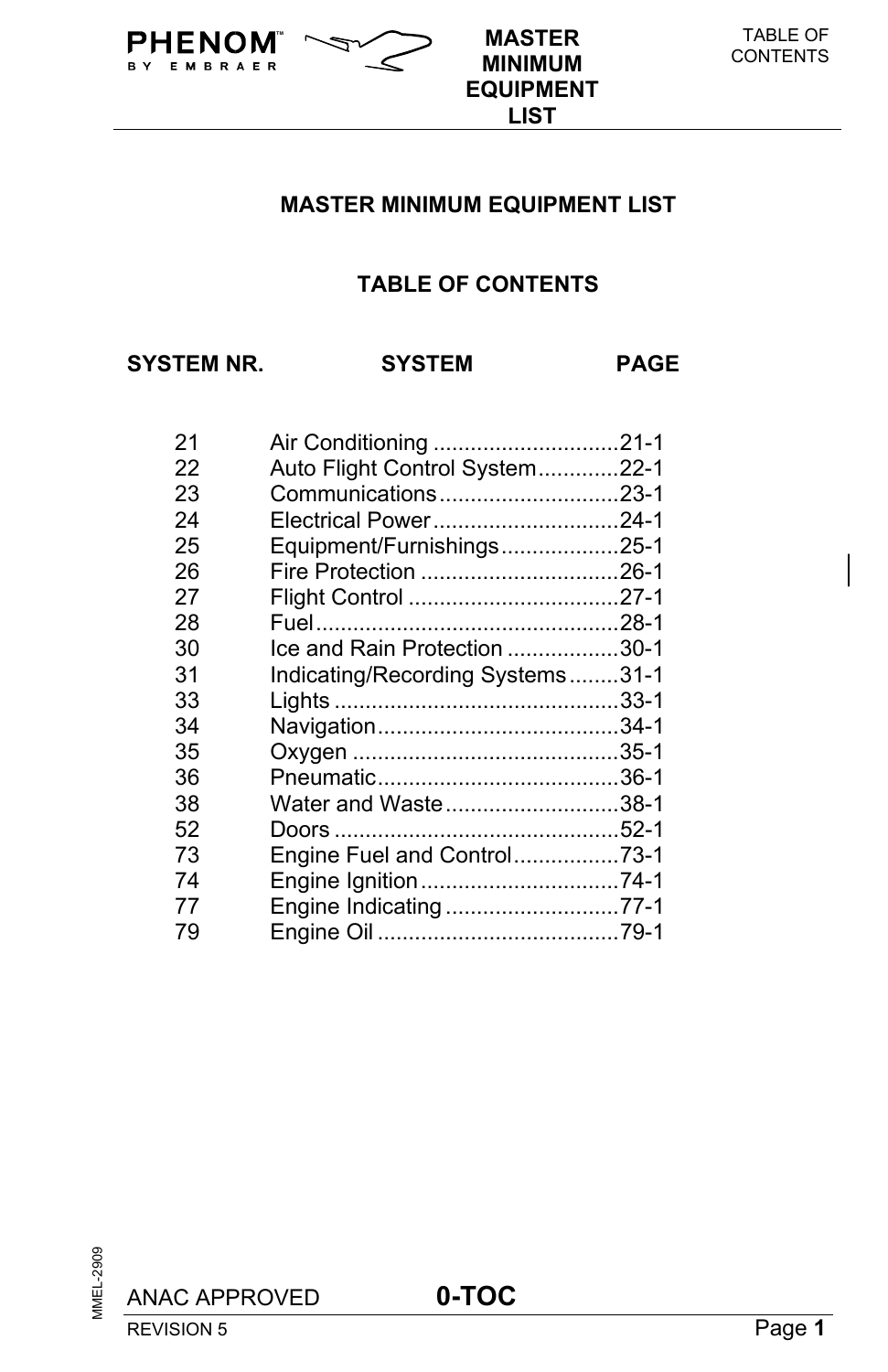

**PHENOM**  $\sim$  MASTER

**1) "Administrative control item"** means an item listed by the operator in the MEL for tracking and informational purposes. It may be added to an operator's MEL by approval of the Principal Operations Inspector provided no relief is granted, or provided conditions and limitations are contained in an approved document (i.e. Structural Repair Manual, airworthiness directive, etc). If relief other than that granted by an approved document is sought for an administrative control item, a request must be submitted to the Administrator. If the request results in review and approval by the OEB, the item becomes an MMEL item rather than an administrative control item.

**MINIMUM EQUIPMENT LIST**

- **2) "Airplane Flight Manual"** (AFM) is the document required for type certification and approved by the responsible ANAC Airplane Certification Office. The ANAC approved AFM for the specific airplane is listed on the applicable Type Certificate Data Sheet.
- **3) "Alternate procedures are established and used"** or similar statement, means that alternate procedures (if applicable), to the affected process, must be drawn up by the operator as part of the MEL approval process, so that they have been established before the MEL document has been approved. Such alternate procedures are normally included in the associated operations (O) procedure.
- **4) "Any in excess of those required by regulations"** or similar statement, means that the listed item of equipment required by applicable legislation (applicable airworthiness codes, Air Operations Regulation or the applicable airspace requirements) must be operative and only excess equipment may be inoperative. When the equipment is not required, it may be inoperative for the time specified by its repair interval category.
- **5) "As required by applicable regulations"**, means that the listed item of equipment is subject to certain provisions (restrictive or permissive) expressed in the RBHA/RBAC operating rules. The number of items required by the RBHA/RBAC must be operative. When the equipment is not required by RBHA/RBAC, it may be inoperative for the time specified by its repair interval category.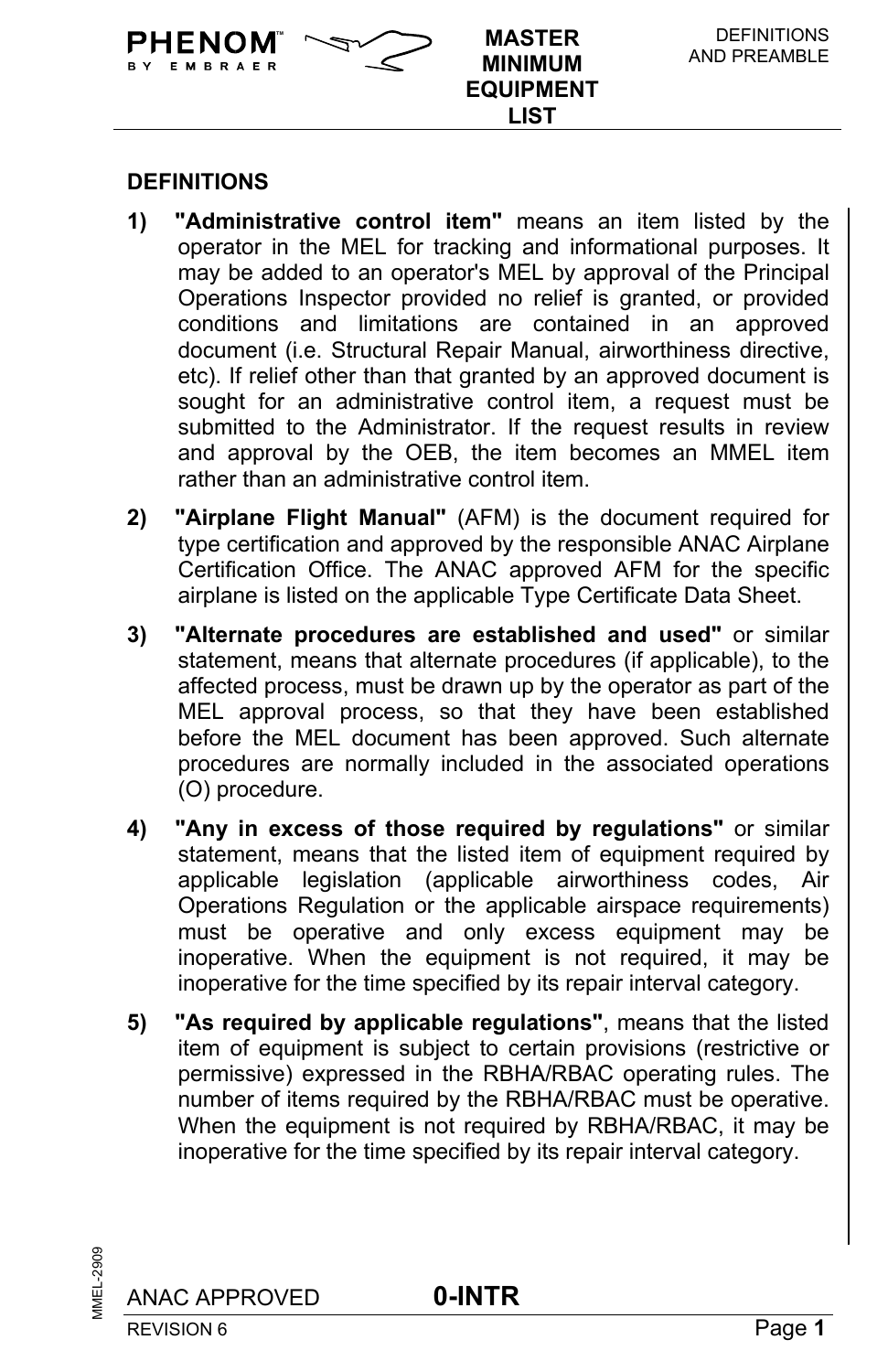

EMBRAER

- **6) "Calendar Day"** means a 24-hour period from midnight to midnight based on either UTC or local time, as selected by the operator. All calendar days are considered to run consecutively.
- **7) "Combustible Material"** means the material which is capable of catching fire and burning. In particular: if an MEL item prohibits loading of combustible (or flammable or inflammable) material, no material may be loaded except the following:
	- a) Cargo handling equipment (unloaded, empty or with ballast);
	- b) Fly away kits (excluding e.g. cans of hydraulic fluid, cleaning solvents, batteries, capacitors, chemical generators, etc);
	- **NOTE:** If serviceable tires are included, they should only be inflated to a minimum pressure that preserves their serviceability; and
	- c) Inflight service material (return catering only closed catering trolleys/boxes, no newspapers, no alcohol or duty free goods).
- **8) "Commencement of flight"** is the point when an airplane begins to move under its own power for the purpose of preparing for take-off.
- **9) "Considered Inoperative"**, as used in the dispatch conditions, means that item must be treated for dispatch, taxi and flight purposes as though it was inoperative. The item shall not be used or operated until the original deferred item is repaired. Additional actions include: documenting the item on the dispatch release (if applicable), placarding, and complying with all remarks, exceptions, and related MMEL provisions, including any (M) and (O) procedures and observing the repair interval.
- **10) "Daylight"** means the period between the beginning of morning civil twilight and the end of evening civil twilight relevant to the local aeronautical airspace; or such other period, as may be prescribed by the appropriate authority.
- **11) "Day of discovery"** means the calendar day that a malfunction was recorded in the airplane maintenance record/log book.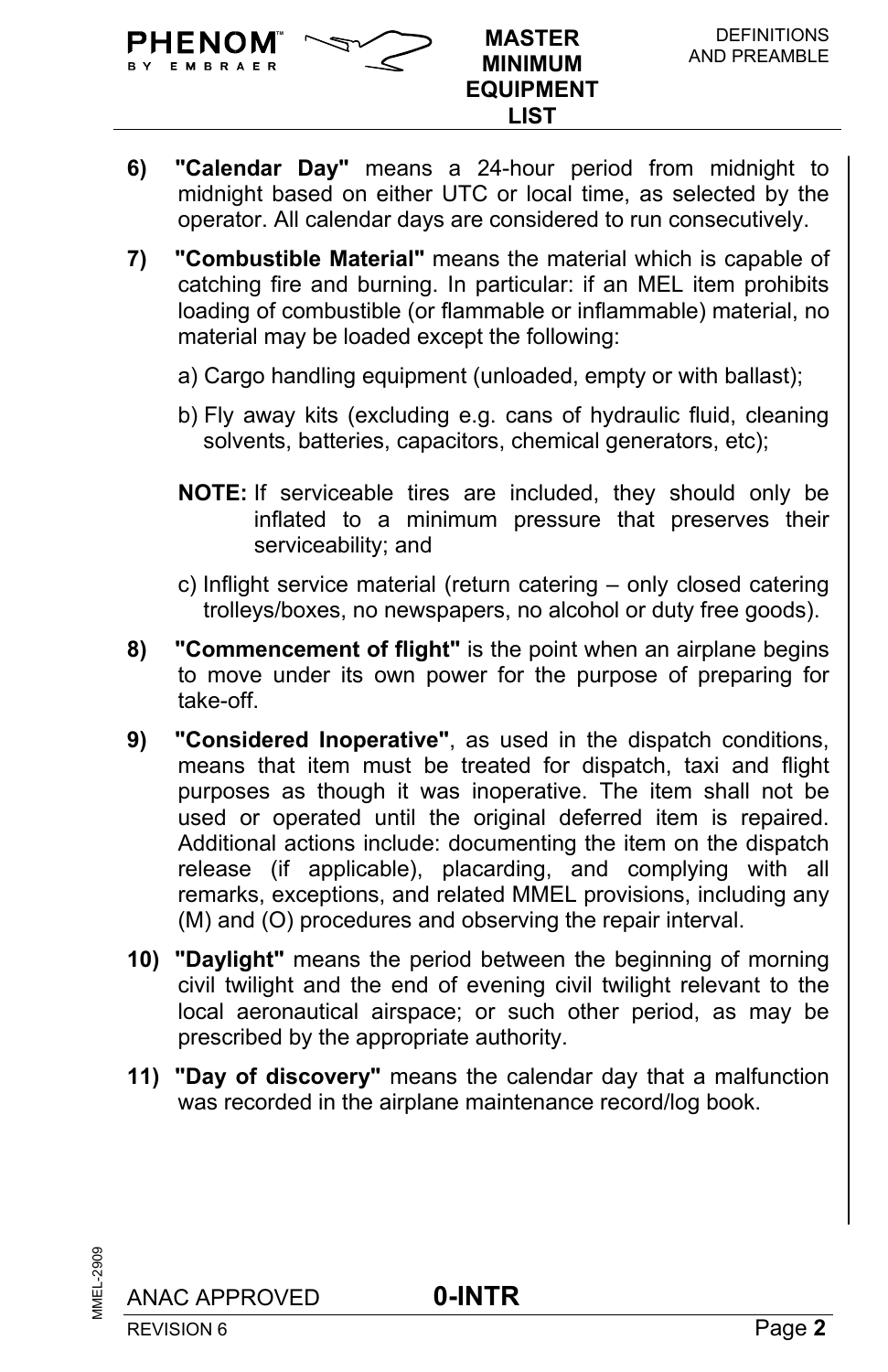EMBRAER

- **12) "Flight"**, for the purposes of this MMEL, means the period of time between the moment when an airplane begins to move under its own power, for the purpose of preparing for take-off, until the moment the airplane comes to a complete stop on its parking area, after the first landing.
- **13) "Flight Day"** means a 24 hour period from midnight to midnight based on either Universal Time Coordinated (UTC) or local time, as selected by the operator, during which at least one flight is initiated for the affected airplane.
- **14) "Icing Conditions"** means an atmospheric environment that may cause ice to form on the airplane or in the engine(s) as defined in the AFM.
- **15) "\*\*\*"** symbol in Column 1 indicates an item which is not required by regulation but which may have been installed on some models of airplane covered by this MMEL. This item may be included on the operator's MEL after the approving office has determined that the item has been installed on one or more of the operator's airplane. The symbol, however, shall not be carried forward into the operator's MEL. It should be noted that neither this policy nor the use of this symbol provide authority to install or remove an item from an airplane.
- **16) "Inoperative"** means that the item does not accomplish its intended purpose or is not consistently functioning within its approved operating limits or tolerances.
- **17) "Is not used"** in the provisos, remarks or exceptions for an MMEL item may specify that another item relieved in the MMEL "is not used". In such cases, crewmembers should not activate, actuate, or otherwise utilize that component or system under normal operations. It is not necessary for the operators to accomplish the (M) procedures associated with the item. However, operations-related provisions, (O) procedures and repair interval must be complied with. An additional placard must be affixed, to the extent practical, adjacent to the control or indicator for the item that is not used to inform crewmembers that a component or system is not to be used under normal operations.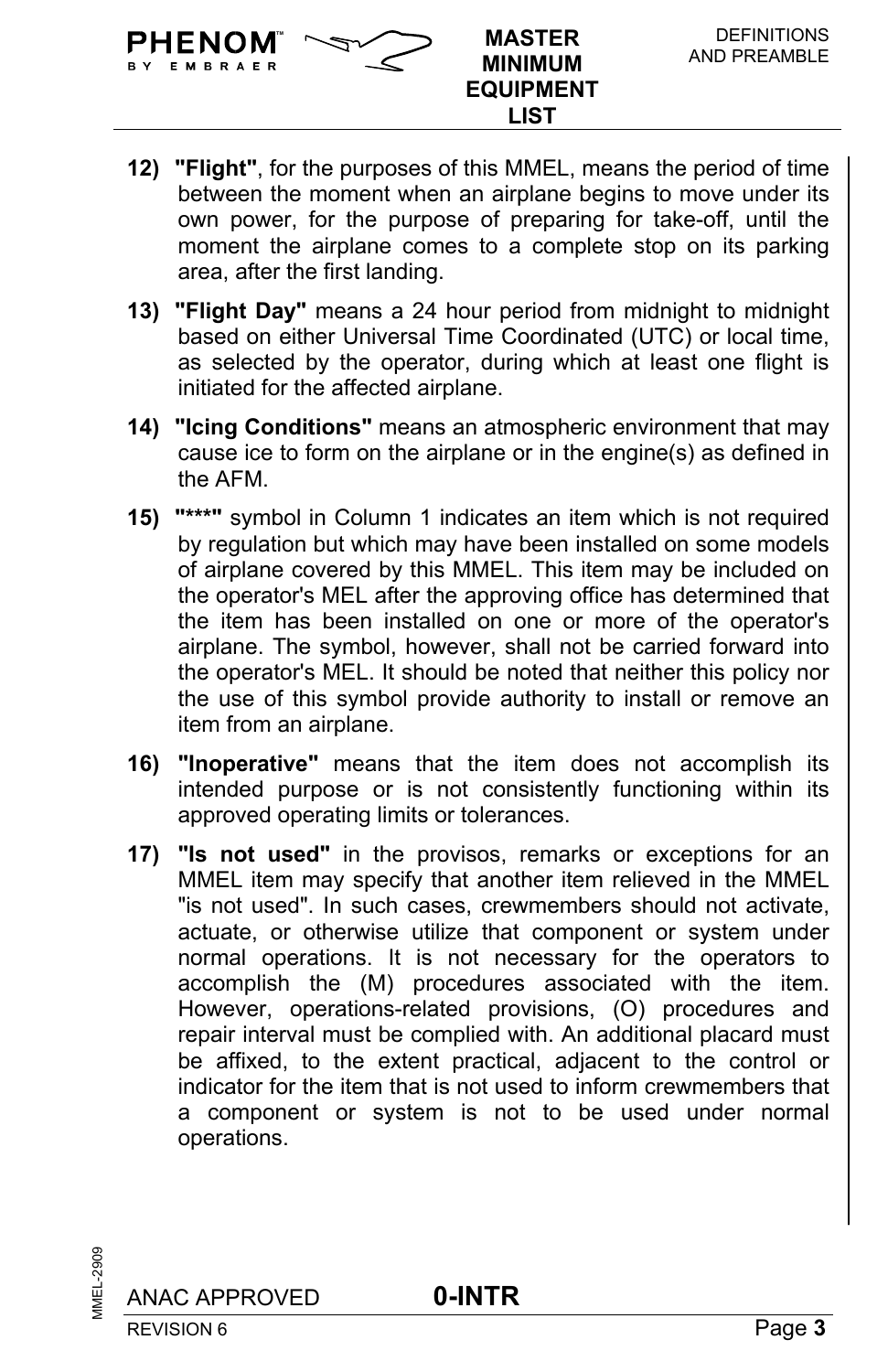

**MINIMUM EQUIPMENT LIST**

- **18) "Intended Route"** corresponds to any point on the route including diversions to reach alternate aerodromes required to be selected by the operational rules.
- **19) "Item"** means component, instrument, equipment, system or function.
- **20) "(M)"** symbol indicates a requirement for a specific maintenance procedure which must be accomplished prior to operation with the listed item inoperative. Normally these procedures are accomplished by maintenance personnel; however, other personnel may be qualified and authorized to perform certain functions. Procedures requiring specialized knowledge or skill, or requiring the use of tools or test equipment should be accomplished by maintenance personnel. The satisfactory accomplishment of all maintenance procedures, regardless of who performs them, is the responsibility of the operator. Appropriate procedures are required to be published as part of the operator's manual or MEL.

**NOTE:** The (M) and (O) symbols are required in the operator's MEL.

- **21) "Master Minimum Equipment List"** means a document approved by the Agency that establishes the airplane equipment allowed to be inoperative under conditions specified therein for a specific type of airplane.
- **22) "Minimum Equipment List"** means a document established as specified under RBHA/RBAC 91.213 and RBHA/RBAC 135.179 and approved by the competent authority, that authorizes an operator to dispatch an airplane with airplane equipment inoperative under the conditions specified therein.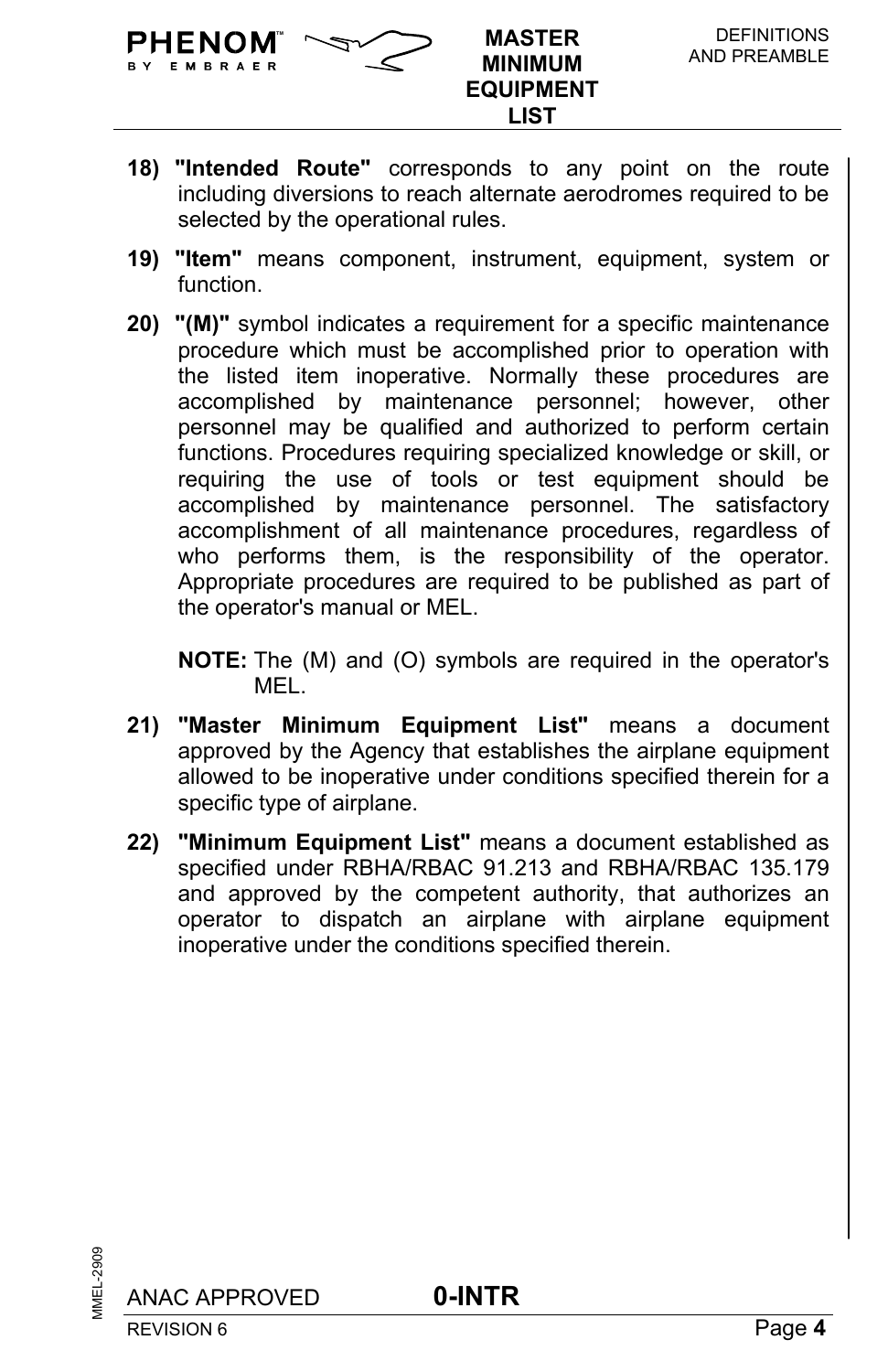PHENOM EMBRAER

> Are those items installed on the airplane as part of the original certification, supplemental type certificate, or engineering order that have no effect on the safe operation of flight and would not be required by the applicable certification rules or operational rules. They are those items that if inoperative, damaged or missing have no effect on the airplane's ability to be operated safely under all operational conditions. These nonessential items may be in areas including, but not limited to, the passenger compartment, flight deck area, service areas, cargo areas, crew rest areas, lavatories and galley areas. NEF items are not items already identified in the MEL or CDL of the applicable airplane. They do not include items that are functionally required to meet the certification rule or for compliance with any operational rule. Operator's NEF process shall not provide for deferral of items within serviceable limits identified in the manufacture's maintenance manual or operator's approved maintenance program such as wear limits, fuel/hydraulic leak rates, oil consumption, etc. Cosmetic items that are fully serviceable but worn or soiled may be deferred under an operator's NEF process.

**TM MASTER MINIMUM EQUIPMENT LIST**

- **24) "Notes"** provide additional information for flight crew or maintenance consideration. Notes are used to identify applicable material which is intended to assist with compliance, but do not relieve the operator of the responsibility for compliance with all applicable requirements. Notes are not a part of the dispatch conditions.
- **25) "Number Installed"** is the number (quantity) of items normally installed in the airplane. This number represents the airplane configuration considered in developing this MMEL. Should the number be a variable (e.g. passenger cabin items), or not applicable, a number is not required; a "-" is then inserted.
	- **NOTE:** Where the MMEL shows a variable number installed, the MEL should reflect the actual number installed.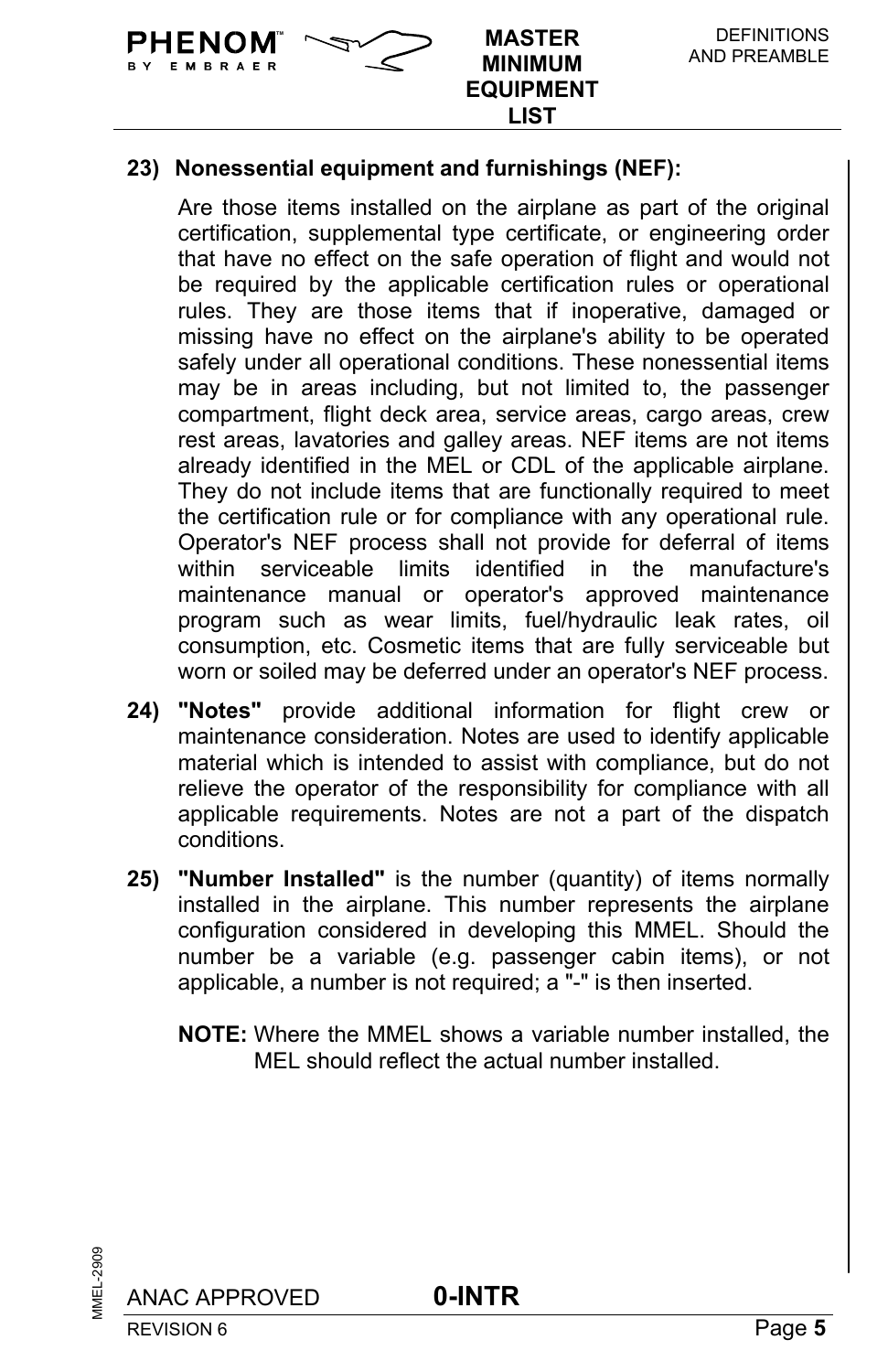

- **26) "Number required for dispatch"** is the minimum number (quantity) of items required for operation provided the conditions specified are met. Should the number be a variable (e.g. passenger cabin items) or not applicable, a number is not required; a "-" is then inserted.
	- **NOTE:** Where the MMEL shows a variable number required for dispatch, the MEL should reflect the actual number required for dispatch or an alternate means of configuration control approved by the competent authority.
- **27) "-"** in the Number Installed Column (respectively Number Required for Dispatch Column) indicates a variable number (quantity) of the item installed (respectively item required) or not applicable.

**NOTE:** Where the MMEL shows a variable number installed, the MEL should reflect the actual number installed.

**28) "(O)"** indicates a requirement for a specific operations procedure which must be accomplished in planning for and/or operating with the listed item inoperative. Normally these procedures are accomplished by the flight crew; however, other personnel may be qualified and authorized to perform certain functions. The satisfactory accomplishment of all procedures, regardless of who performs them, is the responsibility of the operator. Appropriate procedures are required to be published as a part of the operator's manual or MEL.

**NOTE:** The (M) and (O) symbols are required in the operator's **MFL.** 

- **29) "Operating minima"** means the set of requirements associated to operations requiring a specific approval.
- **30) "Placarding"** Each inoperative item must be placarded, as applicable, to inform and remind the crewmembers and maintenance personnel of the item's condition.
	- **NOTE:** To the extent practical, placards should be located adjacent to the control or indicator for the item affected; however, unless otherwise specified, placard wording and location will be determined by the operator.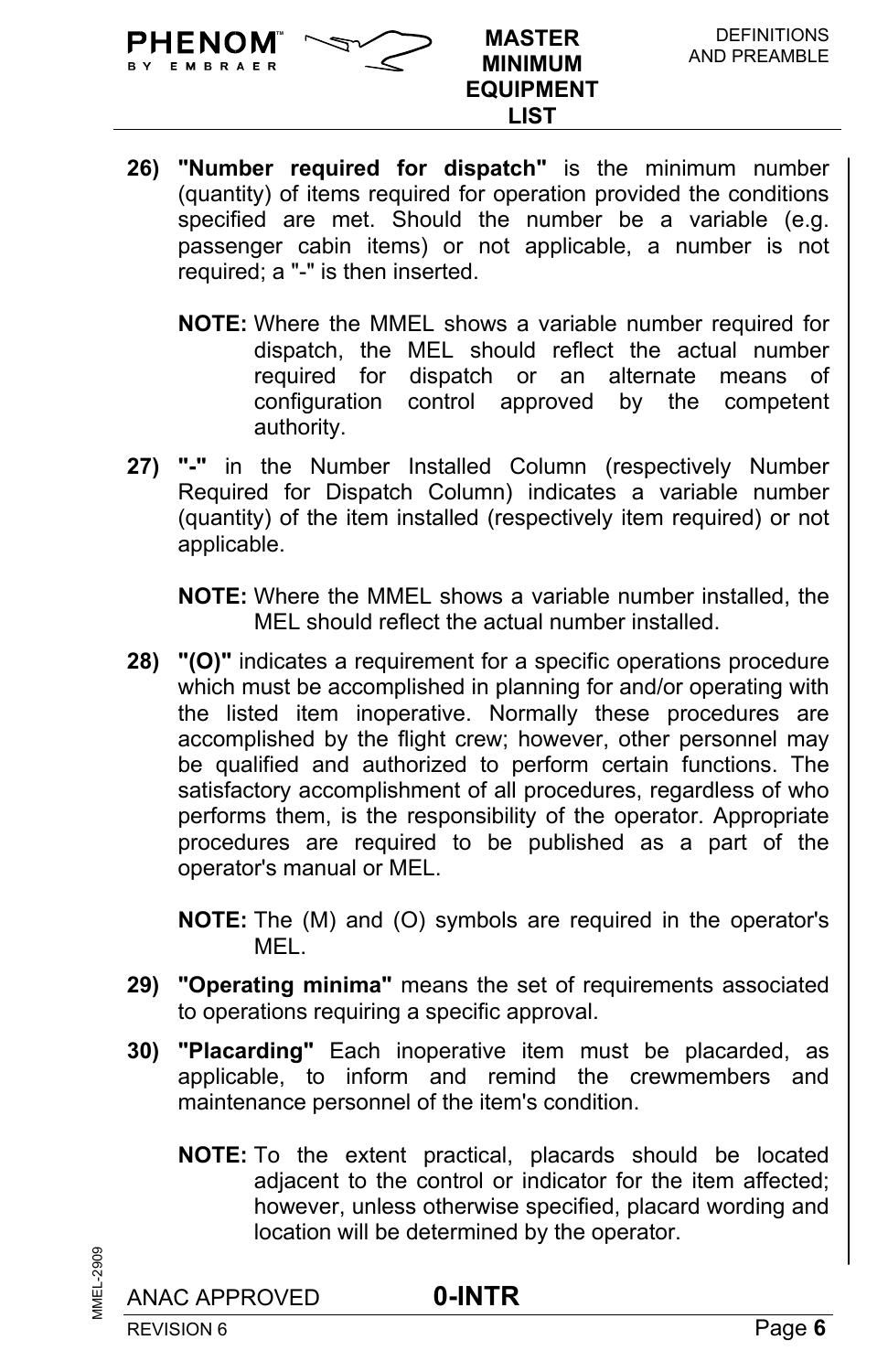EMBRAER

- **31) "Regulamento Brasileiro de Homologação Aeronáutica (RBHA)/Regulamento Brasileiro de Aviação Civil (RBAC)"** means the applicable requirement for the certified airplane.
- **32) Repair Intervals:** All users of a MEL approved under RBHA/RBAC 91, 121, 129 and 135 must effect repairs of inoperative systems or components, deferred in accordance with the MEL, at or prior to the repair times established by the following letter designators:
	- Category A: Items in this category shall be repaired within the time interval specified in the remarks column of the operator's approved MEL.
	- Category B: Items in this category shall be repaired within three (3) consecutive calendar days (72 hours), excluding the day the malfunction was recorded in the airplane maintenance record/logbook. For example, if it was recorded at 10 a.m. on January 26th, the three day interval would begin at midnight the 26th and end at midnight the 29th.
	- Category C: Items in this category shall be repaired within ten (10) consecutive calendar days (240 hours), excluding the day the malfunction was recorded in the airplane maintenance record/logbook. For example, if it was recorded at 10 a.m. on January 26th, the 10 day interval would begin at midnight the 26th and end at midnight February 5th.
	- Category D: Items in this category shall be repaired within one hundred and twenty (120) consecutive calendar days (2880 hours), excluding the day the malfunction was recorded in the airplane maintenance log and/or record.

The letter designators are inserted adjacent to Column 2.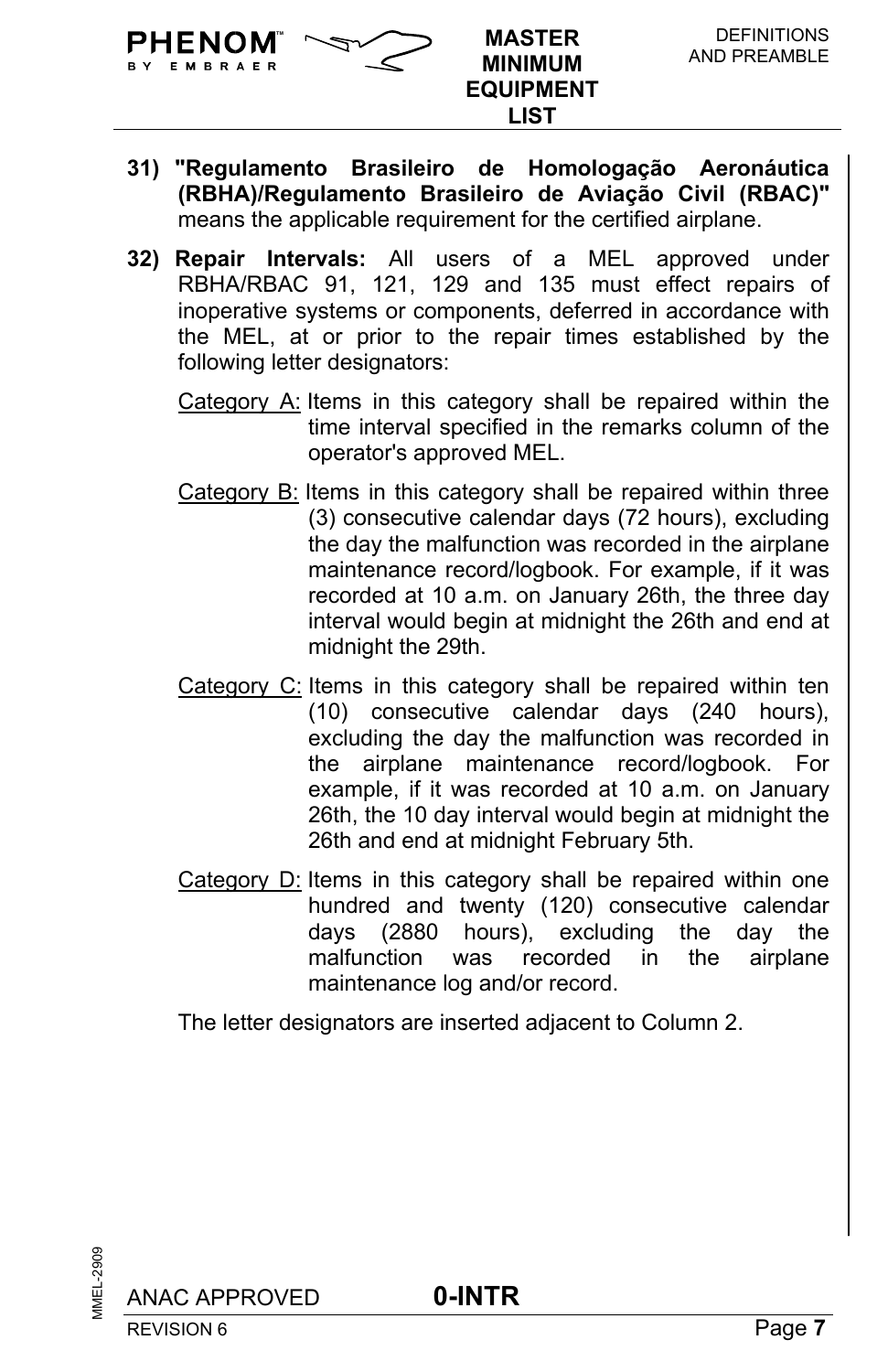

- **33) "Remarks or Exceptions"** include statements either prohibiting or allowing operation with a specific number of items inoperative, provisos (conditions and limitations), notes, (M) and/or (O) symbols, as appropriate for such operation.
- **34) "System numbers"** are based on the Air Transport Association (ATA) Specification Number 2200 and items are numbered sequentially.
- **35) "Visible Moisture"** means an atmospheric environment containing water in any form that can be seen in natural or artificial light; for example, clouds, fog, rain, sleet, hail, or snow.
- **36) "Deactivated"** and **"Secured"** means that the specified component must be put into an acceptable condition for safe flight. An acceptable method of securing or deactivating will be established by the operator.
- **37)** A vertical bar (change bar) in the margin indicates a change, addition or deletion in the adjacent text for the current revision of that page only. The change bar is dropped at the next revision of that page.
- **38) "Deleted"** in the remarks column after a sequence item indicates that the item was previously listed but is now required to be operative if installed in the airplane.
- **39)** Alphabetical symbol in Column 4 indicates a proviso (condition or limitation) that must be complied with for operation with the listed item inoperative.
- **40) Inoperative components of an inoperative system:**

Inoperative items which are components of a system which is inoperative are usually considered components directly associated with and having no other function than to support that system (Warning/Caution systems associated with the inoperative system must be operative unless relief is specifically authorized per the MMEL).

**41) "Visual Flight Rules"** (VFR) is as defined in RBHA/RBAC Part 91. This precludes a pilot from filing an Instrument Flight Rules (IFR) flight plan.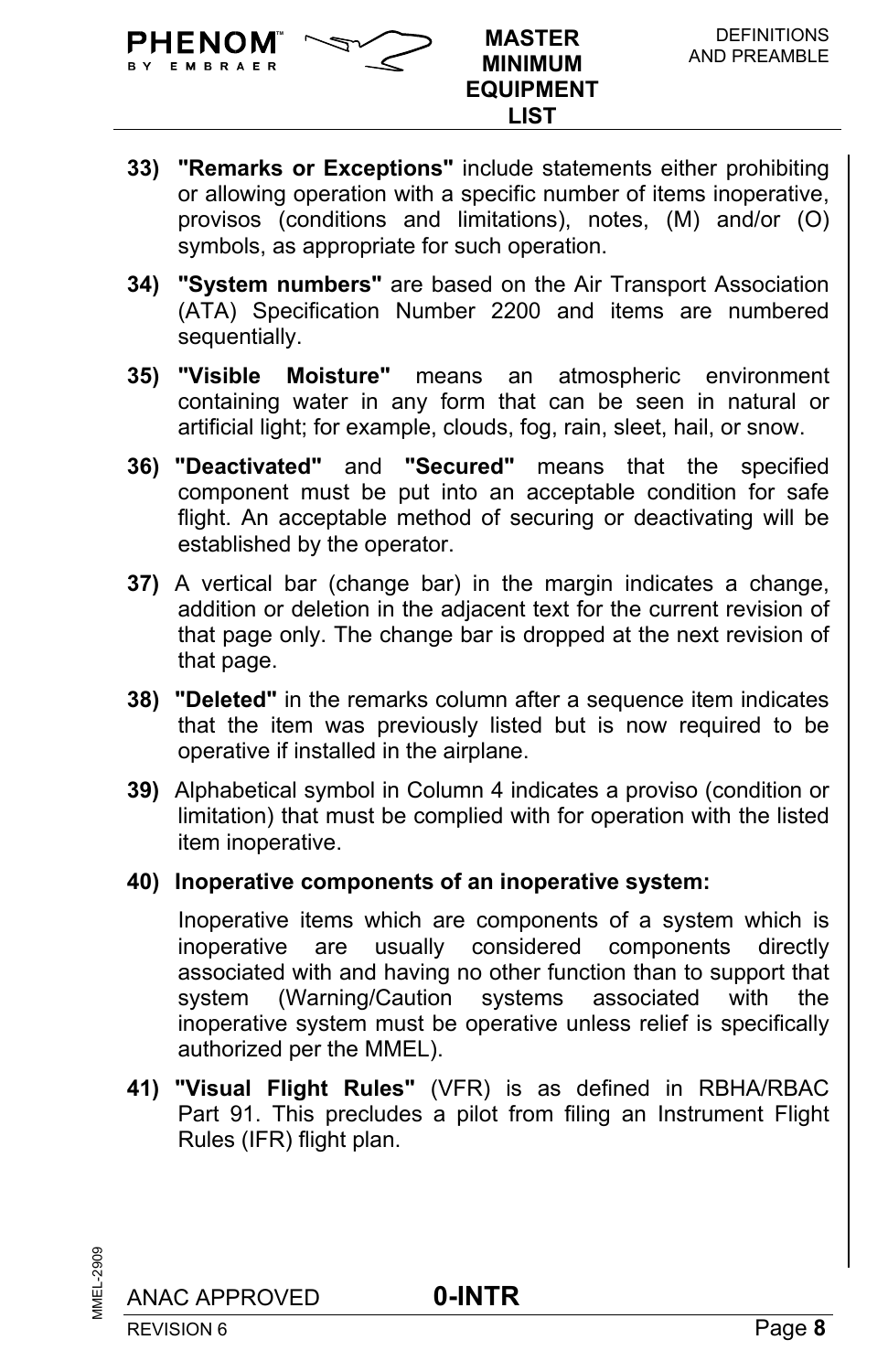

**42) "Visual Meteorological Conditions"** (VMC) means the atmospheric environment is such that would allow a flight to proceed under the visual flight rules applicable to the flight. This does not preclude operating under Instrument Flight Rules.

## **43) Electronic fault alerting system – General**

New generation airplane display system fault indications to the flight crew by use of computerized display systems. Each airplane manufacturer has incorporated individual design philosophies in determining the data that would be represented. The following are customized definitions (specific to each manufacturer) to help determine the level of messages affecting the airplane's dispatch status. When preparing the MEL document, operators are to select the proper definition for their airplane, if appropriate.

The EMB-500/505 airplane are equipped with an Crew Alerting System (CAS) that provides three different message levels: WARNING, CAUTION, and ADVISORY. Failures that effect dispatchability are presented to the flight crew at one of these levels. Other failures may be presented only to the maintenance personnel on the Multi Function Display (MFD) maintenance pages or through the download of the Central Maintenance Computer (CMC). System conditions that result only in a maintenance level message, i.e. no correlation with a higher level CAS message, do not affect dispatch and do not require action other than as addressed within an operator's standard maintenance program.

**44) "Extended overwater operations"** means operations over water at a distance away from land suitable for making an emergency landing, greater than that corresponding to 120 minutes at cruising speed or 400 NM, whichever is the lesser.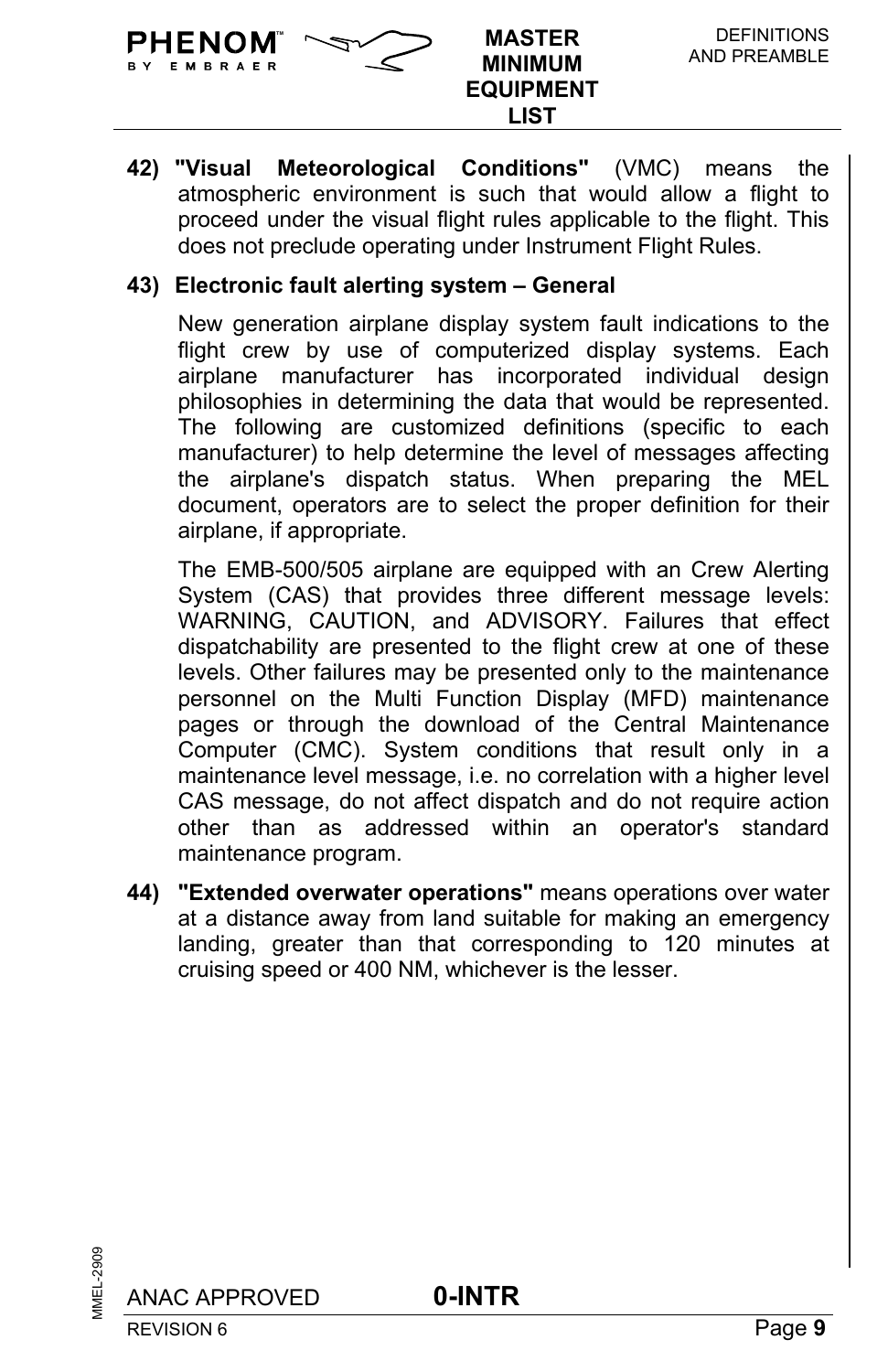

## **PREAMBLE**

The Airworthiness Regulations require that all equipment installed on an airplane in compliance with the Airworthiness Standards and the Operating Rules must be operative. However, the Rules also permit the publication of a Minimum Equipment List (MEL) where compliance with certain equipment requirements is not necessary in the interests of safety under all operating conditions. Experience has shown that with the various levels of redundancy designed into airplane, operation of every system or installed component may not be necessary when the remaining operative equipment can provide an acceptable level of safety. A Master Minimum Equipment List (MMEL) is developed by the Airworthiness Authority, with participation by the aviation industry, to improve airplane utilization and thereby provide more convenient and economic air transportation for the public. The Airworthiness Authority approved MMEL includes those items of equipment related to airworthiness and operating regulations and other items of equipment which the Administrator finds may be inoperative and yet maintain an acceptable level of safety by appropriate conditions and limitations; it does not contain obviously required items such as wings, flaps, and rudders. The MMEL is the basis for development of individual operator MELs which take into consideration the operator's particular airplane equipment configuration and operational conditions. Operator MELS, for administrative control, may include items not contained in the MMEL; however, relief for administrative control items must be approved by the Administrator. An operator's MEL may differ in format from the MMEL, but cannot be less restrictive than the MMEL. The individual operator's MEL, when approved and authorized, permits operation of the airplane with inoperative equipment.

Equipment not required by the operation being conducted and equipment in excess of Airworthiness Regulations requirements are included in the MEL with appropriate conditions and limitations. The MEL must not deviate from the Airplane Flight Manual Limitations, Emergency Procedures or with Airworthiness Directives. It is important to remember that all equipment related to the airworthiness and the operating regulations of the airplane not listed on the MMEL must be operative.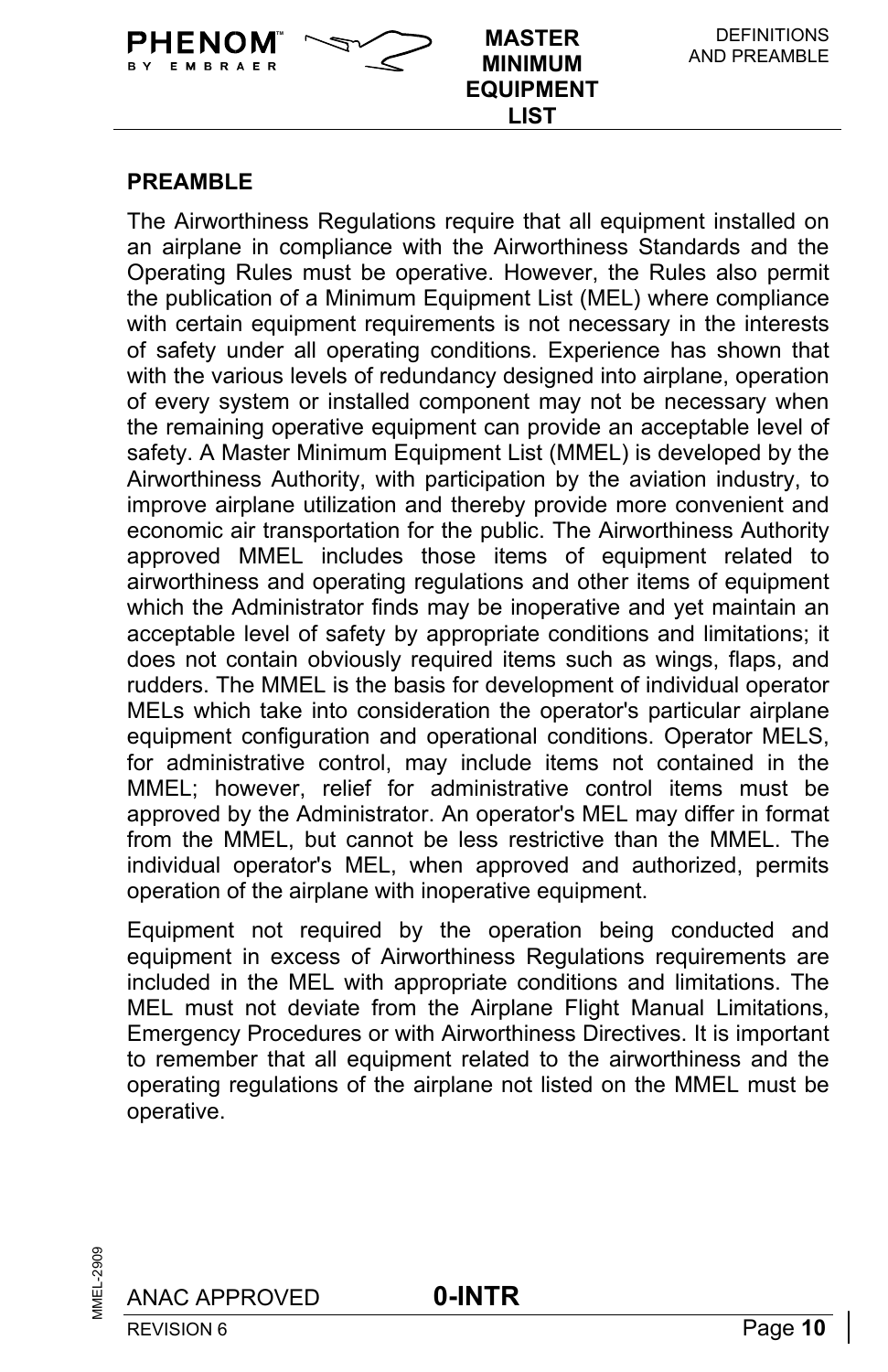Suitable conditions and limitations in the form of placards, maintenance procedures, crew operating procedures and other restrictions as necessary are specified in the MEL to ensure that an acceptable level of safety is maintained.

**MINIMUM EQUIPMENT LIST**

**PHENOM**  $\sim$  MASTER

BY EMBRAER

The MEL is intended to permit operation with inoperative items of equipment for a period of time until repairs can be accomplished. It is important that repairs be accomplished at the earliest opportunity. In order to maintain an acceptable level of safety and reliability the MMEL establishes limitations on the duration of and conditions for operation with inoperative equipment. The MEL provides for release of the airplane for flight with inoperative equipment. When an item of equipment is discovered to be inoperative, it is reported by making an entry in the Airplane Maintenance Record/Logbook as prescribed by Airworthiness Regulations. The item is then either repaired or may be deferred per the MEL or other approved means acceptable to the Administrator prior to further operation. MEL conditions and limitations, do not relieve the operator from determining that the airplane is in condition for safe operation with items of equipment inoperative.

When these requirements are met, an Airworthiness Release, Airplane Maintenance Record/Logbook entry, or other approved documentation is issued as prescribed by Airworthiness Regulations. Such documentation is required prior to operation with any item of equipment inoperative.

Operators are responsible for exercising the necessary operational control to ensure that an acceptable level of safety is maintained. When operating with multiple inoperative items, the interrelationships between those items and the effect on airplane operation and crew workload will be considered.

Operators are to establish a controlled and sound repair program including the parts, personnel, facilities, procedures, and schedules to ensure timely repair.

WHEN USING THE MEL, COMPLIANCE WITH THE STATED INTENT OF THE PREAMBLE, DEFINITIONS, AND THE CONDITIONS AND LIMITATIONS SPECIFIED IN THE MEL IS REQUIRED.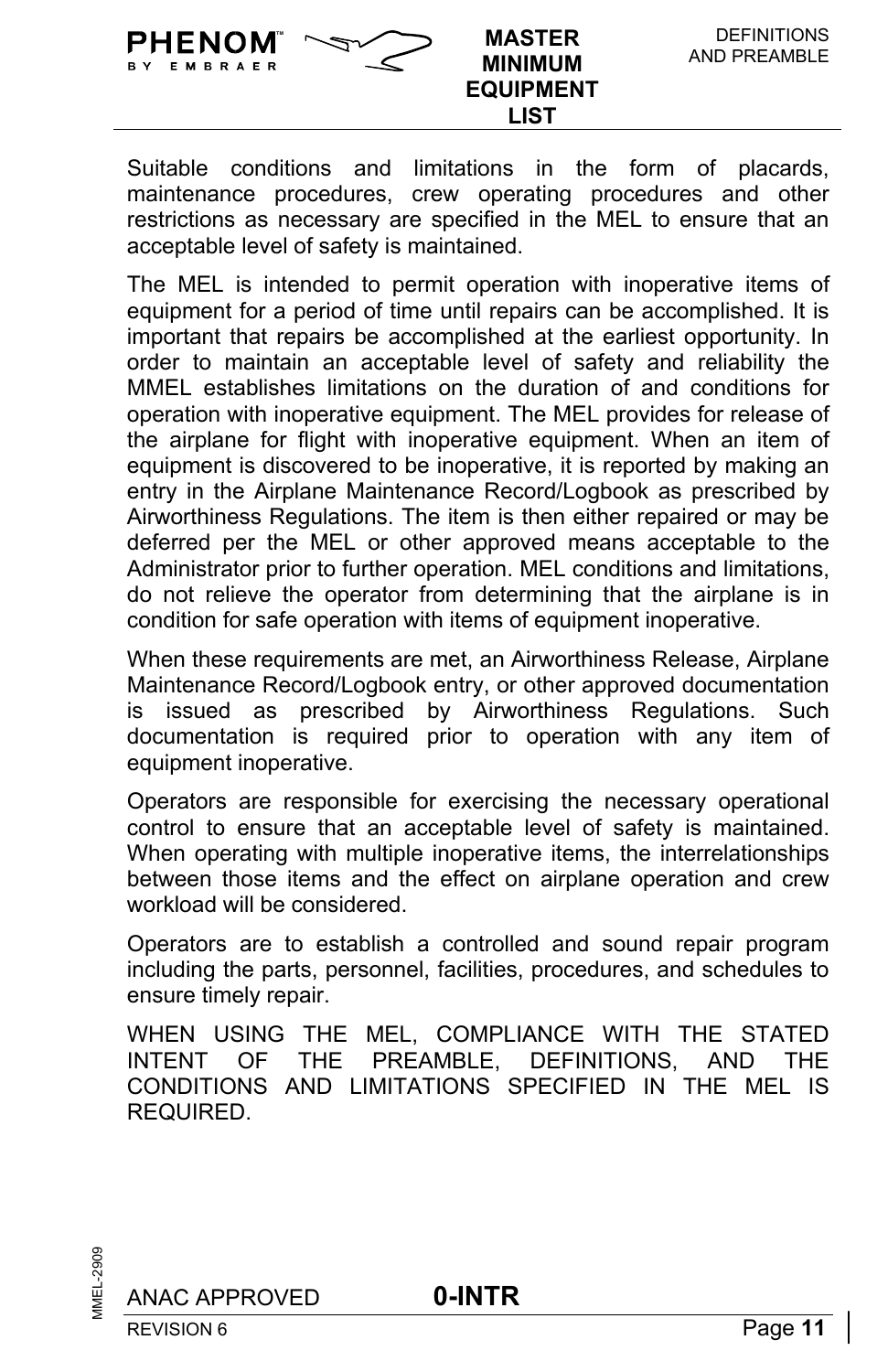| Airplane<br><b>Revision 4</b><br>Page<br>$21 - 1$<br>PHENOM 100<br>System &<br>2. Number installed<br>1.<br>Sequence<br>3. Number required for dispatch<br><b>ITEM</b><br>4. Remarks and/or exceptions<br><b>Number</b><br><b>21 AIR CONDITIONING</b><br>C<br>1<br>00-00 Environment<br>0<br><b>MFD</b> Indications not<br><b>Control System</b><br>addressed elsewhere in the<br>Synoptic Display<br>MMEL may be inoperative.<br>(MFD ECS Page)<br>21-01 Flow Control Shutoff<br>Deleted, Rev 1.<br>Valves (FCSOV)<br>0<br>22-00 Gasper Valves<br>D<br>$\mathbf{1}$<br>23-05 Ground Cooling Fan C<br>0<br>(O) May be inoperative<br>(GCF)<br>provided:<br>a) Ground operations with<br>doors closed are limited to<br>30 minutes,<br>b) Bleeds are selected OFF<br>on ground operations,<br>c) Available Bleeds are<br>selected ON after takeoff,<br>d) Airplane is not operated<br>into known or forecast icing<br>conditions, and<br>e) Vapor Cycle System<br>(VCS) is considered<br>inoperative on ground. | <b>MASTER MINIMUM EQUIPMENT LIST</b> |  |  |  |  |  |
|----------------------------------------------------------------------------------------------------------------------------------------------------------------------------------------------------------------------------------------------------------------------------------------------------------------------------------------------------------------------------------------------------------------------------------------------------------------------------------------------------------------------------------------------------------------------------------------------------------------------------------------------------------------------------------------------------------------------------------------------------------------------------------------------------------------------------------------------------------------------------------------------------------------------------------------------------------------------------------------------------------------|--------------------------------------|--|--|--|--|--|
|                                                                                                                                                                                                                                                                                                                                                                                                                                                                                                                                                                                                                                                                                                                                                                                                                                                                                                                                                                                                                |                                      |  |  |  |  |  |
|                                                                                                                                                                                                                                                                                                                                                                                                                                                                                                                                                                                                                                                                                                                                                                                                                                                                                                                                                                                                                |                                      |  |  |  |  |  |
|                                                                                                                                                                                                                                                                                                                                                                                                                                                                                                                                                                                                                                                                                                                                                                                                                                                                                                                                                                                                                |                                      |  |  |  |  |  |
|                                                                                                                                                                                                                                                                                                                                                                                                                                                                                                                                                                                                                                                                                                                                                                                                                                                                                                                                                                                                                |                                      |  |  |  |  |  |
|                                                                                                                                                                                                                                                                                                                                                                                                                                                                                                                                                                                                                                                                                                                                                                                                                                                                                                                                                                                                                |                                      |  |  |  |  |  |
|                                                                                                                                                                                                                                                                                                                                                                                                                                                                                                                                                                                                                                                                                                                                                                                                                                                                                                                                                                                                                |                                      |  |  |  |  |  |
|                                                                                                                                                                                                                                                                                                                                                                                                                                                                                                                                                                                                                                                                                                                                                                                                                                                                                                                                                                                                                |                                      |  |  |  |  |  |
|                                                                                                                                                                                                                                                                                                                                                                                                                                                                                                                                                                                                                                                                                                                                                                                                                                                                                                                                                                                                                |                                      |  |  |  |  |  |
|                                                                                                                                                                                                                                                                                                                                                                                                                                                                                                                                                                                                                                                                                                                                                                                                                                                                                                                                                                                                                |                                      |  |  |  |  |  |
|                                                                                                                                                                                                                                                                                                                                                                                                                                                                                                                                                                                                                                                                                                                                                                                                                                                                                                                                                                                                                |                                      |  |  |  |  |  |
|                                                                                                                                                                                                                                                                                                                                                                                                                                                                                                                                                                                                                                                                                                                                                                                                                                                                                                                                                                                                                |                                      |  |  |  |  |  |
|                                                                                                                                                                                                                                                                                                                                                                                                                                                                                                                                                                                                                                                                                                                                                                                                                                                                                                                                                                                                                |                                      |  |  |  |  |  |
|                                                                                                                                                                                                                                                                                                                                                                                                                                                                                                                                                                                                                                                                                                                                                                                                                                                                                                                                                                                                                |                                      |  |  |  |  |  |
|                                                                                                                                                                                                                                                                                                                                                                                                                                                                                                                                                                                                                                                                                                                                                                                                                                                                                                                                                                                                                |                                      |  |  |  |  |  |
|                                                                                                                                                                                                                                                                                                                                                                                                                                                                                                                                                                                                                                                                                                                                                                                                                                                                                                                                                                                                                |                                      |  |  |  |  |  |
|                                                                                                                                                                                                                                                                                                                                                                                                                                                                                                                                                                                                                                                                                                                                                                                                                                                                                                                                                                                                                |                                      |  |  |  |  |  |
|                                                                                                                                                                                                                                                                                                                                                                                                                                                                                                                                                                                                                                                                                                                                                                                                                                                                                                                                                                                                                |                                      |  |  |  |  |  |
|                                                                                                                                                                                                                                                                                                                                                                                                                                                                                                                                                                                                                                                                                                                                                                                                                                                                                                                                                                                                                |                                      |  |  |  |  |  |
|                                                                                                                                                                                                                                                                                                                                                                                                                                                                                                                                                                                                                                                                                                                                                                                                                                                                                                                                                                                                                |                                      |  |  |  |  |  |
|                                                                                                                                                                                                                                                                                                                                                                                                                                                                                                                                                                                                                                                                                                                                                                                                                                                                                                                                                                                                                |                                      |  |  |  |  |  |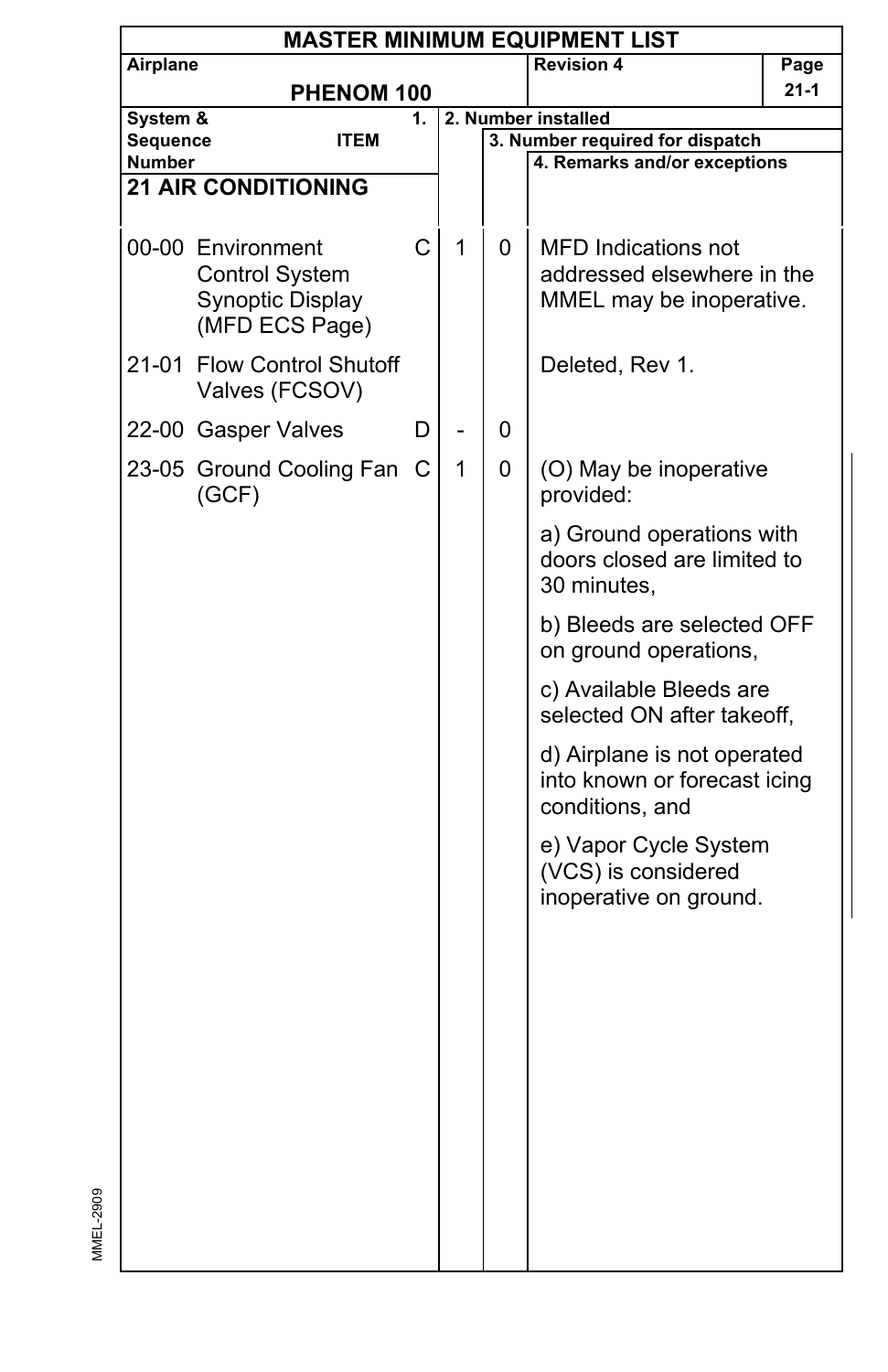| <b>MASTER MINIMUM EQUIPMENT LIST</b> |                                               |             |   |   |                                                                                                                        |          |  |  |  |
|--------------------------------------|-----------------------------------------------|-------------|---|---|------------------------------------------------------------------------------------------------------------------------|----------|--|--|--|
| Airplane                             |                                               |             |   |   | <b>Revision 4</b>                                                                                                      | Page     |  |  |  |
|                                      | PHENOM 100                                    |             |   |   |                                                                                                                        | $21 - 2$ |  |  |  |
| System &                             |                                               | 1.          |   |   | 2. Number installed                                                                                                    |          |  |  |  |
| Sequence                             | <b>ITEM</b>                                   |             |   |   | 3. Number required for dispatch                                                                                        |          |  |  |  |
| Number                               |                                               |             |   |   | 4. Remarks and/or exceptions                                                                                           |          |  |  |  |
|                                      | <b>21 AIR CONDITIONING</b>                    |             |   |   |                                                                                                                        |          |  |  |  |
|                                      | 31-00 Cabin Pressure<br><b>Control System</b> |             |   |   |                                                                                                                        |          |  |  |  |
|                                      | 1) Automatic Control                          | С           | 1 | 0 | (O) May be inoperative<br>provided:                                                                                    |          |  |  |  |
|                                      |                                               |             |   |   | a) The airplane is operated<br>by a crew of two,                                                                       |          |  |  |  |
|                                      |                                               |             |   |   | b) Outflow valve indication<br>on MFD operates normally,                                                               |          |  |  |  |
|                                      |                                               |             |   |   | c) Manual control is used<br>and verified operative before<br>each flight,                                             |          |  |  |  |
|                                      |                                               |             |   |   | d) Auto control channel<br>cabin pressurization<br>indications on EIS are<br>verified operative before<br>each flight, |          |  |  |  |
|                                      |                                               |             |   |   | e) Cabin pressure<br>indications are operative,<br>and                                                                 |          |  |  |  |
|                                      |                                               |             |   |   | f) The airplane is operated at<br>or below FL 250.                                                                     |          |  |  |  |
|                                      |                                               | C           | 1 | 0 | (O) May be inoperative<br>provided flight is conducted<br>unpressurized at or below<br>10000 ft.                       |          |  |  |  |
|                                      | 2) Manual Control                             | C           | 1 | 0 | May be inoperative provided:                                                                                           |          |  |  |  |
|                                      |                                               |             |   |   | a) Automatic mode is<br>operative, and                                                                                 |          |  |  |  |
|                                      |                                               |             |   |   | b) The airplane is operated<br>at or below FL 250.                                                                     |          |  |  |  |
|                                      |                                               | $\mathsf C$ | 1 | 0 | (O) May be inoperative<br>provided flight is conducted<br>unpressurized at or below<br>10000 ft.                       |          |  |  |  |
| (Continued)                          |                                               |             |   |   |                                                                                                                        |          |  |  |  |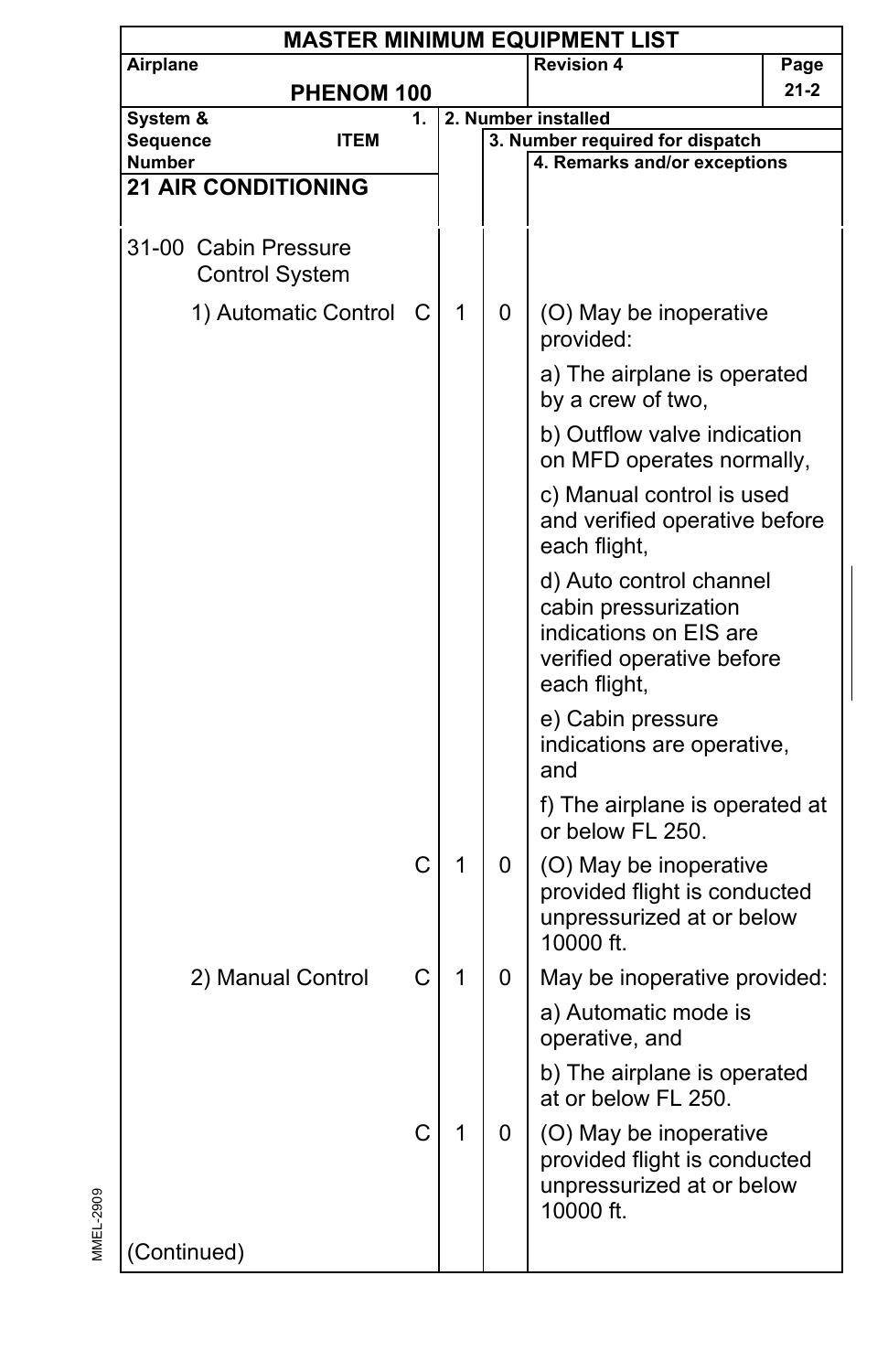|                           | <b>MASTER MINIMUM EQUIPMENT LIST</b>                                       |    |   |   |                                                                                                                                                       |          |  |  |  |  |
|---------------------------|----------------------------------------------------------------------------|----|---|---|-------------------------------------------------------------------------------------------------------------------------------------------------------|----------|--|--|--|--|
| Airplane                  |                                                                            |    |   |   | <b>Revision 5</b>                                                                                                                                     | Page     |  |  |  |  |
|                           | PHENOM 100                                                                 |    |   |   |                                                                                                                                                       | $21 - 3$ |  |  |  |  |
| System &                  |                                                                            | 1. |   |   | 2. Number installed                                                                                                                                   |          |  |  |  |  |
| Sequence<br><b>Number</b> | ITEM                                                                       |    |   |   | 3. Number required for dispatch<br>4. Remarks and/or exceptions                                                                                       |          |  |  |  |  |
|                           | <b>21 AIR CONDITIONING</b>                                                 |    |   |   |                                                                                                                                                       |          |  |  |  |  |
|                           |                                                                            |    |   |   |                                                                                                                                                       |          |  |  |  |  |
|                           | 31-00 Cabin Pressure<br><b>Control System</b><br>(Continued)               |    |   |   |                                                                                                                                                       |          |  |  |  |  |
|                           | 3) Cabin Pressure<br>Parameters<br>(Altitude, Rate,<br>Delta-P) Indication | C  | 1 | 0 | (O) May be inoperative<br>provided flight is conducted<br>unpressurized at or below<br>10000 ft.                                                      |          |  |  |  |  |
|                           | 4) Landing Field<br>Elevation (LFE)<br>Indication                          | C  | 1 | 0 | (O) May be inoperative<br>provided that for landing field<br>elevation above 8000 ft, the<br>airplane is manually<br>depressurized before<br>landing. |          |  |  |  |  |
|                           | 31-02 Outflow Valve<br>(OFV)                                               | C  | 1 | 0 | (O) (M) May be inoperative<br>provided:                                                                                                               |          |  |  |  |  |
|                           |                                                                            |    |   |   | a) NPRV is removed, and                                                                                                                               |          |  |  |  |  |
|                           |                                                                            |    |   |   | b) Flight is conducted<br>unpressurized at or below<br>10000 ft.                                                                                      |          |  |  |  |  |
|                           | 31-03 Negative Pressure<br>Relief Valve (NPRV)                             | C  | 1 | 0 | (O) May be inoperative<br>provided flight is conducted<br>unpressurized at or below<br>10000 ft.                                                      |          |  |  |  |  |
|                           | 31-04 Pressure Relief<br>Valve (PRV)                                       | C  | 1 | 0 | (O) May be inoperative<br>provided flight is conducted<br>unpressurized at or below<br>10000 ft.                                                      |          |  |  |  |  |
|                           | 52-00 Vapor Cycle System C<br>(VCS)                                        |    | 1 | 0 | May be inoperative provided<br>Ground operations are<br>limited to 30 minutes for<br>OAT above ISA + 17°C.                                            |          |  |  |  |  |
|                           |                                                                            |    |   |   |                                                                                                                                                       |          |  |  |  |  |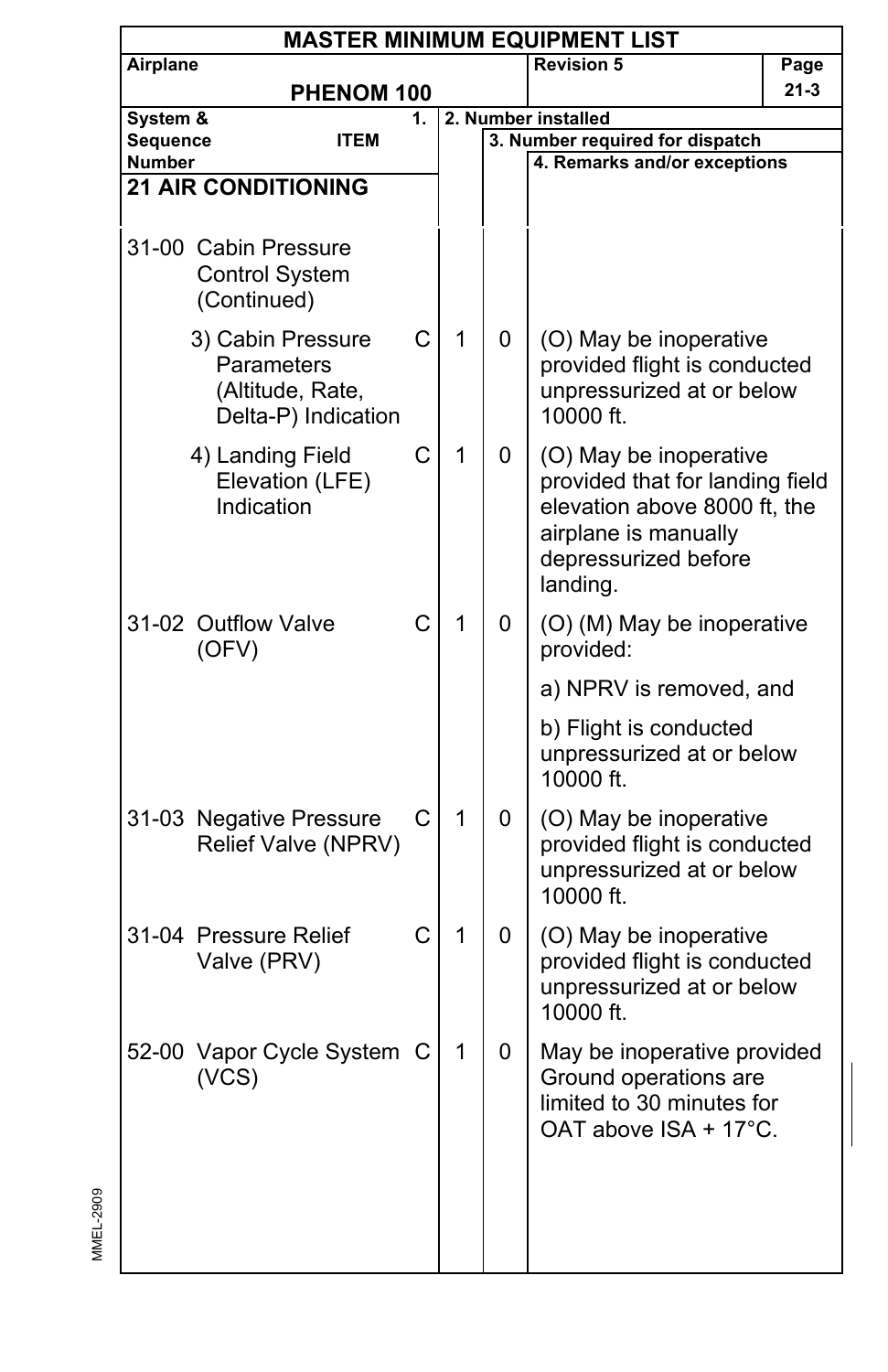| <b>MASTER MINIMUM EQUIPMENT LIST</b> |                                       |    |   |   |                                                                                                |          |  |  |  |
|--------------------------------------|---------------------------------------|----|---|---|------------------------------------------------------------------------------------------------|----------|--|--|--|
| Airplane                             |                                       |    |   |   | <b>Revision 5</b>                                                                              | Page     |  |  |  |
|                                      | <b>PHENOM 100</b>                     |    |   |   |                                                                                                | $21 - 4$ |  |  |  |
| System &                             |                                       | 1. |   |   | 2. Number installed                                                                            |          |  |  |  |
| Sequence<br>Number                   | <b>ITEM</b>                           |    |   |   | 3. Number required for dispatch<br>4. Remarks and/or exceptions                                |          |  |  |  |
|                                      | <b>21 AIR CONDITIONING</b>            |    |   |   |                                                                                                |          |  |  |  |
|                                      |                                       |    |   |   |                                                                                                |          |  |  |  |
|                                      | 52-04 Evaporator Fans                 |    |   |   |                                                                                                |          |  |  |  |
|                                      | 1) Cabin Fan                          | С  | 1 | 0 |                                                                                                |          |  |  |  |
|                                      | 2) Cockpit Fan                        | C  | 1 | 0 | May be inoperative provided:                                                                   |          |  |  |  |
|                                      |                                       |    |   |   | a) Cabin fan is operative,                                                                     |          |  |  |  |
|                                      |                                       |    |   |   | b) Vapor Cycle System is<br>operative,                                                         |          |  |  |  |
|                                      |                                       |    |   |   | c) Ground operations are<br>limited to 30 minutes for<br>OAT above ISA + 20°C, and             |          |  |  |  |
|                                      |                                       |    |   |   | d) Operations are not<br>conducted in known or<br>forecast icing conditions.                   |          |  |  |  |
|                                      |                                       | C  | 1 | 0 | May be inoperative provided:                                                                   |          |  |  |  |
|                                      |                                       |    |   |   | a) Cabin fan is operative,                                                                     |          |  |  |  |
|                                      |                                       |    |   |   | b) Ground operations are<br>limited to 30 minutes for<br>OAT above ISA + 17°C, and             |          |  |  |  |
|                                      |                                       |    |   |   | c) Operations are not<br>conducted in known or<br>forecast icing conditions.                   |          |  |  |  |
|                                      | 61-00 Temperature<br>Control System - | С  | 1 | 0 | (O) May be inoperative<br>provided:                                                            |          |  |  |  |
|                                      | <b>Automatic Control</b>              |    |   |   | a) Both pressure regulating<br>and shutoff valves (PRSOV)<br>operate normally,                 |          |  |  |  |
|                                      |                                       |    |   |   | b) Temperature Sensor<br>indication on MFD operates<br>normally, and                           |          |  |  |  |
|                                      |                                       |    |   |   | c) Temperature Control<br>Manual mode is used and<br>verified operative before<br>each flight. |          |  |  |  |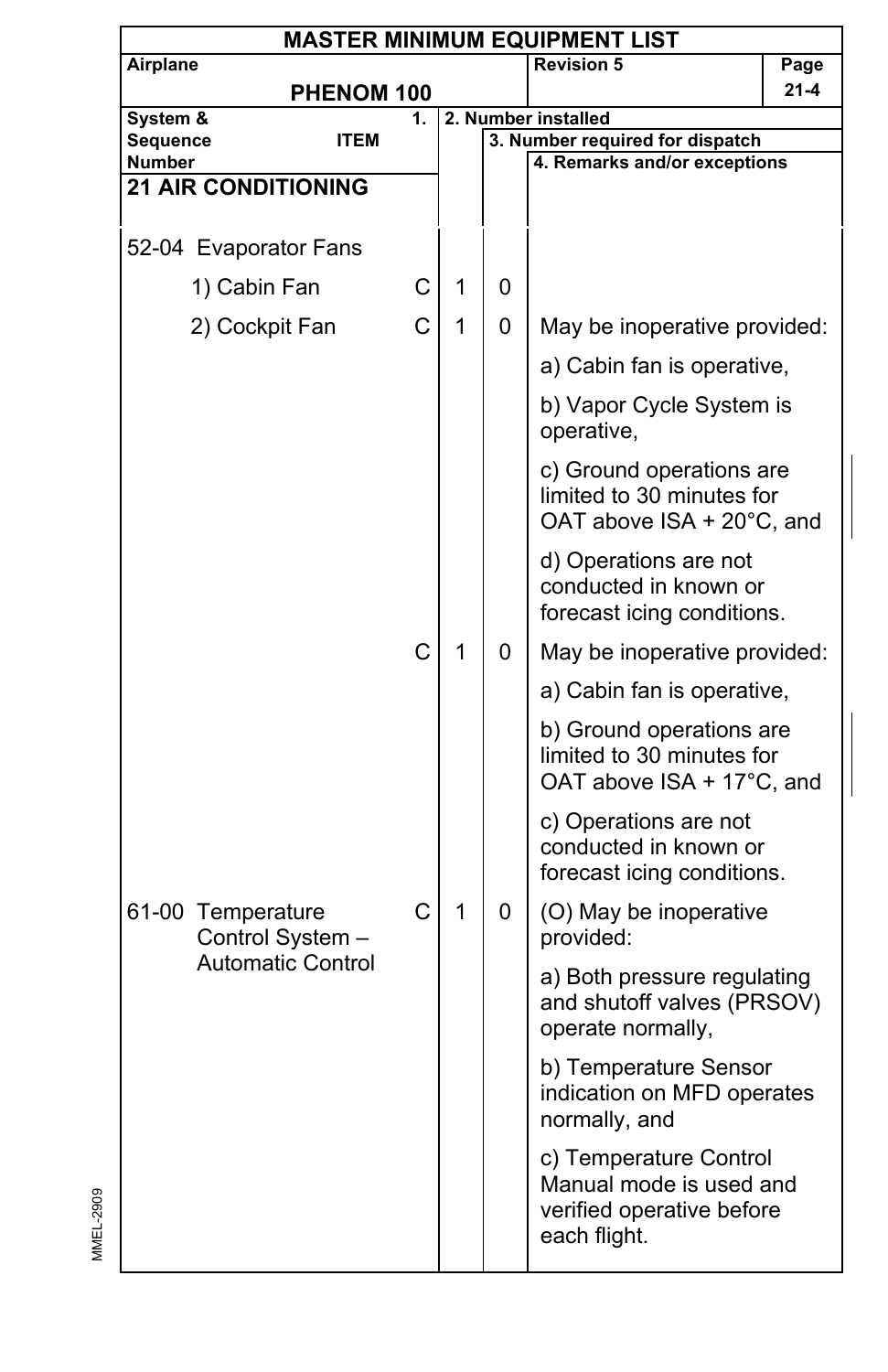|                    | <b>MASTER MINIMUM EQUIPMENT LIST</b> |    |                |   |                                                                                                                                                                                                                                                                |          |  |  |  |  |  |
|--------------------|--------------------------------------|----|----------------|---|----------------------------------------------------------------------------------------------------------------------------------------------------------------------------------------------------------------------------------------------------------------|----------|--|--|--|--|--|
| Airplane           |                                      |    |                |   | <b>Revision 5</b>                                                                                                                                                                                                                                              | Page     |  |  |  |  |  |
|                    | <b>PHENOM 100</b>                    |    |                |   |                                                                                                                                                                                                                                                                | $22 - 1$ |  |  |  |  |  |
| System &           |                                      | 1. |                |   | 2. Number installed                                                                                                                                                                                                                                            |          |  |  |  |  |  |
| Sequence<br>Number | <b>ITEM</b>                          |    |                |   | 3. Number required for dispatch<br>4. Remarks and/or exceptions                                                                                                                                                                                                |          |  |  |  |  |  |
|                    | <b>22 AUTO FLIGHT CONTROL</b>        |    |                |   |                                                                                                                                                                                                                                                                |          |  |  |  |  |  |
|                    | <b>SYSTEM</b>                        |    |                |   |                                                                                                                                                                                                                                                                |          |  |  |  |  |  |
|                    |                                      |    |                |   |                                                                                                                                                                                                                                                                |          |  |  |  |  |  |
|                    | 10-00 Autopilot System               | С  | 1              | 0 | May be inoperative provided<br>operations do not require its<br>use.                                                                                                                                                                                           |          |  |  |  |  |  |
|                    | 10-01 Flight Director                | C  | $\overline{2}$ | 1 | (O) If flight director is<br>required, PFDs must be<br>coupled to operative one.                                                                                                                                                                               |          |  |  |  |  |  |
|                    |                                      |    |                |   | <b>NOTE:</b> Navigation and<br>Approach modes sources<br>are selected only through the<br>PFD on the side of the<br>operative Flight Director,<br>unless CDIs (for G1000<br>Avionics System) or Active<br>NAV (for G3000 Avionics<br>System) are synchronized. |          |  |  |  |  |  |
|                    |                                      | C  | 2              | 0 | (O) May be inoperative<br>provided:                                                                                                                                                                                                                            |          |  |  |  |  |  |
|                    |                                      |    |                |   | a) Operations do not require<br>its use, and                                                                                                                                                                                                                   |          |  |  |  |  |  |
|                    |                                      |    |                |   | b) Autopilot is considered<br>inoperative.                                                                                                                                                                                                                     |          |  |  |  |  |  |
|                    | 10-02 Yaw Damper<br>Function         | C  | 1              | 0 | May be inoperative provided<br>the airplane is operated at or<br>below FL 180.                                                                                                                                                                                 |          |  |  |  |  |  |
| 11-01              | <b>Guidance Panel</b><br>(GP)        |    |                |   |                                                                                                                                                                                                                                                                |          |  |  |  |  |  |
|                    | 1) Course Buttons<br>(CRS)           | С  | $\overline{2}$ | 0 | May be inoperative provided<br>operations do not require its<br>use.                                                                                                                                                                                           |          |  |  |  |  |  |
|                    | 2) Flight Director<br>(FD) Buttons   | C  | $\overline{2}$ | 0 | May be inoperative provided<br>operations do not require its<br>use.                                                                                                                                                                                           |          |  |  |  |  |  |
|                    | (Continued)                          |    |                |   |                                                                                                                                                                                                                                                                |          |  |  |  |  |  |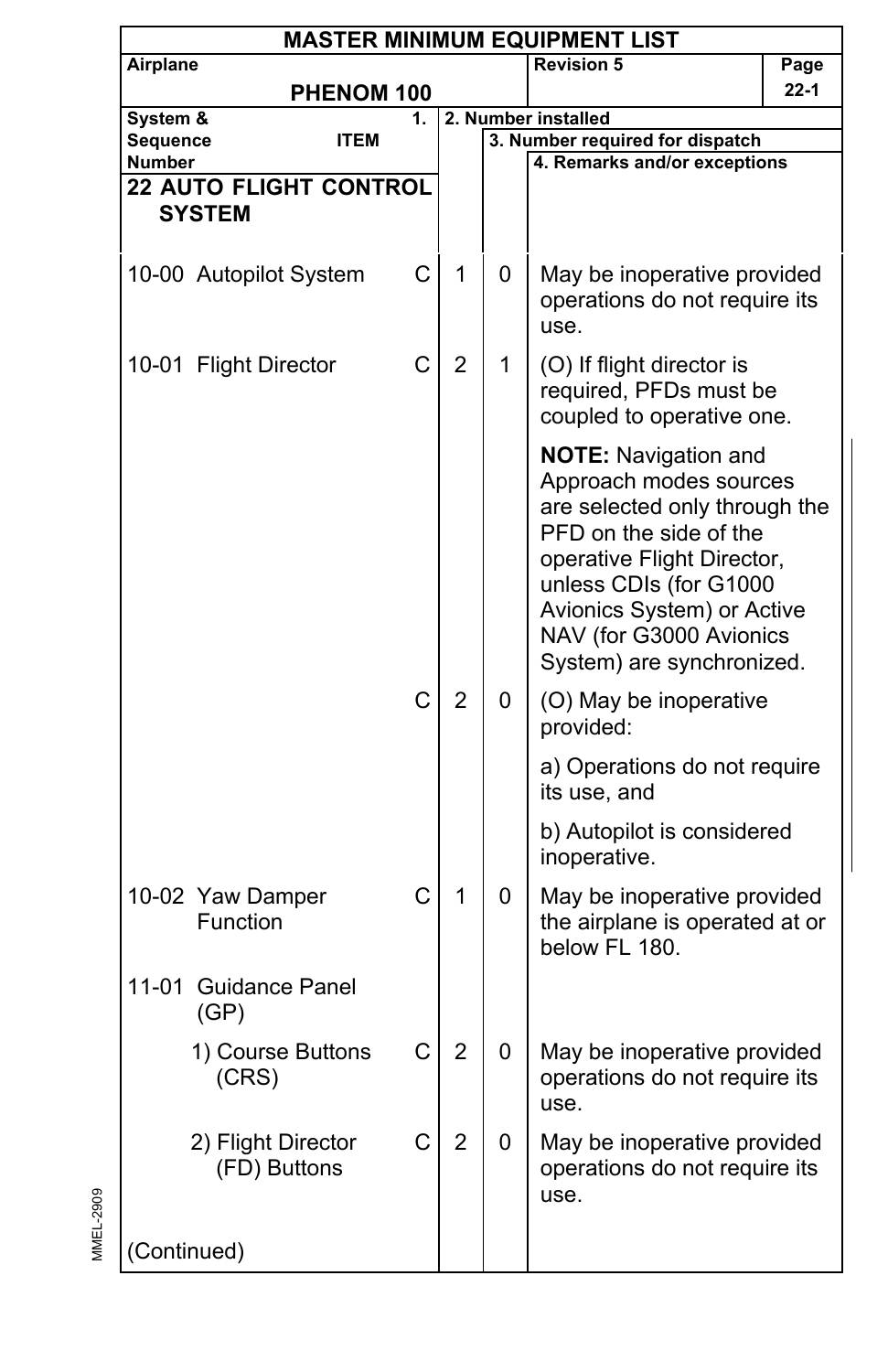|                    | <b>MASTER MINIMUM EQUIPMENT LIST</b>        |    |   |   |                                                                                           |          |  |  |  |  |
|--------------------|---------------------------------------------|----|---|---|-------------------------------------------------------------------------------------------|----------|--|--|--|--|
| Airplane           |                                             |    |   |   | <b>Revision 5</b>                                                                         | Page     |  |  |  |  |
| PHENOM 100         |                                             |    |   |   |                                                                                           | $22 - 2$ |  |  |  |  |
| System &           |                                             | 1. |   |   | 2. Number installed                                                                       |          |  |  |  |  |
| Sequence<br>Number | <b>ITEM</b>                                 |    |   |   | 3. Number required for dispatch<br>4. Remarks and/or exceptions                           |          |  |  |  |  |
|                    | <b>22 AUTO FLIGHT CONTROL</b>               |    |   |   |                                                                                           |          |  |  |  |  |
|                    | <b>SYSTEM</b>                               |    |   |   |                                                                                           |          |  |  |  |  |
|                    |                                             |    |   |   |                                                                                           |          |  |  |  |  |
|                    | 11-01 Guidance Panel<br>(GP)<br>(Continued) |    |   |   |                                                                                           |          |  |  |  |  |
|                    | 3) Autopilot (AP)<br><b>Button</b>          | C  | 1 | 0 | May be inoperative provided<br>autopilot is considered<br>inoperative.                    |          |  |  |  |  |
|                    | 4) Yaw Damper (YD)<br><b>Button</b>         | C  | 1 | 0 | (O) May be inoperative<br>provided autopilot is<br>operative and engaged<br>above FL 180. |          |  |  |  |  |
|                    |                                             | C  | 1 | 0 | May be inoperative provided<br>the airplane is operated at or<br>below FL 180.            |          |  |  |  |  |
|                    | 5) Couple (CPL)<br><b>Button</b>            | C  | 1 | 0 |                                                                                           |          |  |  |  |  |
|                    | 6) Navigation (NAV)<br>Mode Button          | C  | 1 | 0 | May be inoperative provided<br>operations do not require its<br>use.                      |          |  |  |  |  |
|                    | 7) Heading (HDG)<br><b>Mode Button</b>      | C  | 1 | 0 | May be inoperative provided<br>autopilot is considered<br>inoperative.                    |          |  |  |  |  |
|                    | 8) Approach (APR)<br>Mode Button            | C  | 1 | 0 | May be inoperative provided<br>approach minimums do not<br>require its use.               |          |  |  |  |  |
|                    | 9) Bank Limiter<br>(BANK) Button            | C  | 1 | 0 |                                                                                           |          |  |  |  |  |
|                    | 10) Heading<br>Selector (HDG<br>SEL) Knob   | C  | 1 | 0 | May be inoperative provided<br>autopilot is considered<br>inoperative.                    |          |  |  |  |  |
|                    | (Continued)                                 |    |   |   |                                                                                           |          |  |  |  |  |

 $\overline{\phantom{a}}$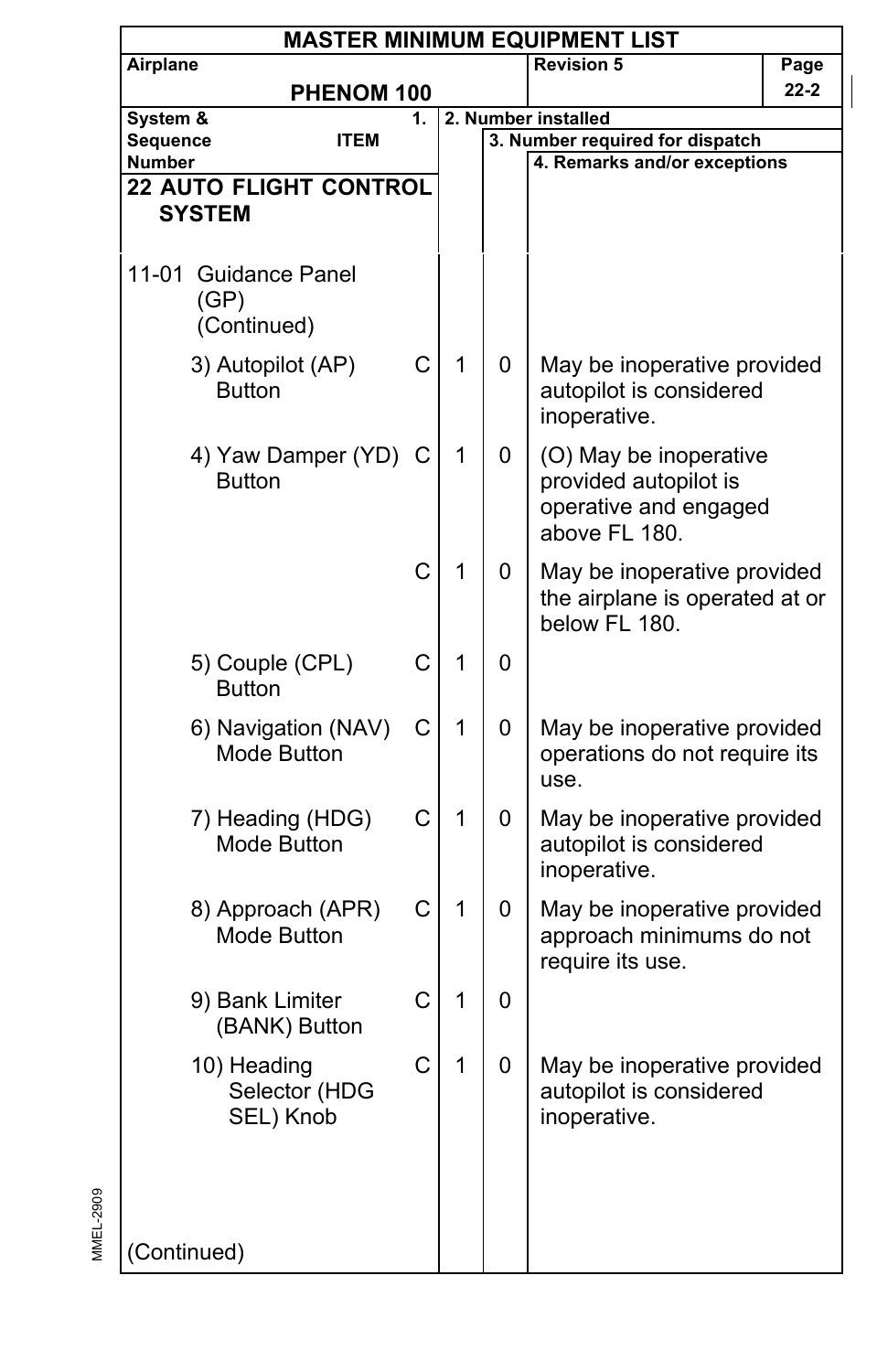|                           | <b>MASTER MINIMUM EQUIPMENT LIST</b>                               |    |   |   |                                                                        |          |  |  |  |
|---------------------------|--------------------------------------------------------------------|----|---|---|------------------------------------------------------------------------|----------|--|--|--|
| Airplane                  |                                                                    |    |   |   | <b>Revision 5</b>                                                      | Page     |  |  |  |
|                           | PHENOM 100                                                         |    |   |   |                                                                        | $22 - 3$ |  |  |  |
| System &                  |                                                                    | 1. |   |   | 2. Number installed                                                    |          |  |  |  |
| Sequence<br><b>Number</b> | <b>ITEM</b>                                                        |    |   |   | 3. Number required for dispatch<br>4. Remarks and/or exceptions        |          |  |  |  |
|                           | <b>22 AUTO FLIGHT CONTROL</b>                                      |    |   |   |                                                                        |          |  |  |  |
|                           | <b>SYSTEM</b>                                                      |    |   |   |                                                                        |          |  |  |  |
|                           |                                                                    |    |   |   |                                                                        |          |  |  |  |
| 11-01                     | <b>Guidance Panel</b><br>(GP)<br>(Continued)                       |    |   |   |                                                                        |          |  |  |  |
|                           | 11) Heading<br>Synchronization<br>(PUSH SYNC)<br><b>Button</b>     | C  | 1 | 0 |                                                                        |          |  |  |  |
|                           | 12) Flight Level<br>Change (FLC)<br>Mode Button                    | C  | 1 | 0 | May be inoperative provided<br>operations do not require its<br>use.   |          |  |  |  |
|                           | 13) Vertical<br>Navigation<br>(VNV) Mode<br><b>Button</b>          | C  | 1 | 0 | May be inoperative provided<br>operations do not require its<br>use.   |          |  |  |  |
|                           | 14) Altitude Hold<br>(ALT) Mode<br><b>Button</b>                   | C  | 1 | 0 | May be inoperative provided<br>operations do not require its<br>use.   |          |  |  |  |
|                           | 15) Vertical Speed<br>(VS) Mode<br><b>Button</b>                   | C  | 1 | 0 | May be inoperative provided<br>operations do not require its<br>use.   |          |  |  |  |
|                           | 16) Vertical Speed<br>(VS DN UP)<br>Thumb Wheel                    | C  | 1 | 0 | May be inoperative provided<br>operations do not require its<br>use.   |          |  |  |  |
|                           | 17) Airspeed to<br>Mach (PUSH<br>IAS/MACH)<br><b>Change Button</b> | C  | 1 | 0 | May be inoperative provided<br>operations do not require its<br>use.   |          |  |  |  |
|                           | 18) Altitude Selector<br>(ALT SEL) Knob                            | С  | 1 | 0 | May be inoperative provided<br>autopilot is considered<br>inoperative. |          |  |  |  |
|                           | 19) Speed Selector<br>(SPD SEL) Knob                               | С  | 1 | 0 | May be inoperative provided<br>operations do not require its<br>use.   |          |  |  |  |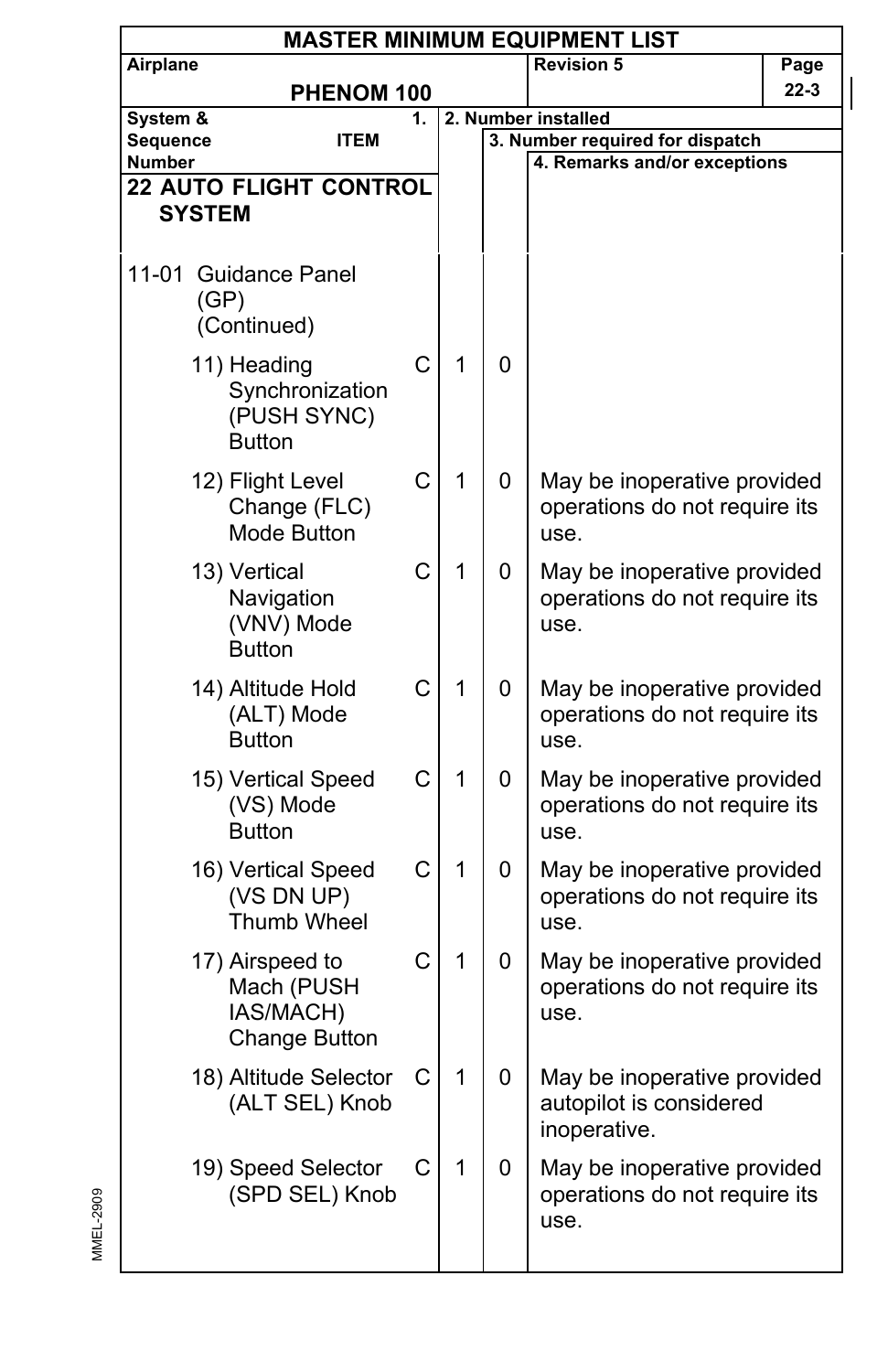|               | <b>MASTER MINIMUM EQUIPMENT LIST</b>                                               |    |                |   |                                                                                                                                               |      |  |  |  |
|---------------|------------------------------------------------------------------------------------|----|----------------|---|-----------------------------------------------------------------------------------------------------------------------------------------------|------|--|--|--|
| Airplane      |                                                                                    |    |                |   | <b>Revision 5</b>                                                                                                                             | Page |  |  |  |
|               | PHENOM 100                                                                         |    |                |   |                                                                                                                                               | 22-4 |  |  |  |
| System &      |                                                                                    | 1. |                |   | 2. Number installed                                                                                                                           |      |  |  |  |
| Sequence      | <b>ITEM</b>                                                                        |    |                |   | 3. Number required for dispatch                                                                                                               |      |  |  |  |
| <b>Number</b> |                                                                                    |    |                |   | 4. Remarks and/or exceptions                                                                                                                  |      |  |  |  |
|               | <b>22 AUTO FLIGHT CONTROL</b>                                                      |    |                |   |                                                                                                                                               |      |  |  |  |
|               | <b>SYSTEM</b>                                                                      |    |                |   |                                                                                                                                               |      |  |  |  |
|               |                                                                                    |    |                |   |                                                                                                                                               |      |  |  |  |
|               | 11-21 AP/FD CWS<br>Pushbutton                                                      | C  | $\overline{2}$ | 0 |                                                                                                                                               |      |  |  |  |
|               | 11-22 Autopilot/Trim<br>Disengage<br>(AP/YD/TRIM/<br>PUSHER DISC)<br><b>Button</b> | C  | $\overline{2}$ | 1 | For single pilot operations,<br>copilot side may be<br>inoperative.                                                                           |      |  |  |  |
|               |                                                                                    | C  | $\overline{2}$ | 1 | For operations requiring a<br>second in command, either<br>side may be inoperative<br>provided operative button is<br>on flying pilot's side. |      |  |  |  |
|               | 11-23 Takeoff/Go-Around<br>(TO/GA) Button                                          | C  | $\overline{2}$ | 1 |                                                                                                                                               |      |  |  |  |
|               |                                                                                    | C  | $\overline{2}$ | 0 | (O) May be inoperative<br>provided alternate<br>procedures are established<br>and used.                                                       |      |  |  |  |

MMEL-2909

MMEL-2909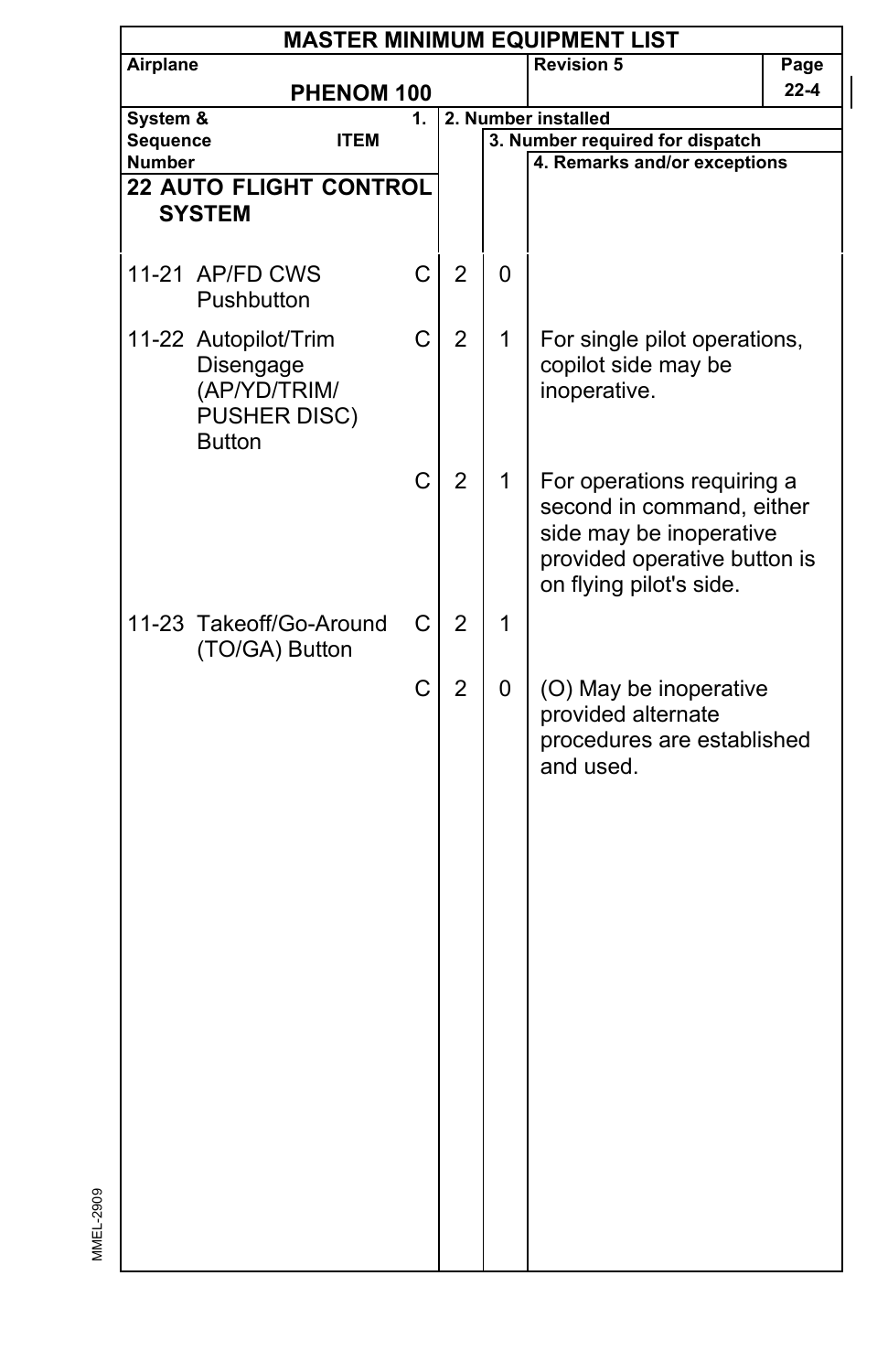| <b>MASTER MINIMUM EQUIPMENT LIST</b> |                       |             |  |                              |                                                    |        |  |  |
|--------------------------------------|-----------------------|-------------|--|------------------------------|----------------------------------------------------|--------|--|--|
| Airplane                             |                       |             |  | <b>Revision 6</b>            | Page                                               |        |  |  |
|                                      |                       | PHENOM 100  |  |                              |                                                    | $23-1$ |  |  |
| System &                             |                       | 1.          |  | 2. Number installed          |                                                    |        |  |  |
| Sequence                             |                       | <b>ITEM</b> |  |                              | 3. Number required for dispatch                    |        |  |  |
| Number                               |                       |             |  | 4. Remarks and/or exceptions |                                                    |        |  |  |
| <b>23 COMMUNICATIONS</b>             |                       |             |  |                              |                                                    |        |  |  |
|                                      |                       |             |  |                              |                                                    |        |  |  |
|                                      | 11-00 High Frequency  |             |  |                              | Any in excess of those                             |        |  |  |
| ***                                  | (HF)<br>Communication | D           |  |                              | required by local regulations                      |        |  |  |
|                                      |                       |             |  |                              | may be inoperative.                                |        |  |  |
|                                      | System                |             |  |                              |                                                    |        |  |  |
|                                      |                       |             |  |                              |                                                    |        |  |  |
|                                      |                       | C           |  | 1                            | (O) May be inoperative while                       |        |  |  |
|                                      |                       |             |  |                              | conducting operations that                         |        |  |  |
|                                      |                       |             |  |                              | require two LRCS provided:                         |        |  |  |
|                                      |                       |             |  |                              | a) SATCOM Voice or Data                            |        |  |  |
|                                      |                       |             |  |                              | Link operates normally,                            |        |  |  |
|                                      |                       |             |  |                              |                                                    |        |  |  |
|                                      |                       |             |  |                              | b) Alternate procedures are                        |        |  |  |
|                                      |                       |             |  |                              | established and used,                              |        |  |  |
|                                      |                       |             |  |                              | c) SATCOM coverage is                              |        |  |  |
|                                      |                       |             |  |                              | available over the intended                        |        |  |  |
|                                      |                       |             |  |                              | route of flight, and                               |        |  |  |
|                                      |                       |             |  |                              |                                                    |        |  |  |
|                                      |                       |             |  |                              | d) If INMARSAT Codes are                           |        |  |  |
|                                      |                       |             |  |                              | not available while using                          |        |  |  |
|                                      |                       |             |  |                              | <b>SATCOM Voice prior</b><br>coordination with the |        |  |  |
|                                      |                       |             |  |                              |                                                    |        |  |  |
|                                      |                       |             |  |                              | appropriate ATS facility is<br>required.           |        |  |  |
|                                      |                       |             |  |                              |                                                    |        |  |  |
|                                      |                       |             |  |                              | <b>NOTE:</b> SATCOM is to be                       |        |  |  |
|                                      |                       |             |  |                              | used only as a backup to                           |        |  |  |
|                                      |                       |             |  |                              | normal HF communications                           |        |  |  |
|                                      |                       |             |  |                              | unless otherwise authorized                        |        |  |  |
|                                      |                       |             |  |                              | by the appropriate ATS                             |        |  |  |
|                                      |                       |             |  |                              | facilities.                                        |        |  |  |
|                                      |                       |             |  |                              |                                                    |        |  |  |
|                                      |                       |             |  |                              |                                                    |        |  |  |
|                                      |                       |             |  |                              |                                                    |        |  |  |
|                                      |                       |             |  |                              |                                                    |        |  |  |
|                                      |                       |             |  |                              |                                                    |        |  |  |
|                                      |                       |             |  |                              |                                                    |        |  |  |
|                                      |                       |             |  |                              |                                                    |        |  |  |
|                                      |                       |             |  |                              |                                                    |        |  |  |
|                                      |                       |             |  |                              |                                                    |        |  |  |
|                                      |                       |             |  |                              |                                                    |        |  |  |
|                                      |                       |             |  |                              |                                                    |        |  |  |

 $\overline{\phantom{a}}$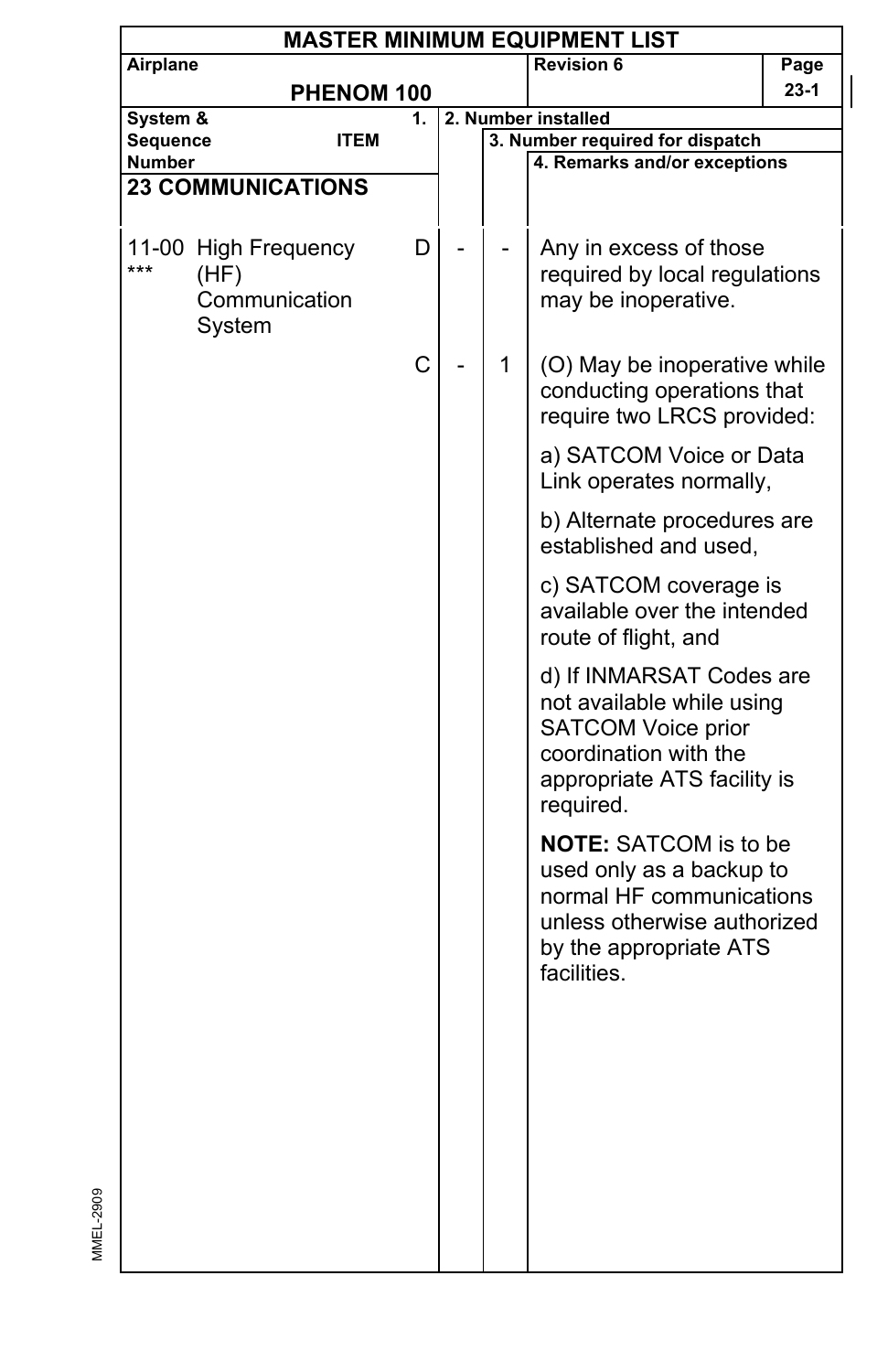|                           | <b>MASTER MINIMUM EQUIPMENT LIST</b>                                                      |    |  |   |                                                                                                    |      |  |  |  |  |
|---------------------------|-------------------------------------------------------------------------------------------|----|--|---|----------------------------------------------------------------------------------------------------|------|--|--|--|--|
| Airplane                  |                                                                                           |    |  |   | <b>Revision 6</b>                                                                                  | Page |  |  |  |  |
|                           | PHENOM 100                                                                                |    |  |   |                                                                                                    | 23-2 |  |  |  |  |
| System &                  |                                                                                           | 1. |  |   | 2. Number installed                                                                                |      |  |  |  |  |
| Sequence<br><b>Number</b> | <b>ITEM</b>                                                                               |    |  |   | 3. Number required for dispatch<br>4. Remarks and/or exceptions                                    |      |  |  |  |  |
|                           | <b>23 COMMUNICATIONS</b>                                                                  |    |  |   |                                                                                                    |      |  |  |  |  |
|                           |                                                                                           |    |  |   |                                                                                                    |      |  |  |  |  |
|                           | 12-00 Very High<br>Frequency (VHF)<br>Communication                                       | D  |  | 1 | VHF may be inoperative<br>provided:                                                                |      |  |  |  |  |
|                           | System                                                                                    |    |  |   | a) VHF 1 operates normally,<br>and                                                                 |      |  |  |  |  |
|                           |                                                                                           |    |  |   | b) Local regulation does not<br>require its use.                                                   |      |  |  |  |  |
|                           |                                                                                           |    |  |   | <b>NOTE: ATN CPDLC and/or</b><br>FANS 1/A - CPDLC are<br>inoperative when VHF 3 is<br>inoperative. |      |  |  |  |  |
| ***                       | 15-00 Data Link<br>Management<br>System - Satellite<br>Communication<br>(SATCOM) Function | D  |  | 0 | May be inoperative provided<br>procedures do not require its<br>use.                               |      |  |  |  |  |
| ***                       | 21-00 Selective Call<br>System (SELCAL)                                                   | D  |  | 0 |                                                                                                    |      |  |  |  |  |
| 23-00<br>***              | Data Link<br>Management<br>System-<br>Maintenance Data<br><b>Transmittal Function</b>     | D  |  | 0 |                                                                                                    |      |  |  |  |  |
| 24-00<br>***              | Controller-to-Pilot<br>Data Link<br>Communication<br>System (CPDLC)                       |    |  |   |                                                                                                    |      |  |  |  |  |
| ***                       | 1) ATN CPDLC                                                                              | C  |  | 0 | (O) May be inoperative<br>provided that alternate<br>procedures are established<br>and used.       |      |  |  |  |  |
|                           |                                                                                           | D. |  | 0 | May be inoperative provided<br>that procedures do not<br>require its use.                          |      |  |  |  |  |
| (Continued)               |                                                                                           |    |  |   |                                                                                                    |      |  |  |  |  |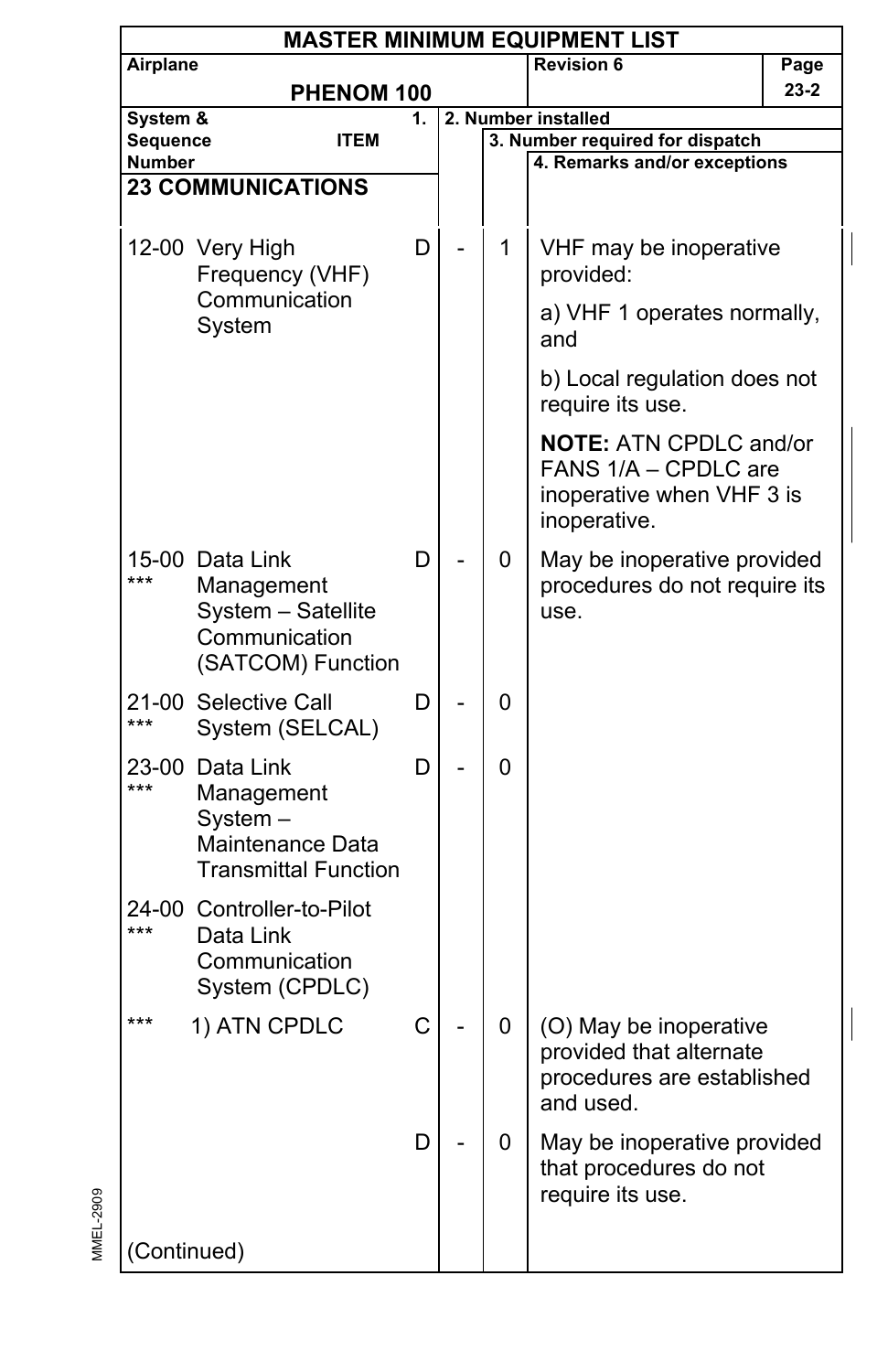|                    | <b>MASTER MINIMUM EQUIPMENT LIST</b>                                                     |    |                |              |                                                                                                       |        |  |  |  |  |
|--------------------|------------------------------------------------------------------------------------------|----|----------------|--------------|-------------------------------------------------------------------------------------------------------|--------|--|--|--|--|
| Airplane           |                                                                                          |    |                |              | <b>Revision 6</b>                                                                                     | Page   |  |  |  |  |
|                    | PHENOM 100                                                                               |    |                |              |                                                                                                       | $23-3$ |  |  |  |  |
| System &           |                                                                                          | 1. |                |              | 2. Number installed                                                                                   |        |  |  |  |  |
| Sequence<br>Number | ITEM                                                                                     |    |                |              | 3. Number required for dispatch<br>4. Remarks and/or exceptions                                       |        |  |  |  |  |
|                    | <b>23 COMMUNICATIONS</b>                                                                 |    |                |              |                                                                                                       |        |  |  |  |  |
|                    |                                                                                          |    |                |              |                                                                                                       |        |  |  |  |  |
| ***                | 24-00 Controller-to-Pilot<br>Data Link<br>Communication<br>System (CPDLC)<br>(Continued) |    |                |              |                                                                                                       |        |  |  |  |  |
| ***                | 2) FANS 1/A -<br>CPDLC                                                                   | C  |                | 0            | (O) May be inoperative<br>provided that alternate<br>procedures are established<br>and used.          |        |  |  |  |  |
|                    |                                                                                          | D  |                | 0            | May be inoperative provided<br>that procedures do not<br>require its use.                             |        |  |  |  |  |
|                    | 51-01 Audio Panel                                                                        |    |                |              |                                                                                                       |        |  |  |  |  |
|                    | (For airplanes<br>equipped with<br>G1000 Avionics<br>System)                             |    |                |              |                                                                                                       |        |  |  |  |  |
|                    | 1) Annunciators<br><b>LEDs</b>                                                           | D  |                |              | (O) May be inoperative<br>provided associated function<br>is checked operative by<br>alternate means. |        |  |  |  |  |
|                    | 2) INTR COM Button                                                                       | D  | 2              | 0            | For single pilot operations,<br>may be inoperative.                                                   |        |  |  |  |  |
|                    | 3) PA Button                                                                             | D  | 2              | 0            |                                                                                                       |        |  |  |  |  |
|                    | 4) CABIN Button                                                                          | D  | 2              | 0            |                                                                                                       |        |  |  |  |  |
|                    | 5) MUSIC Button                                                                          | D  | 2              | 0            |                                                                                                       |        |  |  |  |  |
|                    | 6) PLAY Button                                                                           | D  | 2              | 0            |                                                                                                       |        |  |  |  |  |
|                    | 7) Display Backup<br><b>Buttons</b>                                                      | D  | $\overline{2}$ | $\mathbf{1}$ | For single pilot operations,<br>copilot side may be<br>inoperative.                                   |        |  |  |  |  |
|                    |                                                                                          |    |                |              |                                                                                                       |        |  |  |  |  |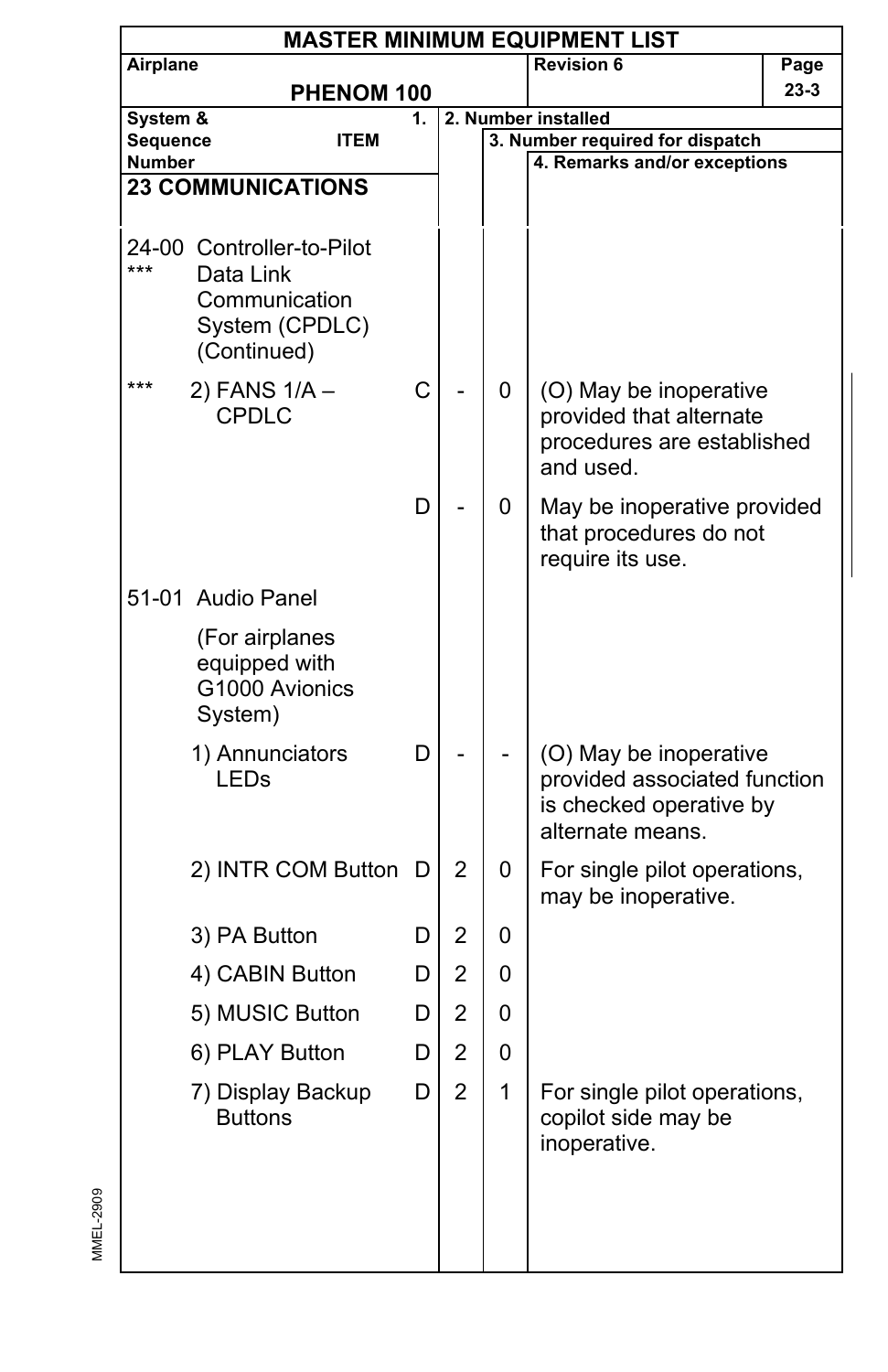| <b>MASTER MINIMUM EQUIPMENT LIST</b>   |                                |                                                                                                                  |                |                |                                     |                                                                                                                                                                                                                                                                                                                                                                                                                                                                                                                                                                                                                          |  |  |  |
|----------------------------------------|--------------------------------|------------------------------------------------------------------------------------------------------------------|----------------|----------------|-------------------------------------|--------------------------------------------------------------------------------------------------------------------------------------------------------------------------------------------------------------------------------------------------------------------------------------------------------------------------------------------------------------------------------------------------------------------------------------------------------------------------------------------------------------------------------------------------------------------------------------------------------------------------|--|--|--|
| Airplane                               |                                |                                                                                                                  |                |                | <b>Revision 6</b>                   | Page                                                                                                                                                                                                                                                                                                                                                                                                                                                                                                                                                                                                                     |  |  |  |
|                                        |                                |                                                                                                                  |                |                |                                     | $23 - 4$                                                                                                                                                                                                                                                                                                                                                                                                                                                                                                                                                                                                                 |  |  |  |
|                                        |                                | 1.                                                                                                               |                |                |                                     |                                                                                                                                                                                                                                                                                                                                                                                                                                                                                                                                                                                                                          |  |  |  |
|                                        |                                |                                                                                                                  |                |                |                                     |                                                                                                                                                                                                                                                                                                                                                                                                                                                                                                                                                                                                                          |  |  |  |
|                                        |                                |                                                                                                                  |                |                |                                     |                                                                                                                                                                                                                                                                                                                                                                                                                                                                                                                                                                                                                          |  |  |  |
|                                        |                                |                                                                                                                  |                |                |                                     |                                                                                                                                                                                                                                                                                                                                                                                                                                                                                                                                                                                                                          |  |  |  |
|                                        |                                | C                                                                                                                | $\overline{2}$ | 1              | used.                               |                                                                                                                                                                                                                                                                                                                                                                                                                                                                                                                                                                                                                          |  |  |  |
|                                        |                                | D                                                                                                                | 4              | $\overline{2}$ | be inoperative.                     |                                                                                                                                                                                                                                                                                                                                                                                                                                                                                                                                                                                                                          |  |  |  |
|                                        |                                | C                                                                                                                | 4              | $\overline{2}$ | each side may be<br>inoperative.    |                                                                                                                                                                                                                                                                                                                                                                                                                                                                                                                                                                                                                          |  |  |  |
| 51-09 Headset with Boom<br>Microphones |                                | D                                                                                                                | $\overline{2}$ | 1              | copilot side may be<br>inoperative. |                                                                                                                                                                                                                                                                                                                                                                                                                                                                                                                                                                                                                          |  |  |  |
|                                        |                                | C                                                                                                                | $\overline{2}$ |                | inoperative provided:               |                                                                                                                                                                                                                                                                                                                                                                                                                                                                                                                                                                                                                          |  |  |  |
|                                        |                                |                                                                                                                  |                |                | regulations, and                    |                                                                                                                                                                                                                                                                                                                                                                                                                                                                                                                                                                                                                          |  |  |  |
|                                        |                                |                                                                                                                  |                |                | operative.                          |                                                                                                                                                                                                                                                                                                                                                                                                                                                                                                                                                                                                                          |  |  |  |
|                                        |                                | C                                                                                                                | 1              | 0              | associated boom                     |                                                                                                                                                                                                                                                                                                                                                                                                                                                                                                                                                                                                                          |  |  |  |
|                                        | System &<br>Sequence<br>Number | <b>ITEM</b><br><b>23 COMMUNICATIONS</b><br>51-02 Cockpit Speakers<br>51-07 PTT Switches<br>51-11 Hand Microphone | PHENOM 100     |                |                                     | 2. Number installed<br>3. Number required for dispatch<br>4. Remarks and/or exceptions<br>For single pilot operations,<br>copilot side speaker may be<br>inoperative, provided pilot<br>headset is operative and<br>For single pilot operations,<br>both copilot side switches<br>(glareshield and yoke) may<br>For operations requiring a<br>second in command, one in<br>For single pilot operations,<br>For operations requiring a<br>second in command, may be<br>a) It is not required by local<br>b) On side cockpit speaker<br>and hand microphone are<br>May be inoperative provided<br>microphone is operative. |  |  |  |

MMEL-2909

MMEL-2909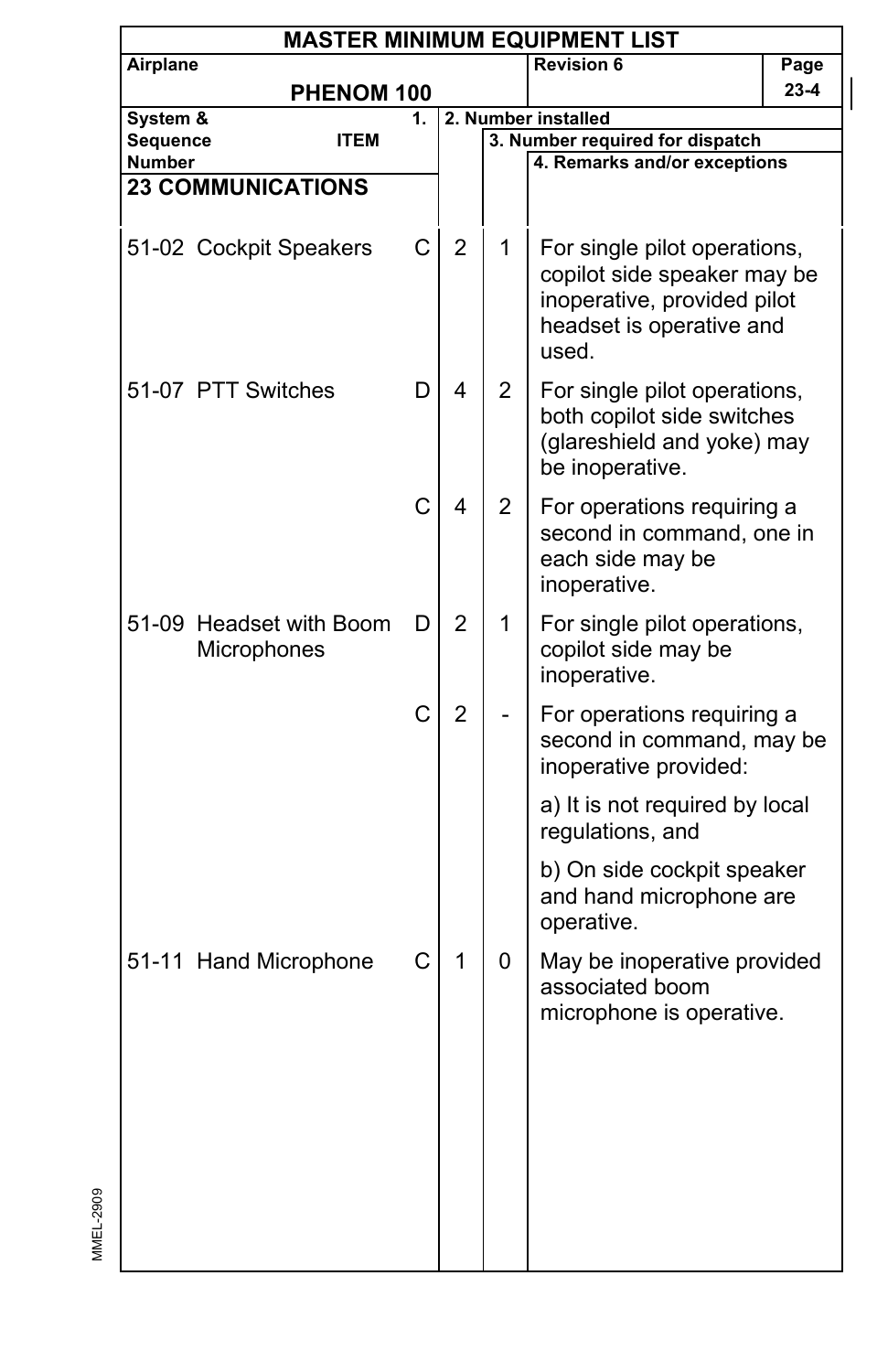|               | <b>MASTER MINIMUM EQUIPMENT LIST</b> |             |    |                |   |                                 |      |  |  |  |
|---------------|--------------------------------------|-------------|----|----------------|---|---------------------------------|------|--|--|--|
| Airplane      |                                      |             |    |                |   | <b>Revision 6</b>               | Page |  |  |  |
|               |                                      | PHENOM 100  |    |                |   |                                 | 24-1 |  |  |  |
| System &      |                                      |             | 1. |                |   | 2. Number installed             |      |  |  |  |
| Sequence      |                                      | <b>ITEM</b> |    |                |   | 3. Number required for dispatch |      |  |  |  |
| <b>Number</b> |                                      |             |    |                |   | 4. Remarks and/or exceptions    |      |  |  |  |
|               | <b>24 ELECTRICAL POWER</b>           |             |    |                |   |                                 |      |  |  |  |
|               |                                      |             |    |                |   |                                 |      |  |  |  |
|               | 00-00 Electrical Synoptic            |             | C  | $\mathbf{1}$   | 0 | <b>MFD Indications not</b>      |      |  |  |  |
|               | Display (MFD                         |             |    |                |   | addressed elsewhere in the      |      |  |  |  |
|               | Electrical Page)                     |             |    |                |   | MMEL may be inoperative.        |      |  |  |  |
|               | 41-00 DC External Power              |             | C  | 1              | 0 |                                 |      |  |  |  |
|               | System                               |             |    |                |   |                                 |      |  |  |  |
|               |                                      |             |    |                |   |                                 |      |  |  |  |
|               | 1) DC GPU AVAIL/                     |             | D  | $\overline{2}$ | 0 | (O) May be inoperative          |      |  |  |  |
|               | IN USE                               |             |    |                |   | provided alternate              |      |  |  |  |
|               | <b>Pushbutton Lights</b>             |             |    |                |   | procedures are established      |      |  |  |  |
|               |                                      |             |    |                |   | and used.                       |      |  |  |  |
|               |                                      |             |    |                |   |                                 |      |  |  |  |
|               |                                      |             |    |                |   |                                 |      |  |  |  |
|               |                                      |             |    |                |   |                                 |      |  |  |  |
|               |                                      |             |    |                |   |                                 |      |  |  |  |
|               |                                      |             |    |                |   |                                 |      |  |  |  |
|               |                                      |             |    |                |   |                                 |      |  |  |  |
|               |                                      |             |    |                |   |                                 |      |  |  |  |
|               |                                      |             |    |                |   |                                 |      |  |  |  |
|               |                                      |             |    |                |   |                                 |      |  |  |  |
|               |                                      |             |    |                |   |                                 |      |  |  |  |
|               |                                      |             |    |                |   |                                 |      |  |  |  |
|               |                                      |             |    |                |   |                                 |      |  |  |  |
|               |                                      |             |    |                |   |                                 |      |  |  |  |
|               |                                      |             |    |                |   |                                 |      |  |  |  |
|               |                                      |             |    |                |   |                                 |      |  |  |  |
|               |                                      |             |    |                |   |                                 |      |  |  |  |
|               |                                      |             |    |                |   |                                 |      |  |  |  |
|               |                                      |             |    |                |   |                                 |      |  |  |  |
|               |                                      |             |    |                |   |                                 |      |  |  |  |
|               |                                      |             |    |                |   |                                 |      |  |  |  |
|               |                                      |             |    |                |   |                                 |      |  |  |  |
|               |                                      |             |    |                |   |                                 |      |  |  |  |
|               |                                      |             |    |                |   |                                 |      |  |  |  |
|               |                                      |             |    |                |   |                                 |      |  |  |  |
|               |                                      |             |    |                |   |                                 |      |  |  |  |
|               |                                      |             |    |                |   |                                 |      |  |  |  |
|               |                                      |             |    |                |   |                                 |      |  |  |  |
|               |                                      |             |    |                |   |                                 |      |  |  |  |
|               |                                      |             |    |                |   |                                 |      |  |  |  |
|               |                                      |             |    |                |   |                                 |      |  |  |  |

MMEL-2909

MMEL-2909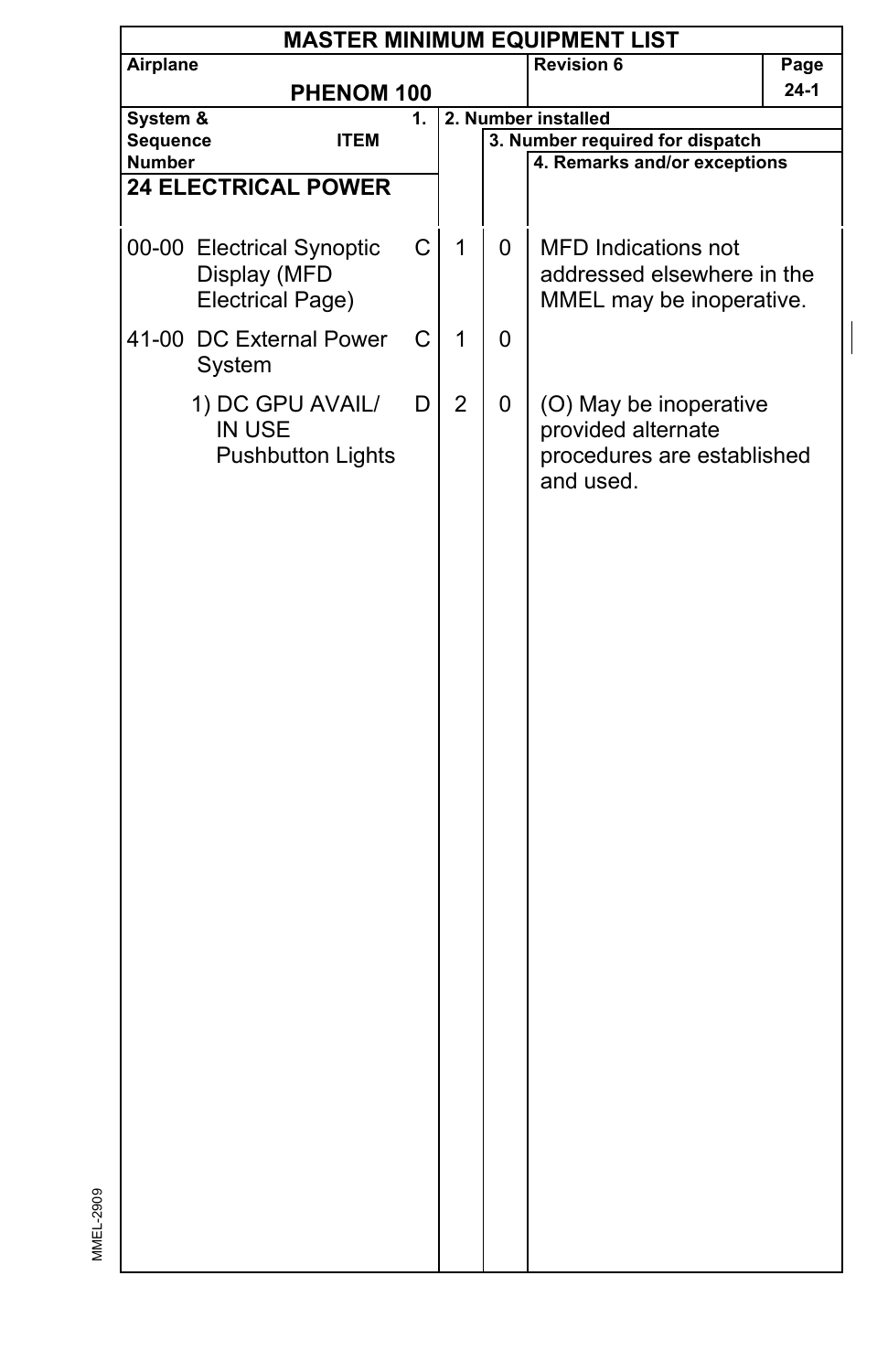| <b>MASTER MINIMUM EQUIPMENT LIST</b> |                                                      |   |                |                     |                                                                                                                                                                                                                                                                                                                                                                                                            |      |
|--------------------------------------|------------------------------------------------------|---|----------------|---------------------|------------------------------------------------------------------------------------------------------------------------------------------------------------------------------------------------------------------------------------------------------------------------------------------------------------------------------------------------------------------------------------------------------------|------|
| Airplane                             |                                                      |   |                |                     | Original                                                                                                                                                                                                                                                                                                                                                                                                   | Page |
| PHENOM 100                           |                                                      |   |                | $25-1$              |                                                                                                                                                                                                                                                                                                                                                                                                            |      |
| System &<br>1.<br>Sequence<br>ITEM   |                                                      |   |                | 2. Number installed |                                                                                                                                                                                                                                                                                                                                                                                                            |      |
|                                      | <b>Number</b>                                        |   |                |                     | 3. Number required for dispatch<br>4. Remarks and/or exceptions                                                                                                                                                                                                                                                                                                                                            |      |
| 25 EQUIPMENT/                        |                                                      |   |                |                     |                                                                                                                                                                                                                                                                                                                                                                                                            |      |
| <b>FURNISHINGS</b>                   |                                                      |   |                |                     |                                                                                                                                                                                                                                                                                                                                                                                                            |      |
|                                      | 00-00 Non-Essential<br>Equipments and<br>Furnishings |   |                | 0                   | May be inoperative,<br>damaged, or missing<br>provided that the item(s) is<br>deferred in accordance with<br>the operator's NEF deferral<br>program. The NEF program,<br>procedures, and processes<br>are outlined in the operators<br>(insert name) Manual.<br>(M) and (O) procedures, if<br>required, must be available<br>to the flight crew and<br>included in the operator's<br>appropriate document. |      |
|                                      | 11-01 Pilot Seats                                    | C | $\overline{2}$ | 1                   | For single pilot operation,<br>copilot seat may be<br>inoperative provided seat is<br>not occupied.                                                                                                                                                                                                                                                                                                        |      |
|                                      | 1) Lumbar Support                                    | C | $\overline{2}$ | 0                   | May be inoperative provided<br>seat is acceptable to<br>affected crewmember.                                                                                                                                                                                                                                                                                                                               |      |
|                                      | 2) Armrests                                          | C | 4              | 0                   | (M) May be inoperative<br>provided armrest is secured<br>in the retracted (up) position<br>or removed.                                                                                                                                                                                                                                                                                                     |      |
|                                      | 3) Recline Function                                  | B | $\overline{2}$ | 0                   | May be inoperative provided:                                                                                                                                                                                                                                                                                                                                                                               |      |
|                                      |                                                      |   |                |                     | a) Affected seat has failed<br>locked in a position that<br>permits normal pilot visibility,                                                                                                                                                                                                                                                                                                               |      |
|                                      |                                                      |   |                |                     | b) Full flight control<br>movement is available, and                                                                                                                                                                                                                                                                                                                                                       |      |
|                                      |                                                      |   |                |                     | c) Seat is acceptable to the<br>affected crewmember.                                                                                                                                                                                                                                                                                                                                                       |      |
| (Continued)                          |                                                      |   |                |                     |                                                                                                                                                                                                                                                                                                                                                                                                            |      |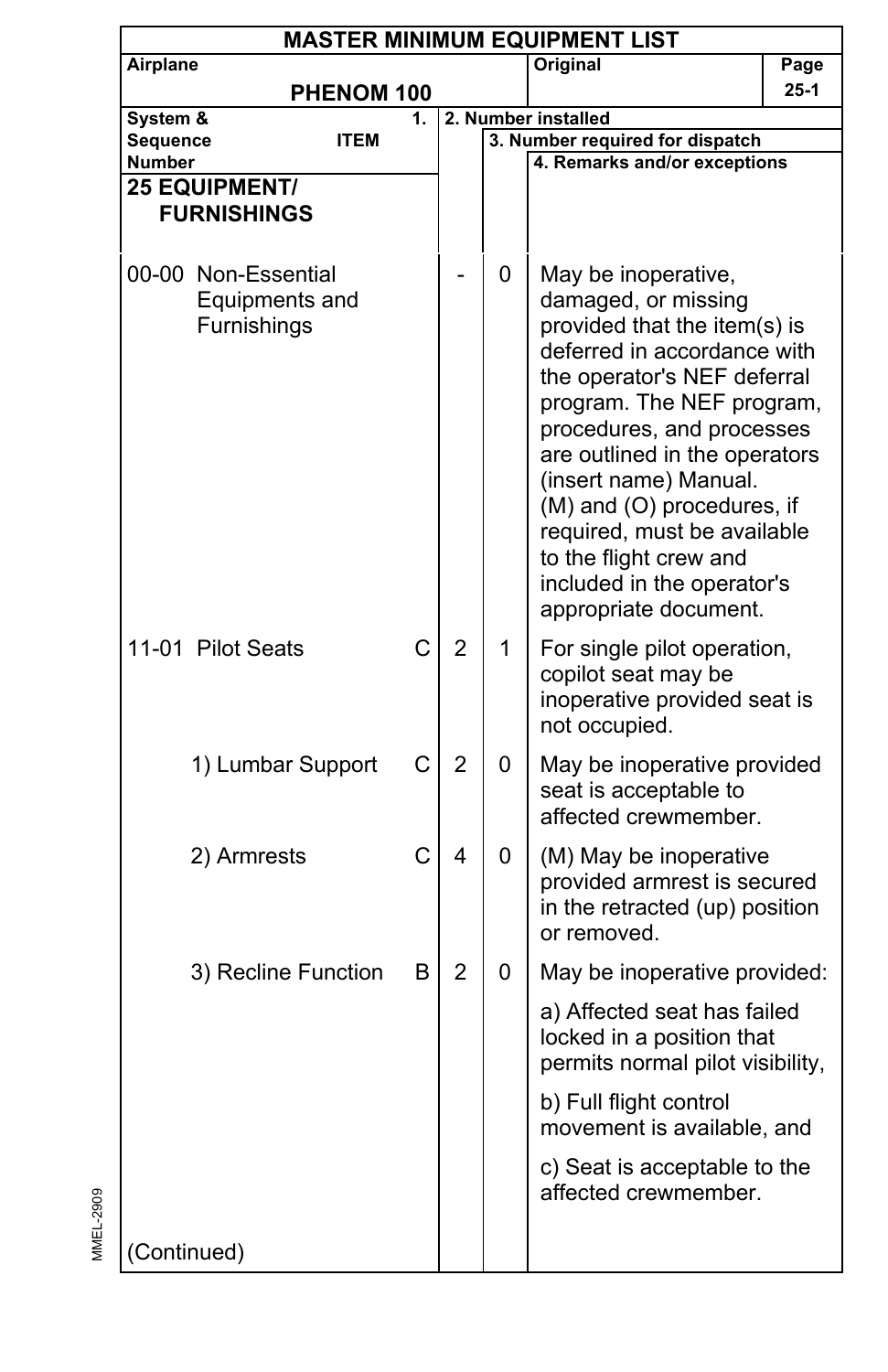|                    | <b>MASTER MINIMUM EQUIPMENT LIST</b>   |    |                |   |                                                                                                                                                   |          |  |  |  |  |
|--------------------|----------------------------------------|----|----------------|---|---------------------------------------------------------------------------------------------------------------------------------------------------|----------|--|--|--|--|
| Airplane           |                                        |    |                |   | <b>Revision 6</b>                                                                                                                                 | Page     |  |  |  |  |
|                    | PHENOM 100                             |    |                |   |                                                                                                                                                   | $25 - 2$ |  |  |  |  |
| System &           |                                        | 1. |                |   | 2. Number installed                                                                                                                               |          |  |  |  |  |
| Sequence<br>Number | <b>ITEM</b>                            |    |                |   | 3. Number required for dispatch<br>4. Remarks and/or exceptions                                                                                   |          |  |  |  |  |
|                    | <b>25 EQUIPMENT/</b>                   |    |                |   |                                                                                                                                                   |          |  |  |  |  |
|                    | <b>FURNISHINGS</b>                     |    |                |   |                                                                                                                                                   |          |  |  |  |  |
|                    |                                        |    |                |   |                                                                                                                                                   |          |  |  |  |  |
|                    | 11-01 Pilot Seats<br>(Continued)       |    |                |   |                                                                                                                                                   |          |  |  |  |  |
|                    | 4) Headrests<br>Adjustment<br>Function | C  | $\overline{2}$ |   | One or both may be<br>inoperative provided it is<br>adequate to the occupant.                                                                     |          |  |  |  |  |
|                    | 5) Seat Belts                          | C  | 2              | 1 | For single pilot operations,<br>copilot seat belt may be<br>inoperative provided the seat<br>is unoccupied.                                       |          |  |  |  |  |
|                    | 6) Vertical Seat<br>Adjustment         | B  | $\overline{2}$ | 0 | May be inoperative provided:<br>a) Affected seat has failed                                                                                       |          |  |  |  |  |
|                    |                                        |    |                |   | locked in a position that<br>permits normal pilot visibility,                                                                                     |          |  |  |  |  |
|                    |                                        |    |                |   | b) Full flight control<br>movement is available, and                                                                                              |          |  |  |  |  |
|                    |                                        |    |                |   | c) Seat is acceptable to the<br>affected crewmember.                                                                                              |          |  |  |  |  |
|                    | 21-01 Passenger Seats<br>(Includes all | D  |                |   | (M) May be inoperative<br>provided:                                                                                                               |          |  |  |  |  |
|                    | Configurations and<br>Locations)       |    |                |   | a) Seat does not block an<br>Emergency Exit,                                                                                                      |          |  |  |  |  |
|                    |                                        |    |                |   | b) Seat does not restrict any<br>passenger from access to<br>the main airplane aisle, and                                                         |          |  |  |  |  |
|                    |                                        |    |                |   | c) The affected seat(s) are<br>blocked and placarded as<br>not to be occupied.                                                                    |          |  |  |  |  |
|                    |                                        |    |                |   | <b>NOTE:</b> A seat with an<br>inoperative seat belt is<br>considered inoperative.                                                                |          |  |  |  |  |
|                    | 1) Recline Function                    | D  |                |   | (M) One or more may be<br>inoperative and the affected<br>seat occupied provided the<br>seat is secured in the take-<br>off and landing position. |          |  |  |  |  |
|                    | (Continued)                            |    |                |   |                                                                                                                                                   |          |  |  |  |  |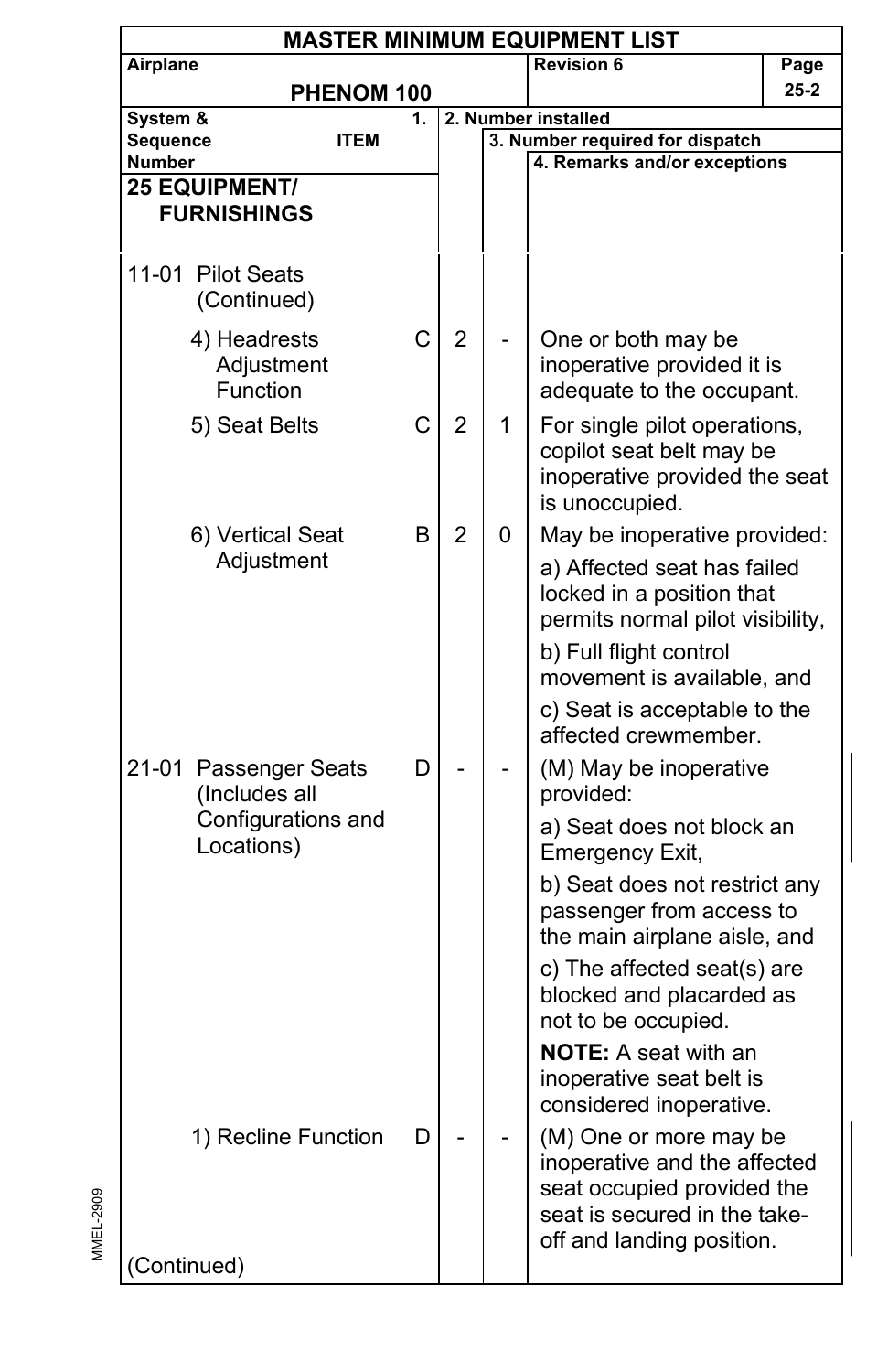| <b>MASTER MINIMUM EQUIPMENT LIST</b>                                       |                                      |    |  |                                                                                           |                                                                                                                                                        |      |  |  |  |
|----------------------------------------------------------------------------|--------------------------------------|----|--|-------------------------------------------------------------------------------------------|--------------------------------------------------------------------------------------------------------------------------------------------------------|------|--|--|--|
| Airplane                                                                   |                                      |    |  |                                                                                           | <b>Revision 6</b>                                                                                                                                      | Page |  |  |  |
|                                                                            | PHENOM 100                           |    |  |                                                                                           |                                                                                                                                                        | 25-3 |  |  |  |
| System &                                                                   |                                      | 1. |  |                                                                                           | 2. Number installed                                                                                                                                    |      |  |  |  |
| Sequence                                                                   | <b>ITEM</b>                          |    |  |                                                                                           | 3. Number required for dispatch                                                                                                                        |      |  |  |  |
| Number<br><b>25 EQUIPMENT/</b>                                             |                                      |    |  |                                                                                           | 4. Remarks and/or exceptions                                                                                                                           |      |  |  |  |
|                                                                            | <b>FURNISHINGS</b>                   |    |  |                                                                                           |                                                                                                                                                        |      |  |  |  |
|                                                                            |                                      |    |  |                                                                                           |                                                                                                                                                        |      |  |  |  |
|                                                                            | 21-01 Passenger Seats<br>(Continued) |    |  |                                                                                           |                                                                                                                                                        |      |  |  |  |
|                                                                            | 1) Recline Function                  | С  |  |                                                                                           | One or more may be<br>inoperative and the affected<br>seat occupied provided the<br>seat back is immovable in<br>the take-off and landing<br>position. |      |  |  |  |
| 2) Passenger seat<br>D<br>armrests without<br>recline control<br>mechanism |                                      |    |  | May be inoperative,<br>damaged or missing, and the<br>affected seat occupied<br>provided: |                                                                                                                                                        |      |  |  |  |
|                                                                            |                                      |    |  |                                                                                           | a) The affected armrest does<br>not block an emergency exit,<br>and                                                                                    |      |  |  |  |
|                                                                            |                                      |    |  |                                                                                           | b) The affected armrest is<br>not in such a position that it<br>restricts any passengers<br>from access to the airplane<br>aisle.                      |      |  |  |  |
|                                                                            | 3) Swivel/Travel<br>Mechanisms       | D  |  |                                                                                           | (M) One or more may be<br>inoperative and the affected<br>seat occupied provided:                                                                      |      |  |  |  |
|                                                                            |                                      |    |  |                                                                                           | a) Affected seat is secured in<br>take-off and landing position,                                                                                       |      |  |  |  |
|                                                                            |                                      |    |  |                                                                                           | b) Affected seat does not<br>block an emergency exit,<br>and                                                                                           |      |  |  |  |
|                                                                            |                                      |    |  |                                                                                           | c) Affected seat does not<br>restrict any passenger from<br>access to the main airplane<br>aisle.                                                      |      |  |  |  |
| (Continued)                                                                |                                      |    |  |                                                                                           |                                                                                                                                                        |      |  |  |  |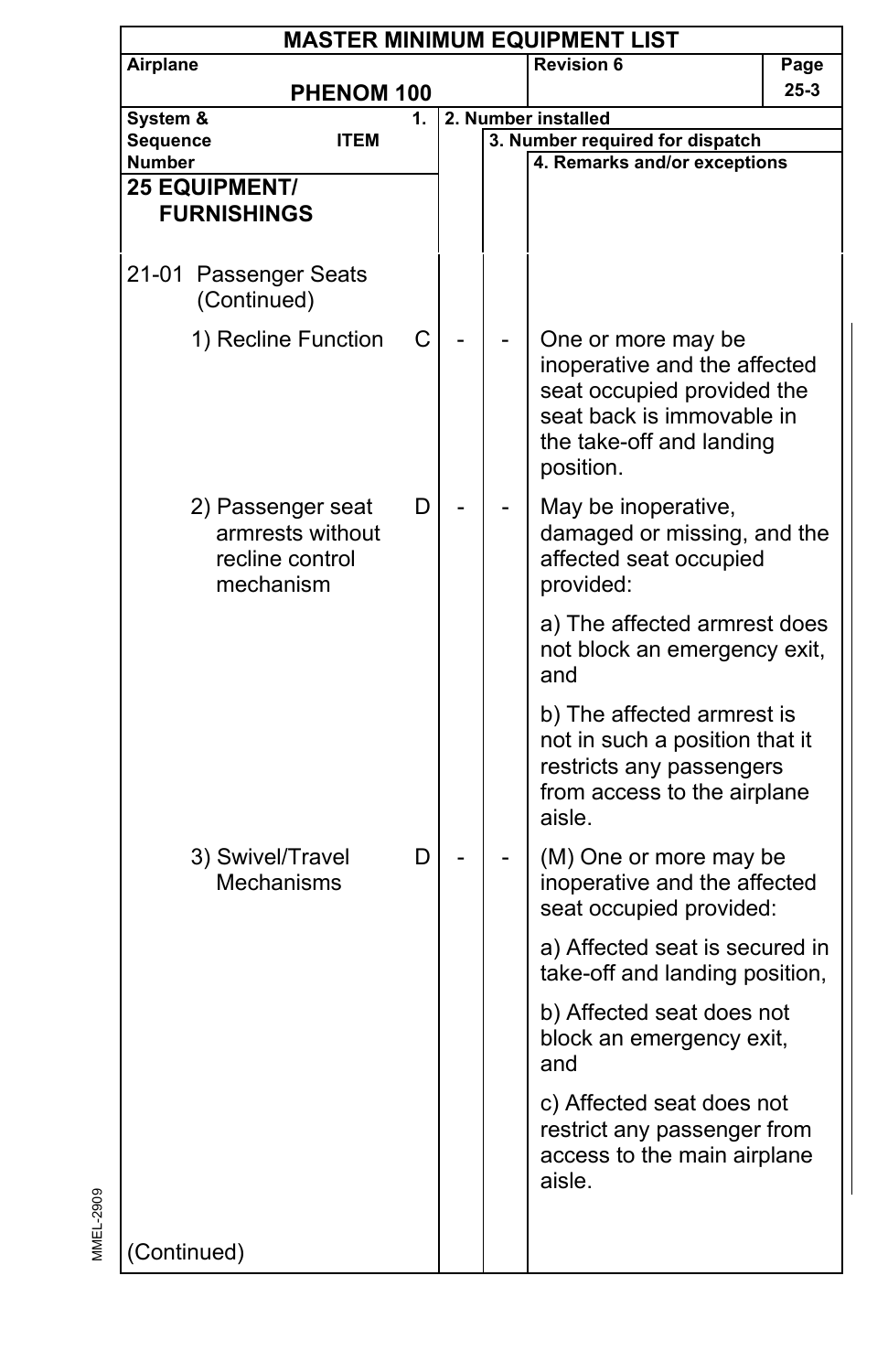|                    | <b>MASTER MINIMUM EQUIPMENT LIST</b>       |                                       |    |   |   |                                                                                                                                                                   |          |  |  |  |  |
|--------------------|--------------------------------------------|---------------------------------------|----|---|---|-------------------------------------------------------------------------------------------------------------------------------------------------------------------|----------|--|--|--|--|
| Airplane           |                                            |                                       |    |   |   | <b>Revision 6</b>                                                                                                                                                 | Page     |  |  |  |  |
|                    |                                            | PHENOM 100                            |    |   |   |                                                                                                                                                                   | $25 - 4$ |  |  |  |  |
| System &           |                                            |                                       | 1. |   |   | 2. Number installed<br>3. Number required for dispatch                                                                                                            |          |  |  |  |  |
| Sequence<br>Number |                                            | <b>ITEM</b>                           |    |   |   | 4. Remarks and/or exceptions                                                                                                                                      |          |  |  |  |  |
|                    | <b>25 EQUIPMENT/</b><br><b>FURNISHINGS</b> |                                       |    |   |   |                                                                                                                                                                   |          |  |  |  |  |
|                    | (Continued)                                | 21-01 Passenger Seats                 |    |   |   |                                                                                                                                                                   |          |  |  |  |  |
|                    |                                            | 3) Swivel/Travel<br><b>Mechanisms</b> | C  |   |   | One or more may be<br>inoperative and the affected<br>seat occupied provided the<br>affected seat is immovable in<br>take-off and landing position.               |          |  |  |  |  |
|                    | Transmitter                                | 61-00 Emergency Locator               | Α  | 1 | 0 | May be inoperative provided<br>repairs are made in<br>accordance with local<br>regulations.                                                                       |          |  |  |  |  |
|                    |                                            |                                       | D  |   |   | Any in excess of those<br>required by local regulations<br>may be inoperative or<br>missing.                                                                      |          |  |  |  |  |
|                    |                                            | 62-01 First Aid Kit (FAK)             | Α  |   |   | (O) If more than one is<br>required by local regulations,<br>only one of the required first<br>aid kits may be incomplete,<br>missing or inoperative<br>provided: |          |  |  |  |  |
|                    |                                            |                                       |    |   |   | a) FAK is resealed in a<br>manner that will identify it as<br>a unit that can not be<br>mistaken for a fully<br>serviceable unit, and                             |          |  |  |  |  |
|                    |                                            |                                       |    |   |   | b) Repairs or replacements<br>are made within 3 flight<br>cycles.                                                                                                 |          |  |  |  |  |
|                    |                                            |                                       | D  |   |   | Any in excess of those<br>required by local regulations<br>may be incomplete,<br>inoperative or missing.                                                          |          |  |  |  |  |
|                    |                                            |                                       |    |   |   |                                                                                                                                                                   |          |  |  |  |  |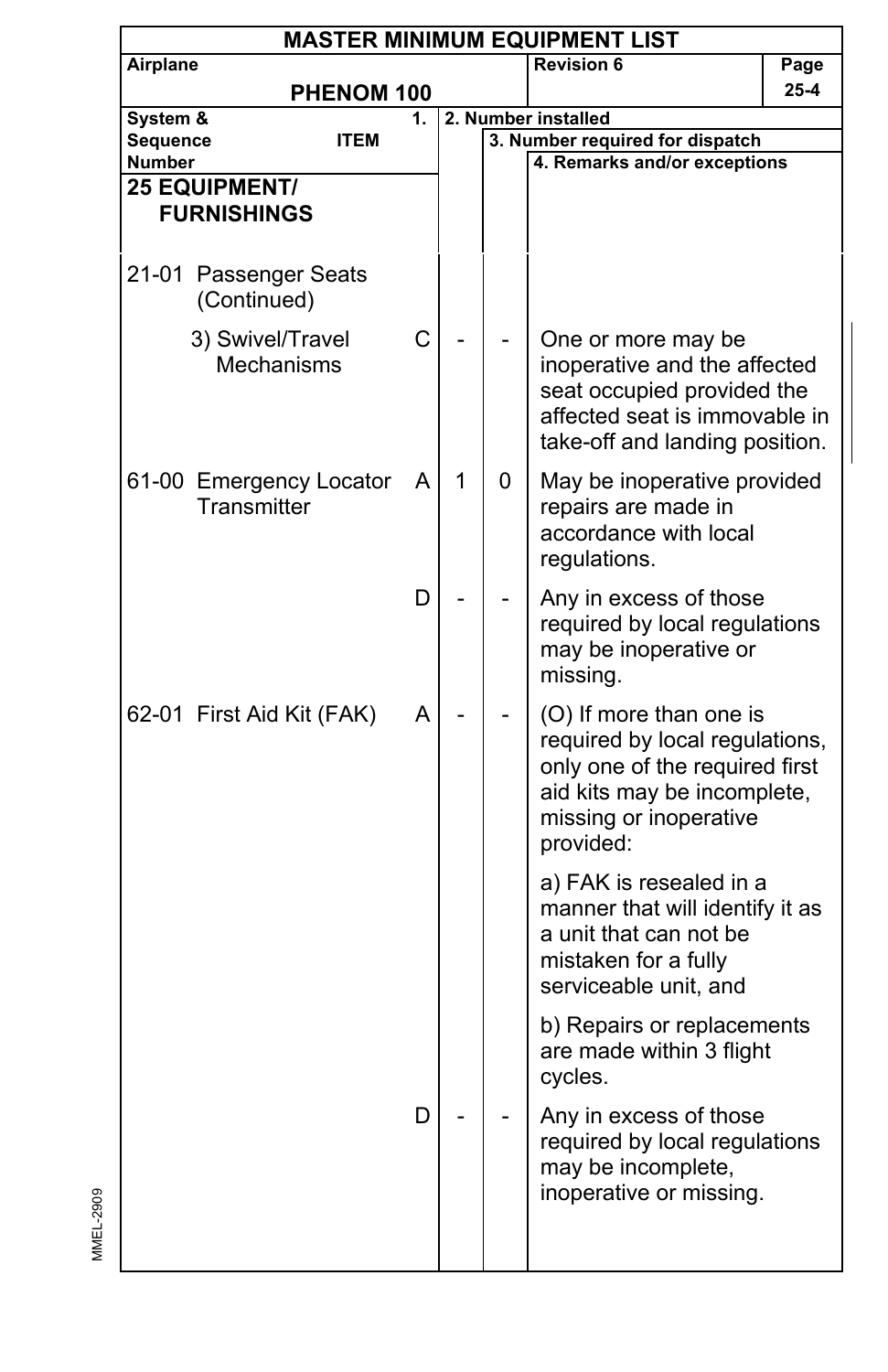|                      | <b>MASTER MINIMUM EQUIPMENT LIST</b>              |    |  |                                                        |                                                                                                                                                                                       |      |  |  |  |  |  |
|----------------------|---------------------------------------------------|----|--|--------------------------------------------------------|---------------------------------------------------------------------------------------------------------------------------------------------------------------------------------------|------|--|--|--|--|--|
| Airplane             |                                                   |    |  |                                                        | <b>Revision 6</b>                                                                                                                                                                     | Page |  |  |  |  |  |
|                      | PHENOM 100                                        |    |  | 25-5                                                   |                                                                                                                                                                                       |      |  |  |  |  |  |
| System &<br>Sequence | <b>ITEM</b>                                       | 1. |  | 2. Number installed<br>3. Number required for dispatch |                                                                                                                                                                                       |      |  |  |  |  |  |
| <b>Number</b>        |                                                   |    |  |                                                        | 4. Remarks and/or exceptions                                                                                                                                                          |      |  |  |  |  |  |
|                      | <b>25 EQUIPMENT/</b><br><b>FURNISHINGS</b>        |    |  |                                                        |                                                                                                                                                                                       |      |  |  |  |  |  |
| ***                  | 62-02 Life Vests                                  | D  |  |                                                        | (M) Any in excess of those<br>required may be missing or<br>inoperative, provided:                                                                                                    |      |  |  |  |  |  |
|                      |                                                   |    |  |                                                        | a) Inoperative lifejacket is<br>placarded inoperative,<br>removed from the installed<br>location and placed out of<br>sight so it cannot be<br>mistaken for a functional<br>unit, and |      |  |  |  |  |  |
|                      |                                                   |    |  |                                                        | b) Required distribution of<br>operative lifejackets is<br>maintained.                                                                                                                |      |  |  |  |  |  |
|                      | 62-05 Flashlights and<br><b>Holder Assemblies</b> |    |  |                                                        |                                                                                                                                                                                       |      |  |  |  |  |  |
|                      | 1) Flashlights                                    | C  |  | 1                                                      | For single pilot operations,<br>any in excess of one may be<br>inoperative.                                                                                                           |      |  |  |  |  |  |
|                      |                                                   |    |  |                                                        | <b>NOTE:</b> The operative<br>flashlight must be accessible<br>from pilot left seat.                                                                                                  |      |  |  |  |  |  |
|                      |                                                   | C  |  |                                                        | For operations requiring a<br>second in command, any in<br>excess of those required by<br>local regulations may be<br>inoperative.                                                    |      |  |  |  |  |  |
|                      | 2) Flashlights<br><b>Holders</b>                  |    |  | U                                                      | May be inoperative or<br>missing provided associated<br>flashlight is stowed by<br>alternate means.                                                                                   |      |  |  |  |  |  |
|                      |                                                   |    |  |                                                        |                                                                                                                                                                                       |      |  |  |  |  |  |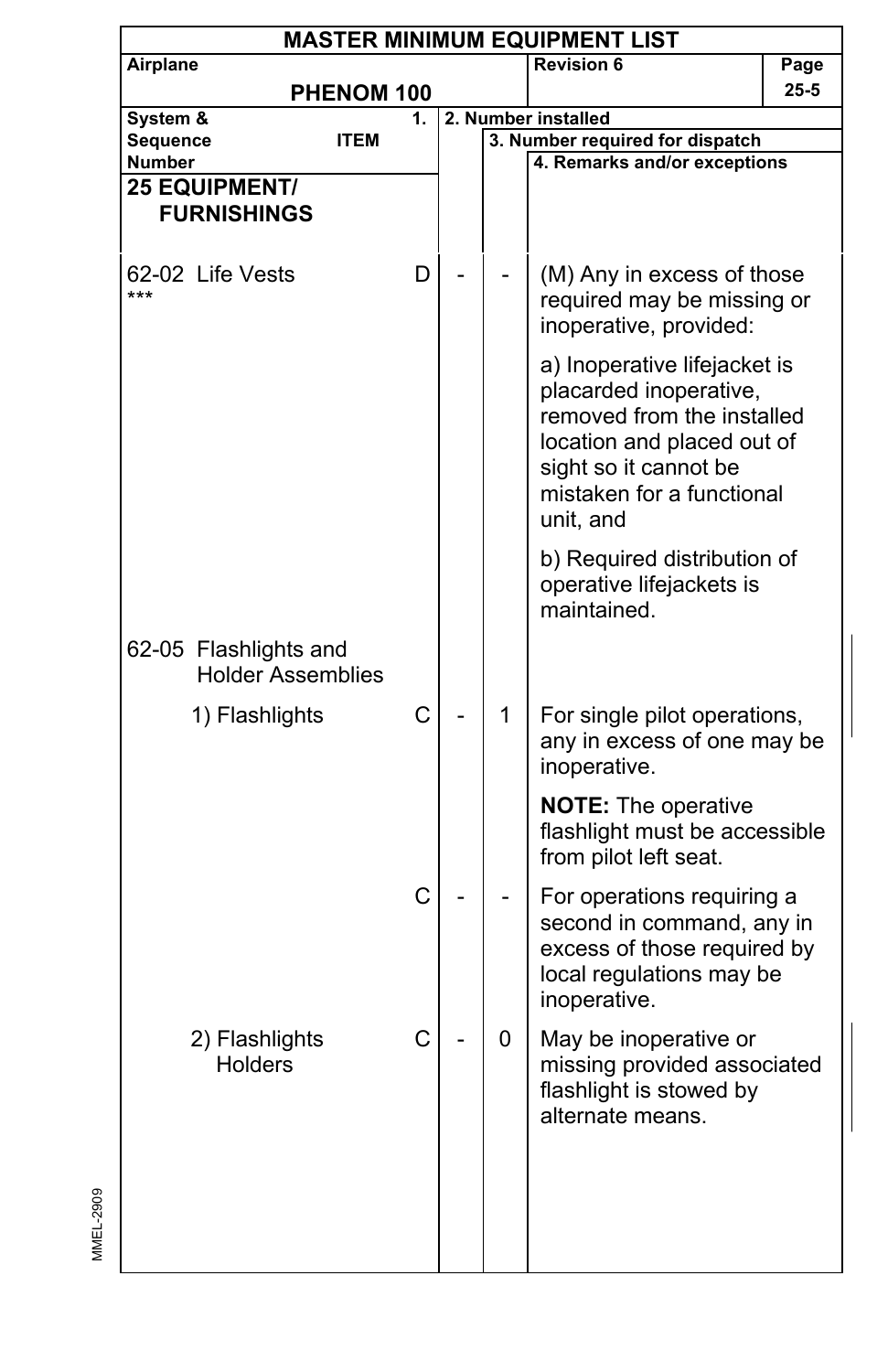| <b>MASTER MINIMUM EQUIPMENT LIST</b>                             |                           |    |   |   |                                                                                                                                                                                                |          |  |  |  |  |
|------------------------------------------------------------------|---------------------------|----|---|---|------------------------------------------------------------------------------------------------------------------------------------------------------------------------------------------------|----------|--|--|--|--|
| Airplane                                                         |                           |    |   |   | <b>Revision 5</b>                                                                                                                                                                              | Page     |  |  |  |  |
|                                                                  | PHENOM 100                |    |   |   |                                                                                                                                                                                                | $26 - 1$ |  |  |  |  |
| System &                                                         |                           | 1. |   |   | 2. Number installed                                                                                                                                                                            |          |  |  |  |  |
| Sequence                                                         | <b>ITEM</b>               |    |   |   | 3. Number required for dispatch                                                                                                                                                                |          |  |  |  |  |
| <b>Number</b>                                                    |                           |    |   |   | 4. Remarks and/or exceptions                                                                                                                                                                   |          |  |  |  |  |
|                                                                  | <b>26 FIRE PROTECTION</b> |    |   |   |                                                                                                                                                                                                |          |  |  |  |  |
|                                                                  | 24-01 Portable Fire       |    |   |   |                                                                                                                                                                                                |          |  |  |  |  |
|                                                                  | Extinguishers             |    |   |   |                                                                                                                                                                                                |          |  |  |  |  |
| 1) Cabin<br>(For airplanes with<br>7-passenger<br>configuration) |                           | D  | 1 | 0 | (M) May be inoperative or<br>missing provided:                                                                                                                                                 |          |  |  |  |  |
|                                                                  |                           |    |   |   | a) Cockpit Portable Fire<br>Extinguisher is operative,                                                                                                                                         |          |  |  |  |  |
|                                                                  |                           |    |   |   | b) A maximum of<br>6 passengers on board,                                                                                                                                                      |          |  |  |  |  |
|                                                                  |                           |    |   |   | c) One passenger seat is<br>considered inoperative,                                                                                                                                            |          |  |  |  |  |
|                                                                  |                           |    |   |   | d) The inoperative fire<br>extinguisher is tagged<br>inoperative, removed from<br>the installed location, and<br>placed out of sight so it<br>cannot be mistaken for a<br>functional unit, and |          |  |  |  |  |
|                                                                  |                           |    |   |   | d) Required distribution is<br>maintained.                                                                                                                                                     |          |  |  |  |  |
|                                                                  |                           |    |   |   |                                                                                                                                                                                                |          |  |  |  |  |
|                                                                  |                           |    |   |   |                                                                                                                                                                                                |          |  |  |  |  |
|                                                                  |                           |    |   |   |                                                                                                                                                                                                |          |  |  |  |  |
|                                                                  |                           |    |   |   |                                                                                                                                                                                                |          |  |  |  |  |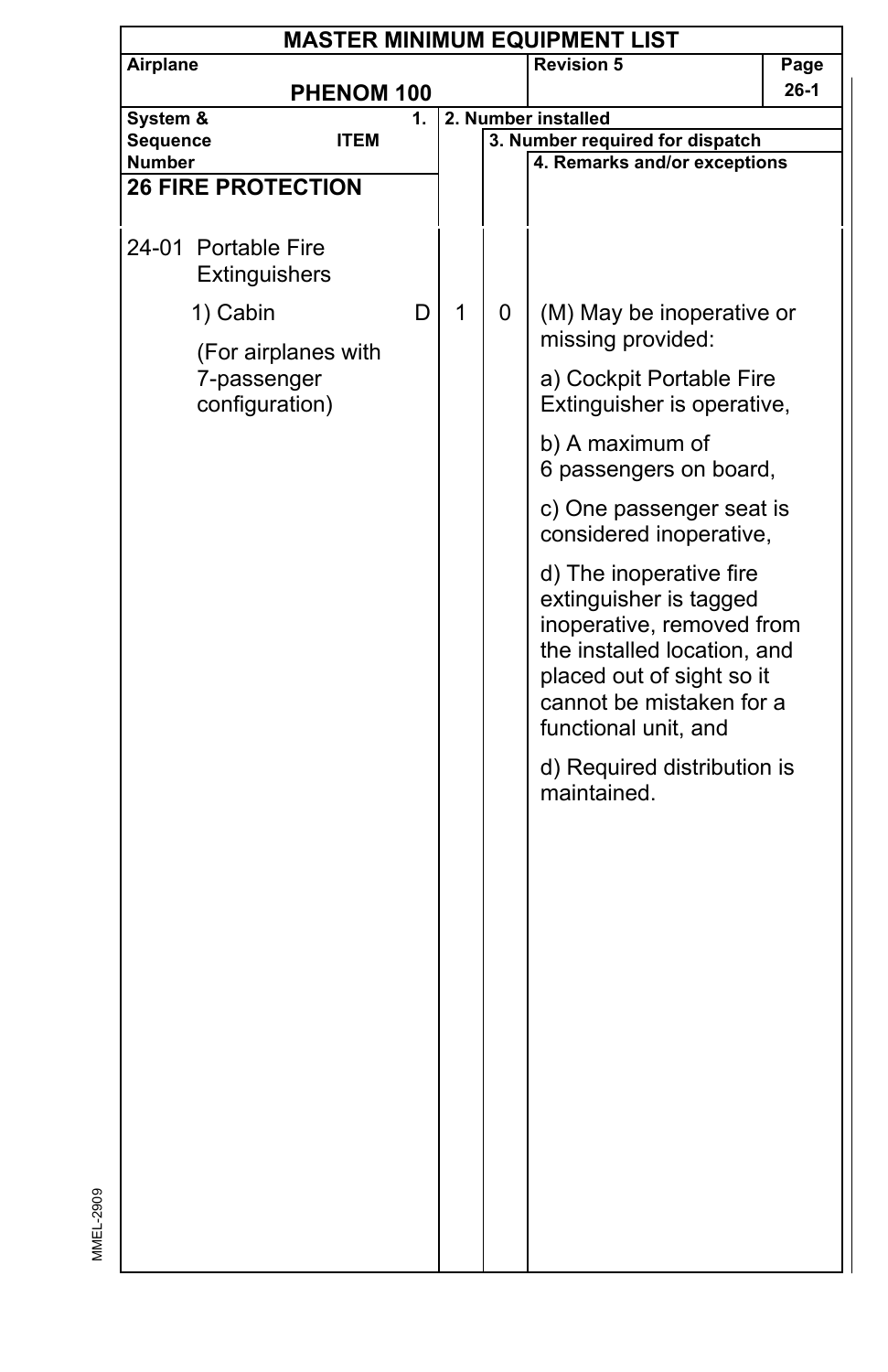|                    | <b>MASTER MINIMUM EQUIPMENT LIST</b> |                                              |    |                |   |                                                                                                              |        |  |  |  |  |
|--------------------|--------------------------------------|----------------------------------------------|----|----------------|---|--------------------------------------------------------------------------------------------------------------|--------|--|--|--|--|
| Airplane           |                                      |                                              |    |                |   | Original                                                                                                     | Page   |  |  |  |  |
|                    |                                      | PHENOM 100                                   |    |                |   |                                                                                                              | $27-1$ |  |  |  |  |
| System &           |                                      |                                              | 1. |                |   | 2. Number installed                                                                                          |        |  |  |  |  |
| Sequence<br>Number |                                      | <b>ITEM</b>                                  |    |                |   | 3. Number required for dispatch<br>4. Remarks and/or exceptions                                              |        |  |  |  |  |
|                    | <b>27 FLIGHT CONTROL</b>             |                                              |    |                |   |                                                                                                              |        |  |  |  |  |
|                    |                                      |                                              |    |                |   |                                                                                                              |        |  |  |  |  |
|                    |                                      | 14-00 Roll Trim System                       | С  | 1              | 0 | (O) May be inoperative<br>provided:                                                                          |        |  |  |  |  |
|                    |                                      |                                              |    |                |   | a) Aileron trim tabs are<br>verified in neutral position<br>before each flight, and                          |        |  |  |  |  |
|                    |                                      |                                              |    |                |   | b) Roll trim circuit breaker is<br>pulled.                                                                   |        |  |  |  |  |
|                    |                                      | 1) Roll Trim Position<br>Indication on EIS   | С  | 1              | 0 | (O) May be inoperative<br>provided Ailerons trim tabs<br>are verified centered before<br>each flight.        |        |  |  |  |  |
|                    | 20-00 Rudder Pedal<br>Adjustment     |                                              | C  | $\overline{2}$ | 0 | One or both may be<br>inoperative provided rudder<br>pedal position is acceptable<br>to affected crewmember. |        |  |  |  |  |
|                    |                                      | 24-00 Yaw Trim Position<br>Indication on EIS | C  | 1              | 0 | (O) May be inoperative<br>provided Rudder trim tab is<br>verified centered before<br>each flight.            |        |  |  |  |  |
|                    | 34-01 Yoke Pitch Trim<br>Switch      |                                              | C  | $\overline{2}$ | 1 | For single pilot operations,<br>copilot side switch may be<br>inoperative.                                   |        |  |  |  |  |
|                    |                                      |                                              | C  | $\overline{2}$ | 1 | For operations requiring a<br>second in command, either<br>side may inoperative.                             |        |  |  |  |  |
|                    |                                      |                                              |    |                |   |                                                                                                              |        |  |  |  |  |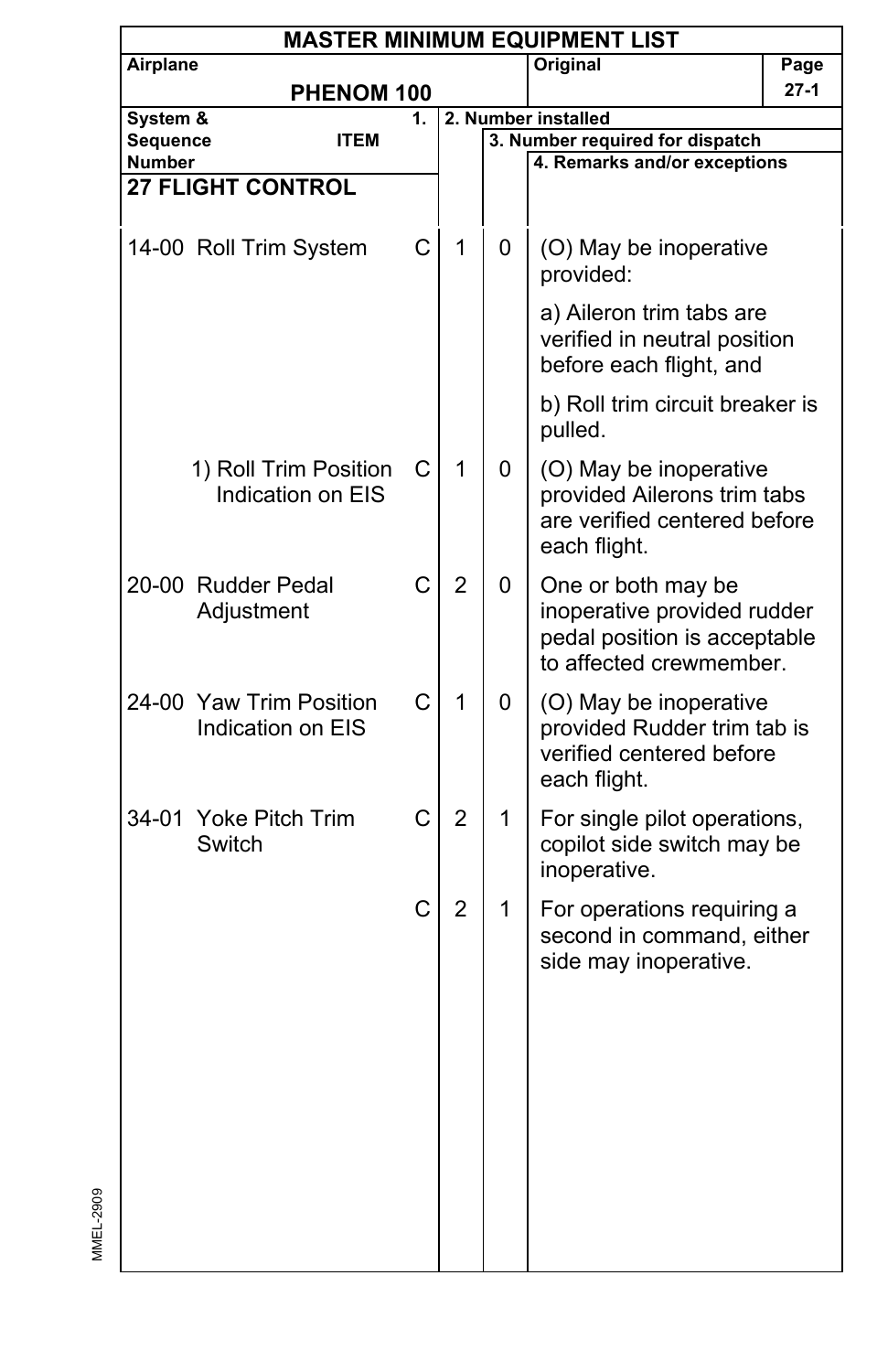|                      | <b>MASTER MINIMUM EQUIPMENT LIST</b>                            |    |                |                                                        |                                                                                                                                         |      |  |  |  |  |  |
|----------------------|-----------------------------------------------------------------|----|----------------|--------------------------------------------------------|-----------------------------------------------------------------------------------------------------------------------------------------|------|--|--|--|--|--|
| Airplane             |                                                                 |    |                |                                                        | Original                                                                                                                                | Page |  |  |  |  |  |
|                      | PHENOM 100                                                      |    |                |                                                        |                                                                                                                                         | 28-1 |  |  |  |  |  |
| System &<br>Sequence | <b>ITEM</b>                                                     | 1. |                | 2. Number installed<br>3. Number required for dispatch |                                                                                                                                         |      |  |  |  |  |  |
| Number               |                                                                 |    |                |                                                        | 4. Remarks and/or exceptions                                                                                                            |      |  |  |  |  |  |
| 28 FUEL              |                                                                 |    |                |                                                        |                                                                                                                                         |      |  |  |  |  |  |
|                      |                                                                 |    |                |                                                        |                                                                                                                                         |      |  |  |  |  |  |
|                      | 00-00 Fuel System<br><b>Synoptic Display</b><br>(MFD Fuel Page) | C  | 1              | 0                                                      | (O) MFD Indications not<br>addressed elsewhere in the<br>MMEL may be inoperative.                                                       |      |  |  |  |  |  |
|                      | 11-05 Fuel Drain Valves                                         | C  | 2              | 1                                                      | (O) May be inoperative<br>(closed) provided:                                                                                            |      |  |  |  |  |  |
|                      |                                                                 |    |                |                                                        | a) The affected valve is<br>checked for no leakage, and                                                                                 |      |  |  |  |  |  |
|                      |                                                                 |    |                |                                                        | b) No water is found on the<br>opposite tank before each<br>flight day.                                                                 |      |  |  |  |  |  |
|                      | 11-07 Fuel Dump Valves                                          | D  | $\overline{2}$ | 0                                                      | (M) May be inoperative<br>(open) provided the affected<br>valve is checked for no<br>leakage.                                           |      |  |  |  |  |  |
|                      | 11-09 Gravity Fuel Caps                                         | C  | $\overline{2}$ | 1                                                      | (O) (M) May be inoperative<br>(locked) provided:                                                                                        |      |  |  |  |  |  |
|                      |                                                                 |    |                |                                                        | a) Cap is checked for no<br>leakage,                                                                                                    |      |  |  |  |  |  |
|                      |                                                                 |    |                |                                                        | b) If refueling is necessary, it<br>must be done following<br>single point refueling<br>procedure limited to<br>60% tanks capacity, and |      |  |  |  |  |  |
|                      |                                                                 |    |                |                                                        | c) Fuel Quantity Indication<br>system is operative.                                                                                     |      |  |  |  |  |  |
|                      |                                                                 |    |                |                                                        |                                                                                                                                         |      |  |  |  |  |  |
|                      |                                                                 |    |                |                                                        |                                                                                                                                         |      |  |  |  |  |  |
|                      |                                                                 |    |                |                                                        |                                                                                                                                         |      |  |  |  |  |  |
|                      |                                                                 |    |                |                                                        |                                                                                                                                         |      |  |  |  |  |  |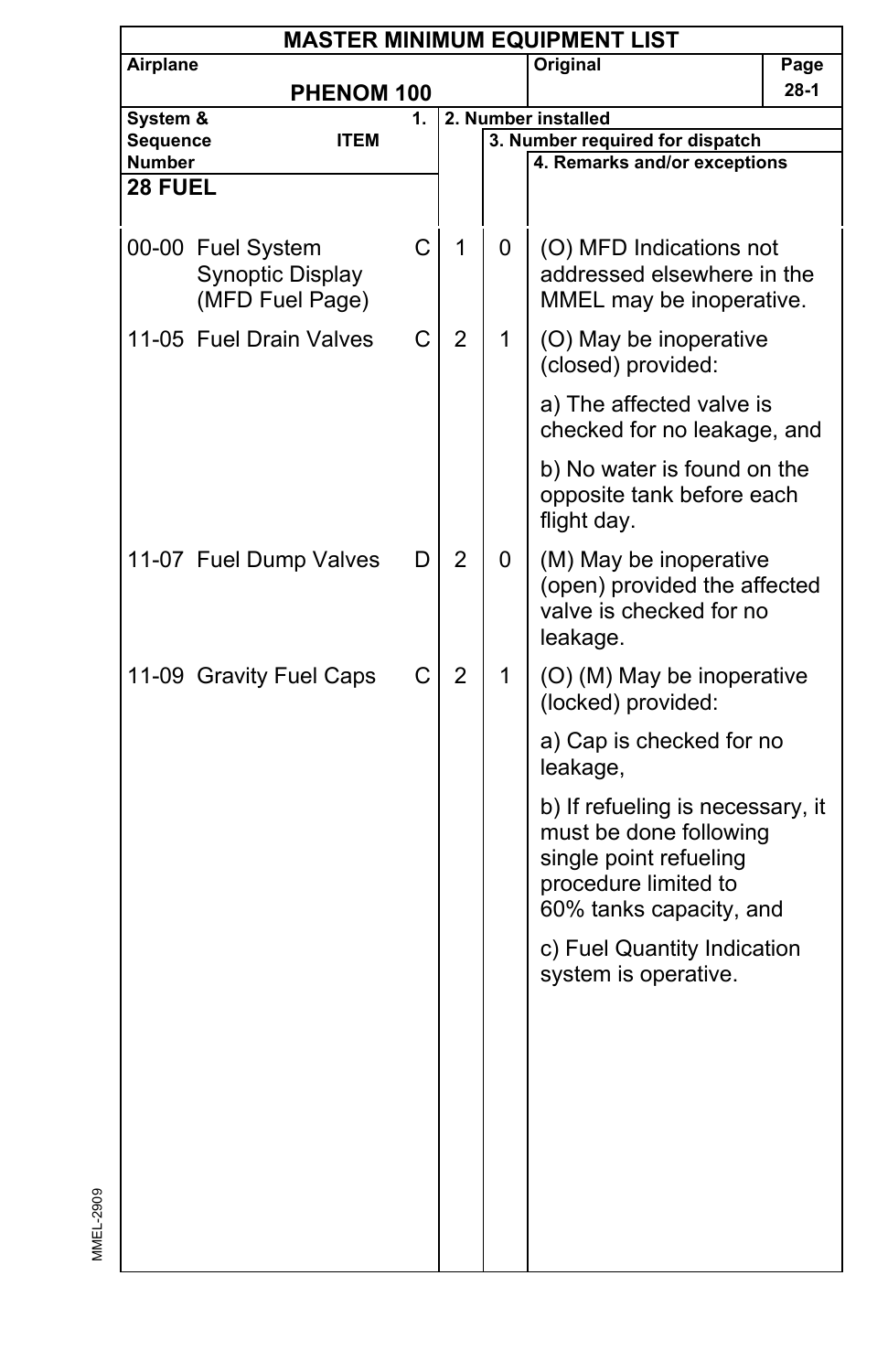| <b>MASTER MINIMUM EQUIPMENT LIST</b> |                                     |    |                |              |                                                                                                        |      |  |  |  |
|--------------------------------------|-------------------------------------|----|----------------|--------------|--------------------------------------------------------------------------------------------------------|------|--|--|--|
| Airplane                             |                                     |    |                |              | Original                                                                                               | Page |  |  |  |
|                                      | PHENOM 100                          |    |                |              |                                                                                                        | 28-2 |  |  |  |
| System &                             |                                     | 1. |                |              | 2. Number installed                                                                                    |      |  |  |  |
| Sequence                             | <b>ITEM</b>                         |    |                |              | 3. Number required for dispatch                                                                        |      |  |  |  |
| <b>Number</b>                        |                                     |    |                |              | 4. Remarks and/or exceptions                                                                           |      |  |  |  |
| 28 FUEL                              |                                     |    |                |              |                                                                                                        |      |  |  |  |
|                                      | 41-00 Fuel Quantity<br>Indication   | B  | $\overline{2}$ | 1            | (O) May be inoperative<br>provided:                                                                    |      |  |  |  |
|                                      |                                     |    |                |              | a) Airplane is refueled to full<br>fuel capacity before each<br>flight,                                |      |  |  |  |
|                                      |                                     |    |                |              | b) Fuel Used indication on<br>MFD is operative and<br>monitored throughout the<br>flight,              |      |  |  |  |
|                                      |                                     |    |                |              | c) Both Fuel Flow indications<br>are operative and monitored<br>throughout the flight, and             |      |  |  |  |
|                                      |                                     |    |                |              | d) Both gravity fuel caps<br>operates normally.                                                        |      |  |  |  |
|                                      | 45-01 Fuel Low Pressure<br>Switches | B  | $\overline{2}$ | $\mathbf{1}$ | (O) One may be inoperative<br>provided the on side DC<br>pump is selected ON<br>throughout the flight. |      |  |  |  |
|                                      |                                     |    |                |              |                                                                                                        |      |  |  |  |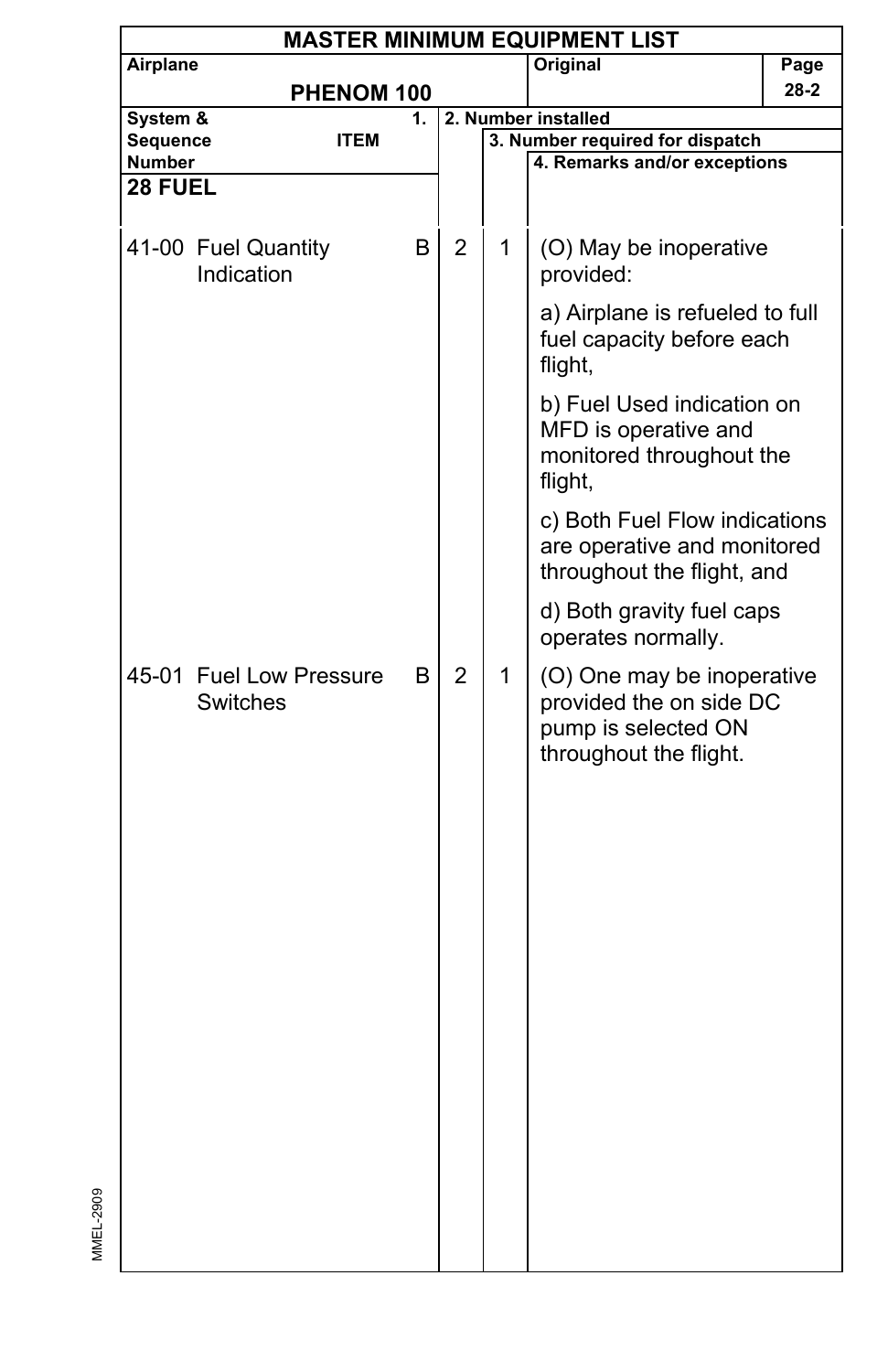|                    | <b>MASTER MINIMUM EQUIPMENT LIST</b> |                             |    |                |                     |                                                                 |          |  |  |  |  |  |
|--------------------|--------------------------------------|-----------------------------|----|----------------|---------------------|-----------------------------------------------------------------|----------|--|--|--|--|--|
| Airplane           |                                      |                             |    |                |                     | Original                                                        | Page     |  |  |  |  |  |
|                    |                                      | <b>PHENOM 100</b>           |    |                |                     |                                                                 | $30 - 1$ |  |  |  |  |  |
| System &           |                                      |                             | 1. |                | 2. Number installed |                                                                 |          |  |  |  |  |  |
| Sequence<br>Number |                                      | <b>ITEM</b>                 |    |                |                     | 3. Number required for dispatch<br>4. Remarks and/or exceptions |          |  |  |  |  |  |
|                    | <b>30 ICE AND RAIN</b>               |                             |    |                |                     |                                                                 |          |  |  |  |  |  |
|                    | <b>PROTECTION</b>                    |                             |    |                |                     |                                                                 |          |  |  |  |  |  |
|                    |                                      |                             |    |                |                     |                                                                 |          |  |  |  |  |  |
|                    | 00-00 Ice Protection                 |                             | C  | 1              | 0                   | (O) MFD Indications not                                         |          |  |  |  |  |  |
|                    |                                      | <b>System Synoptic</b>      |    |                |                     | addressed elsewhere in the                                      |          |  |  |  |  |  |
|                    | Display (MFD                         |                             |    |                |                     | MMEL may be inoperative.                                        |          |  |  |  |  |  |
|                    |                                      | ICEPROT Page)               |    |                |                     |                                                                 |          |  |  |  |  |  |
|                    | 13-00 Wing De-Icing                  |                             | C  | 1              | 0                   | (O) (M) May be inoperative                                      |          |  |  |  |  |  |
|                    | System                               |                             |    |                |                     | provided:                                                       |          |  |  |  |  |  |
|                    |                                      |                             |    |                |                     | a) Airplane is not operated in                                  |          |  |  |  |  |  |
|                    |                                      |                             |    |                |                     | known or forecast icing                                         |          |  |  |  |  |  |
|                    |                                      |                             |    |                |                     | conditions,                                                     |          |  |  |  |  |  |
|                    |                                      |                             |    |                |                     |                                                                 |          |  |  |  |  |  |
|                    |                                      |                             |    |                |                     | b) Wing boots are verified<br>deflated before each flight,      |          |  |  |  |  |  |
|                    |                                      |                             |    |                |                     | and                                                             |          |  |  |  |  |  |
|                    |                                      |                             |    |                |                     |                                                                 |          |  |  |  |  |  |
|                    |                                      |                             |    |                |                     | c) System is deactivated.                                       |          |  |  |  |  |  |
|                    |                                      | 15-00 Horizontal Stabilizer | С  | 1              | 0                   | (O) (M) May be inoperative                                      |          |  |  |  |  |  |
|                    |                                      | De-Icing System             |    |                |                     | provided:                                                       |          |  |  |  |  |  |
|                    |                                      |                             |    |                |                     | a) Airplane is not operated in                                  |          |  |  |  |  |  |
|                    |                                      |                             |    |                |                     | known or forecast icing                                         |          |  |  |  |  |  |
|                    |                                      |                             |    |                |                     | conditions,                                                     |          |  |  |  |  |  |
|                    |                                      |                             |    |                |                     | b) HS boots are verified                                        |          |  |  |  |  |  |
|                    |                                      |                             |    |                |                     | deflated before each flight,                                    |          |  |  |  |  |  |
|                    |                                      |                             |    |                |                     | and                                                             |          |  |  |  |  |  |
|                    |                                      |                             |    |                |                     | c) System is deactivated.                                       |          |  |  |  |  |  |
|                    |                                      | 21-00 Nacelle Anti-Icing    | C  | $\overline{2}$ | 1                   | (O) May be inoperative                                          |          |  |  |  |  |  |
|                    | System                               |                             |    |                |                     | provided:                                                       |          |  |  |  |  |  |
|                    |                                      |                             |    |                |                     | a) Airplane is not operated in                                  |          |  |  |  |  |  |
|                    |                                      |                             |    |                |                     | known or forecast icing                                         |          |  |  |  |  |  |
|                    |                                      |                             |    |                |                     | conditions, and                                                 |          |  |  |  |  |  |
|                    |                                      |                             |    |                |                     | b) Affected side Anti-Ice                                       |          |  |  |  |  |  |
|                    |                                      |                             |    |                |                     | switch remains selected OFF                                     |          |  |  |  |  |  |
|                    |                                      |                             |    |                |                     | and Anti-Ice valve is                                           |          |  |  |  |  |  |
|                    |                                      |                             |    |                |                     | confirmed closed.                                               |          |  |  |  |  |  |
|                    |                                      |                             |    |                |                     |                                                                 |          |  |  |  |  |  |
|                    |                                      |                             |    |                |                     |                                                                 |          |  |  |  |  |  |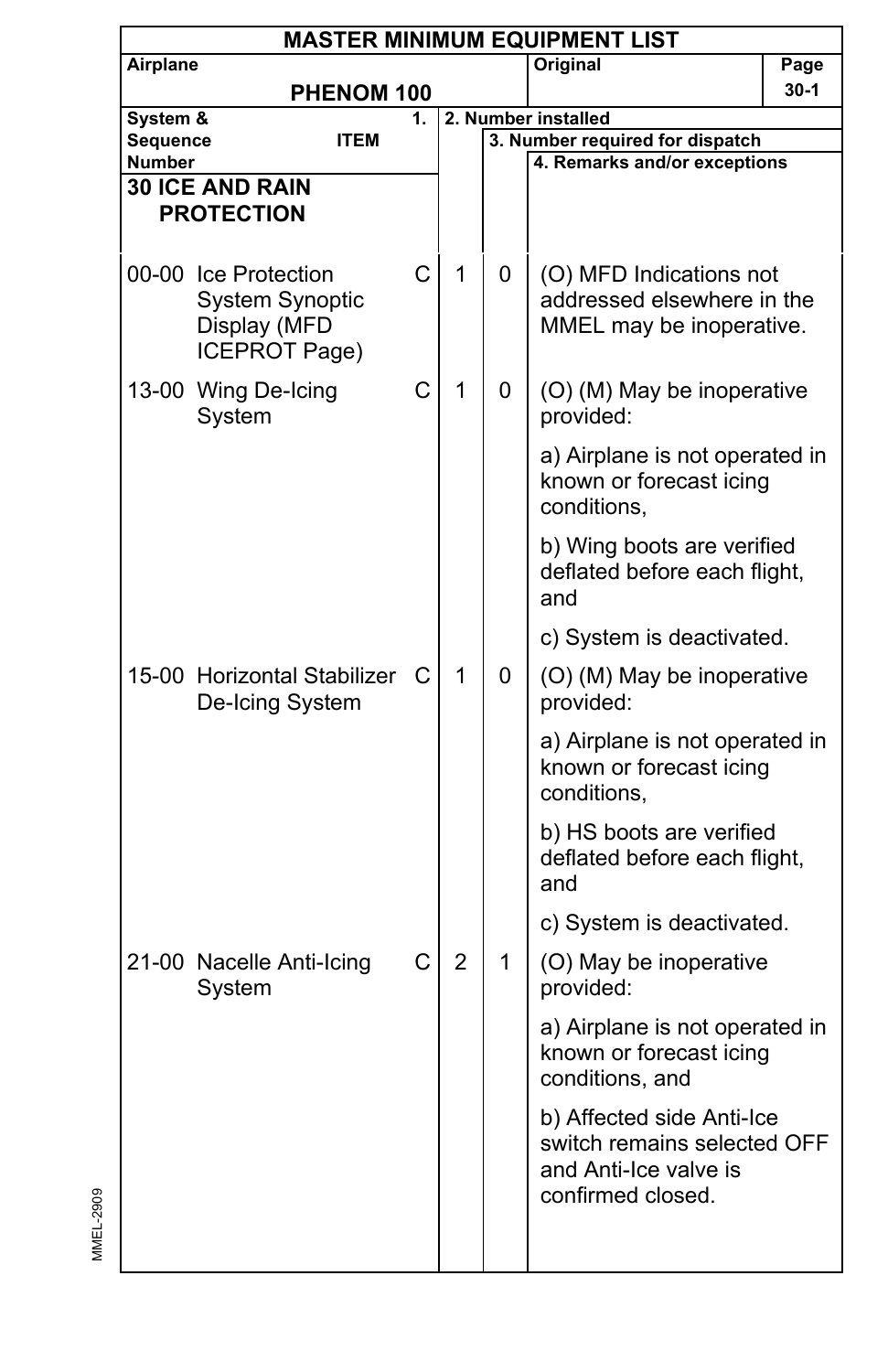|                      | <b>MASTER MINIMUM EQUIPMENT LIST</b>        |                            |    |                |                     |                                                                                          |          |  |  |  |  |
|----------------------|---------------------------------------------|----------------------------|----|----------------|---------------------|------------------------------------------------------------------------------------------|----------|--|--|--|--|
| Airplane             |                                             |                            |    |                |                     | <b>Revision 4</b>                                                                        | Page     |  |  |  |  |
|                      |                                             | PHENOM 100                 |    |                |                     |                                                                                          | $30 - 2$ |  |  |  |  |
| System &<br>Sequence |                                             | <b>ITEM</b>                | 1. |                | 2. Number installed |                                                                                          |          |  |  |  |  |
| <b>Number</b>        |                                             |                            |    |                |                     | 3. Number required for dispatch<br>4. Remarks and/or exceptions                          |          |  |  |  |  |
|                      | <b>30 ICE AND RAIN</b><br><b>PROTECTION</b> |                            |    |                |                     |                                                                                          |          |  |  |  |  |
|                      | Valves                                      | 21-01 Nacelle Anti-Icing   | С  | $\overline{2}$ | 0                   | (O) (M) One or both may be<br>inoperative provided:                                      |          |  |  |  |  |
|                      |                                             |                            |    |                |                     | a) Both valves are secured<br>open, and                                                  |          |  |  |  |  |
|                      |                                             |                            |    |                |                     | b) AFM anti-icing ON<br>performance is used.                                             |          |  |  |  |  |
|                      |                                             | 31-01 Static Ports Heaters | B  | 4              | 2                   | (O) One per side may be<br>inoperative provided:                                         |          |  |  |  |  |
|                      |                                             |                            |    |                |                     | a) The static ports heaters<br>are verified to operate<br>normally prior to each flight, |          |  |  |  |  |
|                      |                                             |                            |    |                |                     | b) Flight is conducted under<br>VMC,                                                     |          |  |  |  |  |
|                      |                                             |                            |    |                |                     | c) The airplane is not<br>operated in known or<br>forecast icing conditions, and         |          |  |  |  |  |
|                      |                                             |                            |    |                |                     | d) Airplane is not operated<br>under RVSM airspace.                                      |          |  |  |  |  |
|                      | 31-02 Pitot Heater                          |                            | B  | $\overline{2}$ | 1                   | May be inoperative provided:                                                             |          |  |  |  |  |
|                      |                                             |                            |    |                |                     | a) Flight is conducted in day<br>VFR conditions, and                                     |          |  |  |  |  |
|                      |                                             |                            |    |                |                     | b) Airplane is not operated in<br>known or forecast icing<br>conditions.                 |          |  |  |  |  |
|                      |                                             |                            |    |                |                     |                                                                                          |          |  |  |  |  |
|                      |                                             |                            |    |                |                     |                                                                                          |          |  |  |  |  |
|                      |                                             |                            |    |                |                     |                                                                                          |          |  |  |  |  |
|                      |                                             |                            |    |                |                     |                                                                                          |          |  |  |  |  |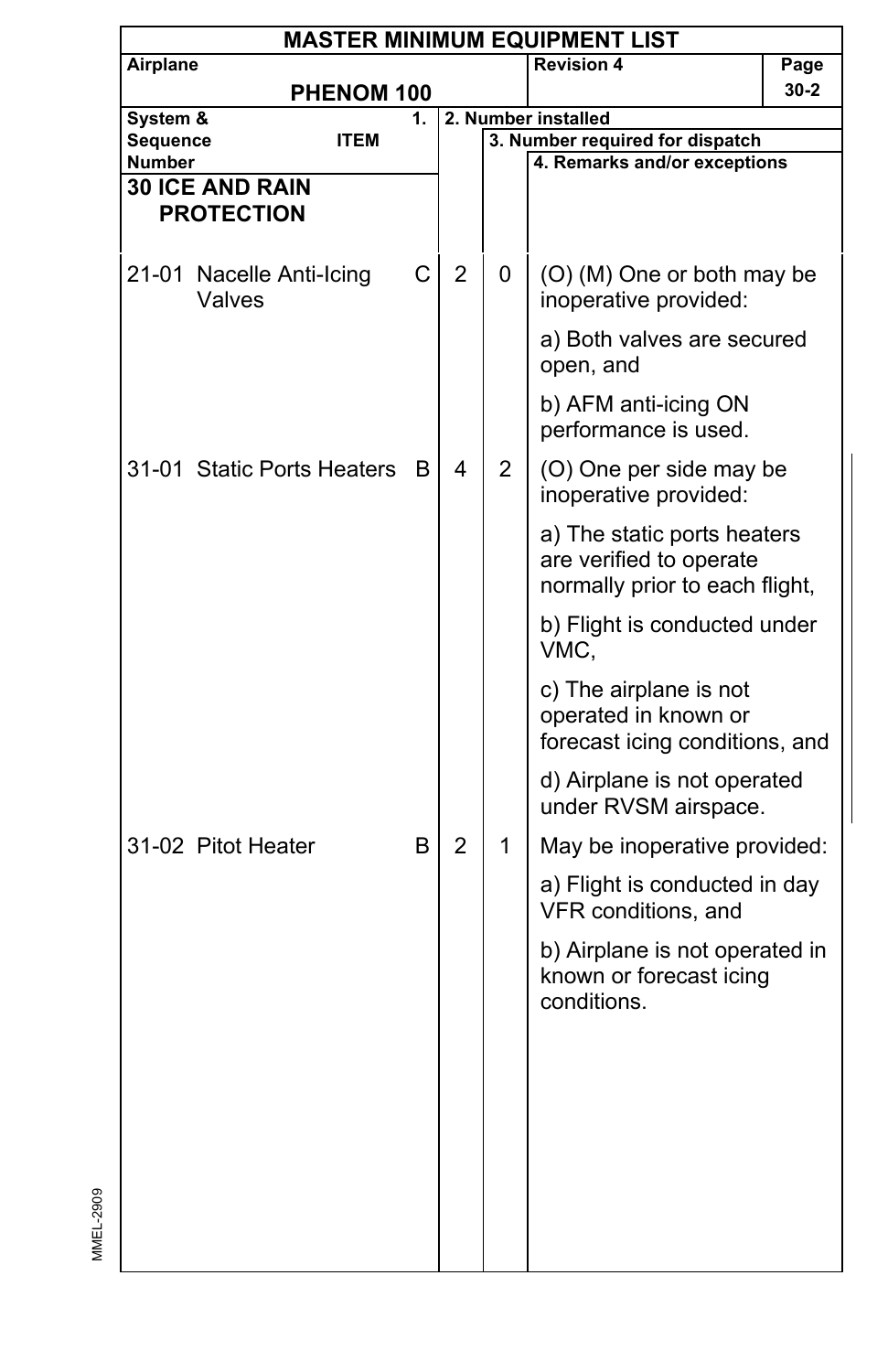| <b>MASTER MINIMUM EQUIPMENT LIST</b><br>Airplane |                                                            |                 |                |                                                                                                                                                                                         |                                                                                        |  |  |  |  |  |
|--------------------------------------------------|------------------------------------------------------------|-----------------|----------------|-----------------------------------------------------------------------------------------------------------------------------------------------------------------------------------------|----------------------------------------------------------------------------------------|--|--|--|--|--|
|                                                  |                                                            |                 |                | <b>Revision 5</b>                                                                                                                                                                       | Page                                                                                   |  |  |  |  |  |
|                                                  |                                                            |                 |                |                                                                                                                                                                                         | 30-3                                                                                   |  |  |  |  |  |
|                                                  | 1.                                                         |                 |                |                                                                                                                                                                                         |                                                                                        |  |  |  |  |  |
|                                                  |                                                            |                 |                |                                                                                                                                                                                         |                                                                                        |  |  |  |  |  |
|                                                  |                                                            |                 |                |                                                                                                                                                                                         |                                                                                        |  |  |  |  |  |
|                                                  |                                                            |                 |                |                                                                                                                                                                                         |                                                                                        |  |  |  |  |  |
|                                                  |                                                            |                 |                |                                                                                                                                                                                         |                                                                                        |  |  |  |  |  |
| 42-00 Windshield Heater                          | С                                                          | 4               | $\overline{2}$ | For single pilot operations,<br>both copilot side heaters<br>may be inoperative provided<br>operations are not<br>conducted in known or<br>forecast icing condition.                    |                                                                                        |  |  |  |  |  |
|                                                  |                                                            | 4               | $\overline{2}$ | For operations requiring a<br>second in command, both<br>heaters on one side may be<br>inoperative provided<br>operations are not<br>conducted in known or<br>forecast icing condition. |                                                                                        |  |  |  |  |  |
| 81-02 Ice Detector                               | C                                                          | 1               | 0              | <b>NOTE:</b> Pilot has the primary<br>responsibility to determine<br>when to activate ice<br>protection system.                                                                         |                                                                                        |  |  |  |  |  |
|                                                  | <b>ITEM</b><br><b>30 ICE AND RAIN</b><br><b>PROTECTION</b> | PHENOM 100<br>C |                |                                                                                                                                                                                         | 2. Number installed<br>3. Number required for dispatch<br>4. Remarks and/or exceptions |  |  |  |  |  |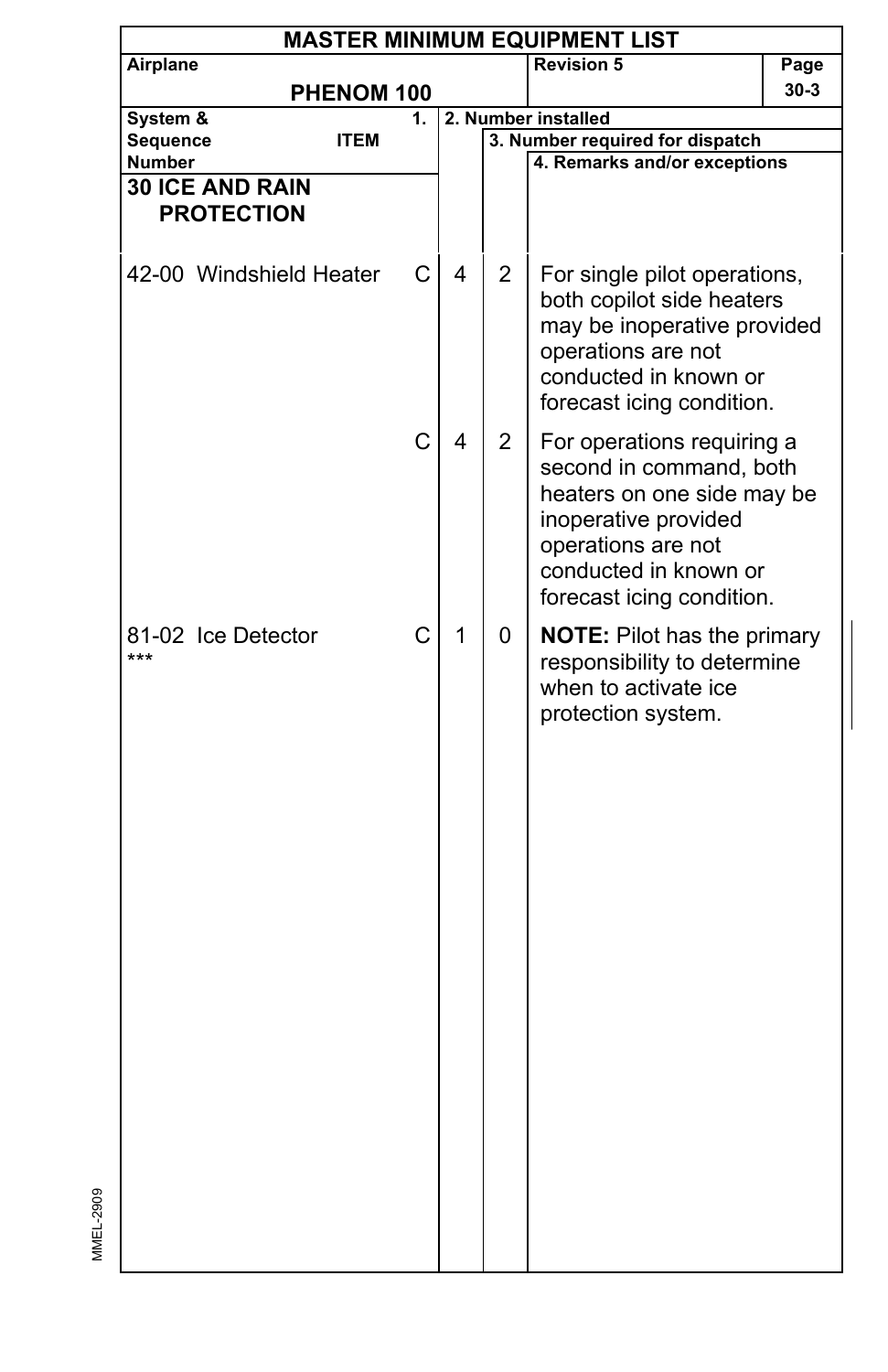|                           | <b>MASTER MINIMUM EQUIPMENT LIST</b>     |    |                |   |                                                                                                                                                            |          |  |  |  |  |
|---------------------------|------------------------------------------|----|----------------|---|------------------------------------------------------------------------------------------------------------------------------------------------------------|----------|--|--|--|--|
| Airplane                  |                                          |    |                |   | <b>Revision 5</b>                                                                                                                                          | Page     |  |  |  |  |
|                           | PHENOM 100                               |    |                |   |                                                                                                                                                            | $31 - 1$ |  |  |  |  |
| System &                  |                                          | 1. |                |   | 2. Number installed                                                                                                                                        |          |  |  |  |  |
| Sequence<br><b>Number</b> | ITEM                                     |    |                |   | 3. Number required for dispatch<br>4. Remarks and/or exceptions                                                                                            |          |  |  |  |  |
|                           | <b>31 INDICATING/RECORDING</b>           |    |                |   |                                                                                                                                                            |          |  |  |  |  |
|                           | <b>SYSTEMS</b>                           |    |                |   |                                                                                                                                                            |          |  |  |  |  |
|                           |                                          |    |                |   |                                                                                                                                                            |          |  |  |  |  |
|                           | 22-01 Yoke Chronometer<br>Pushbutton     | D  | 2              | 1 | For single pilot operations,<br>copilot side may be<br>inoperative.                                                                                        |          |  |  |  |  |
|                           |                                          | C  | $\overline{2}$ | 0 | For operations requiring a<br>second in command, both<br>may be inoperative, provided<br>FDU <sub>s</sub> chronometer<br>command buttons are<br>operative. |          |  |  |  |  |
|                           | 31-01 Cockpit Voice and<br>Data Recorder |    |                |   |                                                                                                                                                            |          |  |  |  |  |
|                           | 1) CVR Function                          | D  | 1              | 0 | May be inoperative provided<br>it is not required by local<br>regulations.                                                                                 |          |  |  |  |  |
|                           | 2) FDR Function                          | D  | 1              | 0 |                                                                                                                                                            |          |  |  |  |  |
|                           | 41-07 Avionics Blower                    | C  | 1              | 0 | May be inoperative provided:                                                                                                                               |          |  |  |  |  |
|                           |                                          |    |                |   | a) VCS is operative, and                                                                                                                                   |          |  |  |  |  |
|                           |                                          |    |                |   | b) Cockpit evaporator fan is<br>operative.                                                                                                                 |          |  |  |  |  |
| ***                       | 60-00 Electronic Checklist<br>(ECL)      | С  | 1              | 0 | (O) May be inoperative<br>provided current revision of<br>approved paper checklists<br>are available and used.                                             |          |  |  |  |  |
|                           |                                          |    |                |   |                                                                                                                                                            |          |  |  |  |  |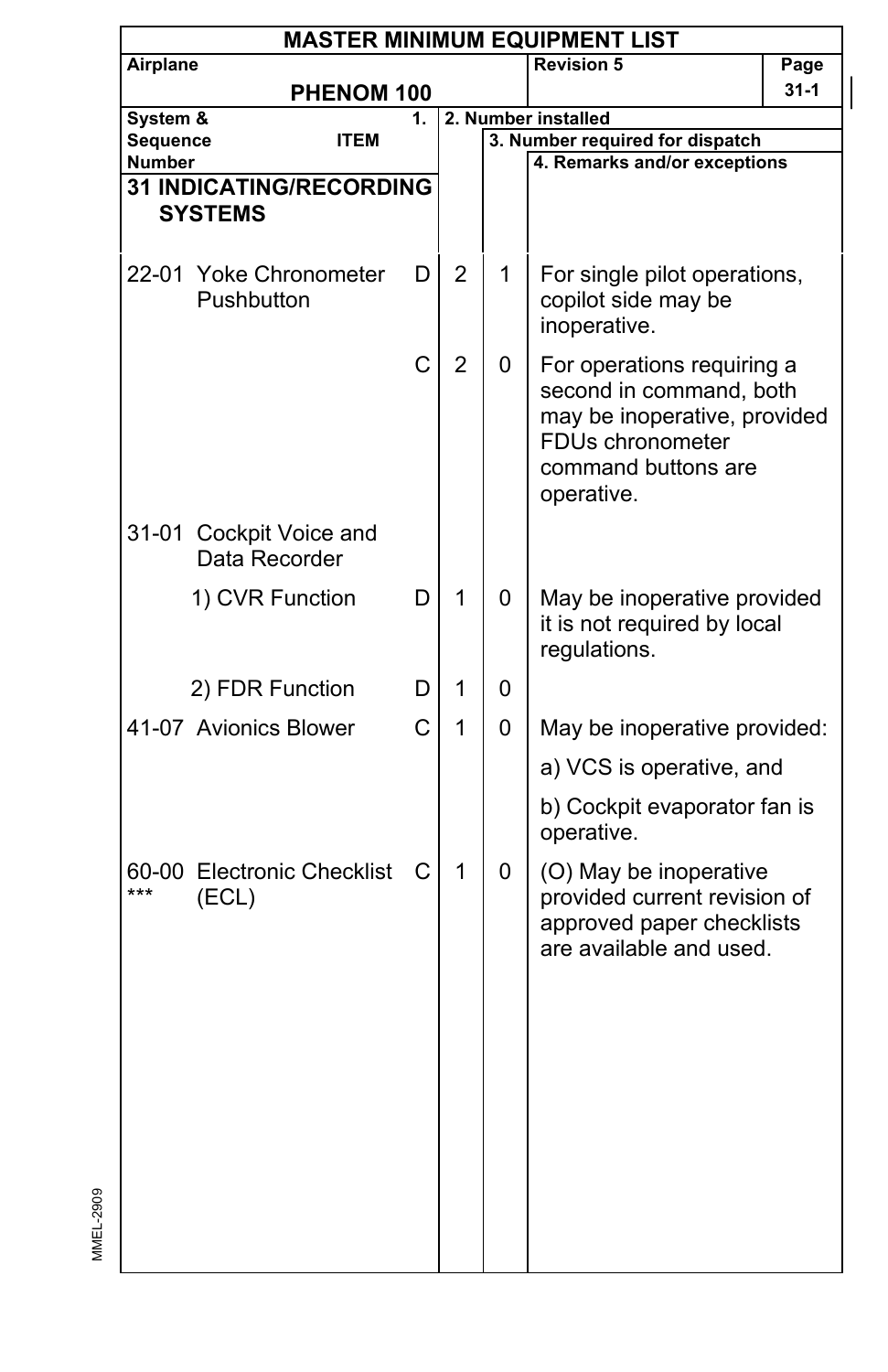| <b>MASTER MINIMUM EQUIPMENT LIST</b> |                                                              |    |   |                |                                                                                                                                                           |      |  |  |
|--------------------------------------|--------------------------------------------------------------|----|---|----------------|-----------------------------------------------------------------------------------------------------------------------------------------------------------|------|--|--|
| Airplane                             |                                                              |    |   |                | <b>Revision 6</b>                                                                                                                                         | Page |  |  |
|                                      | PHENOM 100                                                   |    |   |                |                                                                                                                                                           | 31-2 |  |  |
| System &                             |                                                              | 1. |   |                | 2. Number installed                                                                                                                                       |      |  |  |
| Sequence                             | <b>ITEM</b>                                                  |    |   |                | 3. Number required for dispatch                                                                                                                           |      |  |  |
| <b>Number</b>                        |                                                              |    |   |                | 4. Remarks and/or exceptions                                                                                                                              |      |  |  |
|                                      | <b>31 INDICATING/RECORDING</b>                               |    |   |                |                                                                                                                                                           |      |  |  |
| <b>SYSTEMS</b>                       |                                                              |    |   |                |                                                                                                                                                           |      |  |  |
|                                      | 61-01 Flight Display Units<br>(FDU)                          | D  | 3 | 2              | (M) For single pilot<br>operations, PFD 2 may be<br>inoperative provided PFD 2<br>circuit breaker is PULLED.                                              |      |  |  |
|                                      | (For airplanes<br>equipped with<br>G1000 Avionics<br>System) | C  | 3 | $\overline{2}$ | (O) (M) For operations<br>requiring a second in<br>command, MFD may be<br>inoperative provided:                                                           |      |  |  |
|                                      |                                                              |    |   |                | a) HSDB switch is set to<br>REV position,                                                                                                                 |      |  |  |
|                                      |                                                              |    |   |                | b) MFD circuit breakers are<br>PULLED, and                                                                                                                |      |  |  |
|                                      |                                                              |    |   |                | c) Both engines FADECs are<br>considered with System<br>Faults until the next MFD<br>Status Page check (after the<br>first flight with operative<br>MFD), |      |  |  |
|                                      |                                                              |    |   |                | d) GPS, Weather Radar, and<br>Traffic information are<br>considered inoperative,                                                                          |      |  |  |
|                                      |                                                              |    |   |                | e) For airplanes equipped<br>with CPDLC, system is<br>considered inoperative, and                                                                         |      |  |  |
|                                      |                                                              |    |   |                | f) Approach minimums or<br>operating procedures do not<br>require its use.                                                                                |      |  |  |
|                                      |                                                              |    |   |                | <b>NOTE: Databases expiration</b><br>date information is not<br>available.                                                                                |      |  |  |
| (Continued)                          |                                                              |    |   |                |                                                                                                                                                           |      |  |  |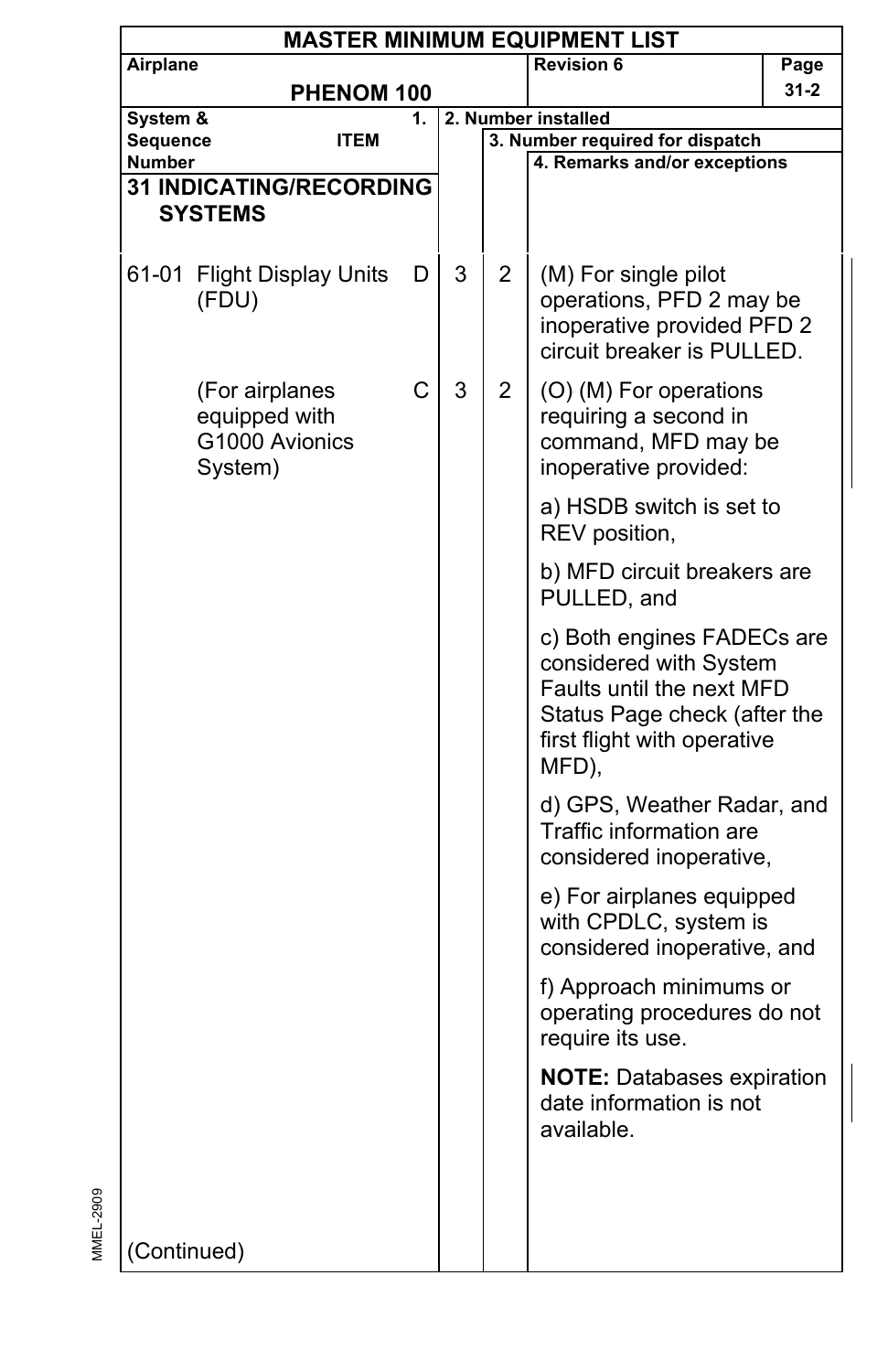| <b>MASTER MINIMUM EQUIPMENT LIST</b> |                                                                            |    |   |                                                        |                                                                                                 |          |  |  |
|--------------------------------------|----------------------------------------------------------------------------|----|---|--------------------------------------------------------|-------------------------------------------------------------------------------------------------|----------|--|--|
| Airplane                             |                                                                            |    |   |                                                        | <b>Revision 6</b>                                                                               | Page     |  |  |
|                                      | PHENOM 100                                                                 |    |   |                                                        |                                                                                                 | $31 - 3$ |  |  |
| System &                             |                                                                            | 1. |   | 2. Number installed<br>3. Number required for dispatch |                                                                                                 |          |  |  |
| Sequence<br>Number                   | <b>ITEM</b>                                                                |    |   |                                                        | 4. Remarks and/or exceptions                                                                    |          |  |  |
|                                      | <b>31 INDICATING/RECORDING</b>                                             |    |   |                                                        |                                                                                                 |          |  |  |
|                                      | <b>SYSTEMS</b>                                                             |    |   |                                                        |                                                                                                 |          |  |  |
|                                      |                                                                            |    |   |                                                        |                                                                                                 |          |  |  |
| 61-01                                | <b>Flight Display Units</b><br>(FDU)<br>(Continued)                        |    |   |                                                        |                                                                                                 |          |  |  |
|                                      | (For airplanes<br>equipped with<br>G3000 Avionics<br>System except         |    | 3 | $\overline{2}$                                         | (O) (M) For operations<br>requiring a second in<br>command, MFD may be<br>inoperative provided: |          |  |  |
|                                      | Version 3305)                                                              |    |   |                                                        | a) HSDB switch is set to<br>REV position,                                                       |          |  |  |
|                                      |                                                                            |    |   |                                                        | b) MFD circuit breakers are<br>PULLED, and                                                      |          |  |  |
|                                      |                                                                            |    |   |                                                        | c) Check status page on<br>PFD for engine messages.                                             |          |  |  |
|                                      |                                                                            |    |   |                                                        | <b>NOTE:</b> All MFD information<br>is available on PFD through<br>reversionary or split modes. |          |  |  |
|                                      | (For airplanes<br>equipped with<br>G3000 Avionics<br><b>System Version</b> | C  | 3 | $\overline{2}$                                         | (O) (M) For operations<br>requiring a second in<br>command, MFD may be<br>inoperative provided: |          |  |  |
|                                      | 3305)                                                                      |    |   |                                                        | a) MFD Circuit Breakers are<br>PULLED,                                                          |          |  |  |
|                                      |                                                                            |    |   |                                                        | b) Check status page on<br>PFD for engine messages.                                             |          |  |  |
|                                      |                                                                            |    |   |                                                        | <b>NOTE: All MFD information</b><br>is available on PFD through<br>reversionary or split modes. |          |  |  |
|                                      |                                                                            |    |   |                                                        |                                                                                                 |          |  |  |
| (Continued)                          |                                                                            |    |   |                                                        |                                                                                                 |          |  |  |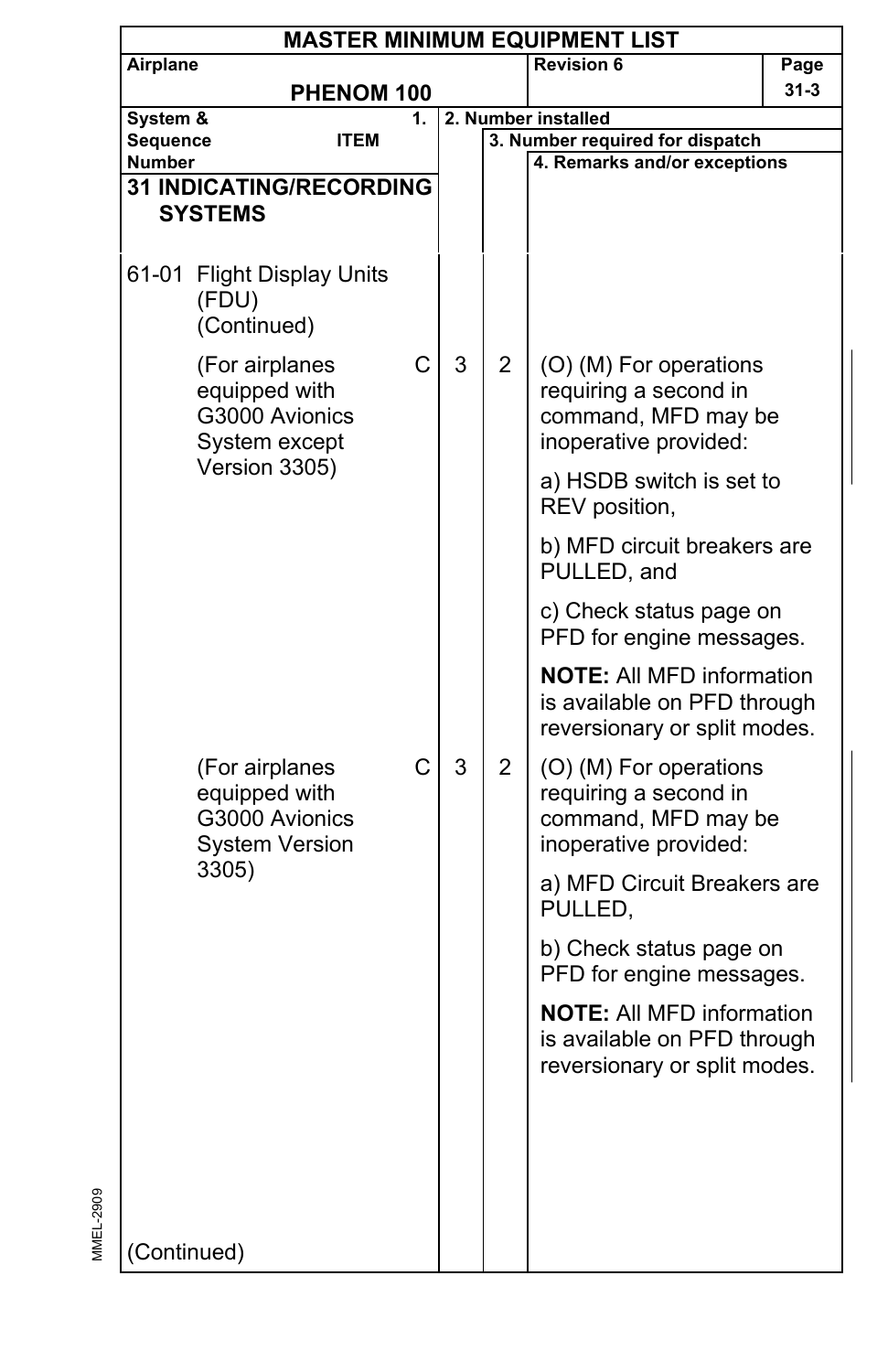| <b>MASTER MINIMUM EQUIPMENT LIST</b> |                                                                  |    |  |   |                                                                                                                                                                                                                           |          |  |  |
|--------------------------------------|------------------------------------------------------------------|----|--|---|---------------------------------------------------------------------------------------------------------------------------------------------------------------------------------------------------------------------------|----------|--|--|
| Airplane                             |                                                                  |    |  |   | <b>Revision 6</b>                                                                                                                                                                                                         | Page     |  |  |
|                                      | PHENOM 100                                                       |    |  |   |                                                                                                                                                                                                                           | $31 - 4$ |  |  |
| System &                             |                                                                  | 1. |  |   | 2. Number installed                                                                                                                                                                                                       |          |  |  |
| Sequence<br>Number                   | <b>ITEM</b>                                                      |    |  |   | 3. Number required for dispatch<br>4. Remarks and/or exceptions                                                                                                                                                           |          |  |  |
|                                      | <b>31 INDICATING/RECORDING</b>                                   |    |  |   |                                                                                                                                                                                                                           |          |  |  |
|                                      | <b>SYSTEMS</b>                                                   |    |  |   |                                                                                                                                                                                                                           |          |  |  |
|                                      |                                                                  |    |  |   |                                                                                                                                                                                                                           |          |  |  |
| 61-01                                | <b>Flight Display Units</b><br>(FDU)<br>(Continued)              |    |  |   |                                                                                                                                                                                                                           |          |  |  |
|                                      | 1) Buttons and<br>Knobs                                          |    |  |   |                                                                                                                                                                                                                           |          |  |  |
|                                      | (For airplanes<br>equipped with<br>G1000 Avionics<br>System)     | D  |  |   | For single pilot operations,<br>any PFD 2 button or knob<br>may be inoperative or<br>missing.                                                                                                                             |          |  |  |
|                                      |                                                                  | C  |  |   | For operations requiring a<br>second in command, any<br>button and/or knob may be<br>inoperative in one FDU<br>provided the buttons and/or<br>knobs that perform the same<br>function are operative on<br>other two FDUs. |          |  |  |
| ***                                  | 2) Charts and Maps<br>Database<br>(ChartView and<br>FliteCharts) | С  |  | 0 | (O) May be inoperative<br>provided alternate<br>procedures are established<br>and used.                                                                                                                                   |          |  |  |
|                                      |                                                                  | D  |  | 0 | May inoperative provided<br>operations do not require its<br>use.                                                                                                                                                         |          |  |  |
|                                      |                                                                  |    |  |   | <b>NOTE:</b> An out-of-date<br>database is considered<br>inoperative.                                                                                                                                                     |          |  |  |
| (Continued)                          |                                                                  |    |  |   |                                                                                                                                                                                                                           |          |  |  |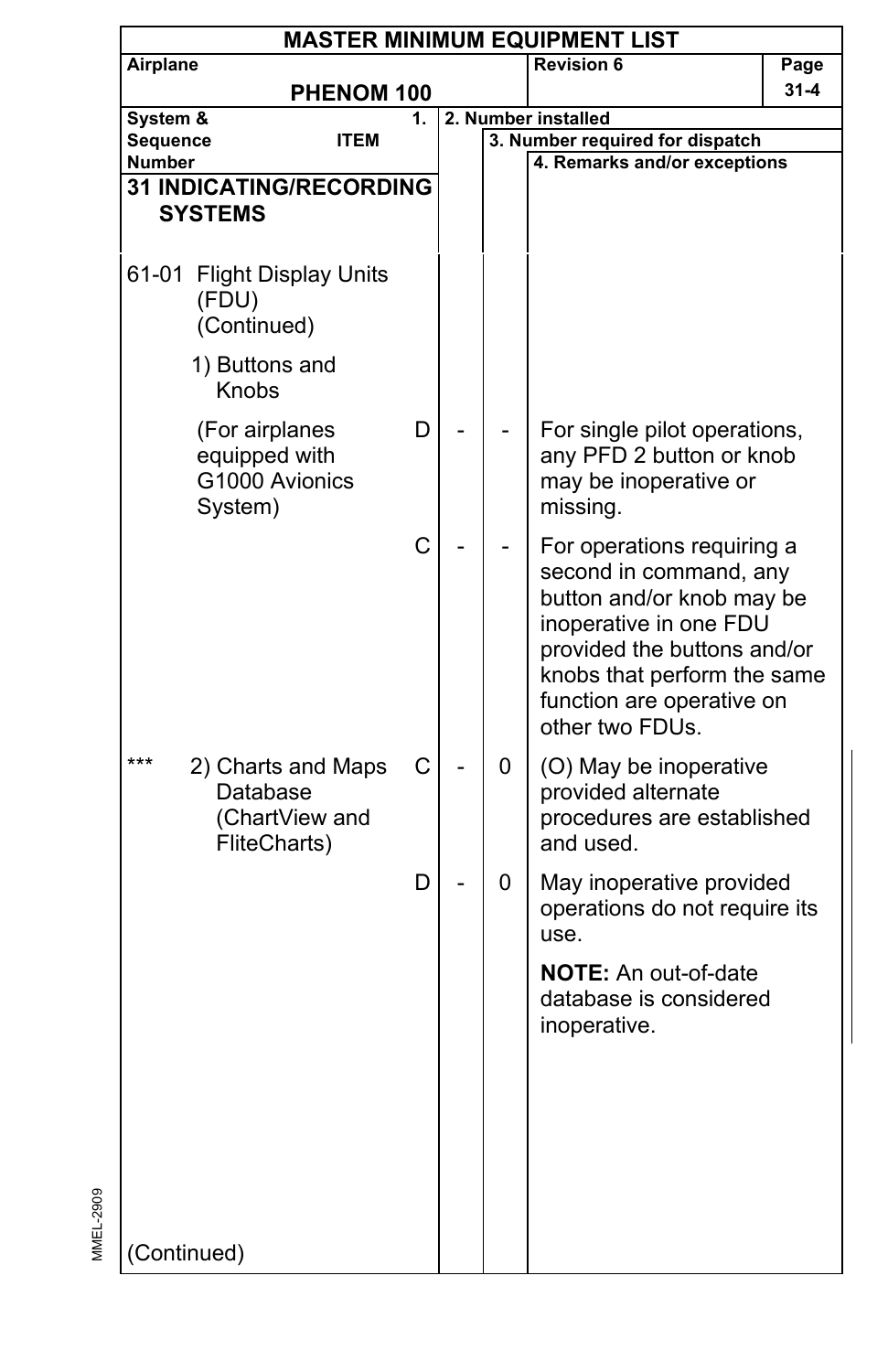| <b>MASTER MINIMUM EQUIPMENT LIST</b> |                                                     |    |  |   |                                                                                                        |          |  |  |  |
|--------------------------------------|-----------------------------------------------------|----|--|---|--------------------------------------------------------------------------------------------------------|----------|--|--|--|
| Airplane                             |                                                     |    |  |   | <b>Revision 6</b>                                                                                      | Page     |  |  |  |
|                                      | <b>PHENOM 100</b>                                   |    |  |   |                                                                                                        | $31 - 5$ |  |  |  |
| System &                             |                                                     | 1. |  |   | 2. Number installed                                                                                    |          |  |  |  |
| Sequence<br><b>Number</b>            | <b>ITEM</b>                                         |    |  |   | 3. Number required for dispatch<br>4. Remarks and/or exceptions                                        |          |  |  |  |
|                                      | <b>31 INDICATING/RECORDING</b>                      |    |  |   |                                                                                                        |          |  |  |  |
|                                      | <b>SYSTEMS</b>                                      |    |  |   |                                                                                                        |          |  |  |  |
|                                      |                                                     |    |  |   |                                                                                                        |          |  |  |  |
| 61-01                                | <b>Flight Display Units</b><br>(FDU)<br>(Continued) |    |  |   |                                                                                                        |          |  |  |  |
| ***                                  | 3) Basemap                                          | C  |  | 0 | (O) May be inoperative or<br>out of date provided<br>alternate procedures are<br>established and used. |          |  |  |  |
|                                      |                                                     | D  |  | 0 | May be inoperative or out of<br>date provided procedures do<br>not require its use.                    |          |  |  |  |
|                                      |                                                     |    |  |   | <b>NOTE:</b> An out-of-date<br>database is considered<br>inoperative.                                  |          |  |  |  |
| ***                                  | 4) SafeTaxi                                         | C  |  | 0 | (O) May be inoperative or<br>out of date provided<br>alternate procedures are<br>established and used. |          |  |  |  |
|                                      |                                                     | D  |  | 0 | May be inoperative or out of<br>date provided procedures do<br>not require its use.                    |          |  |  |  |
|                                      |                                                     |    |  |   | <b>NOTE:</b> An out-of-date<br>database is considered<br>inoperative.                                  |          |  |  |  |
| ***                                  | 5) Airport Directory                                | С  |  | 0 | (O) May be inoperative or<br>out of date provided<br>alternate procedures are<br>established and used. |          |  |  |  |
|                                      |                                                     | D  |  | 0 | May be inoperative or out of<br>date provided procedures do<br>not require its use.                    |          |  |  |  |
|                                      |                                                     |    |  |   | NOTE: An out-of-date<br>database is considered<br>inoperative.                                         |          |  |  |  |
| (Continued)                          |                                                     |    |  |   |                                                                                                        |          |  |  |  |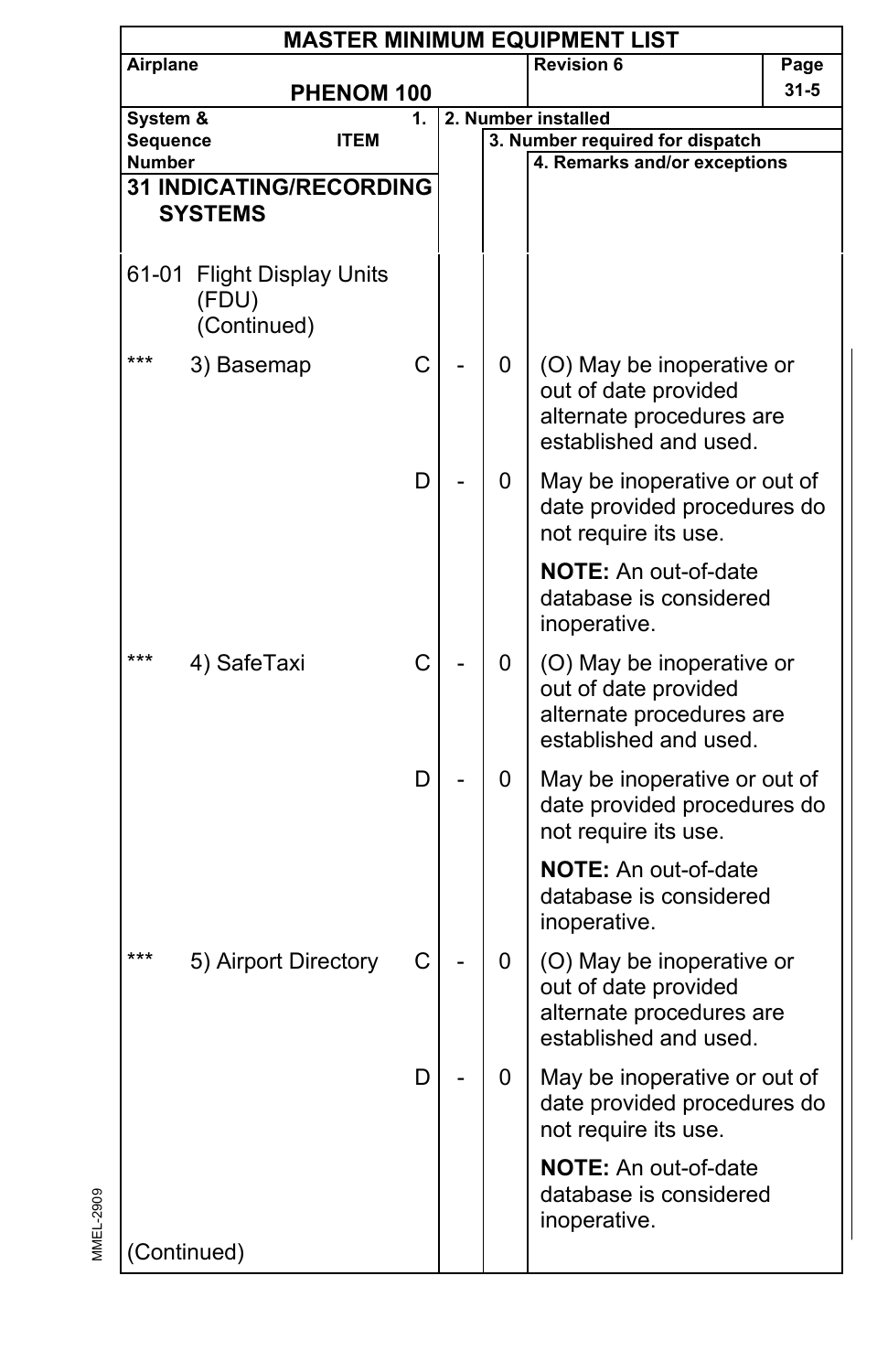| <b>MASTER MINIMUM EQUIPMENT LIST</b> |                                                     |    |                |   |                                                                                                        |          |  |  |
|--------------------------------------|-----------------------------------------------------|----|----------------|---|--------------------------------------------------------------------------------------------------------|----------|--|--|
| Airplane                             |                                                     |    |                |   | <b>Revision 6</b>                                                                                      | Page     |  |  |
|                                      | PHENOM 100                                          |    |                |   |                                                                                                        | $31 - 6$ |  |  |
| System &                             |                                                     | 1. |                |   | 2. Number installed                                                                                    |          |  |  |
| Sequence                             | <b>ITEM</b>                                         |    |                |   | 3. Number required for dispatch                                                                        |          |  |  |
| <b>Number</b>                        | <b>31 INDICATING/RECORDING</b>                      |    |                |   | 4. Remarks and/or exceptions                                                                           |          |  |  |
|                                      | <b>SYSTEMS</b>                                      |    |                |   |                                                                                                        |          |  |  |
|                                      |                                                     |    |                |   |                                                                                                        |          |  |  |
| 61-01                                | <b>Flight Display Units</b><br>(FDU)<br>(Continued) |    |                |   |                                                                                                        |          |  |  |
| ***                                  | 6) IFR/VFR Charts                                   | C  |                | 0 | (O) May be inoperative or<br>out of date provided<br>alternate procedures are<br>established and used. |          |  |  |
|                                      |                                                     | D  |                | 0 | May be inoperative or out of<br>date provided procedures do<br>not require its use.                    |          |  |  |
|                                      |                                                     |    |                |   | <b>NOTE:</b> An out-of-date<br>database is considered<br>inoperative.                                  |          |  |  |
|                                      | 61-02 Display Cooling<br>Fans                       | C  | 3              | 0 | May be inoperative provided:                                                                           |          |  |  |
|                                      |                                                     |    |                |   | a) VCS is operative, and                                                                               |          |  |  |
|                                      |                                                     |    |                |   | b) Cockpit evaporator fan is<br>operative.                                                             |          |  |  |
|                                      | 61-04 GTC Cooling Fans<br>(For airplanes            | C  | $\overline{2}$ | 0 | (O) One or both may be<br>inoperative provided:                                                        |          |  |  |
|                                      | equipped with<br>G3000 Avionics                     |    |                |   | a) Cockpit temperature does<br>not exceed 30°C, and                                                    |          |  |  |
|                                      | System)                                             |    |                |   | b) MFD ECS Synoptic is<br>operative.                                                                   |          |  |  |
| 62-00<br>***                         | <b>Synthetic Vision</b><br>System (SVS)             | С  |                | 0 |                                                                                                        |          |  |  |
|                                      |                                                     |    |                |   |                                                                                                        |          |  |  |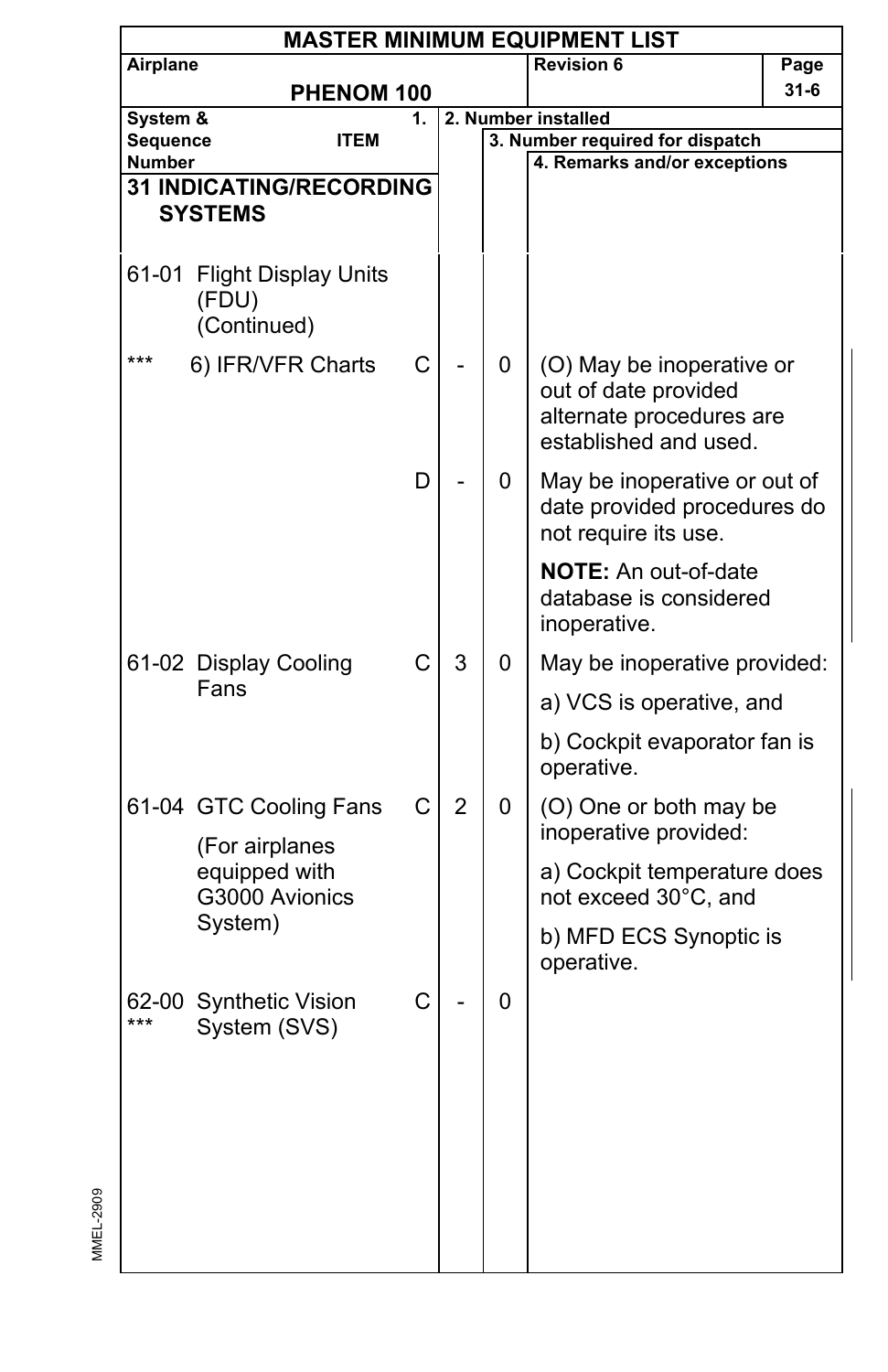| <b>MASTER MINIMUM EQUIPMENT LIST</b> |                                                                          |    |  |  |                                                                                                                                                                                                           |        |  |  |
|--------------------------------------|--------------------------------------------------------------------------|----|--|--|-----------------------------------------------------------------------------------------------------------------------------------------------------------------------------------------------------------|--------|--|--|
| Airplane                             |                                                                          |    |  |  | <b>Revision 6</b>                                                                                                                                                                                         | Page   |  |  |
|                                      | PHENOM 100                                                               |    |  |  |                                                                                                                                                                                                           | $33-1$ |  |  |
| System &                             |                                                                          | 1. |  |  | 2. Number installed                                                                                                                                                                                       |        |  |  |
| Sequence                             | <b>ITEM</b>                                                              |    |  |  | 3. Number required for dispatch                                                                                                                                                                           |        |  |  |
| Number                               |                                                                          |    |  |  | 4. Remarks and/or exceptions                                                                                                                                                                              |        |  |  |
| <b>33 LIGHTS</b>                     |                                                                          |    |  |  |                                                                                                                                                                                                           |        |  |  |
|                                      | 10-00 Cockpit and<br><b>Instruments Panel</b><br><b>Lighting Systems</b> | C  |  |  | Individual lights may be<br>inoperative provided<br>remaining lights are:<br>a) Sufficient to clearly<br>illuminate all required<br>instruments, controls, and<br>other devices for which they            |        |  |  |
|                                      |                                                                          |    |  |  | are provided,                                                                                                                                                                                             |        |  |  |
|                                      |                                                                          |    |  |  | b) Positioned so that direct<br>rays are shielded from flight<br>crewmembers' eyes,                                                                                                                       |        |  |  |
|                                      |                                                                          |    |  |  | c) Lighting configuration and<br>intensity is acceptable to the<br>flight crew, and                                                                                                                       |        |  |  |
|                                      |                                                                          |    |  |  | d) Sufficient Flight Deck<br>emergency lights operate<br>normally.                                                                                                                                        |        |  |  |
|                                      | 23-01 Passenger Warning<br>Signs                                         | С  |  |  | (O) (M) No passenger seat<br>may be occupied from which<br>a "Fasten Seat Belt/Return<br>to Seat" sign is not readily<br>legible and that seat must be<br>blocked and placarded as<br>not to be occupied. |        |  |  |
|                                      |                                                                          | C  |  |  | (O) (M) May be inoperative<br>and the affected passenger<br>seat(s), cabin crew seat(s) or<br>lavatories may be occupied<br>provided:                                                                     |        |  |  |
|                                      |                                                                          |    |  |  | a) The PA system is<br>installed, operative, and can<br>be clearly heard throughout<br>the cabin during flight, and                                                                                       |        |  |  |
|                                      |                                                                          |    |  |  | b) A procedure is used to<br>notify passengers when the<br>seat belts must be fastened<br>and smoking is prohibited as<br>appropriate.                                                                    |        |  |  |

I

I

MMEL-2909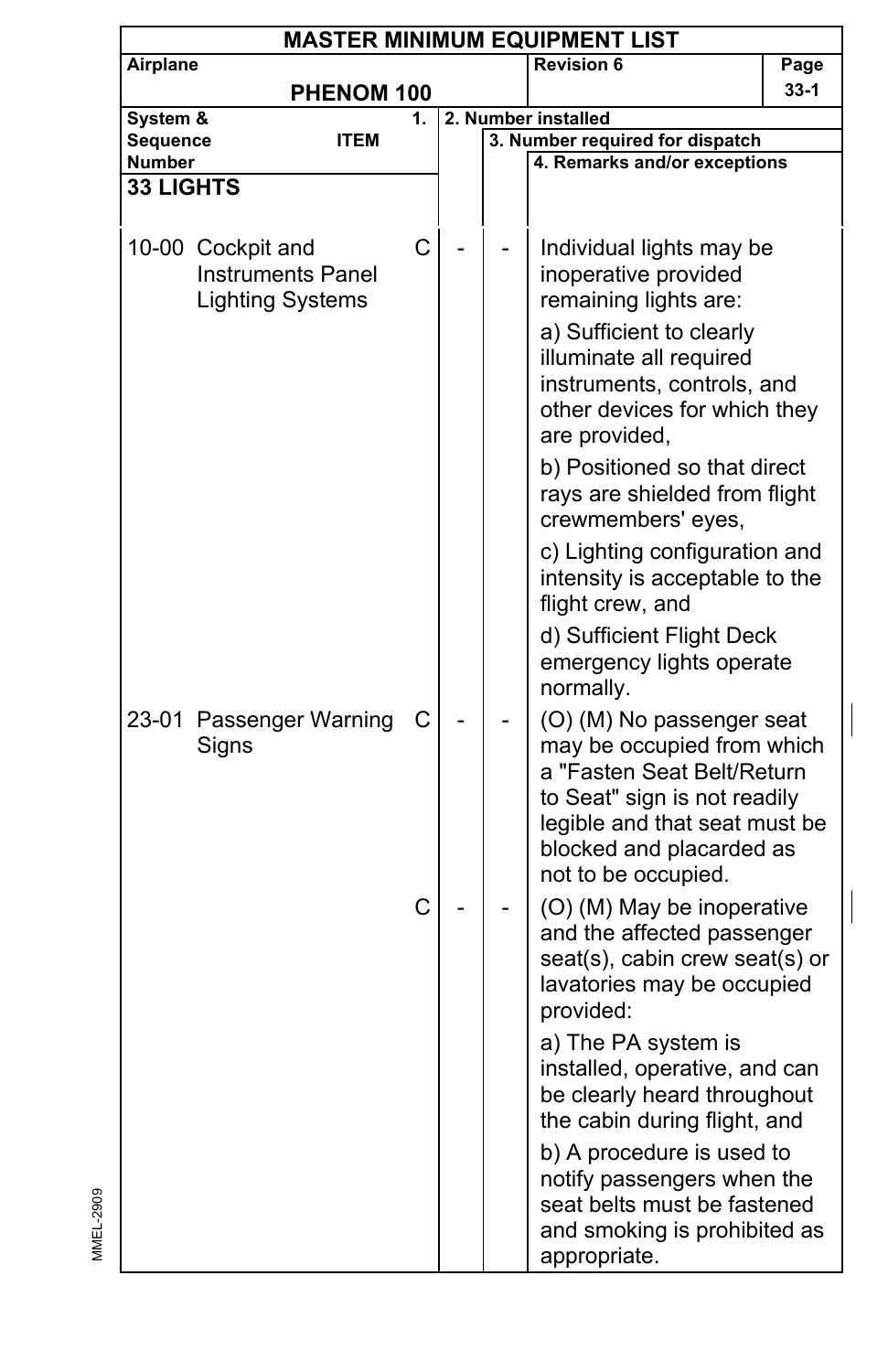|                           | <b>MASTER MINIMUM EQUIPMENT LIST</b>              |    |                |   |                                                                                                                   |        |  |  |  |
|---------------------------|---------------------------------------------------|----|----------------|---|-------------------------------------------------------------------------------------------------------------------|--------|--|--|--|
| Airplane                  |                                                   |    |                |   | <b>Revision 6</b>                                                                                                 | Page   |  |  |  |
|                           | PHENOM 100                                        |    |                |   |                                                                                                                   | $33-2$ |  |  |  |
| System &                  |                                                   | 1. |                |   | 2. Number installed                                                                                               |        |  |  |  |
| Sequence<br><b>Number</b> | ITEM                                              |    |                |   | 3. Number required for dispatch<br>4. Remarks and/or exceptions                                                   |        |  |  |  |
| <b>33 LIGHTS</b>          |                                                   |    |                |   |                                                                                                                   |        |  |  |  |
|                           |                                                   |    |                |   |                                                                                                                   |        |  |  |  |
|                           | 26-02 Courtesy Airstairs<br><b>Step Lights</b>    | D  | 3              | 0 | May be inoperative provided<br>alternate source of<br>illumination is available<br>during night operations.       |        |  |  |  |
|                           | 41-00 Landing/Taxi Lights                         | С  | $\overline{2}$ | 0 | May be inoperative for<br>daylight operations.                                                                    |        |  |  |  |
|                           |                                                   | в  | 2              | 1 |                                                                                                                   |        |  |  |  |
|                           | 43-00 Navigation/Anti-<br><b>Collision Lights</b> |    |                |   |                                                                                                                   |        |  |  |  |
|                           | 1) Navigation Lights                              | C  | 2              | 0 | One or both may be<br>inoperative for daylight<br>operations.                                                     |        |  |  |  |
|                           | 2) Anti-Collision<br>Lights                       | A  | $\overline{2}$ | 0 | May be inoperative provided<br>repairs are made in<br>accordance with applicable<br>local regulations.            |        |  |  |  |
|                           | 44-01 Wing Inspection<br>Light                    | C  | 1              | 0 | May be inoperative provided<br>the airplane is not operated<br>in known or forecast icing<br>conditions at night. |        |  |  |  |
|                           | 45-01 Red Beacon                                  | A  | 1              | 0 | May be inoperative provided<br>repairs are made in<br>accordance with applicable<br>local regulations.            |        |  |  |  |
| ***                       | 46-01 Logo Lights                                 | D  |                | 0 |                                                                                                                   |        |  |  |  |
|                           |                                                   |    |                |   |                                                                                                                   |        |  |  |  |

 $\overline{\phantom{a}}$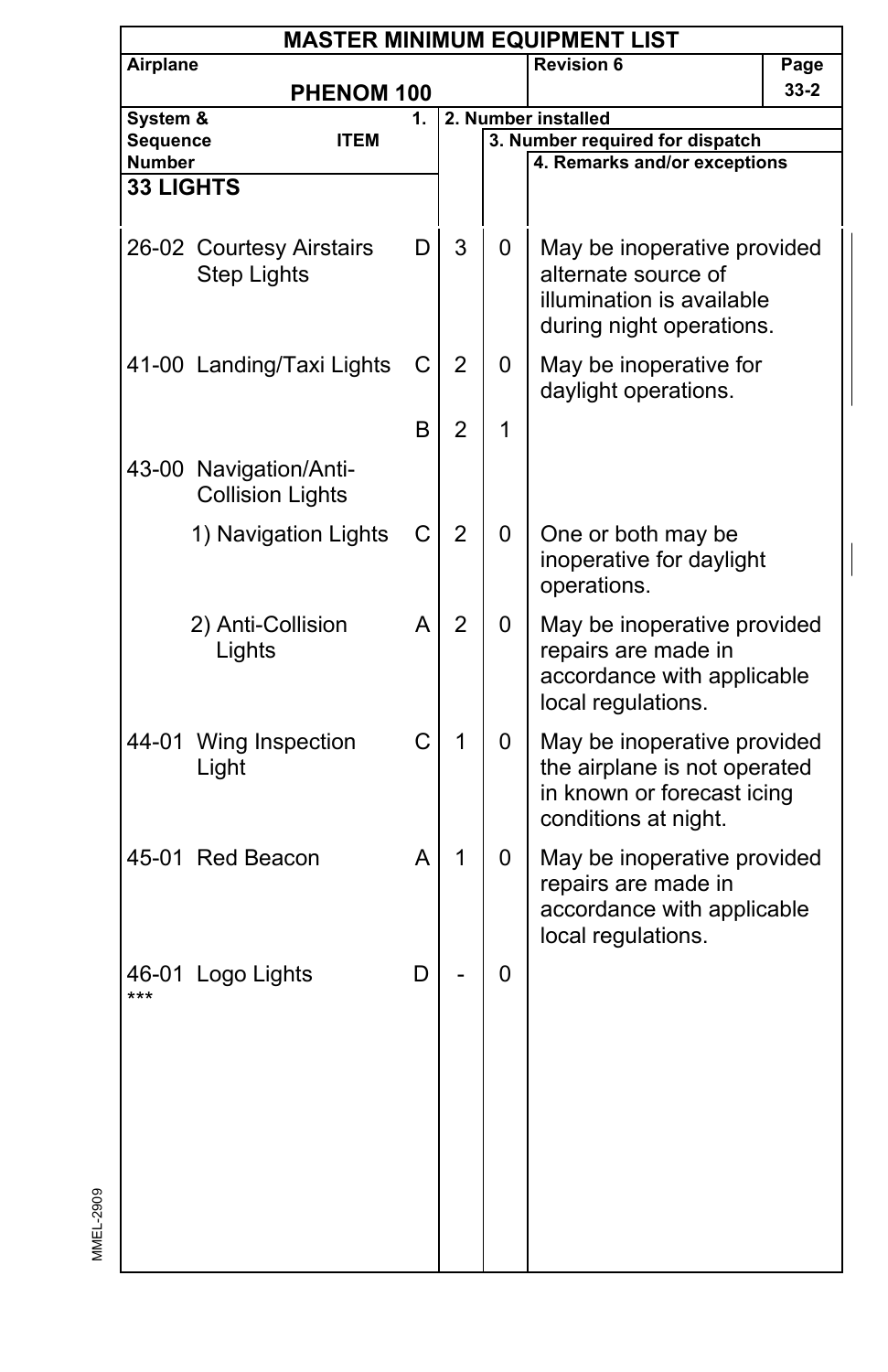| <b>MASTER MINIMUM EQUIPMENT LIST</b> |                                                                    |    |                |                     |                                                                                          |        |  |  |  |
|--------------------------------------|--------------------------------------------------------------------|----|----------------|---------------------|------------------------------------------------------------------------------------------|--------|--|--|--|
| Airplane                             |                                                                    |    |                |                     | Original                                                                                 | Page   |  |  |  |
|                                      | PHENOM 100                                                         |    |                |                     |                                                                                          | $34-1$ |  |  |  |
| System &                             |                                                                    | 1. |                | 2. Number installed |                                                                                          |        |  |  |  |
| Sequence<br>Number                   | <b>ITEM</b>                                                        |    |                |                     | 3. Number required for dispatch<br>4. Remarks and/or exceptions                          |        |  |  |  |
|                                      | <b>34 NAVIGATION</b>                                               |    |                |                     |                                                                                          |        |  |  |  |
|                                      |                                                                    |    |                |                     |                                                                                          |        |  |  |  |
|                                      | 11-01 Integrated<br><b>Electronic Standby</b><br>Instrument (IESI) |    |                |                     |                                                                                          |        |  |  |  |
|                                      | 1) Standby Attitude                                                | B  | 1              | 0                   | May be inoperative provided:                                                             |        |  |  |  |
|                                      | Indication                                                         |    |                |                     | a) Operations are conducted<br>in Day VMC only, and                                      |        |  |  |  |
|                                      |                                                                    |    |                |                     | b) Operations are not<br>conducted into known or<br>forecast over-the-top<br>conditions. |        |  |  |  |
|                                      | 2) STD Baro Button                                                 | C  | $\mathbf{1}$   | 0                   | May be inoperative provided<br>BARO knob on the IESI<br>operates normally.               |        |  |  |  |
|                                      | 3) Brightness<br><b>Buttons</b>                                    | C  | $\overline{2}$ | 0                   | May be inoperative provided<br>brightness level is<br>acceptable to the crew.            |        |  |  |  |
|                                      | 4) CAGE Button                                                     | B  | 1              | 0                   | (O) May be inoperative<br>provided IESI is reinitialized<br>before each flight.          |        |  |  |  |
|                                      |                                                                    | B  | 1              | 0                   | May be inoperative provided<br>IESI attitude indication is<br>considered inoperative.    |        |  |  |  |
|                                      | 21-00 Attitude and<br><b>Heading Reference</b>                     | B  | $\overline{2}$ | 1                   | (O) One may be inoperative<br>provided:                                                  |        |  |  |  |
|                                      | System (AHRS)                                                      |    |                |                     | a) Operations are conducted<br>in Day VMC only,                                          |        |  |  |  |
|                                      |                                                                    |    |                |                     | b) Operative AHRS is<br>selected as attitude and<br>heading source to both<br>PFDs, and  |        |  |  |  |
|                                      |                                                                    |    |                |                     | c) IESI is operative.                                                                    |        |  |  |  |
|                                      |                                                                    |    |                |                     | <b>NOTE:</b> Autopilot is<br>inoperative with one AHRS<br>inoperative.                   |        |  |  |  |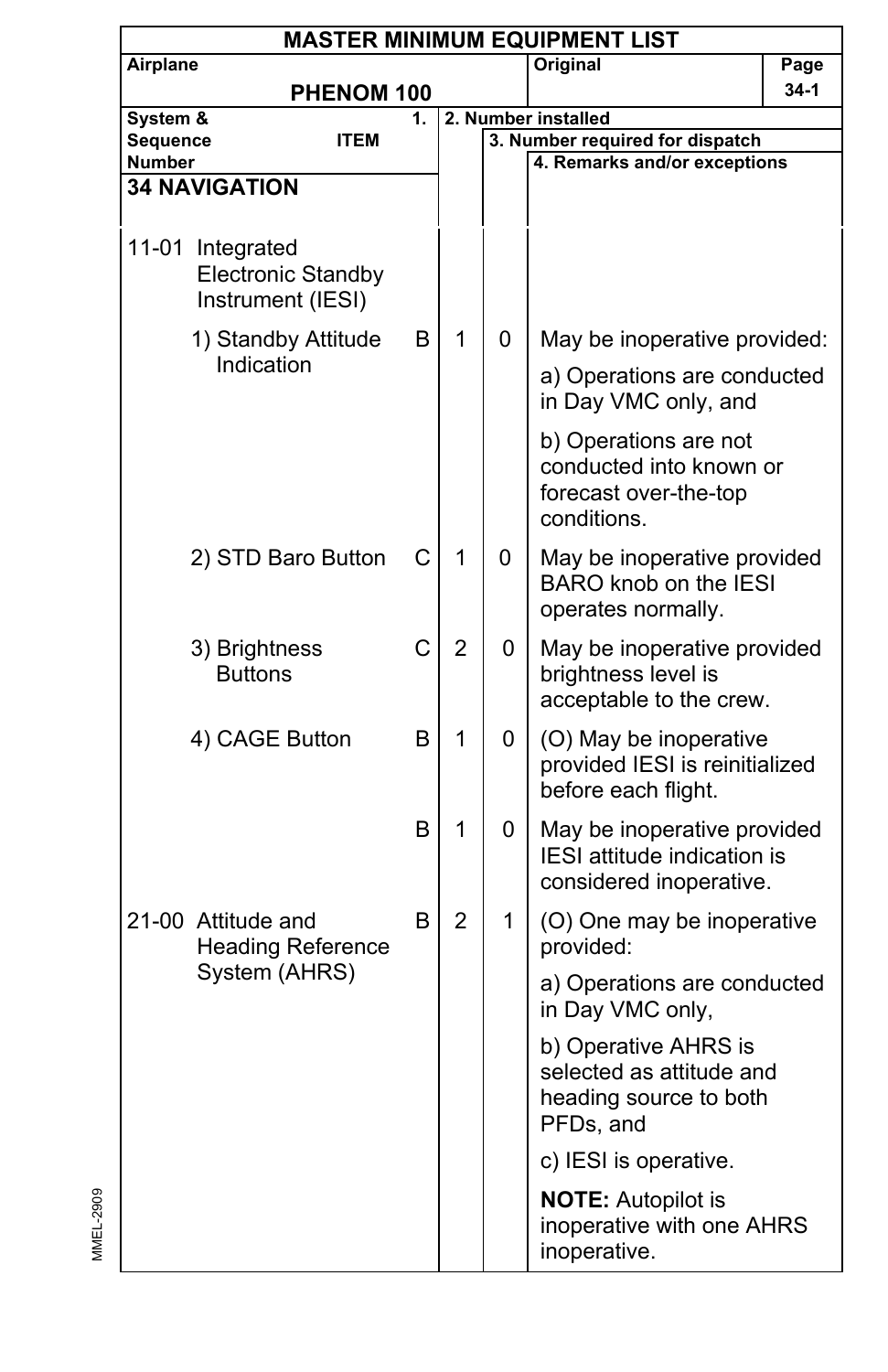|                      | <b>MASTER MINIMUM EQUIPMENT LIST</b>     |                   |              |   |                                                                                                                                                                         |          |  |  |  |
|----------------------|------------------------------------------|-------------------|--------------|---|-------------------------------------------------------------------------------------------------------------------------------------------------------------------------|----------|--|--|--|
| Airplane             |                                          |                   |              |   | <b>Revision 6</b>                                                                                                                                                       | Page     |  |  |  |
|                      |                                          | PHENOM 100        |              |   |                                                                                                                                                                         | $34 - 2$ |  |  |  |
| System &<br>Sequence |                                          | 1.<br><b>ITEM</b> |              |   | 2. Number installed<br>3. Number required for dispatch                                                                                                                  |          |  |  |  |
| <b>Number</b>        |                                          |                   |              |   | 4. Remarks and/or exceptions                                                                                                                                            |          |  |  |  |
|                      | <b>34 NAVIGATION</b>                     |                   |              |   |                                                                                                                                                                         |          |  |  |  |
|                      | 23-01 Standby Magnetic<br>Compass System | B                 | 1            | 0 | (O) May be inoperative<br>provided:                                                                                                                                     |          |  |  |  |
|                      |                                          |                   |              |   | a) Both AHRS stabilized<br>Compass Systems operate<br>normally, and                                                                                                     |          |  |  |  |
|                      |                                          |                   |              |   | b) Airplane is operated with<br>Dual Independent<br>Navigation Capability and<br>under Positive Radar Control<br>by ATC on the entire enroute<br>portion of the flight. |          |  |  |  |
| ***                  | 31-00 Radar Altimeter<br>System          |                   |              |   |                                                                                                                                                                         |          |  |  |  |
|                      | 1) For airplanes<br>without TCAS         | C                 | $\mathbf{1}$ | 0 | (O) (M) May be inoperative<br>provided:                                                                                                                                 |          |  |  |  |
|                      |                                          |                   |              |   | a) Radar Altimeter is<br>deactivated,                                                                                                                                   |          |  |  |  |
|                      |                                          |                   |              |   | b) Operations do not require<br>its use,                                                                                                                                |          |  |  |  |
|                      |                                          |                   |              |   | c) Terrain Awareness and<br>Warning System Class A<br>(TAWS-A) is considered<br>inoperative, and                                                                        |          |  |  |  |
|                      |                                          |                   |              |   | d) Alternate procedures are<br>established and used.                                                                                                                    |          |  |  |  |
|                      |                                          |                   |              |   |                                                                                                                                                                         |          |  |  |  |
|                      |                                          |                   |              |   |                                                                                                                                                                         |          |  |  |  |
|                      |                                          |                   |              |   |                                                                                                                                                                         |          |  |  |  |
|                      |                                          |                   |              |   |                                                                                                                                                                         |          |  |  |  |
| (Continued)          |                                          |                   |              |   |                                                                                                                                                                         |          |  |  |  |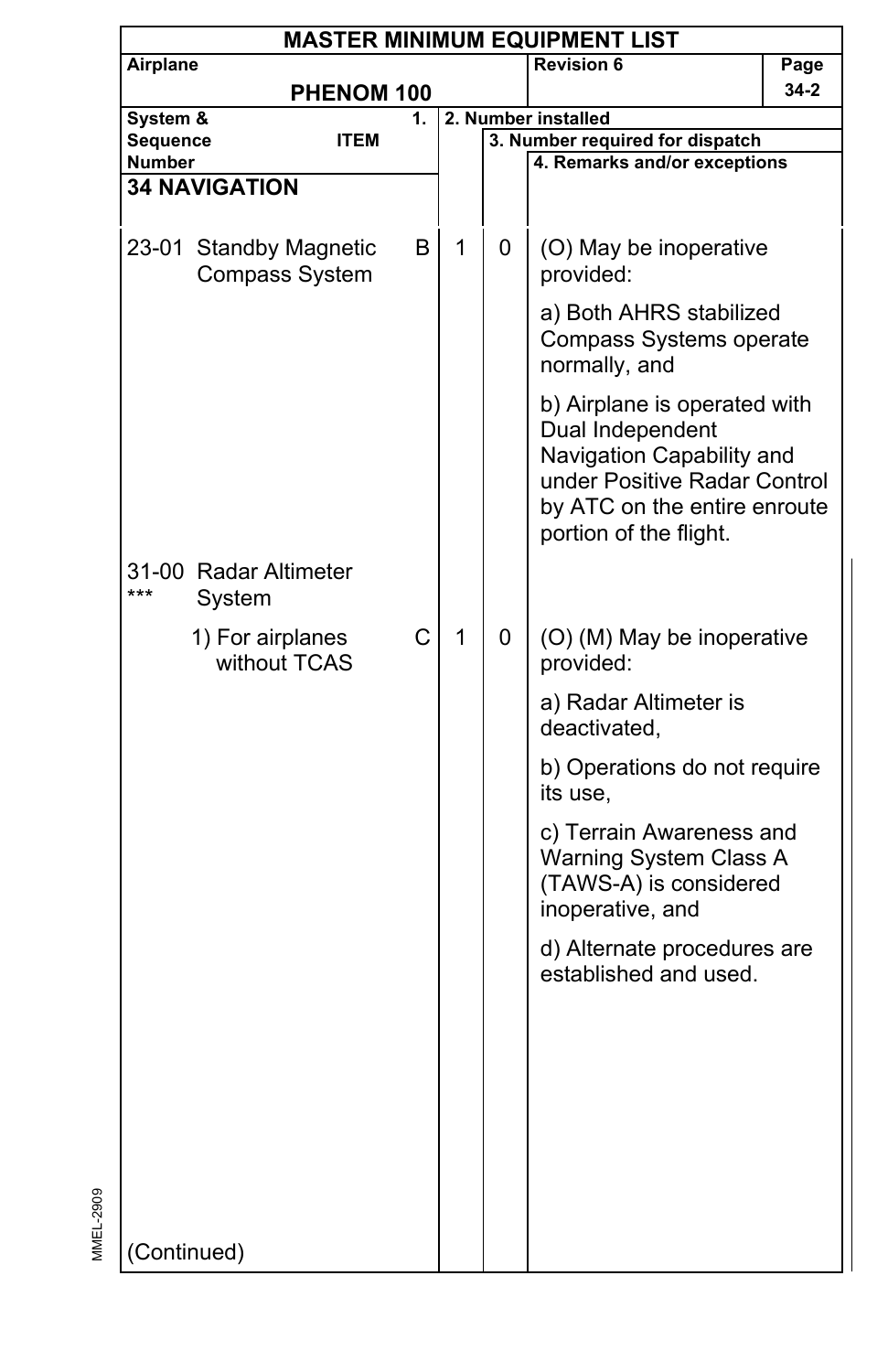| <b>MASTER MINIMUM EQUIPMENT LIST</b> |                                             |    |   |                                                                                                  |                                                                                            |          |  |  |
|--------------------------------------|---------------------------------------------|----|---|--------------------------------------------------------------------------------------------------|--------------------------------------------------------------------------------------------|----------|--|--|
| Airplane                             |                                             |    |   |                                                                                                  | <b>Revision 6</b>                                                                          | Page     |  |  |
|                                      | PHENOM 100                                  |    |   |                                                                                                  |                                                                                            | $34 - 3$ |  |  |
| System &                             |                                             | 1. |   |                                                                                                  | 2. Number installed                                                                        |          |  |  |
| Sequence<br>Number                   | <b>ITEM</b>                                 |    |   |                                                                                                  | 3. Number required for dispatch<br>4. Remarks and/or exceptions                            |          |  |  |
|                                      | <b>34 NAVIGATION</b>                        |    |   |                                                                                                  |                                                                                            |          |  |  |
|                                      |                                             |    |   |                                                                                                  |                                                                                            |          |  |  |
| ***                                  | 31-00 Radar Altimeter<br>System (Continued) |    |   |                                                                                                  |                                                                                            |          |  |  |
|                                      | 2) For airplanes with<br><b>TCASI</b>       |    |   |                                                                                                  |                                                                                            |          |  |  |
| (G3000 Avionics<br>System except     |                                             | С  | 1 | 0                                                                                                | (O) (M) May be inoperative<br>provided:                                                    |          |  |  |
|                                      | Version 3305)                               |    |   |                                                                                                  | a) Radar Altimeter is<br>deactivated,                                                      |          |  |  |
|                                      |                                             |    |   |                                                                                                  | b) Operations do not require<br>its use.                                                   |          |  |  |
|                                      |                                             |    |   | c) Terrain Awareness and<br>Warning System Class A<br>(TAWS-A) is considered<br>inoperative,     |                                                                                            |          |  |  |
|                                      |                                             |    |   |                                                                                                  | d) Traffic Collision and<br>Avoidance System (TCAS I)<br>is considered inoperative,<br>and |          |  |  |
|                                      |                                             |    |   |                                                                                                  | e) Alternate procedures are<br>established and used.                                       |          |  |  |
|                                      | (G3000 Avionics<br><b>System Version</b>    | C  | 1 | 0                                                                                                | (O) (M) May be inoperative<br>provided:                                                    |          |  |  |
|                                      | 3305)                                       |    |   |                                                                                                  | a) Radar Altimeter is<br>deactivated,                                                      |          |  |  |
|                                      |                                             |    |   |                                                                                                  | b) Operations do not require<br>its use.                                                   |          |  |  |
|                                      |                                             |    |   | c) Terrain Awareness and<br>Warning System Class A<br>(TAWS-A) is considered<br>inoperative, and |                                                                                            |          |  |  |
|                                      |                                             |    |   |                                                                                                  | d) Alternate procedures are<br>established and used.                                       |          |  |  |
| (Continued)                          |                                             |    |   |                                                                                                  |                                                                                            |          |  |  |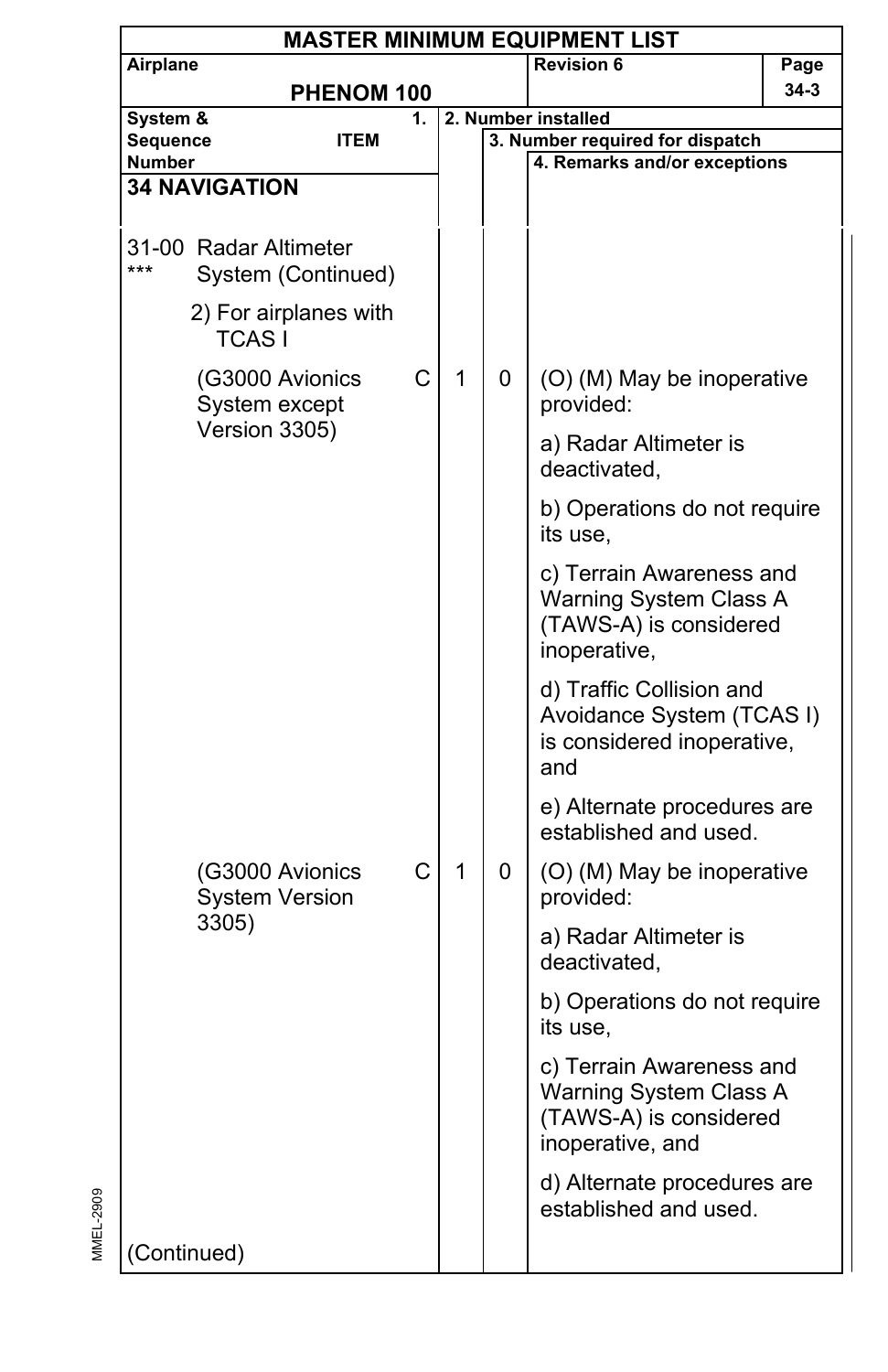| <b>MASTER MINIMUM EQUIPMENT LIST</b> |                                             |             |                |   |                                                                                              |      |  |  |
|--------------------------------------|---------------------------------------------|-------------|----------------|---|----------------------------------------------------------------------------------------------|------|--|--|
| Airplane                             |                                             |             |                |   | <b>Revision 6</b>                                                                            | Page |  |  |
|                                      |                                             | PHENOM 100  |                |   |                                                                                              | 34-4 |  |  |
| System &                             |                                             | 1.          |                |   | 2. Number installed                                                                          |      |  |  |
| Sequence                             |                                             | <b>ITEM</b> |                |   | 3. Number required for dispatch                                                              |      |  |  |
| Number                               |                                             |             |                |   | 4. Remarks and/or exceptions                                                                 |      |  |  |
|                                      | <b>34 NAVIGATION</b>                        |             |                |   |                                                                                              |      |  |  |
|                                      |                                             |             |                |   |                                                                                              |      |  |  |
| ***                                  | 31-00 Radar Altimeter<br>System (Continued) |             |                |   |                                                                                              |      |  |  |
|                                      | 3) For airplanes with<br><b>TCAS II</b>     | C           | 1              | 0 | (O) (M) May be inoperative<br>provided:                                                      |      |  |  |
|                                      |                                             |             |                |   | a) Radar Altimeter is<br>deactivated,                                                        |      |  |  |
|                                      |                                             |             |                |   | b) Operations do not require<br>its use,                                                     |      |  |  |
|                                      |                                             |             |                |   | c) Terrain Awareness and<br>Warning System Class A<br>(TAWS-A) is considered<br>inoperative, |      |  |  |
|                                      |                                             |             |                |   | d) Traffic Collision and<br>Avoidance System (TCAS II)<br>is considered inoperative,<br>and  |      |  |  |
|                                      |                                             |             |                |   | e) Alternate procedures are<br>established and used.                                         |      |  |  |
|                                      | 32-00 VHF Navigation<br>System              |             |                |   |                                                                                              |      |  |  |
|                                      | 1) VOR/ILS                                  | C           | $\overline{2}$ |   | Any in excess of those<br>required by local regulations<br>may be inoperative.               |      |  |  |
|                                      | 2) Marker Beacon                            | С           | 2              |   | May be inoperative provided<br>approach operating<br>procedures do not require its<br>use.   |      |  |  |
|                                      |                                             |             |                |   |                                                                                              |      |  |  |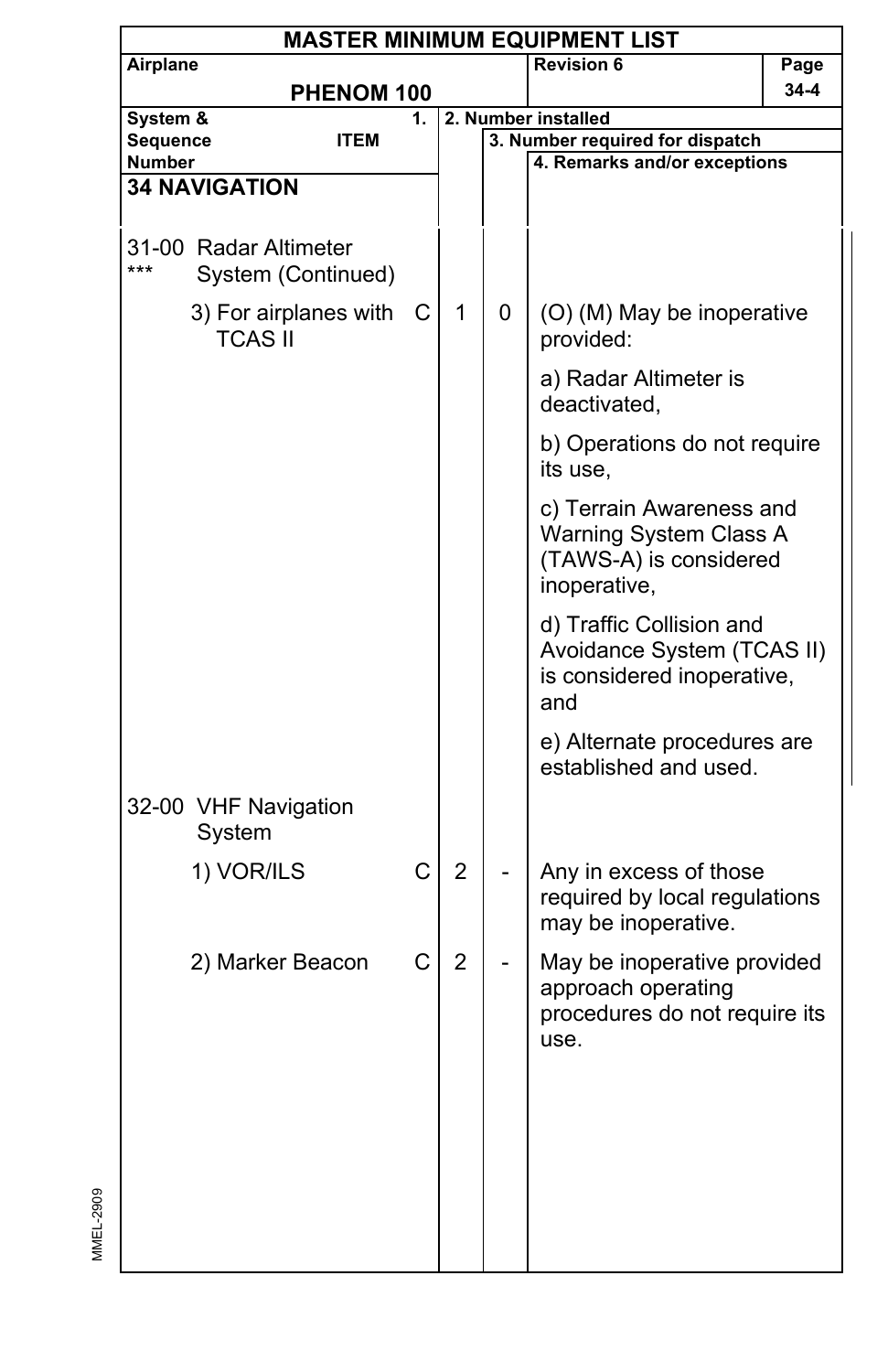| <b>MASTER MINIMUM EQUIPMENT LIST</b>             |                                                                               |    |  |   |                                                                                                                                              |      |  |  |
|--------------------------------------------------|-------------------------------------------------------------------------------|----|--|---|----------------------------------------------------------------------------------------------------------------------------------------------|------|--|--|
| Airplane                                         |                                                                               |    |  |   | <b>Revision 6</b>                                                                                                                            | Page |  |  |
|                                                  | PHENOM 100                                                                    |    |  |   |                                                                                                                                              | 34-5 |  |  |
| System &                                         |                                                                               | 1. |  |   | 2. Number installed                                                                                                                          |      |  |  |
| Sequence                                         | <b>ITEM</b>                                                                   |    |  |   | 3. Number required for dispatch                                                                                                              |      |  |  |
| Number<br><b>34 NAVIGATION</b>                   |                                                                               |    |  |   | 4. Remarks and/or exceptions                                                                                                                 |      |  |  |
|                                                  |                                                                               |    |  |   |                                                                                                                                              |      |  |  |
| 41-00 Terrain Awareness<br>and Warning<br>System |                                                                               |    |  |   |                                                                                                                                              |      |  |  |
| 1) Terrain                                       | Awareness and<br><b>Warning System</b>                                        | A  |  | 0 | May be inoperative for a<br>maximum of 6 flights or<br>2 calendar days, whichever<br>occurs first.                                           |      |  |  |
|                                                  |                                                                               | C  |  | 0 | Any in excess of those<br>required may be inoperative.                                                                                       |      |  |  |
|                                                  |                                                                               |    |  |   | <b>NOTE: If Radar Altimeter is</b><br>inoperative, Terrain<br>Awareness and Warning<br>System Class A (TAWS-A) is<br>considered inoperative. |      |  |  |
|                                                  | a) Modes 1-4                                                                  | B  |  | 0 | One or more mode may be<br>inoperative provided FLTA<br>and PDA functions are<br>operative.                                                  |      |  |  |
|                                                  | b) Test Mode                                                                  | A  |  | 0 | May be inoperative for a<br>maximum of 6 flights or<br>2 calendar days, whichever<br>occurs first.                                           |      |  |  |
|                                                  | c) Glideslope<br>Deviation(s)<br>(Mode 5)                                     | В  |  | 0 | May be inoperative.                                                                                                                          |      |  |  |
|                                                  |                                                                               | C  |  | 0 | May be inoperative for day<br>VMC only.                                                                                                      |      |  |  |
|                                                  | 2) Terrain System -                                                           | B  |  | 0 | May be inoperative provided:                                                                                                                 |      |  |  |
|                                                  | <b>Forward Looking</b><br><b>Terrain Avoidance</b><br>(FLTA) and<br>Premature |    |  |   | a) Mode 1-4 are operative,<br>and<br>b) Approaches procedures                                                                                |      |  |  |
|                                                  | <b>Descent Alert</b><br>(PDA) Function                                        |    |  |   | do not require its use.                                                                                                                      |      |  |  |
| (Continued)                                      |                                                                               |    |  |   |                                                                                                                                              |      |  |  |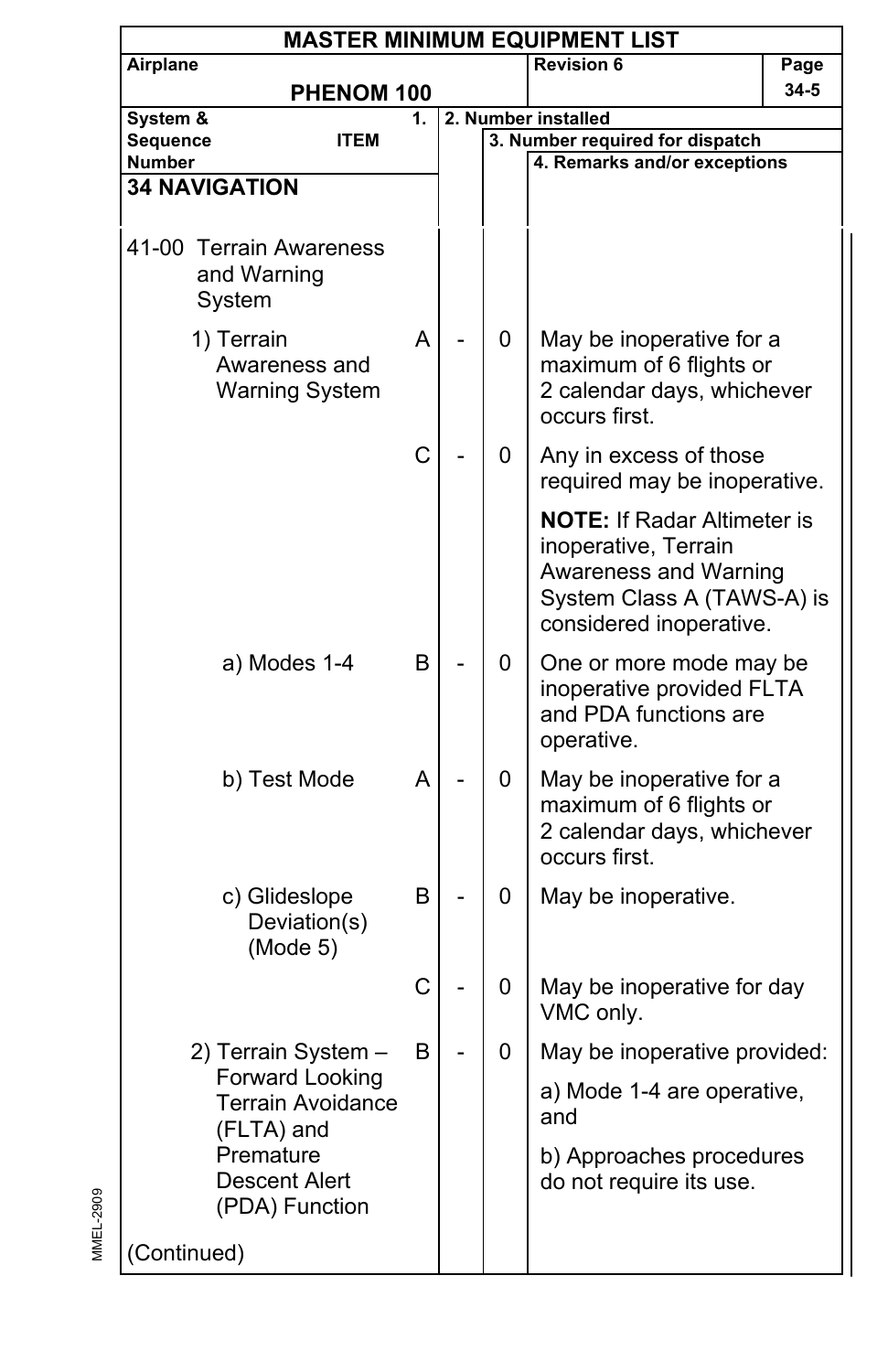|                           |                                                              |    |   |   | <b>MASTER MINIMUM EQUIPMENT LIST</b>                                                                |      |
|---------------------------|--------------------------------------------------------------|----|---|---|-----------------------------------------------------------------------------------------------------|------|
| Airplane                  |                                                              |    |   |   | <b>Revision 6</b>                                                                                   | Page |
|                           | PHENOM 100                                                   |    |   |   |                                                                                                     | 34-6 |
| System &                  |                                                              | 1. |   |   | 2. Number installed                                                                                 |      |
| Sequence<br><b>Number</b> | <b>ITEM</b>                                                  |    |   |   | 3. Number required for dispatch<br>4. Remarks and/or exceptions                                     |      |
|                           | <b>34 NAVIGATION</b>                                         |    |   |   |                                                                                                     |      |
|                           |                                                              |    |   |   |                                                                                                     |      |
|                           | 41-00 Terrain Awareness<br>and Warning<br>System (Continued) |    |   |   |                                                                                                     |      |
|                           | 3) Advisory Callouts                                         | С  |   | 0 | (O) May be inoperative<br>provided:                                                                 |      |
|                           |                                                              |    |   |   | a) Low visibility approaches<br>requiring the use of affected<br>callouts are not performed,<br>and |      |
|                           |                                                              |    |   |   | b) Alternate procedures are<br>established and used.                                                |      |
| ***                       | 42-00 Weather Radar<br>System                                | D  |   | 0 |                                                                                                     |      |
| ***                       | 43-00 Traffic Collision and<br>Avoidance System              | С  |   | 0 | (M) May be inoperative<br>provided:                                                                 |      |
|                           | (TCASI)                                                      |    |   |   | a) Not required by local<br>regulations,                                                            |      |
|                           |                                                              |    |   |   | b) System is deactivated and<br>secured, and                                                        |      |
|                           |                                                              |    |   |   | c) Enroute or approach<br>procedures do not require its<br>use.                                     |      |
| ***                       | 43-00 Traffic Collision and<br>Avoidance System              | C  |   | 0 | (M) May be inoperative<br>provided:                                                                 |      |
|                           | (TCAS II)                                                    |    |   |   | a) Not required by local<br>regulations,                                                            |      |
|                           |                                                              |    |   |   | b) System is deactivated and<br>secured, and                                                        |      |
|                           |                                                              |    |   |   | c) Enroute or approach<br>procedures do not require its<br>use.                                     |      |
| ***                       | 46-00 SurfaceWatch                                           | С  | 1 | 0 |                                                                                                     |      |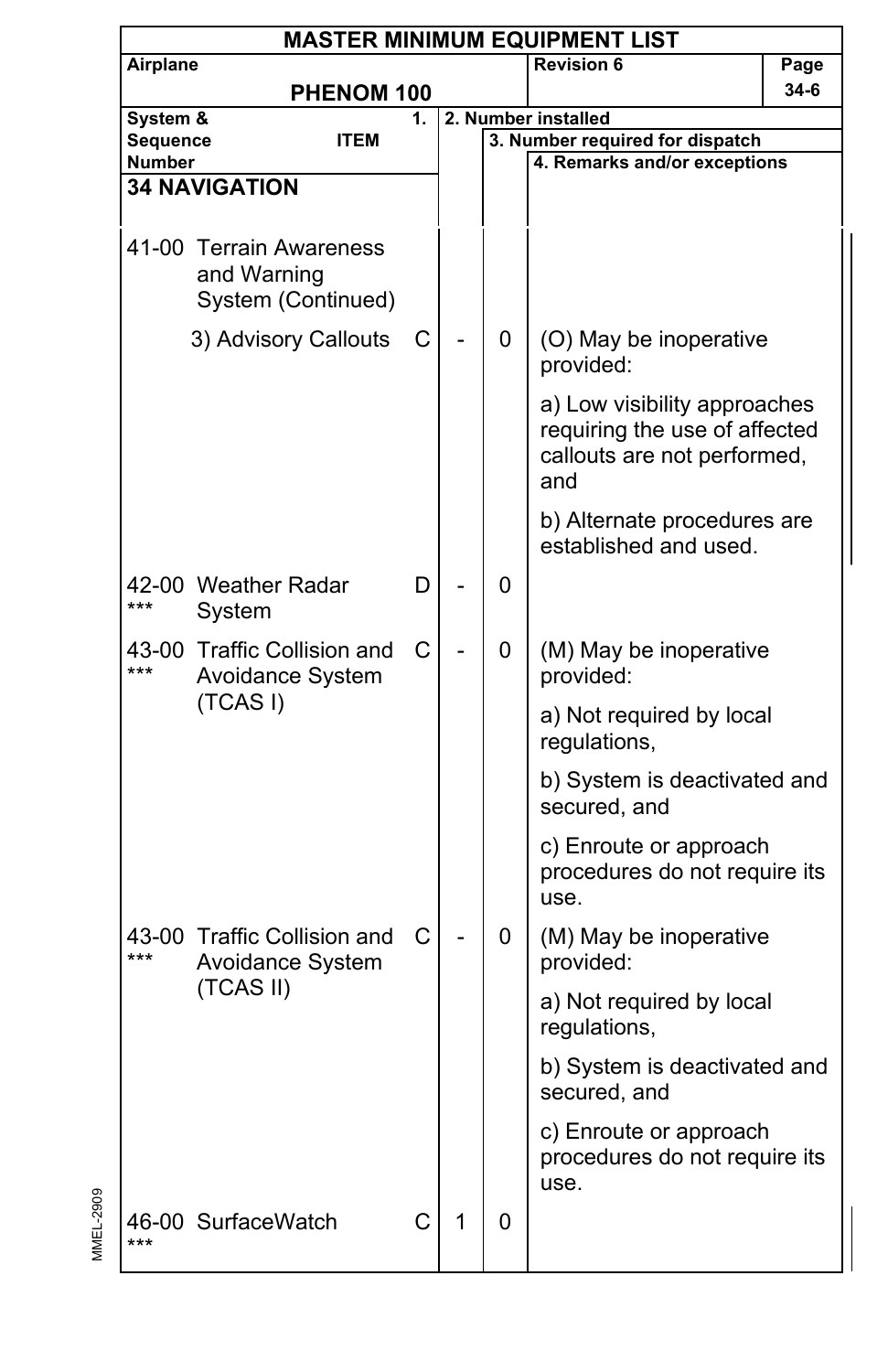|          | <b>MASTER MINIMUM EQUIPMENT LIST</b>                |    |   |   |                                                                                                                             |      |  |  |  |  |
|----------|-----------------------------------------------------|----|---|---|-----------------------------------------------------------------------------------------------------------------------------|------|--|--|--|--|
| Airplane |                                                     |    |   |   | <b>Revision 6</b>                                                                                                           | Page |  |  |  |  |
|          | PHENOM 100                                          |    |   |   |                                                                                                                             | 34-7 |  |  |  |  |
| System & |                                                     | 1. |   |   | 2. Number installed                                                                                                         |      |  |  |  |  |
| Sequence | <b>ITEM</b>                                         |    |   |   | 3. Number required for dispatch                                                                                             |      |  |  |  |  |
| Number   | <b>34 NAVIGATION</b>                                |    |   |   | 4. Remarks and/or exceptions                                                                                                |      |  |  |  |  |
|          |                                                     |    |   |   |                                                                                                                             |      |  |  |  |  |
| ***      | 47-00 Reactive Windshear<br><b>Detection System</b> | С  | 1 | 0 | (O) May be inoperative<br>provided alternate<br>procedures are established<br>and used.                                     |      |  |  |  |  |
| ***      | 51-00 DME System                                    | C  |   | 0 | One or more may be<br>inoperative provided<br>operations do not require its<br>use.                                         |      |  |  |  |  |
|          |                                                     | D  |   |   | Any in excess of those<br>required by local regulations<br>may be inoperative.                                              |      |  |  |  |  |
|          | 52-00 Transponder                                   | B  |   | 0 | May be inoperative provided:                                                                                                |      |  |  |  |  |
|          |                                                     |    |   |   | a) Enroute operations do not<br>require its use, and                                                                        |      |  |  |  |  |
|          |                                                     |    |   |   | b) Prior to flight, approval is<br>obtained from ATC facilities<br>having jurisdiction over the<br>planned route of flight. |      |  |  |  |  |
|          |                                                     |    |   |   | <b>NOTE: If installed, ADS-B</b><br>Out is inoperative when<br>transponder inoperative.                                     |      |  |  |  |  |
|          |                                                     | D  |   |   | Any in excess of those<br>required by local regulations<br>may be inoperative.                                              |      |  |  |  |  |
| ***      | 1) ADS-B Out<br>Function                            | C  |   | 0 | (O) May be inoperative<br>provided alternate<br>procedures are established<br>and used.                                     |      |  |  |  |  |
|          |                                                     |    |   |   | <b>NOTE: Any ADS-B Out</b><br>function that operates<br>normally may be used.                                               |      |  |  |  |  |
|          |                                                     | D  |   | 0 | May be inoperative provided<br>operations do not require its<br>use.                                                        |      |  |  |  |  |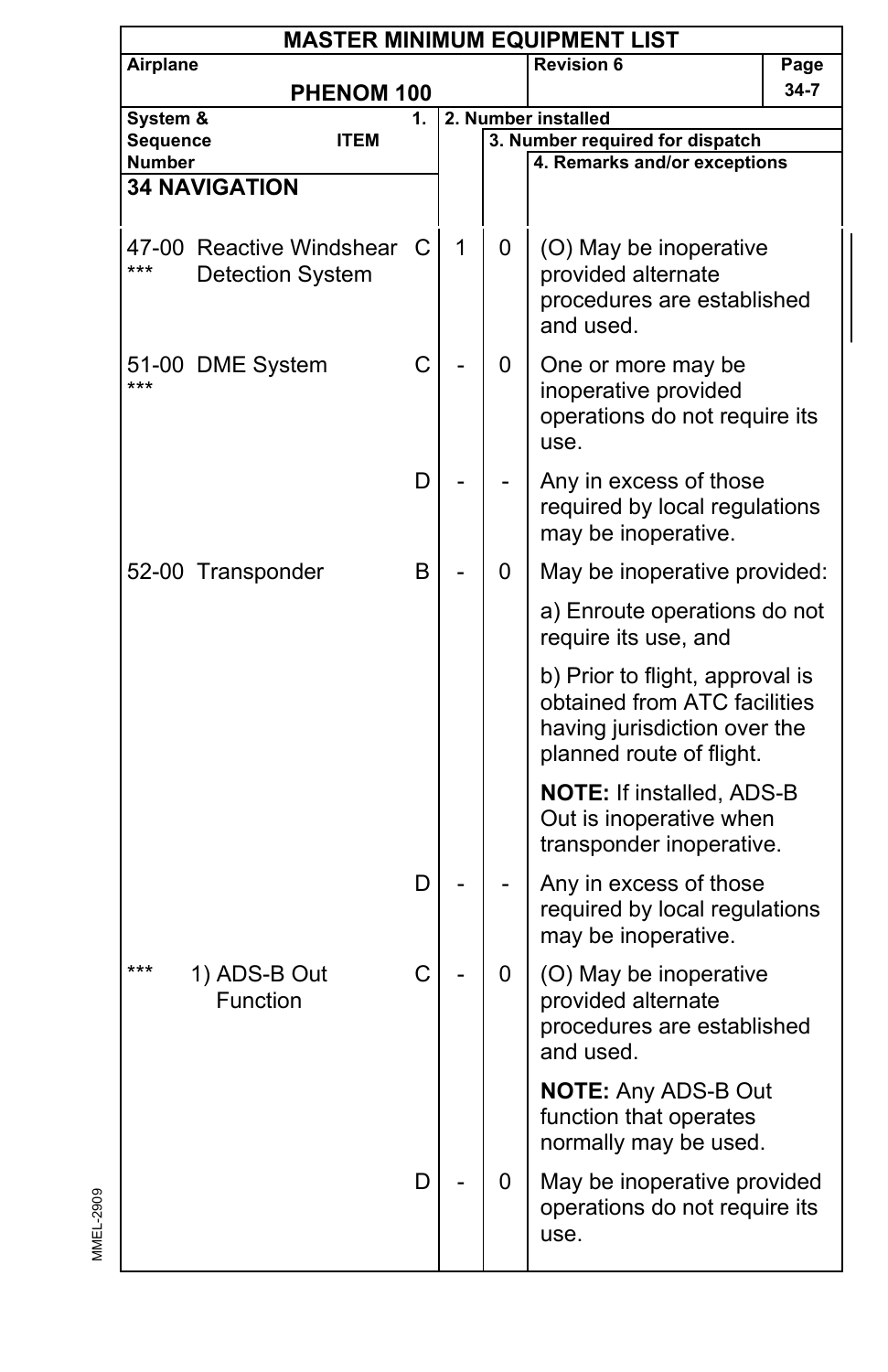|                    | <b>MASTER MINIMUM EQUIPMENT LIST</b>       |    |   |   |                                                                                                                                                                    |      |  |  |  |  |
|--------------------|--------------------------------------------|----|---|---|--------------------------------------------------------------------------------------------------------------------------------------------------------------------|------|--|--|--|--|
| Airplane           |                                            |    |   |   | <b>Revision 6</b>                                                                                                                                                  | Page |  |  |  |  |
|                    | PHENOM 100                                 |    |   |   |                                                                                                                                                                    | 34-8 |  |  |  |  |
| System &           |                                            | 1. |   |   | 2. Number installed                                                                                                                                                |      |  |  |  |  |
| Sequence<br>Number | <b>ITEM</b>                                |    |   |   | 3. Number required for dispatch<br>4. Remarks and/or exceptions                                                                                                    |      |  |  |  |  |
|                    | <b>34 NAVIGATION</b>                       |    |   |   |                                                                                                                                                                    |      |  |  |  |  |
|                    |                                            |    |   |   |                                                                                                                                                                    |      |  |  |  |  |
| ***                | 52-02 ADS-B In<br>Transmissions            | C  |   | 0 | (O) May be inoperative<br>provided alternate<br>procedures are established<br>and used.                                                                            |      |  |  |  |  |
|                    |                                            |    |   |   | <b>NOTE:</b> Any ADS-B function<br>that operates normally may<br>be used.                                                                                          |      |  |  |  |  |
|                    |                                            | D  |   | 0 | May be inoperative provided<br>operations do not require its<br>use.                                                                                               |      |  |  |  |  |
|                    |                                            |    |   |   | <b>NOTE:</b> Any ADS-B function<br>that operates normally may<br>be used.                                                                                          |      |  |  |  |  |
| ***                | 53-00 Automatic Direction<br>Finder (ADF)  | С  |   | 0 | One or more may be<br>inoperative provided<br>navigation procedures for<br>the planned routes to be<br>flown are not dependant<br>upon the use of affected<br>ADF. |      |  |  |  |  |
|                    |                                            | B  |   | 0 | (O) One or more may be<br>inoperative provided<br>alternate approved<br>navigational equipment is<br>operative and used.                                           |      |  |  |  |  |
|                    |                                            | D  |   |   | Any in excess of those<br>required may be inoperative.                                                                                                             |      |  |  |  |  |
|                    | 56-00 Global Positioning<br>System (GPS)   | С  | ۷ |   | One may be inoperative<br>provided operations do not<br>require its use.                                                                                           |      |  |  |  |  |
|                    | 57-00 Satellite<br>Weather/Radio<br>System | D  | 1 | 0 |                                                                                                                                                                    |      |  |  |  |  |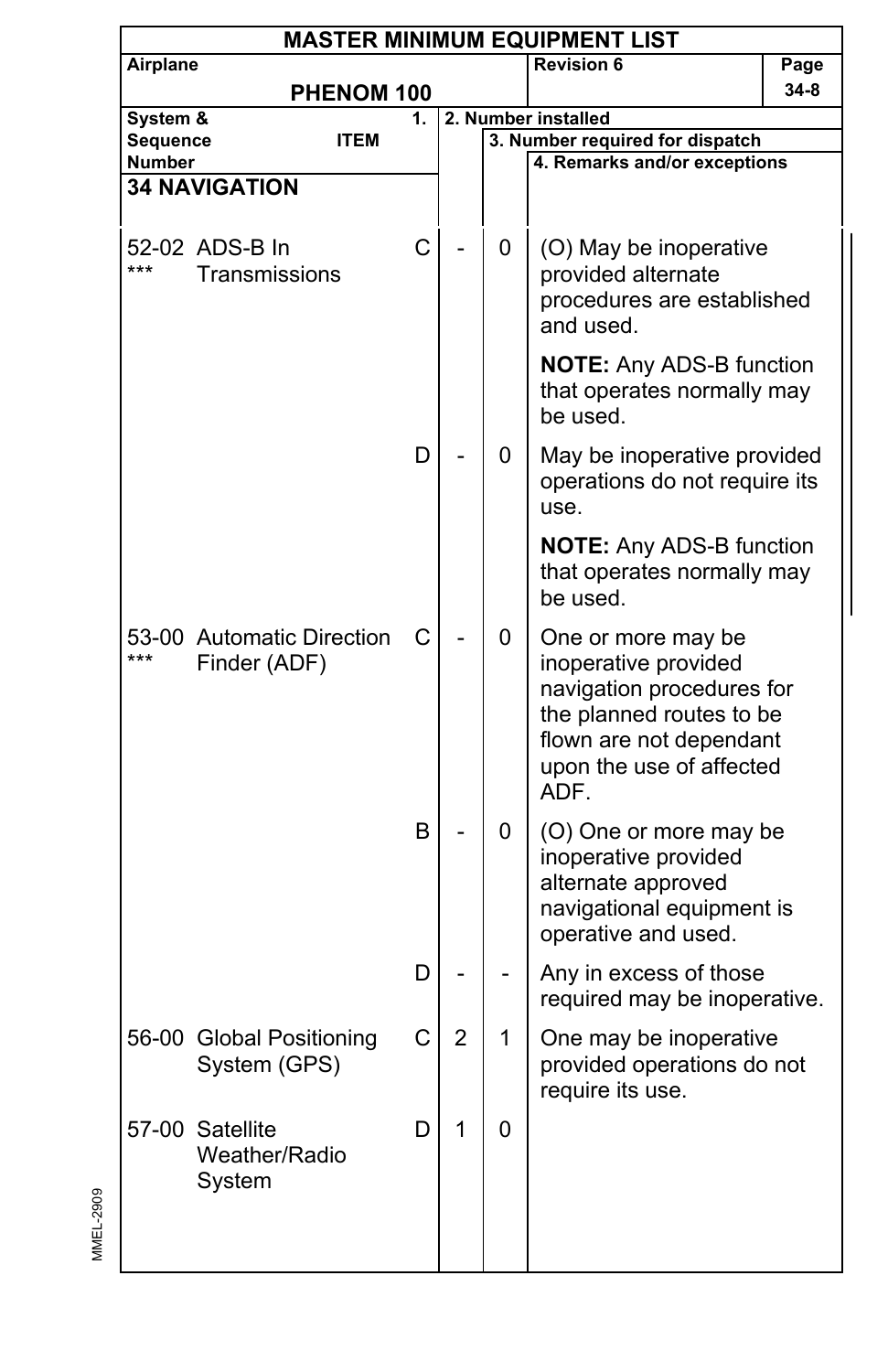|                      | <b>MASTER MINIMUM EQUIPMENT LIST</b>    |    |  |   |                                                                                                                                                                                                                                                                            |      |  |  |  |
|----------------------|-----------------------------------------|----|--|---|----------------------------------------------------------------------------------------------------------------------------------------------------------------------------------------------------------------------------------------------------------------------------|------|--|--|--|
| Airplane             |                                         |    |  |   | <b>Revision 6</b>                                                                                                                                                                                                                                                          | Page |  |  |  |
|                      | PHENOM 100                              |    |  |   |                                                                                                                                                                                                                                                                            | 34-9 |  |  |  |
| System &             |                                         | 1. |  |   | 2. Number installed                                                                                                                                                                                                                                                        |      |  |  |  |
| Sequence             | ITEM                                    |    |  |   | 3. Number required for dispatch                                                                                                                                                                                                                                            |      |  |  |  |
| <b>Number</b>        |                                         |    |  |   | 4. Remarks and/or exceptions                                                                                                                                                                                                                                               |      |  |  |  |
| <b>34 NAVIGATION</b> |                                         |    |  |   |                                                                                                                                                                                                                                                                            |      |  |  |  |
|                      |                                         |    |  |   |                                                                                                                                                                                                                                                                            |      |  |  |  |
|                      | 61-00 Flight Management<br>System (FMS) |    |  |   |                                                                                                                                                                                                                                                                            |      |  |  |  |
|                      | 1) Navigation<br><b>Databases</b>       | Α  |  | 0 | (O) One or more may be out<br>of date for a maximum of<br>10 calendar days provided:                                                                                                                                                                                       |      |  |  |  |
|                      |                                         |    |  |   | a) Conventional (Non-RNAV)<br>departure, arrival and<br>approach procedures are<br>used as an alternative to<br>RNAV procedures which<br>have been amended in the<br>current database cycle,                                                                               |      |  |  |  |
|                      |                                         |    |  |   | b) Before each flight, current<br>aeronautical information is<br>used to verify the database<br>Navigation Fixes, the<br>coordinates, frequencies,<br>status (as applicable) and<br>suitability of Navigation<br>Facilities required for the<br>intended flight route, and |      |  |  |  |
|                      |                                         |    |  |   | c) Radio navigation aids,<br>which are required to be<br>flown for departure, arrival<br>and approach procedures<br>and which have been<br>amended in the current<br>database cycle, are<br>manually tuned and<br>identified.                                              |      |  |  |  |
| (Continued)          |                                         |    |  |   |                                                                                                                                                                                                                                                                            |      |  |  |  |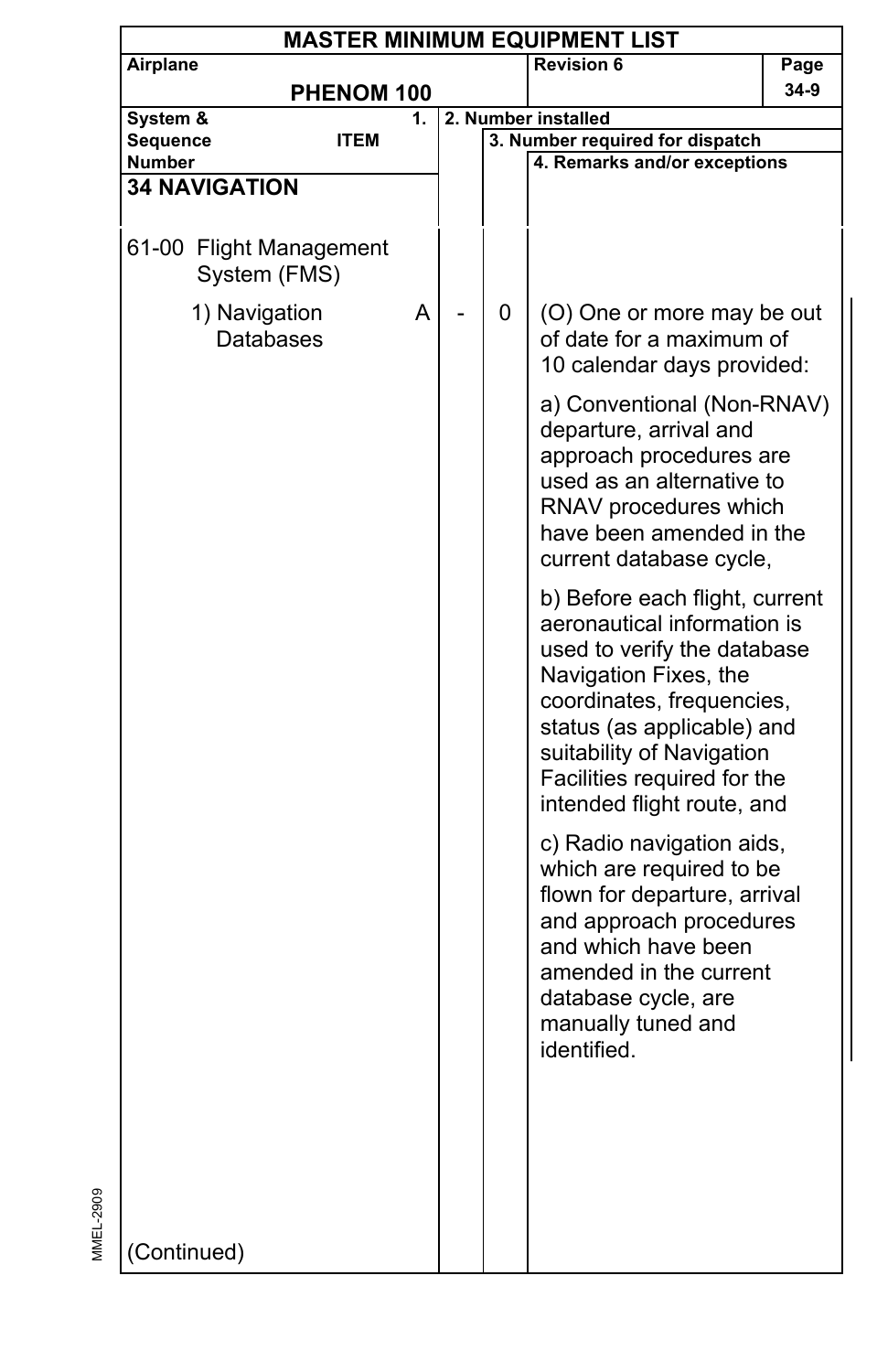| <b>MASTER MINIMUM EQUIPMENT LIST</b>                   |    |  |                     |                                                                                                                                                           |       |  |  |  |
|--------------------------------------------------------|----|--|---------------------|-----------------------------------------------------------------------------------------------------------------------------------------------------------|-------|--|--|--|
| Airplane                                               |    |  |                     | <b>Revision 6</b>                                                                                                                                         | Page  |  |  |  |
| PHENOM 100                                             |    |  |                     |                                                                                                                                                           | 34-10 |  |  |  |
| System &                                               | 1. |  | 2. Number installed |                                                                                                                                                           |       |  |  |  |
| Sequence<br><b>ITEM</b>                                |    |  |                     | 3. Number required for dispatch<br>4. Remarks and/or exceptions                                                                                           |       |  |  |  |
| Number<br><b>34 NAVIGATION</b>                         |    |  |                     |                                                                                                                                                           |       |  |  |  |
|                                                        |    |  |                     |                                                                                                                                                           |       |  |  |  |
| 61-00 Flight Management<br>System (FMS)<br>(Continued) |    |  |                     |                                                                                                                                                           |       |  |  |  |
| 1) Navigation<br><b>Databases</b>                      | C  |  | 0                   | (O) One or more may be out<br>of date for the intended flight<br>route where conventional<br>(non-RNAV/RNP) navigation<br>is sufficient, provided:        |       |  |  |  |
|                                                        |    |  |                     | a) Current aeronautical<br>information (e.g. charts) is<br>available for the entire route<br>and for the aerodromes to<br>be used,                        |       |  |  |  |
|                                                        |    |  |                     | b) Navigation database<br>information is disregarded,<br>and                                                                                              |       |  |  |  |
|                                                        |    |  |                     | c) Radio navigation aids,<br>which are required to be<br>flown for departure, arrival<br>and approach procedures<br>are manually tuned and<br>identified. |       |  |  |  |
|                                                        |    |  |                     |                                                                                                                                                           |       |  |  |  |
|                                                        |    |  |                     |                                                                                                                                                           |       |  |  |  |
|                                                        |    |  |                     |                                                                                                                                                           |       |  |  |  |
| (Continued)                                            |    |  |                     |                                                                                                                                                           |       |  |  |  |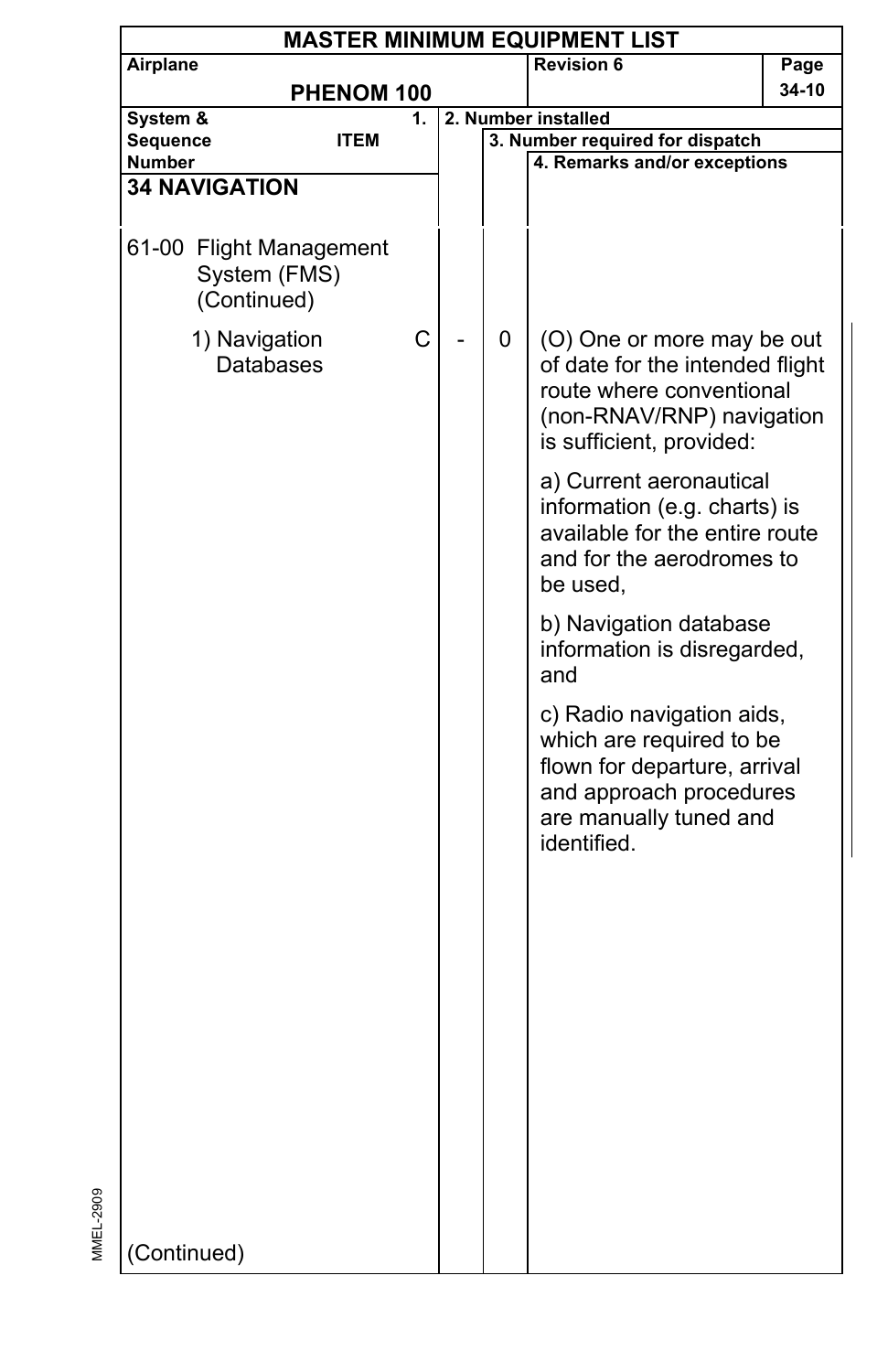|                           | <b>MASTER MINIMUM EQUIPMENT LIST</b>                   |    |                |   |                                                                                                                                                                                  |       |  |  |  |  |
|---------------------------|--------------------------------------------------------|----|----------------|---|----------------------------------------------------------------------------------------------------------------------------------------------------------------------------------|-------|--|--|--|--|
| Airplane                  |                                                        |    |                |   | <b>Revision 6</b>                                                                                                                                                                | Page  |  |  |  |  |
|                           | PHENOM 100                                             |    |                |   |                                                                                                                                                                                  | 34-11 |  |  |  |  |
| System &                  |                                                        | 1. |                |   | 2. Number installed                                                                                                                                                              |       |  |  |  |  |
| Sequence<br><b>Number</b> | ITEM                                                   |    |                |   | 3. Number required for dispatch<br>4. Remarks and/or exceptions                                                                                                                  |       |  |  |  |  |
|                           | <b>34 NAVIGATION</b>                                   |    |                |   |                                                                                                                                                                                  |       |  |  |  |  |
|                           |                                                        |    |                |   |                                                                                                                                                                                  |       |  |  |  |  |
|                           | 61-00 Flight Management<br>System (FMS)<br>(Continued) |    |                |   |                                                                                                                                                                                  |       |  |  |  |  |
|                           | 1) Navigation<br><b>Databases</b>                      | C  |                | 1 | (O) Any in excess of one<br>may be inoperative provided:                                                                                                                         |       |  |  |  |  |
|                           |                                                        |    |                |   | a) The operative database<br>must be up to date for<br>routes, departures, arrival<br>and approach procedures<br>that require the use of<br>navigation Database for<br>RNAV/RNP, |       |  |  |  |  |
|                           |                                                        |    |                |   | b) The operative database is<br>available and used by the<br>flight crewmember(s)<br>responsible for navigation,<br>and                                                          |       |  |  |  |  |
|                           |                                                        |    |                |   | c) Radio navigation aids,<br>which are required to be<br>flown for departure, arrival<br>and approach procedures<br>are manually tuned and<br>identified.                        |       |  |  |  |  |
| ***                       | 2) Weight and<br>Balance (W&B)                         | C  | $\overline{2}$ | 0 | (O) May be inoperative<br>provided:                                                                                                                                              |       |  |  |  |  |
|                           | Function                                               |    |                |   | a) alternate procedures are<br>established and used, and                                                                                                                         |       |  |  |  |  |
|                           |                                                        |    |                |   | b) PERF function is<br>considered inoperative.                                                                                                                                   |       |  |  |  |  |
|                           |                                                        | D  | 2              | 0 | May be inoperative provided:                                                                                                                                                     |       |  |  |  |  |
|                           |                                                        |    |                |   | a) Procedures do not require<br>its use, and                                                                                                                                     |       |  |  |  |  |
|                           |                                                        |    |                |   | b) PERF function is<br>considered inoperative.                                                                                                                                   |       |  |  |  |  |
| (Continued)               |                                                        |    |                |   |                                                                                                                                                                                  |       |  |  |  |  |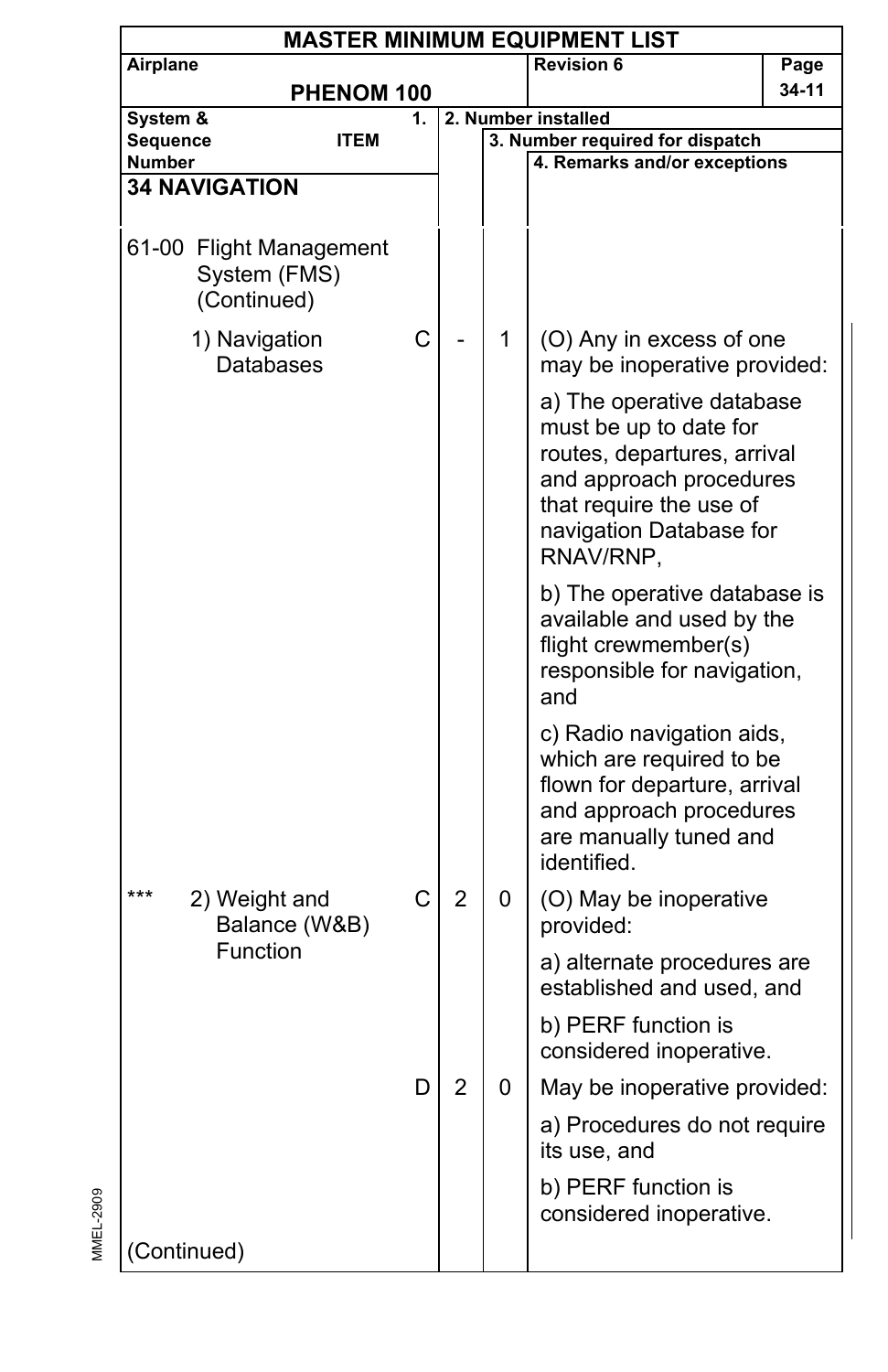|          | <b>MASTER MINIMUM EQUIPMENT LIST</b>                                                                             |    |                |   |                                                                                         |       |  |  |
|----------|------------------------------------------------------------------------------------------------------------------|----|----------------|---|-----------------------------------------------------------------------------------------|-------|--|--|
| Airplane |                                                                                                                  |    |                |   | <b>Revision 6</b>                                                                       | Page  |  |  |
|          | PHENOM 100                                                                                                       |    |                |   |                                                                                         | 34-12 |  |  |
| System & |                                                                                                                  | 1. |                |   | 2. Number installed                                                                     |       |  |  |
| Sequence | <b>ITEM</b>                                                                                                      |    |                |   | 3. Number required for dispatch                                                         |       |  |  |
| Number   |                                                                                                                  |    |                |   | 4. Remarks and/or exceptions                                                            |       |  |  |
|          | <b>34 NAVIGATION</b>                                                                                             |    |                |   |                                                                                         |       |  |  |
|          |                                                                                                                  |    |                |   |                                                                                         |       |  |  |
|          | 61-00 Flight Management<br>System (FMS)<br>(Continued)                                                           |    |                |   |                                                                                         |       |  |  |
| ***      | 3) Performance<br>Management<br>(PERF) Function                                                                  | C  | $\overline{2}$ | 0 | (O) May be inoperative<br>provided alternate<br>procedures are established<br>and used. |       |  |  |
|          |                                                                                                                  | D  | $\overline{2}$ | 0 | May be inoperative provided<br>procedures do not require its<br>use.                    |       |  |  |
| ***      | 4) Takeoff and<br>Landing Data<br>(TOLD) Function                                                                | C  | $\overline{2}$ | 0 | (O) May be inoperative<br>provided alternate<br>procedures are established<br>and used. |       |  |  |
|          |                                                                                                                  | D  | $\overline{2}$ | 0 | May be inoperative provided<br>procedures do not require its<br>use.                    |       |  |  |
|          | 61-01 Flight Management<br>System (FMS)<br>Panel<br>(For airplanes<br>equipped with<br>G1000 Avionics<br>System) | C  | 1              | 0 | (O) May be inoperative<br>provided alternate<br>procedures are established<br>and used. |       |  |  |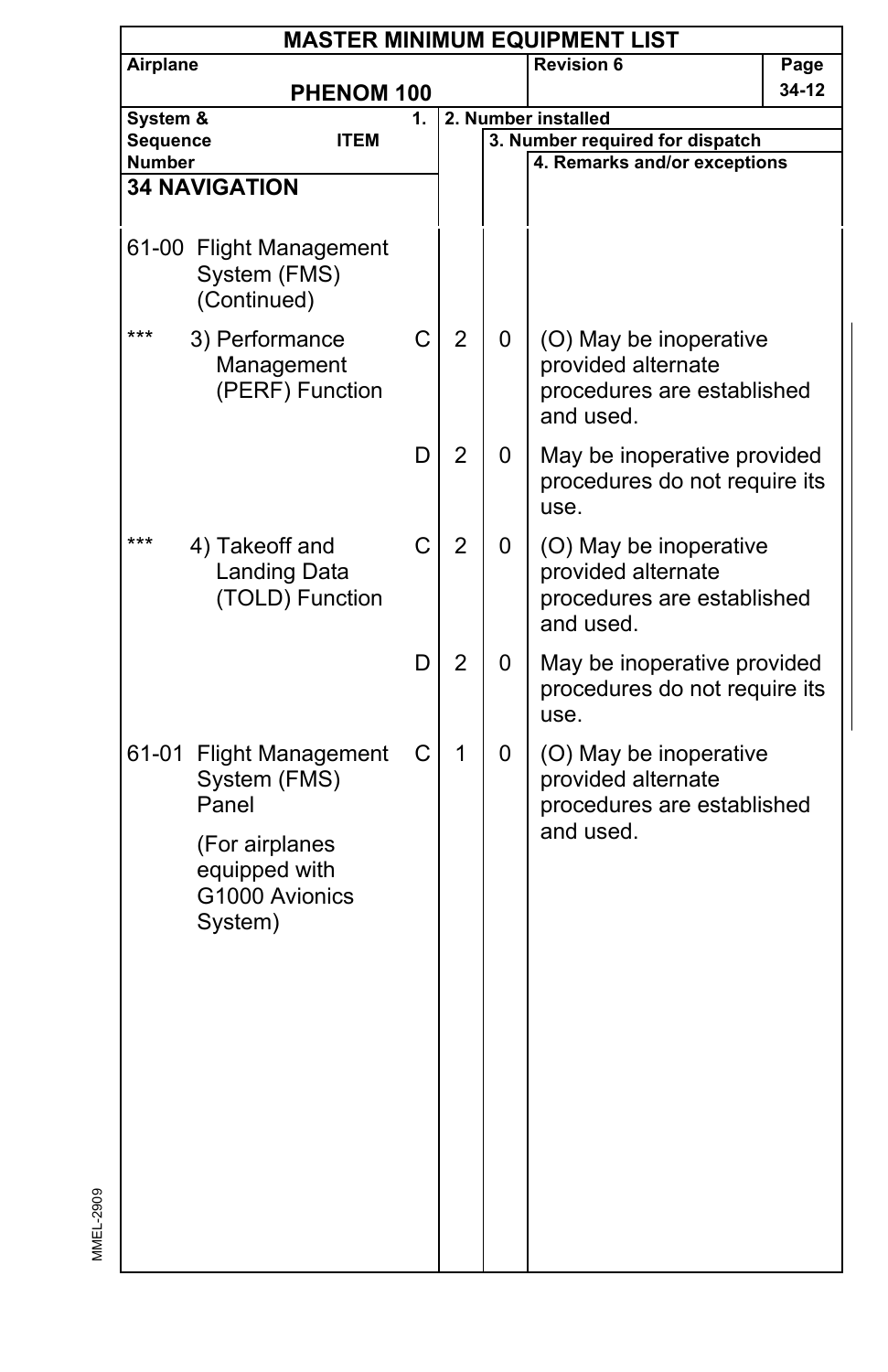|                    | <b>MASTER MINIMUM EQUIPMENT LIST</b>                   |             |                |   |                                                                                                                                          |        |  |  |  |  |
|--------------------|--------------------------------------------------------|-------------|----------------|---|------------------------------------------------------------------------------------------------------------------------------------------|--------|--|--|--|--|
| Airplane           |                                                        |             |                |   | <b>Revision 6</b>                                                                                                                        | Page   |  |  |  |  |
|                    |                                                        | PHENOM 100  |                |   |                                                                                                                                          | $35-1$ |  |  |  |  |
| System &           |                                                        | 1.          |                |   | 2. Number installed                                                                                                                      |        |  |  |  |  |
| Sequence<br>Number |                                                        | <b>ITEM</b> |                |   | 3. Number required for dispatch<br>4. Remarks and/or exceptions                                                                          |        |  |  |  |  |
|                    | <b>35 OXYGEN</b>                                       |             |                |   |                                                                                                                                          |        |  |  |  |  |
|                    |                                                        |             |                |   |                                                                                                                                          |        |  |  |  |  |
|                    | 01-01 Cylinder Pressure<br>Gauge                       | C           | 1              | 0 | (M) May be inoperative<br>provided:                                                                                                      |        |  |  |  |  |
|                    |                                                        |             |                |   | a) Gauge is inspected for no<br>leakage, and                                                                                             |        |  |  |  |  |
|                    |                                                        |             |                |   | b) Alternates procedures to<br>measure the oxygen cylinder<br>pressure for servicing must<br>be established.                             |        |  |  |  |  |
|                    | 01-02 Pressure and<br>Temperature                      | C           | 1              | 0 | (O) May be inoperative<br>provide:                                                                                                       |        |  |  |  |  |
|                    | Transducer                                             |             |                |   | a) Cylinder pressure gauge<br>is operative, and                                                                                          |        |  |  |  |  |
|                    |                                                        |             |                |   | b) Oxygen pressure is<br>checked in Cylinder before<br>each flight.                                                                      |        |  |  |  |  |
|                    | 01-03 Overboard<br>Discharge Indicator<br>(Green Disc) | C           | 1              | 0 |                                                                                                                                          |        |  |  |  |  |
|                    |                                                        | C           | 1              | 0 | (M) May be missing provided<br>cavity is covered with speed<br>tape.                                                                     |        |  |  |  |  |
|                    | 02-02 Cylinder Fill Port                               | C           | 1              | 0 | (M) May be inoperative<br>provided:                                                                                                      |        |  |  |  |  |
|                    |                                                        |             |                |   | a) Valve is inspected for no<br>leakage, and                                                                                             |        |  |  |  |  |
|                    |                                                        |             |                |   | b) If oxygen cylinder refilling<br>is necessary, it must be<br>done outside airplane or<br>cylinder replaced for a fully<br>charged one. |        |  |  |  |  |
|                    | 11-02 Crew Oxygen<br>Masks                             | С           | $\overline{2}$ | 1 | For single pilot operations,<br>copilot mask may be<br>inoperative (no flow)<br>provided the copilot seat is<br>not occupied.            |        |  |  |  |  |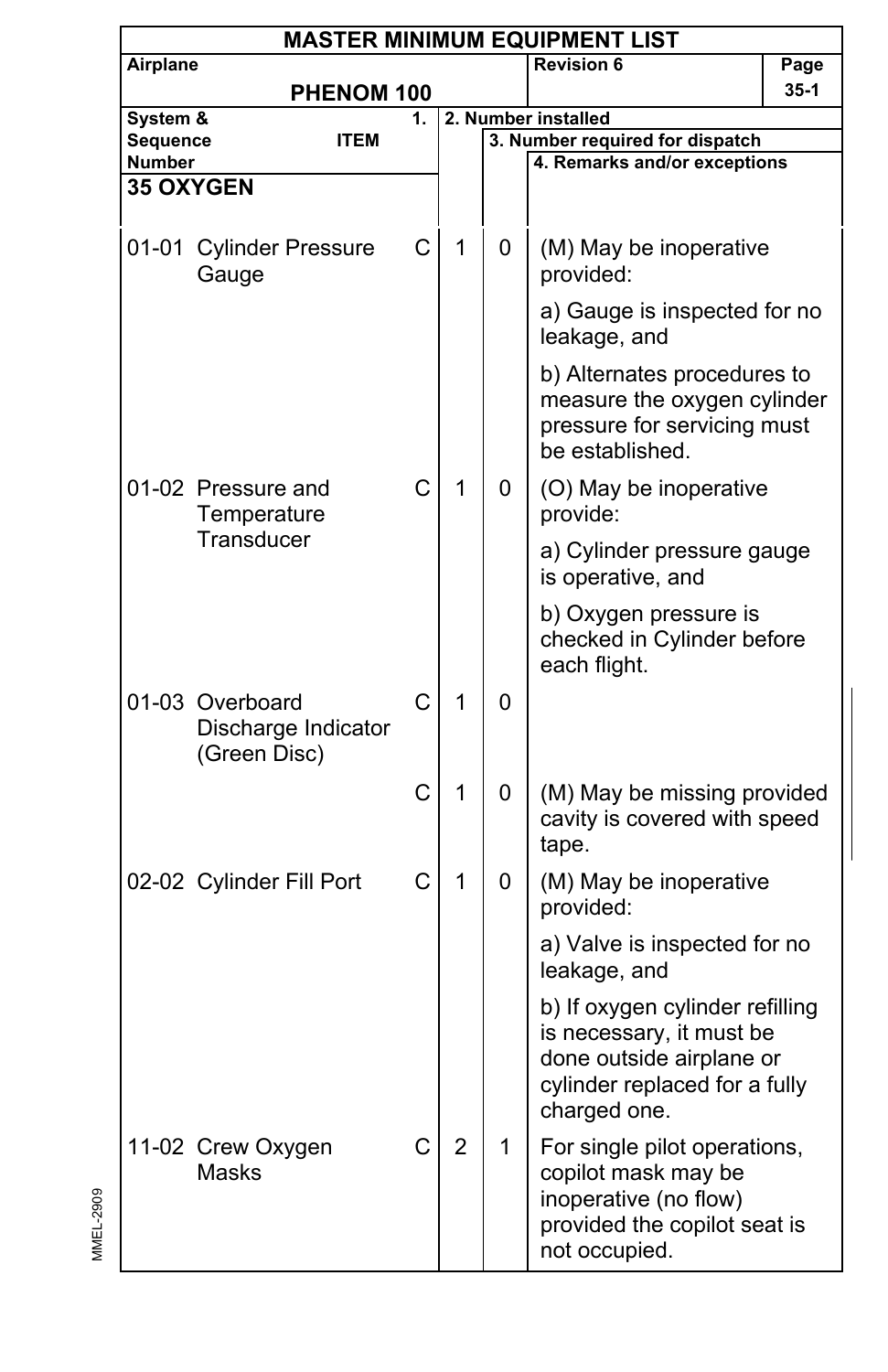|                    | <b>MASTER MINIMUM EQUIPMENT LIST</b>        |                        |    |              |                                                 |                                                                                                       |          |  |  |  |
|--------------------|---------------------------------------------|------------------------|----|--------------|-------------------------------------------------|-------------------------------------------------------------------------------------------------------|----------|--|--|--|
| Airplane           |                                             |                        |    |              |                                                 | <b>Revision 6</b>                                                                                     | Page     |  |  |  |
|                    |                                             | PHENOM 100             |    |              |                                                 |                                                                                                       | $35 - 2$ |  |  |  |
| System &           |                                             |                        | 1. |              |                                                 | 2. Number installed                                                                                   |          |  |  |  |
| Sequence<br>Number |                                             | <b>ITEM</b>            |    |              |                                                 | 3. Number required for dispatch<br>4. Remarks and/or exceptions                                       |          |  |  |  |
|                    | <b>35 OXYGEN</b>                            |                        |    |              |                                                 |                                                                                                       |          |  |  |  |
|                    |                                             |                        |    |              |                                                 |                                                                                                       |          |  |  |  |
|                    | System                                      | 21-00 Passenger Oxygen | С  | $\mathbf{1}$ | 0                                               | May be inoperative provided<br>the airplane is operated with<br>no passengers.                        |          |  |  |  |
|                    |                                             |                        | C  | 1            | 0                                               | (O) May be inoperative<br>provided flight is conducted<br>unpressurized at or below<br>10000 ft.      |          |  |  |  |
|                    | 1) Passenger Auto<br>Deployment<br>Function |                        | C  | 1            | 0                                               | (O) (M) May be inoperative<br>provided:                                                               |          |  |  |  |
|                    |                                             |                        |    |              | a) Flight is conducted at or<br>below 30000 ft, |                                                                                                       |          |  |  |  |
|                    |                                             |                        |    |              |                                                 | b) Manual deployment<br>function is verified operative<br>before the first flight of the<br>day, and  |          |  |  |  |
|                    |                                             |                        |    |              |                                                 | c) Both Air Bleed sources<br>operate normally.                                                        |          |  |  |  |
|                    | <b>Masks</b>                                | 21-01 Passenger Oxygen | С  | 7            |                                                 | (M) May be inoperative<br>provided affected seat is<br>placarded and blocked to<br>prevent occupancy. |          |  |  |  |
|                    |                                             |                        |    |              |                                                 |                                                                                                       |          |  |  |  |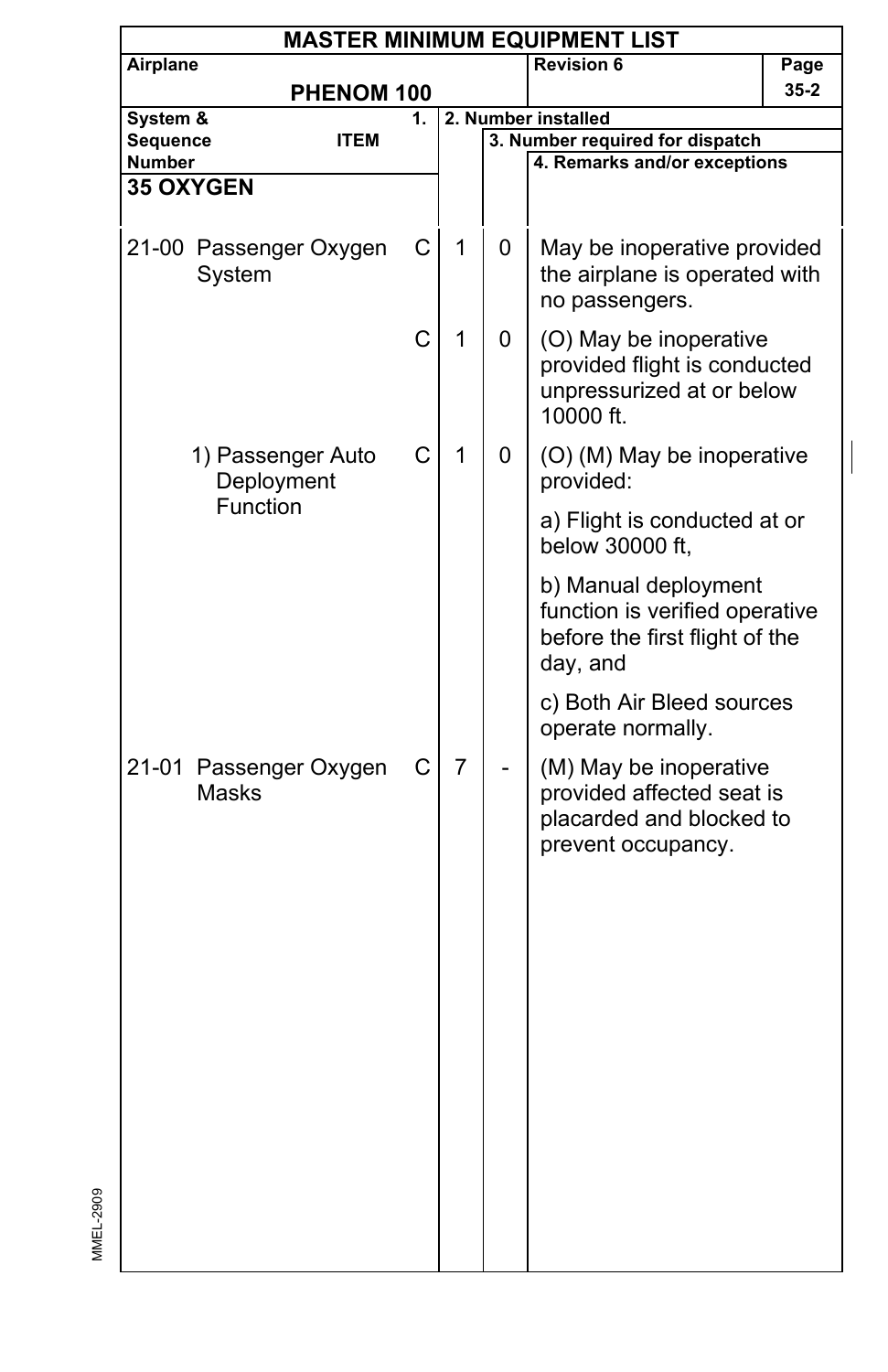| <b>MASTER MINIMUM EQUIPMENT LIST</b> |                                               |    |  |  |                                                                                                           |          |  |  |  |
|--------------------------------------|-----------------------------------------------|----|--|--|-----------------------------------------------------------------------------------------------------------|----------|--|--|--|
| Airplane                             |                                               |    |  |  | <b>Revision 6</b>                                                                                         | Page     |  |  |  |
|                                      | PHENOM 100                                    |    |  |  |                                                                                                           | $35 - 3$ |  |  |  |
| System &                             |                                               | 1. |  |  | 2. Number installed                                                                                       |          |  |  |  |
| Sequence                             | <b>ITEM</b>                                   |    |  |  | 3. Number required for dispatch                                                                           |          |  |  |  |
| <b>Number</b>                        |                                               |    |  |  | 4. Remarks and/or exceptions                                                                              |          |  |  |  |
|                                      | <b>35 OXYGEN</b>                              |    |  |  |                                                                                                           |          |  |  |  |
| ***                                  | 31-01 Protective Breathing<br>Equipment (PBE) | D  |  |  | (O) (M) Any in excess of<br>those required may be<br>inoperative or missing<br>provided:                  |          |  |  |  |
|                                      |                                               |    |  |  | a) Required distribution is<br>maintained,                                                                |          |  |  |  |
|                                      |                                               |    |  |  | b) Inoperative PBE and its<br>installed location are<br>placarded inoperative,                            |          |  |  |  |
|                                      |                                               |    |  |  | c) Inoperative PBE unit is<br>secured out of sight in an<br>approved stowage, and                         |          |  |  |  |
|                                      |                                               |    |  |  | d) Procedures are<br>established and used to alert<br>crewmembers of inoperative<br>or missing equipment. |          |  |  |  |
|                                      |                                               |    |  |  | <b>NOTE: Inoperative PBE</b><br>units may be subject to<br>dangerous goods<br>requirements.               |          |  |  |  |
|                                      |                                               |    |  |  |                                                                                                           |          |  |  |  |
|                                      |                                               |    |  |  |                                                                                                           |          |  |  |  |
|                                      |                                               |    |  |  |                                                                                                           |          |  |  |  |
|                                      |                                               |    |  |  |                                                                                                           |          |  |  |  |
|                                      |                                               |    |  |  |                                                                                                           |          |  |  |  |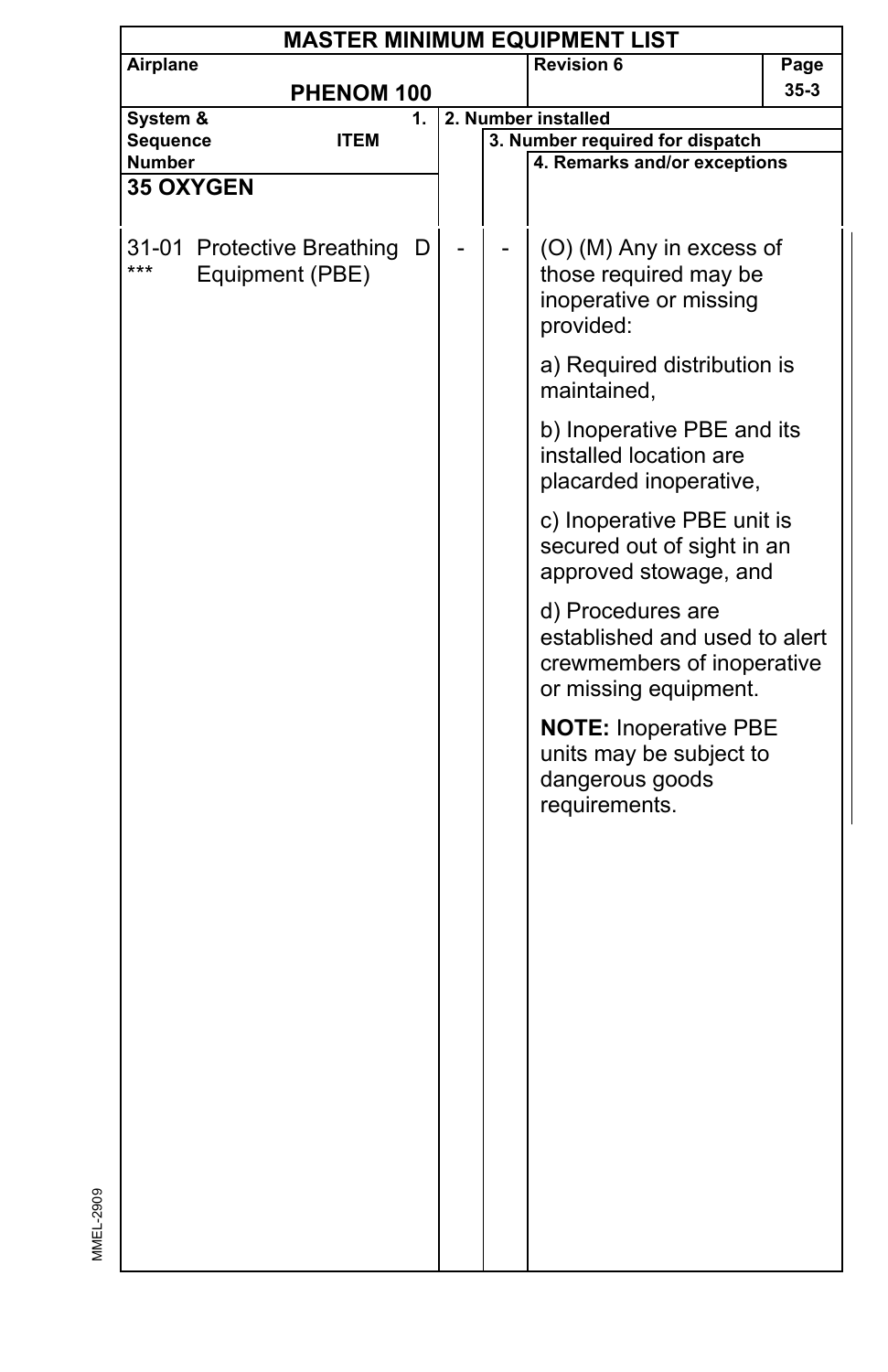|          |                     |                        |    |  | <b>MASTER MINIMUM EQUIPMENT LIST</b> |        |
|----------|---------------------|------------------------|----|--|--------------------------------------|--------|
| Airplane |                     |                        |    |  | <b>Revision 1</b>                    | Page   |
|          |                     | PHENOM 100             |    |  |                                      | $36-1$ |
| System & |                     |                        | 1. |  | 2. Number installed                  |        |
| Sequence |                     | <b>ITEM</b>            |    |  | 3. Number required for dispatch      |        |
| Number   |                     |                        |    |  | 4. Remarks and/or exceptions         |        |
|          | <b>36 PNEUMATIC</b> |                        |    |  |                                      |        |
|          |                     |                        |    |  |                                      |        |
|          |                     |                        |    |  |                                      |        |
|          |                     | 11-00 Engine Pneumatic |    |  | Deleted, Rev 1.                      |        |
|          | <b>Bleed System</b> |                        |    |  |                                      |        |
|          |                     |                        |    |  |                                      |        |
|          |                     |                        |    |  |                                      |        |
|          |                     |                        |    |  |                                      |        |
|          |                     |                        |    |  |                                      |        |
|          |                     |                        |    |  |                                      |        |
|          |                     |                        |    |  |                                      |        |
|          |                     |                        |    |  |                                      |        |
|          |                     |                        |    |  |                                      |        |
|          |                     |                        |    |  |                                      |        |
|          |                     |                        |    |  |                                      |        |
|          |                     |                        |    |  |                                      |        |
|          |                     |                        |    |  |                                      |        |
|          |                     |                        |    |  |                                      |        |
|          |                     |                        |    |  |                                      |        |
|          |                     |                        |    |  |                                      |        |
|          |                     |                        |    |  |                                      |        |
|          |                     |                        |    |  |                                      |        |
|          |                     |                        |    |  |                                      |        |
|          |                     |                        |    |  |                                      |        |
|          |                     |                        |    |  |                                      |        |
|          |                     |                        |    |  |                                      |        |
|          |                     |                        |    |  |                                      |        |
|          |                     |                        |    |  |                                      |        |
|          |                     |                        |    |  |                                      |        |
|          |                     |                        |    |  |                                      |        |
|          |                     |                        |    |  |                                      |        |
|          |                     |                        |    |  |                                      |        |
|          |                     |                        |    |  |                                      |        |
|          |                     |                        |    |  |                                      |        |
|          |                     |                        |    |  |                                      |        |
|          |                     |                        |    |  |                                      |        |
|          |                     |                        |    |  |                                      |        |
|          |                     |                        |    |  |                                      |        |
|          |                     |                        |    |  |                                      |        |
|          |                     |                        |    |  |                                      |        |
|          |                     |                        |    |  |                                      |        |
|          |                     |                        |    |  |                                      |        |
|          |                     |                        |    |  |                                      |        |
|          |                     |                        |    |  |                                      |        |
|          |                     |                        |    |  |                                      |        |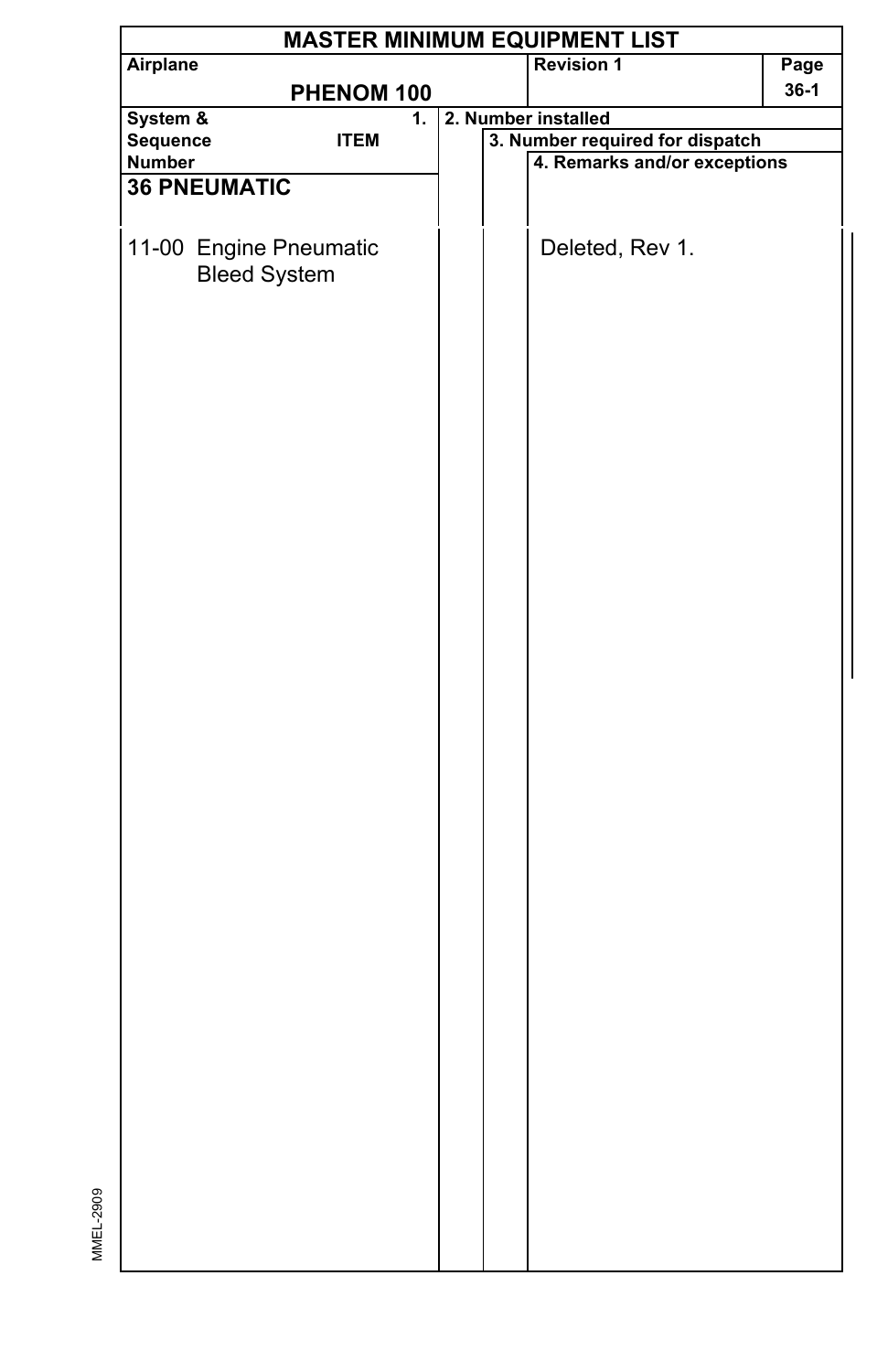|                           |             |    |   | <b>MASTER MINIMUM EQUIPMENT LIST</b>                            |        |
|---------------------------|-------------|----|---|-----------------------------------------------------------------|--------|
| Airplane                  |             |    |   | Original                                                        | Page   |
|                           | PHENOM 100  |    |   |                                                                 | $38-1$ |
| System &                  |             | 1. |   | 2. Number installed                                             |        |
| Sequence<br>Number        | <b>ITEM</b> |    |   | 3. Number required for dispatch<br>4. Remarks and/or exceptions |        |
| <b>38 WATER AND WASTE</b> |             |    |   |                                                                 |        |
|                           |             |    |   |                                                                 |        |
|                           |             |    |   |                                                                 |        |
| 30-00 Waste Disposal      |             | C  | 0 | (M) Individual components                                       |        |
| System                    |             |    |   | may be inoperative provided:                                    |        |
|                           |             |    |   | a) Associated components                                        |        |
|                           |             |    |   | are deactivated or isolated,                                    |        |
|                           |             |    |   | and                                                             |        |
|                           |             |    |   |                                                                 |        |
|                           |             |    |   | b) Associated system                                            |        |
|                           |             |    |   | components are verified not                                     |        |
|                           |             |    |   | to have leaks.                                                  |        |
|                           |             |    |   |                                                                 |        |
|                           |             |    |   |                                                                 |        |
|                           |             |    |   |                                                                 |        |
|                           |             |    |   |                                                                 |        |
|                           |             |    |   |                                                                 |        |
|                           |             |    |   |                                                                 |        |
|                           |             |    |   |                                                                 |        |
|                           |             |    |   |                                                                 |        |
|                           |             |    |   |                                                                 |        |
|                           |             |    |   |                                                                 |        |
|                           |             |    |   |                                                                 |        |
|                           |             |    |   |                                                                 |        |
|                           |             |    |   |                                                                 |        |
|                           |             |    |   |                                                                 |        |
|                           |             |    |   |                                                                 |        |
|                           |             |    |   |                                                                 |        |
|                           |             |    |   |                                                                 |        |
|                           |             |    |   |                                                                 |        |
|                           |             |    |   |                                                                 |        |
|                           |             |    |   |                                                                 |        |
|                           |             |    |   |                                                                 |        |
|                           |             |    |   |                                                                 |        |
|                           |             |    |   |                                                                 |        |
|                           |             |    |   |                                                                 |        |
|                           |             |    |   |                                                                 |        |
|                           |             |    |   |                                                                 |        |
|                           |             |    |   |                                                                 |        |
|                           |             |    |   |                                                                 |        |
|                           |             |    |   |                                                                 |        |
|                           |             |    |   |                                                                 |        |
|                           |             |    |   |                                                                 |        |
|                           |             |    |   |                                                                 |        |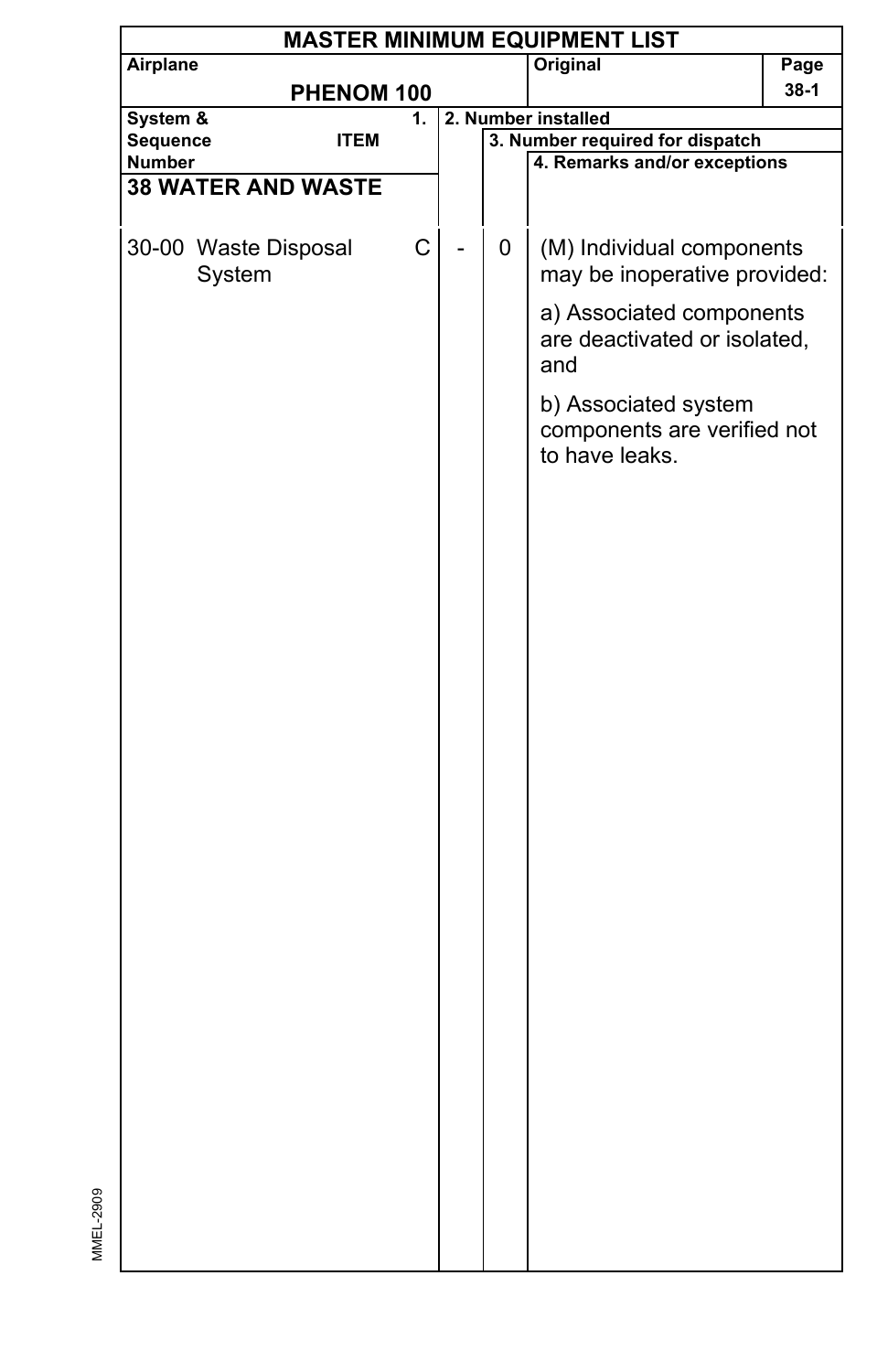|                            |                                                       |   |                |   | <b>MASTER MINIMUM EQUIPMENT LIST</b>                                               |          |
|----------------------------|-------------------------------------------------------|---|----------------|---|------------------------------------------------------------------------------------|----------|
| Airplane                   |                                                       |   |                |   | <b>Revision 6</b>                                                                  | Page     |
| PHENOM 100                 |                                                       |   |                |   |                                                                                    | $52 - 1$ |
| System &<br>1.<br>Sequence |                                                       |   |                |   | 2. Number installed                                                                |          |
| <b>Number</b>              | <b>ITEM</b>                                           |   |                |   | 3. Number required for dispatch<br>4. Remarks and/or exceptions                    |          |
| <b>52 DOORS</b>            |                                                       |   |                |   |                                                                                    |          |
|                            |                                                       |   |                |   |                                                                                    |          |
|                            | 10-00 Main Door                                       |   |                |   |                                                                                    |          |
|                            | 1) Keyed Lock                                         | D | 1              | 0 | May be inoperative provided<br>unlocked.                                           |          |
|                            | 11-00 Main Door Locking<br>and Actuating<br>Mechanism |   |                |   |                                                                                    |          |
|                            | 1) Latch Indication<br>Visor                          | С | 8              | 7 | (O) One may be visually<br>obstructed provided:                                    |          |
|                            |                                                       |   |                |   | a) The other Latches Visual<br>Indicators are checked and<br>confirmed closed, and |          |
|                            |                                                       |   |                |   | b) The door is verified<br>closed, latched, and locked<br>before each flight.      |          |
|                            |                                                       | D | 8              | 0 | (O) (M) May be inoperative<br>or missing provided:                                 |          |
|                            |                                                       |   |                |   | a) The door latches and<br>locks indications are visible,                          |          |
|                            |                                                       |   |                |   | b) Cavity is covered with<br>polyurethane tape, and                                |          |
|                            |                                                       |   |                |   | c) The door is verified<br>closed, latched, and locked<br>before each flight.      |          |
|                            | 2) Lock Indication<br>Visor                           | D | $\overline{2}$ | 0 | (O) (M) May be inoperative<br>or missing provided:                                 |          |
|                            |                                                       |   |                |   | a) The door latches and<br>locks indications are visible,                          |          |
|                            |                                                       |   |                |   | b) Cavity is covered with<br>polyurethane tape, and                                |          |
|                            |                                                       |   |                |   | c) The door is verified<br>closed, latched, and locked<br>before each flight.      |          |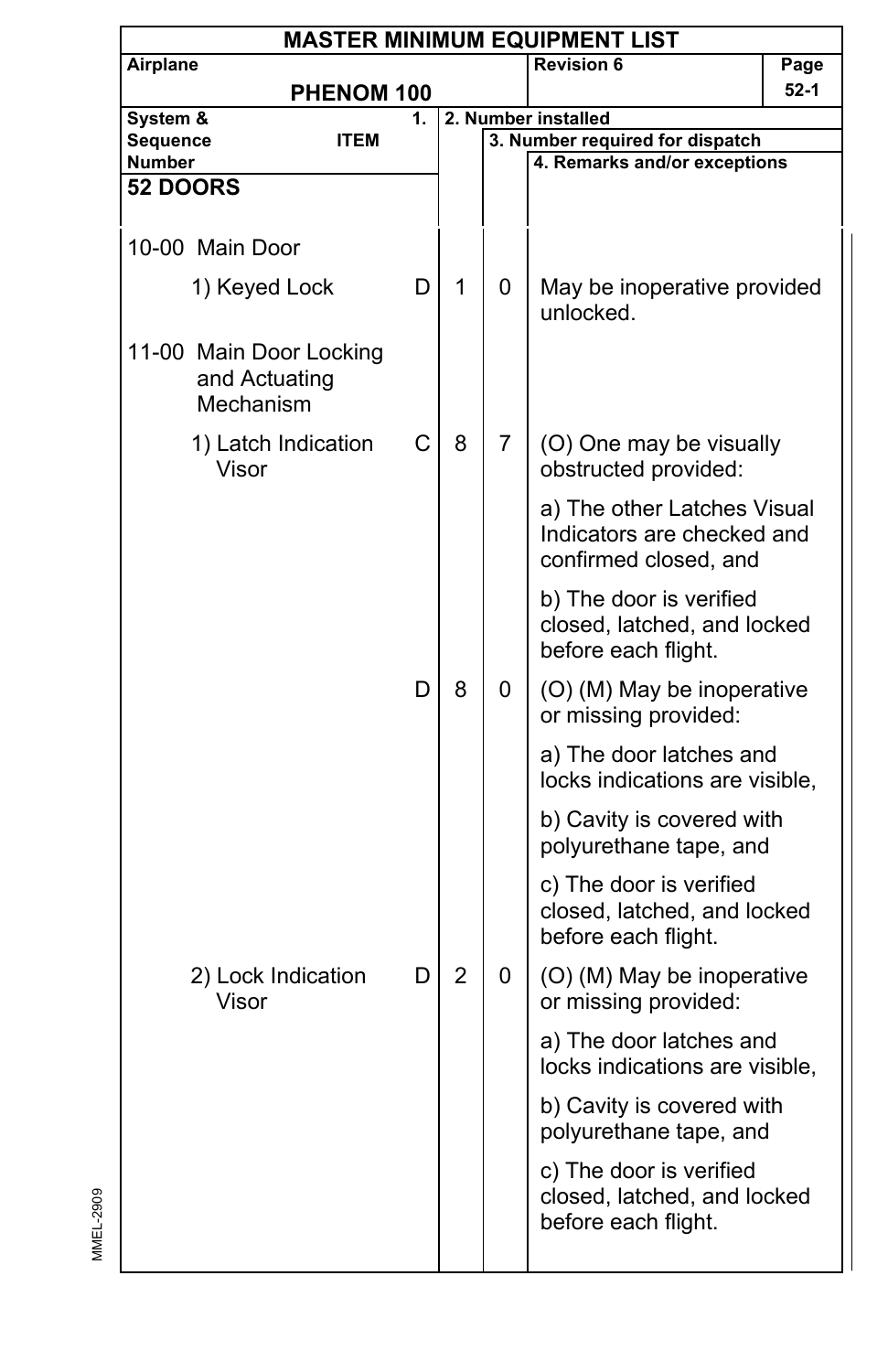|                                           |                                                   |   |                |   | <b>MASTER MINIMUM EQUIPMENT LIST</b>                                           |          |
|-------------------------------------------|---------------------------------------------------|---|----------------|---|--------------------------------------------------------------------------------|----------|
|                                           | Airplane                                          |   |                |   | <b>Revision 6</b>                                                              | Page     |
| PHENOM 100                                |                                                   |   |                |   |                                                                                | $52 - 2$ |
| System &<br>1.<br>Sequence<br><b>ITEM</b> |                                                   |   |                |   | 2. Number installed                                                            |          |
| Number                                    |                                                   |   |                |   | 3. Number required for dispatch<br>4. Remarks and/or exceptions                |          |
| 52 DOORS                                  |                                                   |   |                |   |                                                                                |          |
|                                           |                                                   |   |                |   |                                                                                |          |
|                                           | 31-00 Forward Baggage<br>Door                     |   |                |   |                                                                                |          |
|                                           | 1) Keyed Lock                                     | D | $\overline{2}$ | 0 | May be inoperative provided<br>unlocked.                                       |          |
|                                           | 32-00 Aft Baggage Door                            |   |                |   |                                                                                |          |
|                                           | 1) Keyed Lock                                     | D | 1              | 0 | May be inoperative provided<br>unlocked.                                       |          |
|                                           | 70-00 Doors Warning<br>System<br>(CAS Indication) |   |                |   |                                                                                |          |
|                                           | 1) Passenger Door<br><b>Warning System</b>        | C | 1              | 0 | (O) May be inoperative<br>provided, before each flight:                        |          |
|                                           | (CAS Indication)                                  |   |                |   | a) The door is verified<br>closed, latched and locked,                         |          |
|                                           |                                                   |   |                |   | b) The 8 latches visual<br>indicators are checked and<br>confirmed closed, and |          |
|                                           |                                                   |   |                |   | c) The 2 lock indicator flags<br>are checked and confirmed<br>closed.          |          |
|                                           | 2) Forward Baggage<br>Door Warning                | С | 1              | 0 | (O) May be inoperative<br>provided, before each flight:                        |          |
|                                           | System<br>(CAS Indication)                        |   |                |   | a) The affected door is<br>verified closed and latched,<br>and                 |          |
|                                           |                                                   |   |                |   | b) Locking latches are<br>inspected for correct<br>engagement.                 |          |
|                                           |                                                   |   |                |   |                                                                                |          |
|                                           |                                                   |   |                |   |                                                                                |          |
| (Continued)                               |                                                   |   |                |   |                                                                                |          |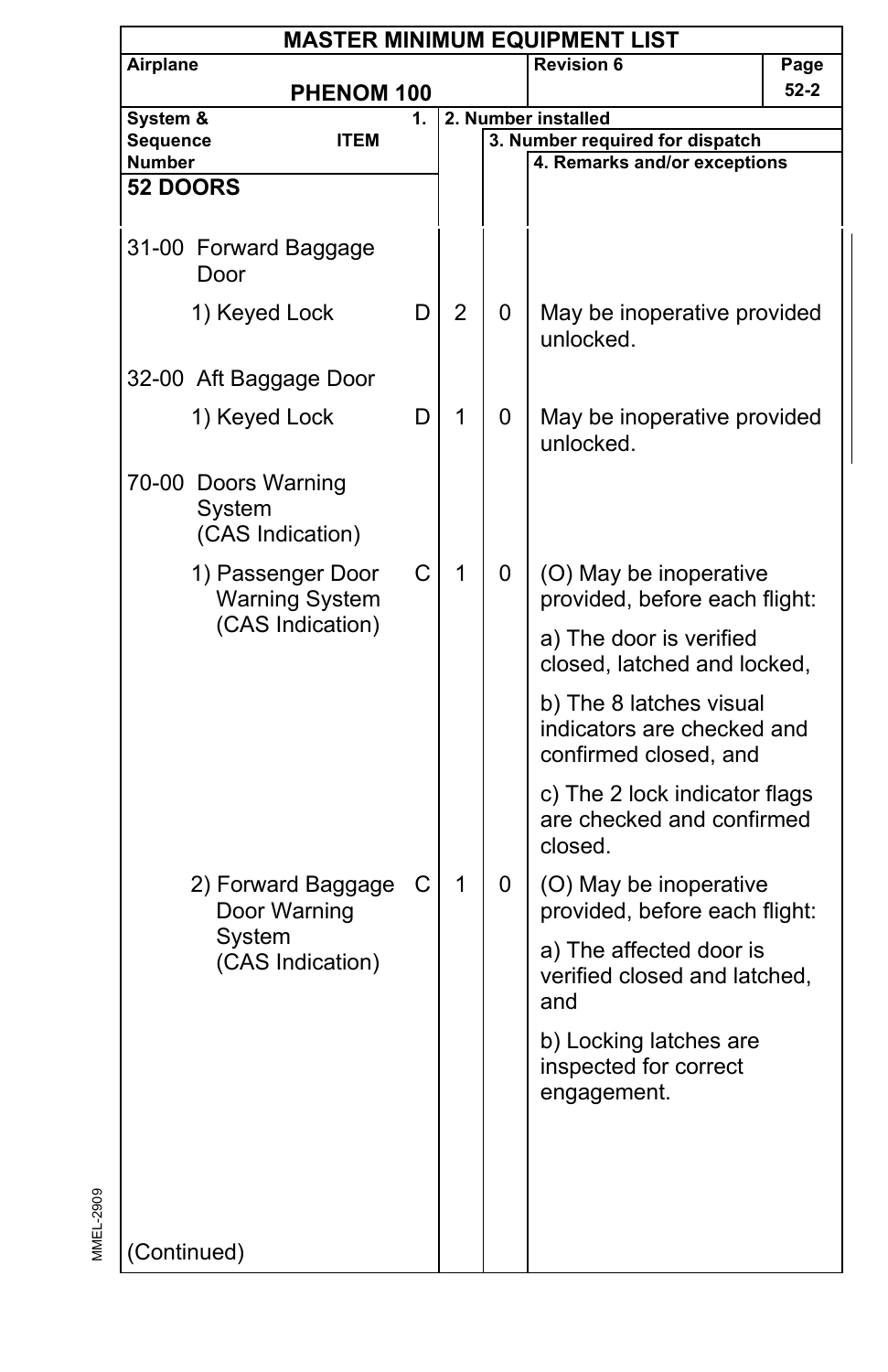| <b>MASTER MINIMUM EQUIPMENT LIST</b><br>Airplane                 |                  |            |   |                                                                                                      |                                                                                        |  |  |  |  |
|------------------------------------------------------------------|------------------|------------|---|------------------------------------------------------------------------------------------------------|----------------------------------------------------------------------------------------|--|--|--|--|
|                                                                  |                  |            |   | Revision 6                                                                                           | Page                                                                                   |  |  |  |  |
|                                                                  |                  |            |   |                                                                                                      | 52-3                                                                                   |  |  |  |  |
|                                                                  | 1.               |            |   |                                                                                                      |                                                                                        |  |  |  |  |
| <b>ITEM</b>                                                      |                  |            |   |                                                                                                      |                                                                                        |  |  |  |  |
|                                                                  |                  |            |   |                                                                                                      |                                                                                        |  |  |  |  |
|                                                                  |                  |            |   |                                                                                                      |                                                                                        |  |  |  |  |
| 70-00 Doors Warning<br>System<br>(CAS Indication)<br>(Continued) |                  |            |   |                                                                                                      |                                                                                        |  |  |  |  |
| 3) Aft Baggage Door<br><b>Warning System</b>                     | C                | 1          | 0 | (O) May be inoperative<br>provided, before each flight:                                              |                                                                                        |  |  |  |  |
|                                                                  |                  |            |   | a) The affected door is<br>verified closed and latched,<br>and                                       |                                                                                        |  |  |  |  |
|                                                                  |                  |            |   | b) Locking latches are<br>inspected for correct<br>engagement.                                       |                                                                                        |  |  |  |  |
| 4) Emergency Door<br><b>Warning System</b><br>(CAS Indication)   | C                | 1          | 0 | (O) May be inoperative<br>provided the door is verified<br>closed and latched before<br>each flight. |                                                                                        |  |  |  |  |
|                                                                  | (CAS Indication) | PHENOM 100 |   |                                                                                                      | 2. Number installed<br>3. Number required for dispatch<br>4. Remarks and/or exceptions |  |  |  |  |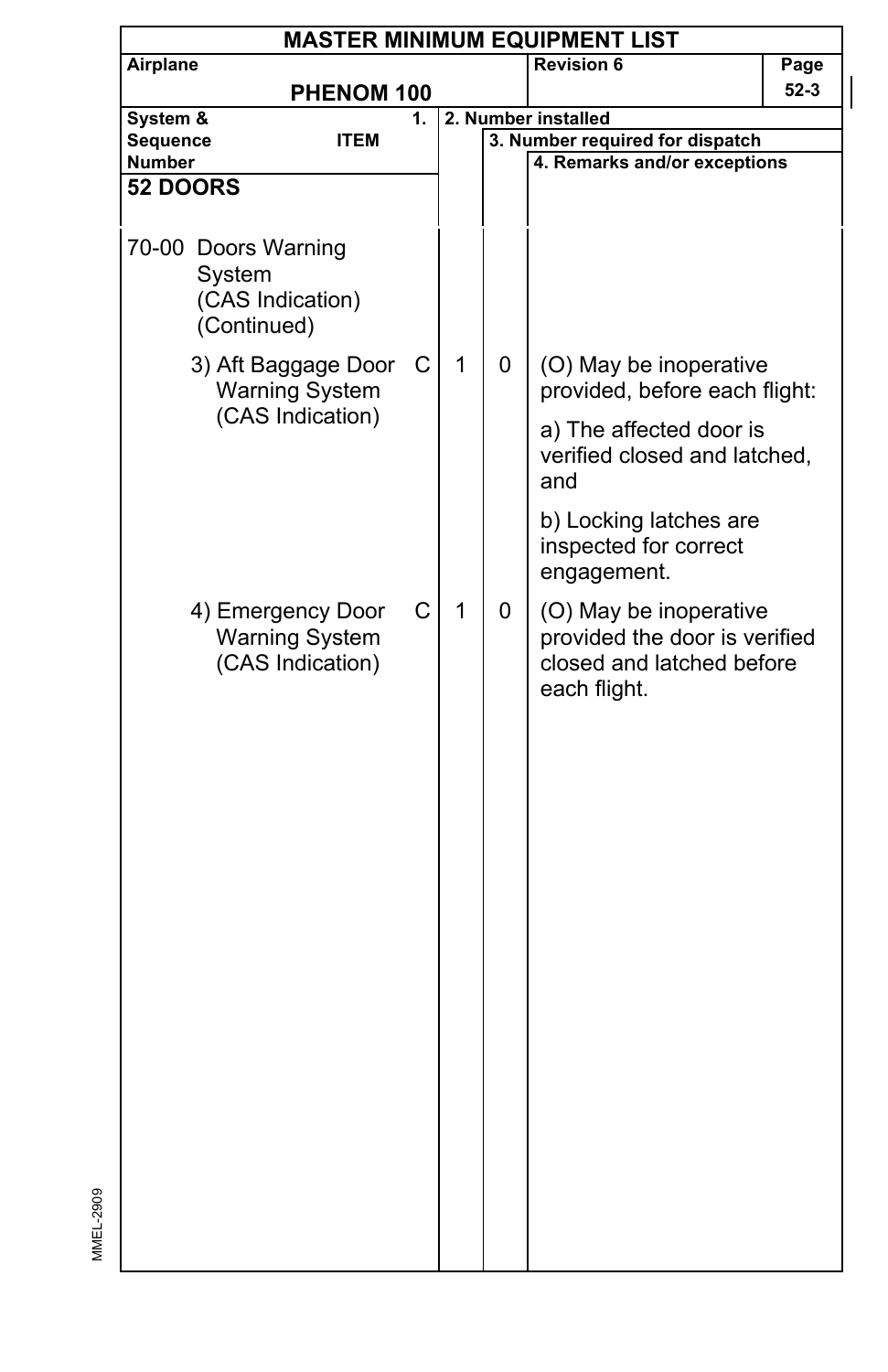|          | <b>MASTER MINIMUM EQUIPMENT LIST</b>                      |    |                |   |                                                                                                                                                                             |        |  |
|----------|-----------------------------------------------------------|----|----------------|---|-----------------------------------------------------------------------------------------------------------------------------------------------------------------------------|--------|--|
| Airplane |                                                           |    |                |   | <b>Revision 4</b>                                                                                                                                                           | Page   |  |
|          | PHENOM 100                                                |    |                |   |                                                                                                                                                                             | $73-1$ |  |
| System & |                                                           | 1. |                |   | 2. Number installed                                                                                                                                                         |        |  |
| Sequence | <b>ITEM</b>                                               |    |                |   | 3. Number required for dispatch                                                                                                                                             |        |  |
| Number   |                                                           |    |                |   | 4. Remarks and/or exceptions                                                                                                                                                |        |  |
|          | <b>73 ENGINE FUEL AND</b>                                 |    |                |   |                                                                                                                                                                             |        |  |
|          | <b>CONTROL</b>                                            |    |                |   |                                                                                                                                                                             |        |  |
|          | 21-01 Full Authority Digital<br><b>Electronic Control</b> |    |                |   |                                                                                                                                                                             |        |  |
|          | (FADEC)                                                   |    |                |   |                                                                                                                                                                             |        |  |
|          | 1) System Faults                                          | A  | $\overline{2}$ | 0 | May be dispatched with<br>system faults provided<br>repairs are made in<br>accordance with times<br>established by engine<br>manufacturer. No extensions<br>are authorized. |        |  |
|          |                                                           |    |                |   | <b>NOTE:</b> The intent of the 0 in<br>the number required for<br>dispatch column is to show<br>that dispatch is allowed with<br>some faults present in both<br>FADEC's.    |        |  |
|          | 33-00 Fuel Flow Indication B                              |    | $\overline{2}$ | 1 | (O) May be inoperative<br>provided:                                                                                                                                         |        |  |
|          |                                                           |    |                |   | a) Both wings Fuel Quantity<br>Indications on EIS are<br>operative,                                                                                                         |        |  |
|          |                                                           |    |                |   | b) Used Fuel information on<br>synoptic Fuel Page, and                                                                                                                      |        |  |
|          |                                                           |    |                |   | c) Remaining Fuel<br>information on FMS are not<br>used by flight crew.                                                                                                     |        |  |
|          |                                                           |    |                |   |                                                                                                                                                                             |        |  |
|          |                                                           |    |                |   |                                                                                                                                                                             |        |  |

MMEL-2909

MMEL-2909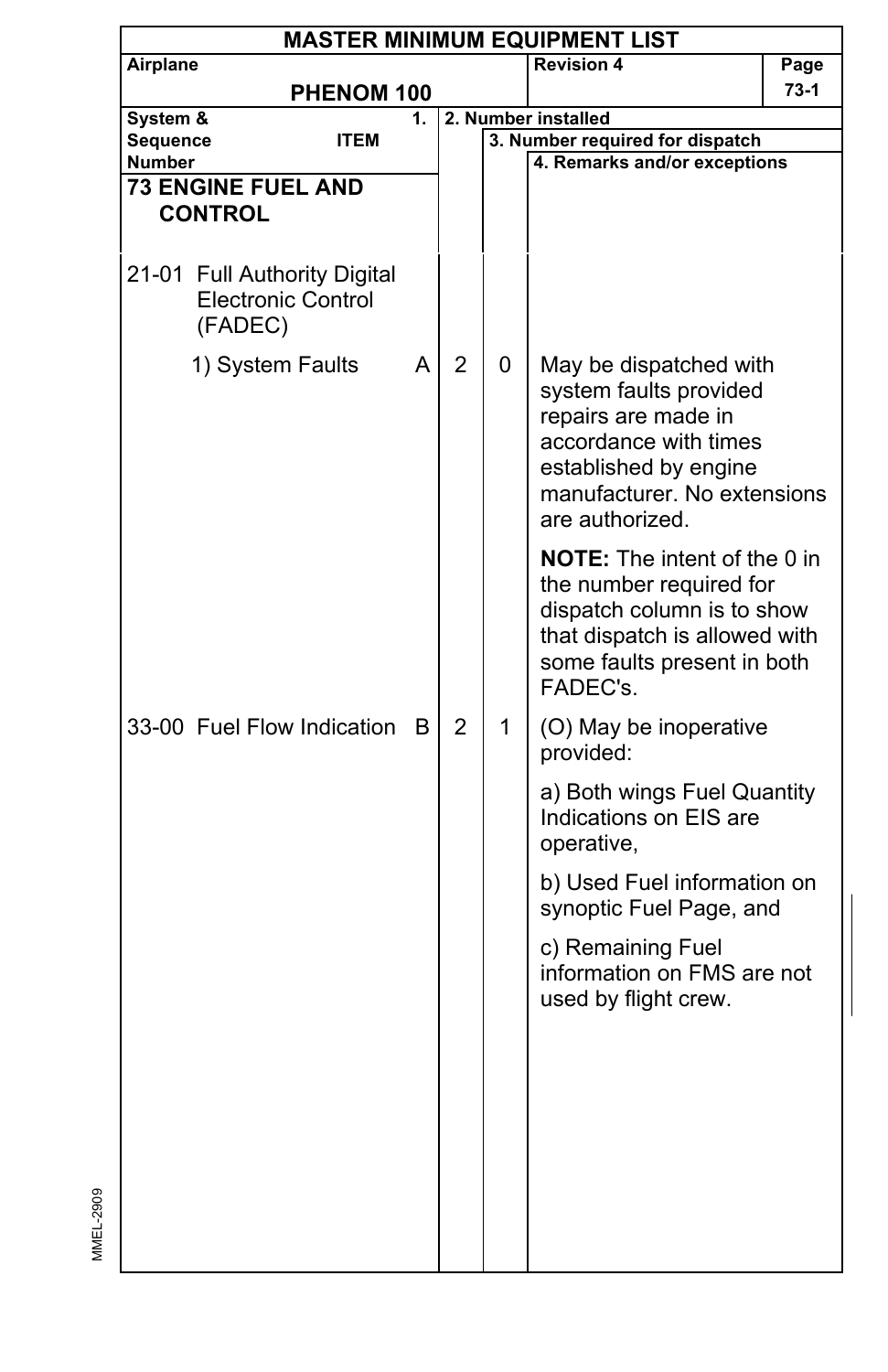| Airplane<br><b>Revision 4</b><br>Page<br>73-2<br>PHENOM 100<br>System &<br>2. Number installed<br>1.<br>Sequence<br>3. Number required for dispatch<br><b>ITEM</b><br><b>Number</b><br>4. Remarks and/or exceptions<br><b>73 ENGINE FUEL AND</b><br><b>CONTROL</b><br>34-01 Fuel Filter<br>A<br>$\overline{2}$<br>1<br>(M) One may be inoperative<br>Impending Bypass<br>provided:<br>Switch<br>a) Associated Fuel filter<br>impending bypass<br>mechanical indicator is<br>checked not popped-out,<br>b) Fuel filter is inspected for<br>no contamination,<br>c) MFD is operative,<br>d) Both engines are checked<br>not to be in SHORT or<br>LONG dispatch condition,<br>and<br>e) Repairs are made within<br>5 flight hours. No extension<br>is allowed. |  | <b>MASTER MINIMUM EQUIPMENT LIST</b> |  |  |  |  |  |  |  |  |
|-------------------------------------------------------------------------------------------------------------------------------------------------------------------------------------------------------------------------------------------------------------------------------------------------------------------------------------------------------------------------------------------------------------------------------------------------------------------------------------------------------------------------------------------------------------------------------------------------------------------------------------------------------------------------------------------------------------------------------------------------------------|--|--------------------------------------|--|--|--|--|--|--|--|--|
|                                                                                                                                                                                                                                                                                                                                                                                                                                                                                                                                                                                                                                                                                                                                                             |  |                                      |  |  |  |  |  |  |  |  |
|                                                                                                                                                                                                                                                                                                                                                                                                                                                                                                                                                                                                                                                                                                                                                             |  |                                      |  |  |  |  |  |  |  |  |
|                                                                                                                                                                                                                                                                                                                                                                                                                                                                                                                                                                                                                                                                                                                                                             |  |                                      |  |  |  |  |  |  |  |  |
|                                                                                                                                                                                                                                                                                                                                                                                                                                                                                                                                                                                                                                                                                                                                                             |  |                                      |  |  |  |  |  |  |  |  |
|                                                                                                                                                                                                                                                                                                                                                                                                                                                                                                                                                                                                                                                                                                                                                             |  |                                      |  |  |  |  |  |  |  |  |
|                                                                                                                                                                                                                                                                                                                                                                                                                                                                                                                                                                                                                                                                                                                                                             |  |                                      |  |  |  |  |  |  |  |  |
|                                                                                                                                                                                                                                                                                                                                                                                                                                                                                                                                                                                                                                                                                                                                                             |  |                                      |  |  |  |  |  |  |  |  |
|                                                                                                                                                                                                                                                                                                                                                                                                                                                                                                                                                                                                                                                                                                                                                             |  |                                      |  |  |  |  |  |  |  |  |
|                                                                                                                                                                                                                                                                                                                                                                                                                                                                                                                                                                                                                                                                                                                                                             |  |                                      |  |  |  |  |  |  |  |  |
|                                                                                                                                                                                                                                                                                                                                                                                                                                                                                                                                                                                                                                                                                                                                                             |  |                                      |  |  |  |  |  |  |  |  |
|                                                                                                                                                                                                                                                                                                                                                                                                                                                                                                                                                                                                                                                                                                                                                             |  |                                      |  |  |  |  |  |  |  |  |
|                                                                                                                                                                                                                                                                                                                                                                                                                                                                                                                                                                                                                                                                                                                                                             |  |                                      |  |  |  |  |  |  |  |  |
|                                                                                                                                                                                                                                                                                                                                                                                                                                                                                                                                                                                                                                                                                                                                                             |  |                                      |  |  |  |  |  |  |  |  |
|                                                                                                                                                                                                                                                                                                                                                                                                                                                                                                                                                                                                                                                                                                                                                             |  |                                      |  |  |  |  |  |  |  |  |
|                                                                                                                                                                                                                                                                                                                                                                                                                                                                                                                                                                                                                                                                                                                                                             |  |                                      |  |  |  |  |  |  |  |  |
|                                                                                                                                                                                                                                                                                                                                                                                                                                                                                                                                                                                                                                                                                                                                                             |  |                                      |  |  |  |  |  |  |  |  |
|                                                                                                                                                                                                                                                                                                                                                                                                                                                                                                                                                                                                                                                                                                                                                             |  |                                      |  |  |  |  |  |  |  |  |
|                                                                                                                                                                                                                                                                                                                                                                                                                                                                                                                                                                                                                                                                                                                                                             |  |                                      |  |  |  |  |  |  |  |  |
|                                                                                                                                                                                                                                                                                                                                                                                                                                                                                                                                                                                                                                                                                                                                                             |  |                                      |  |  |  |  |  |  |  |  |
|                                                                                                                                                                                                                                                                                                                                                                                                                                                                                                                                                                                                                                                                                                                                                             |  |                                      |  |  |  |  |  |  |  |  |
|                                                                                                                                                                                                                                                                                                                                                                                                                                                                                                                                                                                                                                                                                                                                                             |  |                                      |  |  |  |  |  |  |  |  |
|                                                                                                                                                                                                                                                                                                                                                                                                                                                                                                                                                                                                                                                                                                                                                             |  |                                      |  |  |  |  |  |  |  |  |
|                                                                                                                                                                                                                                                                                                                                                                                                                                                                                                                                                                                                                                                                                                                                                             |  |                                      |  |  |  |  |  |  |  |  |
|                                                                                                                                                                                                                                                                                                                                                                                                                                                                                                                                                                                                                                                                                                                                                             |  |                                      |  |  |  |  |  |  |  |  |
|                                                                                                                                                                                                                                                                                                                                                                                                                                                                                                                                                                                                                                                                                                                                                             |  |                                      |  |  |  |  |  |  |  |  |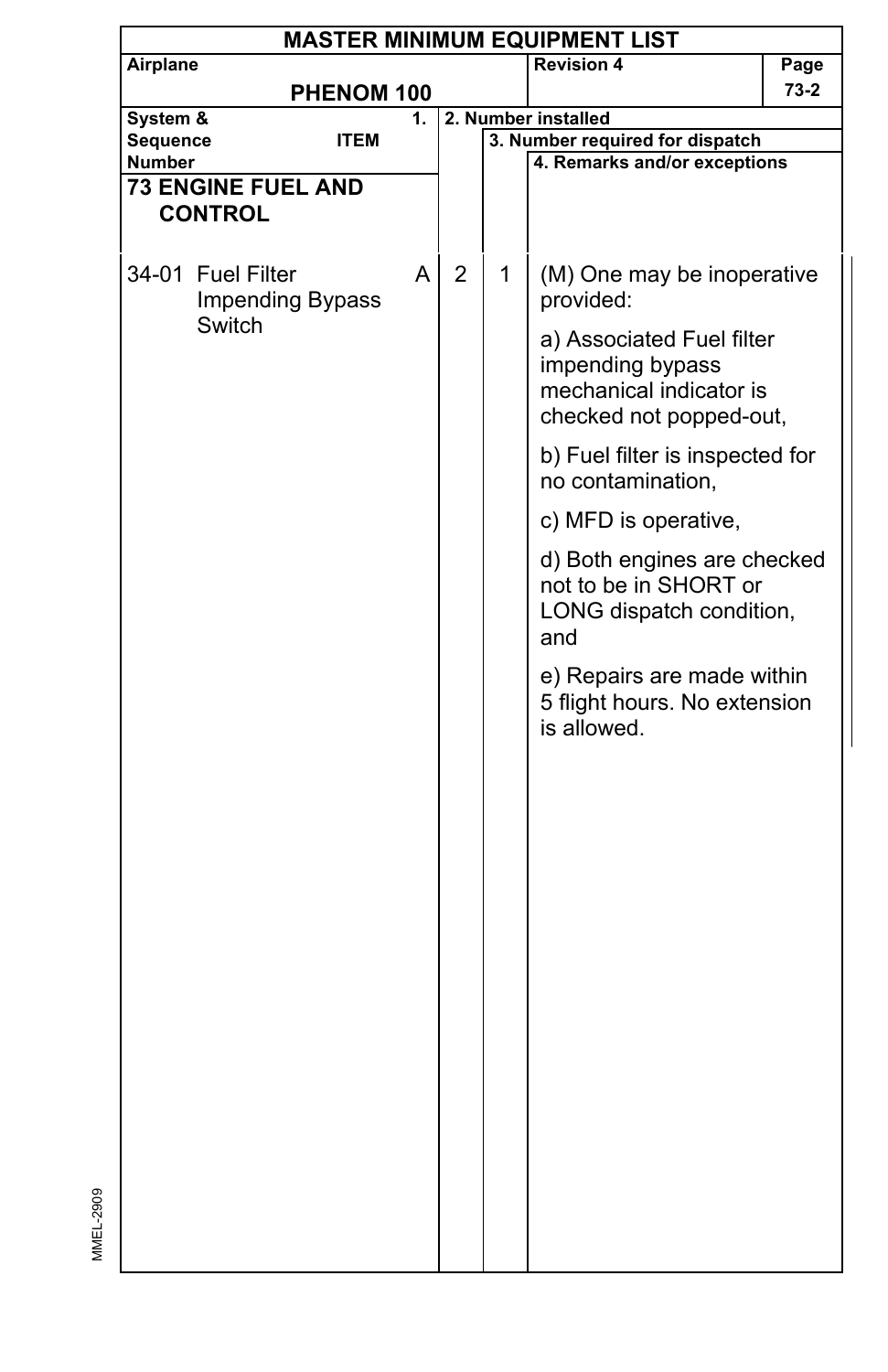| Airplane<br><b>Revision 4</b><br>Page<br>$74-1$<br>PHENOM 100<br>2. Number installed<br>System &<br>1.<br>3. Number required for dispatch<br>Sequence<br><b>ITEM</b><br>4. Remarks and/or exceptions<br>Number<br><b>74 ENGINE IGNITION</b><br>C<br>00-00 Ignition Channels<br>4<br>$\overline{2}$<br>(O) One channel per engine<br>may be inoperative provided<br>associated ENG IGNITION<br>switch is selected ON for<br>ground starts. | <b>MASTER MINIMUM EQUIPMENT LIST</b> |  |  |  |  |  |  |  |  |  |
|-------------------------------------------------------------------------------------------------------------------------------------------------------------------------------------------------------------------------------------------------------------------------------------------------------------------------------------------------------------------------------------------------------------------------------------------|--------------------------------------|--|--|--|--|--|--|--|--|--|
|                                                                                                                                                                                                                                                                                                                                                                                                                                           |                                      |  |  |  |  |  |  |  |  |  |
|                                                                                                                                                                                                                                                                                                                                                                                                                                           |                                      |  |  |  |  |  |  |  |  |  |
|                                                                                                                                                                                                                                                                                                                                                                                                                                           |                                      |  |  |  |  |  |  |  |  |  |
|                                                                                                                                                                                                                                                                                                                                                                                                                                           |                                      |  |  |  |  |  |  |  |  |  |
|                                                                                                                                                                                                                                                                                                                                                                                                                                           |                                      |  |  |  |  |  |  |  |  |  |
|                                                                                                                                                                                                                                                                                                                                                                                                                                           |                                      |  |  |  |  |  |  |  |  |  |
|                                                                                                                                                                                                                                                                                                                                                                                                                                           |                                      |  |  |  |  |  |  |  |  |  |
|                                                                                                                                                                                                                                                                                                                                                                                                                                           |                                      |  |  |  |  |  |  |  |  |  |

MMEL-2909

MMEL-2909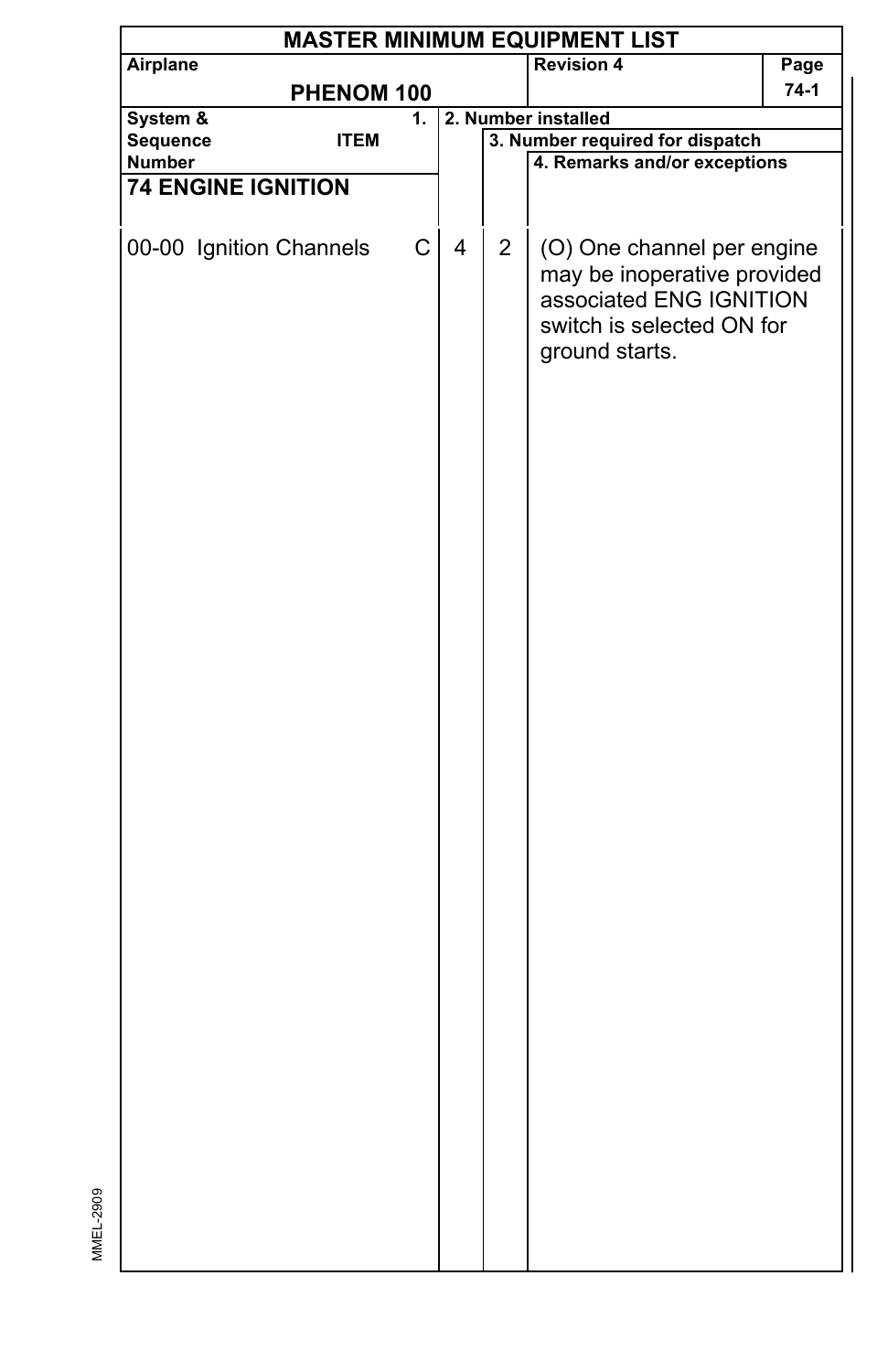| <b>Revision 4</b><br>Airplane<br>Page<br>77-1<br>PHENOM 100<br>System &<br>2. Number installed<br>1.<br>3. Number required for dispatch<br>Sequence<br><b>ITEM</b><br>4. Remarks and/or exceptions<br>Number<br><b>77 ENGINE INDICATING</b><br>$\mathsf C$<br>00-00 TT0 Inlet Total Air<br>$\overline{2}$<br>1<br>One may be inoperative<br>provided airplane is not<br>Temperature<br><b>Sensor Heating</b><br>operated into known or<br>forecast icing conditions.<br>System | <b>MASTER MINIMUM EQUIPMENT LIST</b> |  |  |  |  |  |  |  |  |  |
|--------------------------------------------------------------------------------------------------------------------------------------------------------------------------------------------------------------------------------------------------------------------------------------------------------------------------------------------------------------------------------------------------------------------------------------------------------------------------------|--------------------------------------|--|--|--|--|--|--|--|--|--|
|                                                                                                                                                                                                                                                                                                                                                                                                                                                                                |                                      |  |  |  |  |  |  |  |  |  |
|                                                                                                                                                                                                                                                                                                                                                                                                                                                                                |                                      |  |  |  |  |  |  |  |  |  |
|                                                                                                                                                                                                                                                                                                                                                                                                                                                                                |                                      |  |  |  |  |  |  |  |  |  |
|                                                                                                                                                                                                                                                                                                                                                                                                                                                                                |                                      |  |  |  |  |  |  |  |  |  |
|                                                                                                                                                                                                                                                                                                                                                                                                                                                                                |                                      |  |  |  |  |  |  |  |  |  |
|                                                                                                                                                                                                                                                                                                                                                                                                                                                                                |                                      |  |  |  |  |  |  |  |  |  |
|                                                                                                                                                                                                                                                                                                                                                                                                                                                                                |                                      |  |  |  |  |  |  |  |  |  |
|                                                                                                                                                                                                                                                                                                                                                                                                                                                                                |                                      |  |  |  |  |  |  |  |  |  |
|                                                                                                                                                                                                                                                                                                                                                                                                                                                                                |                                      |  |  |  |  |  |  |  |  |  |
|                                                                                                                                                                                                                                                                                                                                                                                                                                                                                |                                      |  |  |  |  |  |  |  |  |  |
|                                                                                                                                                                                                                                                                                                                                                                                                                                                                                |                                      |  |  |  |  |  |  |  |  |  |
|                                                                                                                                                                                                                                                                                                                                                                                                                                                                                |                                      |  |  |  |  |  |  |  |  |  |
|                                                                                                                                                                                                                                                                                                                                                                                                                                                                                |                                      |  |  |  |  |  |  |  |  |  |
|                                                                                                                                                                                                                                                                                                                                                                                                                                                                                |                                      |  |  |  |  |  |  |  |  |  |
|                                                                                                                                                                                                                                                                                                                                                                                                                                                                                |                                      |  |  |  |  |  |  |  |  |  |
|                                                                                                                                                                                                                                                                                                                                                                                                                                                                                |                                      |  |  |  |  |  |  |  |  |  |
|                                                                                                                                                                                                                                                                                                                                                                                                                                                                                |                                      |  |  |  |  |  |  |  |  |  |
|                                                                                                                                                                                                                                                                                                                                                                                                                                                                                |                                      |  |  |  |  |  |  |  |  |  |
|                                                                                                                                                                                                                                                                                                                                                                                                                                                                                |                                      |  |  |  |  |  |  |  |  |  |
|                                                                                                                                                                                                                                                                                                                                                                                                                                                                                |                                      |  |  |  |  |  |  |  |  |  |
|                                                                                                                                                                                                                                                                                                                                                                                                                                                                                |                                      |  |  |  |  |  |  |  |  |  |
|                                                                                                                                                                                                                                                                                                                                                                                                                                                                                |                                      |  |  |  |  |  |  |  |  |  |
|                                                                                                                                                                                                                                                                                                                                                                                                                                                                                |                                      |  |  |  |  |  |  |  |  |  |
|                                                                                                                                                                                                                                                                                                                                                                                                                                                                                |                                      |  |  |  |  |  |  |  |  |  |
|                                                                                                                                                                                                                                                                                                                                                                                                                                                                                |                                      |  |  |  |  |  |  |  |  |  |
|                                                                                                                                                                                                                                                                                                                                                                                                                                                                                |                                      |  |  |  |  |  |  |  |  |  |
|                                                                                                                                                                                                                                                                                                                                                                                                                                                                                |                                      |  |  |  |  |  |  |  |  |  |
|                                                                                                                                                                                                                                                                                                                                                                                                                                                                                |                                      |  |  |  |  |  |  |  |  |  |
|                                                                                                                                                                                                                                                                                                                                                                                                                                                                                |                                      |  |  |  |  |  |  |  |  |  |
|                                                                                                                                                                                                                                                                                                                                                                                                                                                                                |                                      |  |  |  |  |  |  |  |  |  |
|                                                                                                                                                                                                                                                                                                                                                                                                                                                                                |                                      |  |  |  |  |  |  |  |  |  |
|                                                                                                                                                                                                                                                                                                                                                                                                                                                                                |                                      |  |  |  |  |  |  |  |  |  |
|                                                                                                                                                                                                                                                                                                                                                                                                                                                                                |                                      |  |  |  |  |  |  |  |  |  |
|                                                                                                                                                                                                                                                                                                                                                                                                                                                                                |                                      |  |  |  |  |  |  |  |  |  |
|                                                                                                                                                                                                                                                                                                                                                                                                                                                                                |                                      |  |  |  |  |  |  |  |  |  |
|                                                                                                                                                                                                                                                                                                                                                                                                                                                                                |                                      |  |  |  |  |  |  |  |  |  |
|                                                                                                                                                                                                                                                                                                                                                                                                                                                                                |                                      |  |  |  |  |  |  |  |  |  |
|                                                                                                                                                                                                                                                                                                                                                                                                                                                                                |                                      |  |  |  |  |  |  |  |  |  |
|                                                                                                                                                                                                                                                                                                                                                                                                                                                                                |                                      |  |  |  |  |  |  |  |  |  |
|                                                                                                                                                                                                                                                                                                                                                                                                                                                                                |                                      |  |  |  |  |  |  |  |  |  |
|                                                                                                                                                                                                                                                                                                                                                                                                                                                                                |                                      |  |  |  |  |  |  |  |  |  |
|                                                                                                                                                                                                                                                                                                                                                                                                                                                                                |                                      |  |  |  |  |  |  |  |  |  |
|                                                                                                                                                                                                                                                                                                                                                                                                                                                                                |                                      |  |  |  |  |  |  |  |  |  |
|                                                                                                                                                                                                                                                                                                                                                                                                                                                                                |                                      |  |  |  |  |  |  |  |  |  |
|                                                                                                                                                                                                                                                                                                                                                                                                                                                                                |                                      |  |  |  |  |  |  |  |  |  |
|                                                                                                                                                                                                                                                                                                                                                                                                                                                                                |                                      |  |  |  |  |  |  |  |  |  |
|                                                                                                                                                                                                                                                                                                                                                                                                                                                                                |                                      |  |  |  |  |  |  |  |  |  |
|                                                                                                                                                                                                                                                                                                                                                                                                                                                                                |                                      |  |  |  |  |  |  |  |  |  |
|                                                                                                                                                                                                                                                                                                                                                                                                                                                                                |                                      |  |  |  |  |  |  |  |  |  |
|                                                                                                                                                                                                                                                                                                                                                                                                                                                                                |                                      |  |  |  |  |  |  |  |  |  |